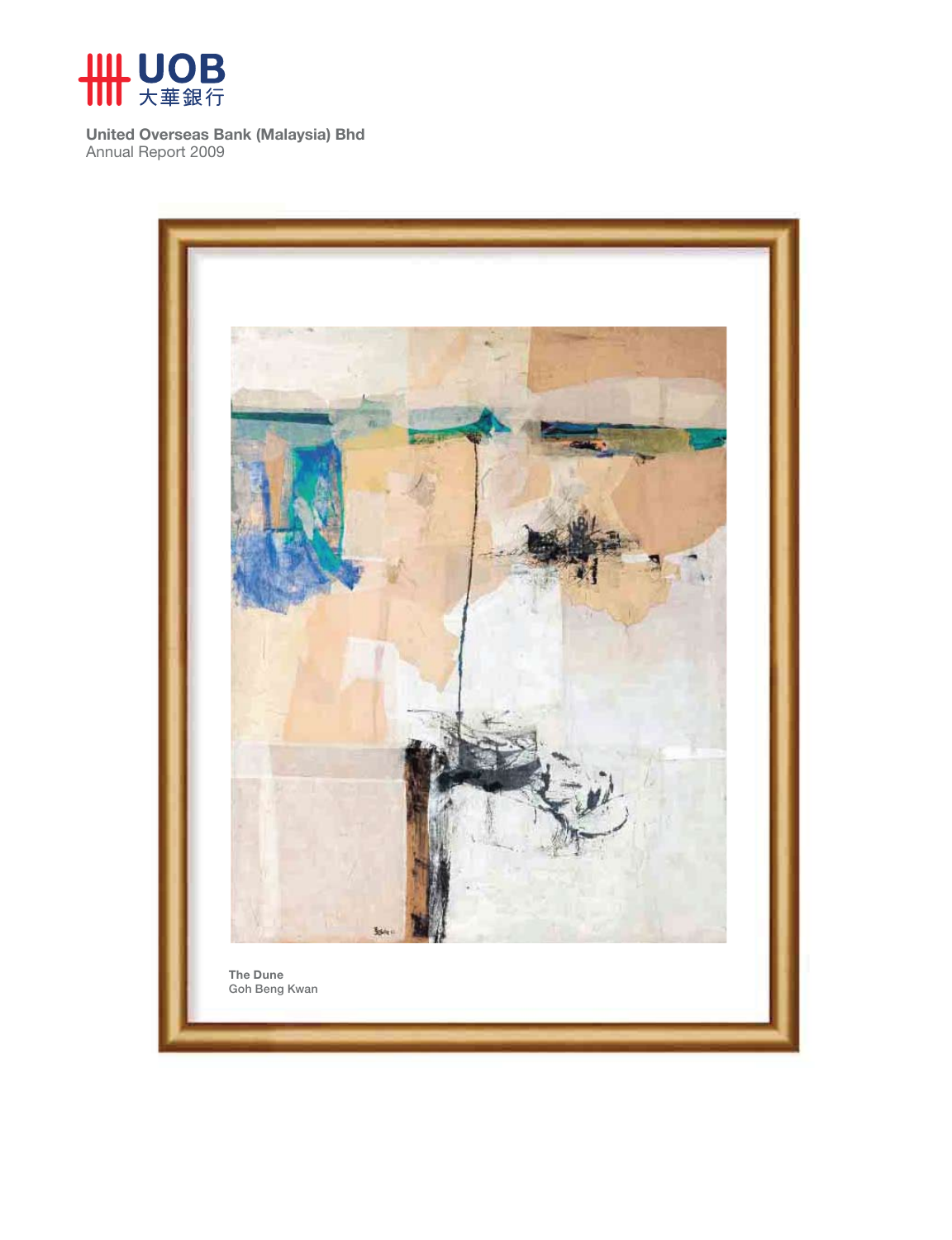

*The Dune*, by Singapore's Cultural Medallion recipient Mr Goh Beng Kwan, is part of the UOB Art Collection. The artwork is the winning piece at the inaugural UOB Painting Of The Year Competition in 1982, and was inspired by a dune in a small town in Massachusetts, USA, where Mr Goh had studied to be an artist. The UOB Painting Of The Year Competition and Exhibition is a flagship event under the corporate social responsibility programme of United Overseas Bank Limited.

**新加坡文化奖得主吴珉权先生的作品《沙丘》, 目前为大华银行所收藏。在1982年首届大华银 行 全国绘画比赛中,这幅作品荣登榜首。《沙丘 》 的创作灵感源自吴先生在美国学习美术期间在 马萨诸塞州某小镇见到的一个沙丘。**

- **Contents**<br>3 About UOB (Malaysia)
- 4 Chairman's Statement<br>6 Board of Directors
- 6 Board of Director s
- 7 Corporate Information<br>8 Branch Network
- 8 Branch Networ k
- 12 Corporate Governance<br>15 Risk Management
- 15 Risk Management<br>21 Directors' Report
- 21 Directors' Report<br>27 Statement by Dire
- 27 Statement by Director s
- 27 Statutory Declaratio n
- 28 Independent Auditors' Report<br>30 Balance Sheet
- 30 Balance Sheet<br>31 Income Statem
- 31 Income Statements<br>32 Consolidated Statem
- About UOB (Malaysia)<br>
4 Chairman's Statement<br>
6 Board of Directors<br>
7 Corporate Information<br>
12 Corporate Governance<br>
15 Risk Management<br>
21 Directors' Report<br>
27 Statement by Directors<br>
27 Statement by Directors<br>
27 State Consolidated Statement of Changes in Equit y
- 33 Statement of Changes in Equit y
- 34 Cash Flow Statement s
- 36 Notes to the Financial Statement s

*Reports and financial statements for*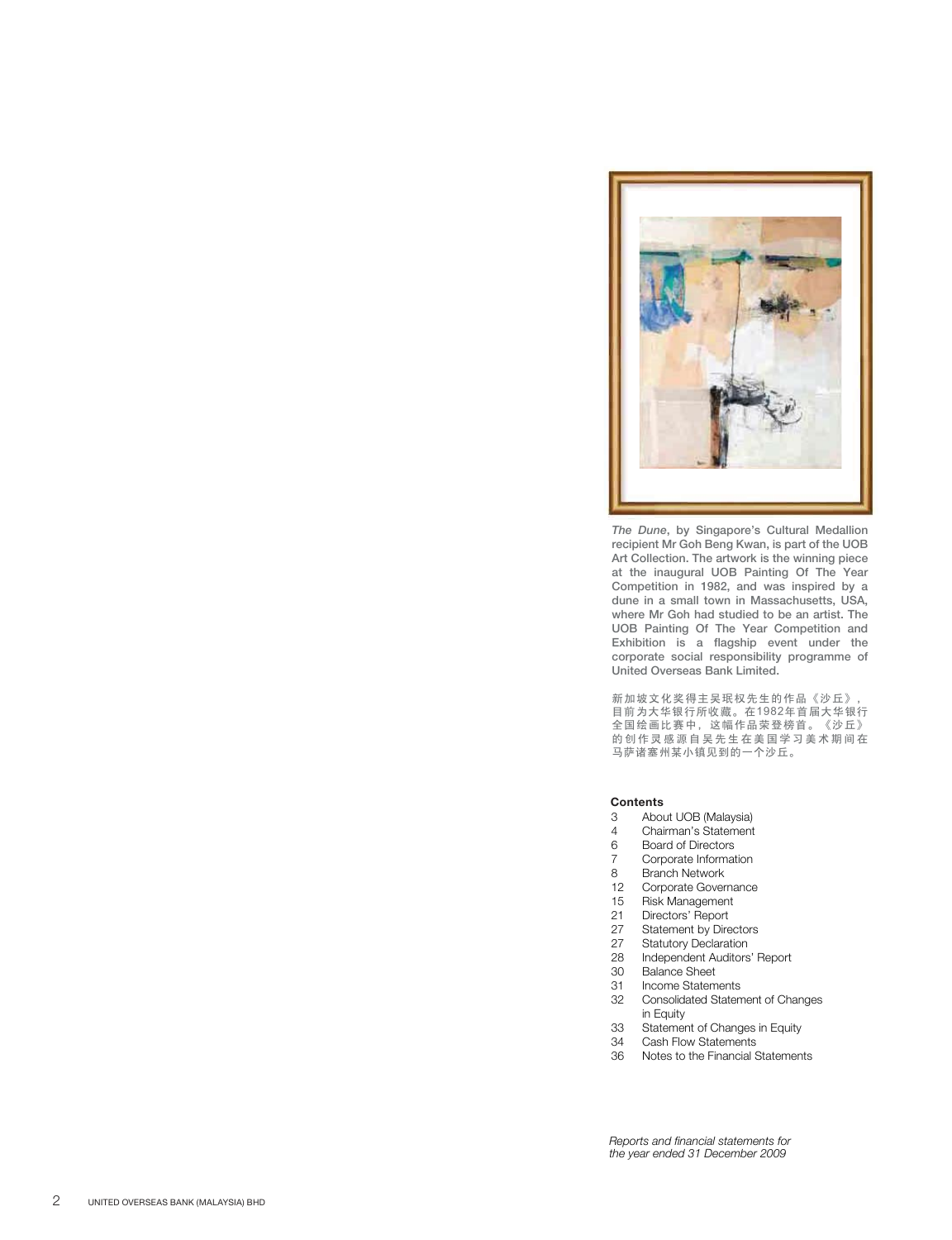# About UOB (Malaysia)

United Overseas Bank (Malaysia) Bhd ["UOB (Malaysia)"] was incorporated in 1993. It is a subsidiary of United Overseas Bank Limited ("UOB"), a leading bank in Singapore with a global network of over 500 offices in 19 countries and territories in Asia-Pacific, Western Europe and North America.

UOB has had a presence in Malaysia since 1951. Today, UOB (Malaysia) operates 41 branches throughout Malaysia.

UOB (Malaysia) offers an extensive range of commercial and personal financial services through its branches, subsidiaries and associate companies. Its services includes: commercial lending, investment banking, treasury services, trade services, home loans, credit cards, wealth management, general insurance and life assurance solutions.

UOB (Malaysia) is rated AA1 by the Rating Agency of Malaysia (RAM).

For further information, please visit uob.com.my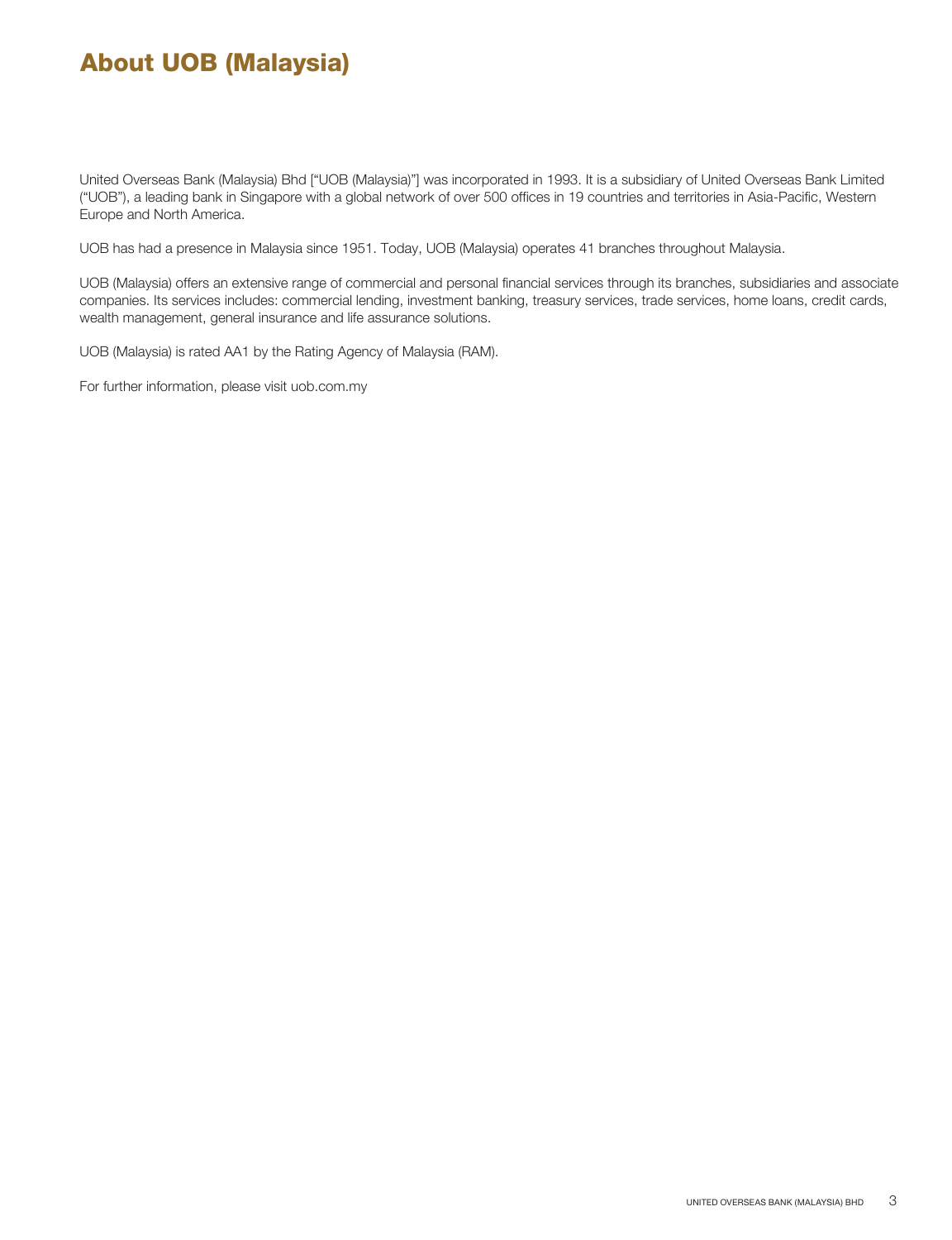# Chairman's statement



**"By leveraging on the UOB Group's vast array of products and services and extensive network in the region, we are confident that the Bank will achieve satisfactory results in 2010 despite the challenging market conditions."**

# 2009 Financial Performance

The United Overseas Bank (Malaysia) Bhd ["UOB Malaysia"] Group performed well in 2009. The Group delivered a Profit Before Tax (NPBT) of RM688.48 million, an increase of RM170.01 million or 32.8% as compared to the previous year (2008: RM518.47 million). This translated into a return on equity (after tax) of 16.1% and return on assets (after tax) of 1.2% (2008: 13.7% and 1.0% respectively).

The strong growth in NPBT was mainly from higher other operating income and lower impairment charges. Other operating income increased by 43.4% to RM401.54 million (2008: RM280.0 million) contributed by higher trading income as financial markets recovered from the unprecedented volatility of 2008. Total impairment charges were 31.9% lower at RM154.57 million (2008: RM227.0 million). The Group's Non-Performing Loans ("NPL") were reduced by 14.8% to RM1.020 billion (2008: RM1.197 billion) and net NPL ratio improved to 2.7% (2008: 2.8%).

The Group's shareholders fund expanded by 17.1% to RM3.496 billion (2008: RM2.985 billion) and total assets increased by 3.2% to RM42.755 billion (2008: RM41.425 billion). Due to the weak economic conditions and our prudent credit policy, overall loans remained flat at RM28.468 billion (2008: RM28.439 billion) while non-bank deposits increased by 5.2% to RM31.558 billion (2008: RM30.012 billion).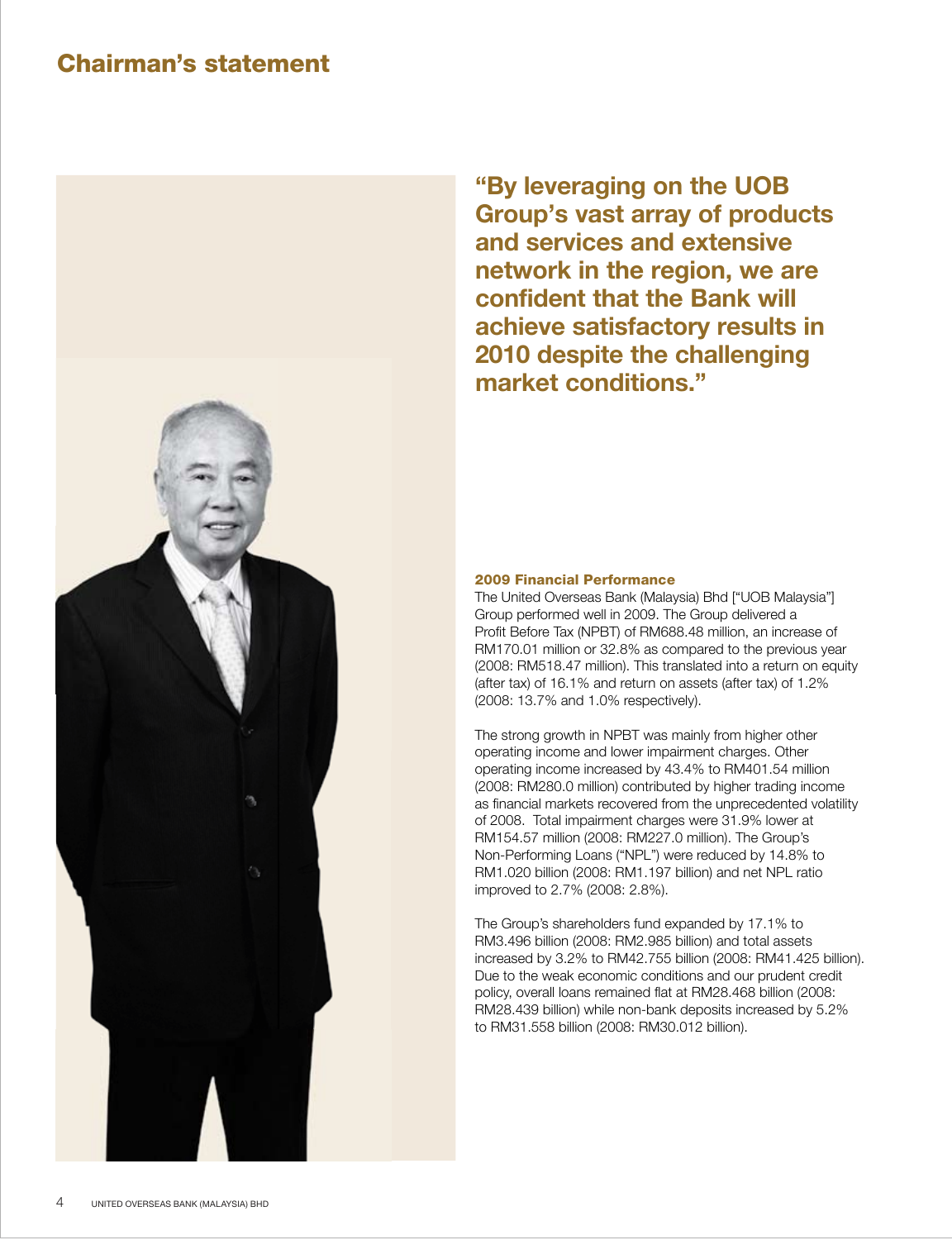#### 2010 Prospects and Plans

While the worst of the global financial crisis appears to be over, the extent and pace of business recovery is expected to vary from country to country. Malaysia's gross domestic product contracted 1.7% in 2009 and we are cautiously optimistic that 2010 will be a better year for Malaysia. The Government plans to push the growth rate to 5% with accommodative monetary policies.

The Bank intends to grow its business in tandem with the improving economic conditions, but more intense competition is expected with the entry of new foreign banks under the Government's financial sector liberalisation plan. The intense competition for loans is likely to have a negative impact on loan margin. Under the same financial sector liberalisation plan initiatives, the Bank hopes to open another four branches in 2010 to better serve our customers.

In the increasingly competitive environment, the Bank will continue to focus on providing quality services and products to our customers. By leveraging on the UOB Group's vast array of products and services and extensive network in the region, we are confident that the Bank will achieve satisfactory results in 2010 despite the challenging market conditions.

#### Acknowledgement

I would like to thank the Board of Directors for their wise counsel and guidance during the past year and take this opportunity to also welcome Datuk Abu Huraira bin Abu Yazid, who has a deep knowledge of the Malaysian banking sector. Datuk Abu Huraira joined the Board on 5 February 2010.

Lastly, on behalf of the Board of Directors, I would like to express our appreciation to the management and staff of the Bank for their contributions, commitment and dedication to the Group; and to our customers for their continuous support.

Wee Cho Yaw Chairman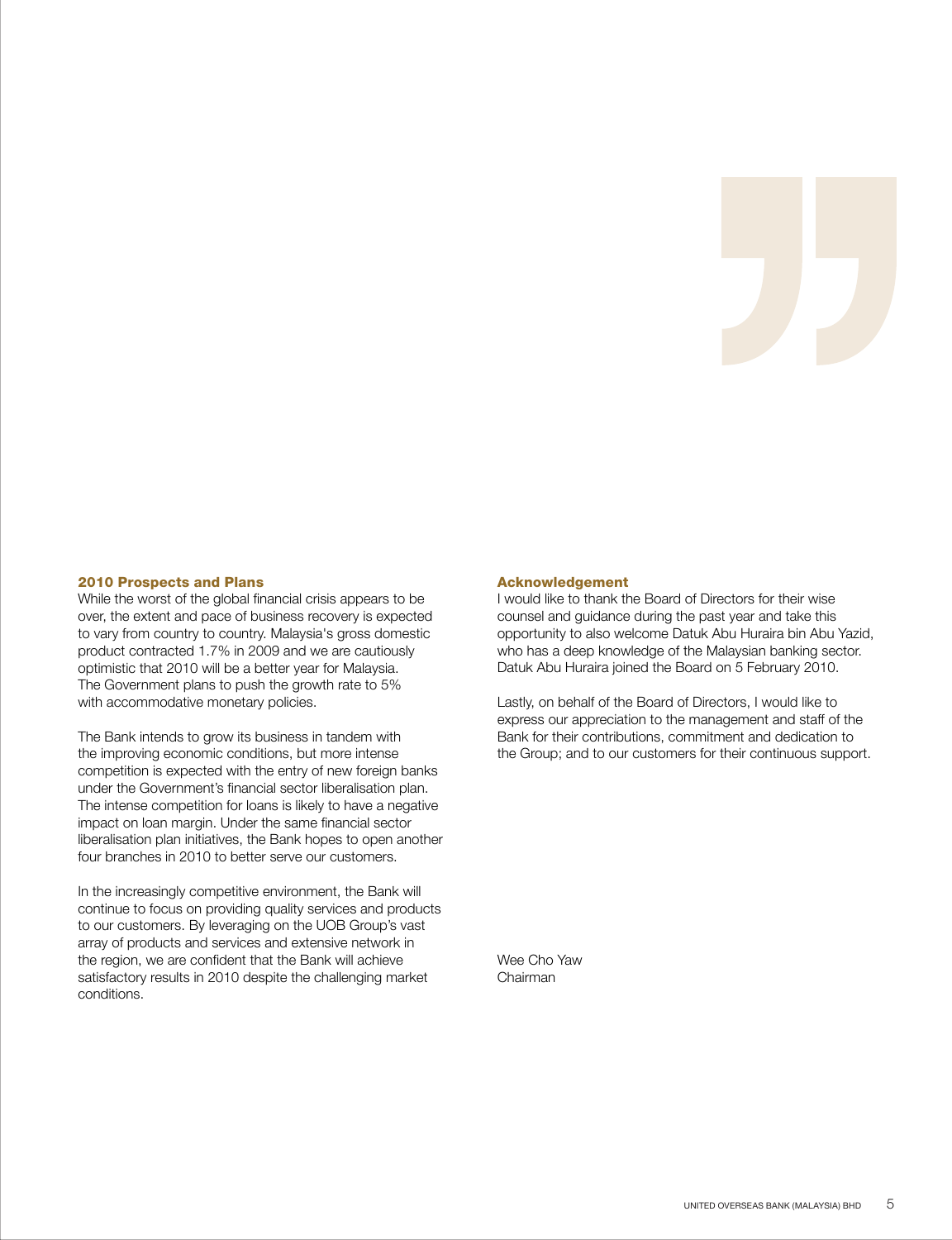# Board of directors

# Board of Directors

Wee Cho Yaw *Chairman*

Wee Ee Cheong Lee Chin Yong Francis Ong Sea Eng Terence YABhg Tun Dato' Seri Utama Dr Lim Chong Eu Ng Kee Wei Lim Kean Chye Abdul Latif Bin Yahaya Chan Kok Seong Datuk Abu Huraira Bin Abu Yazid (appointed on 5 February 2010)

#### Executive Committee

Wee Ee Cheong *Chairman*

Lee Chin Yong Francis Chan Kok Seong

#### Audit Committee

YABhg Tun Dato' Seri Utama Dr Lim Chong Eu *Chairman*

Ng Kee Wei Ong Sea Eng Terence Abdul Latif Bin Yahaya

# Risk Management Committee

Ng Kee Wei *Chairman*

Ong Sea Eng Terence Abdul Latif Bin Yahaya

# Remuneration Committee

Lim Kean Chye *Chairman*

Wee Cho Yaw Lee Chin Yong Francis

### Nominating Committee

Lim Kean Chye *Chairman*

Wee Cho Yaw Lee Chin Yong Francis Ng Kee Wei Ong Sea Eng Terence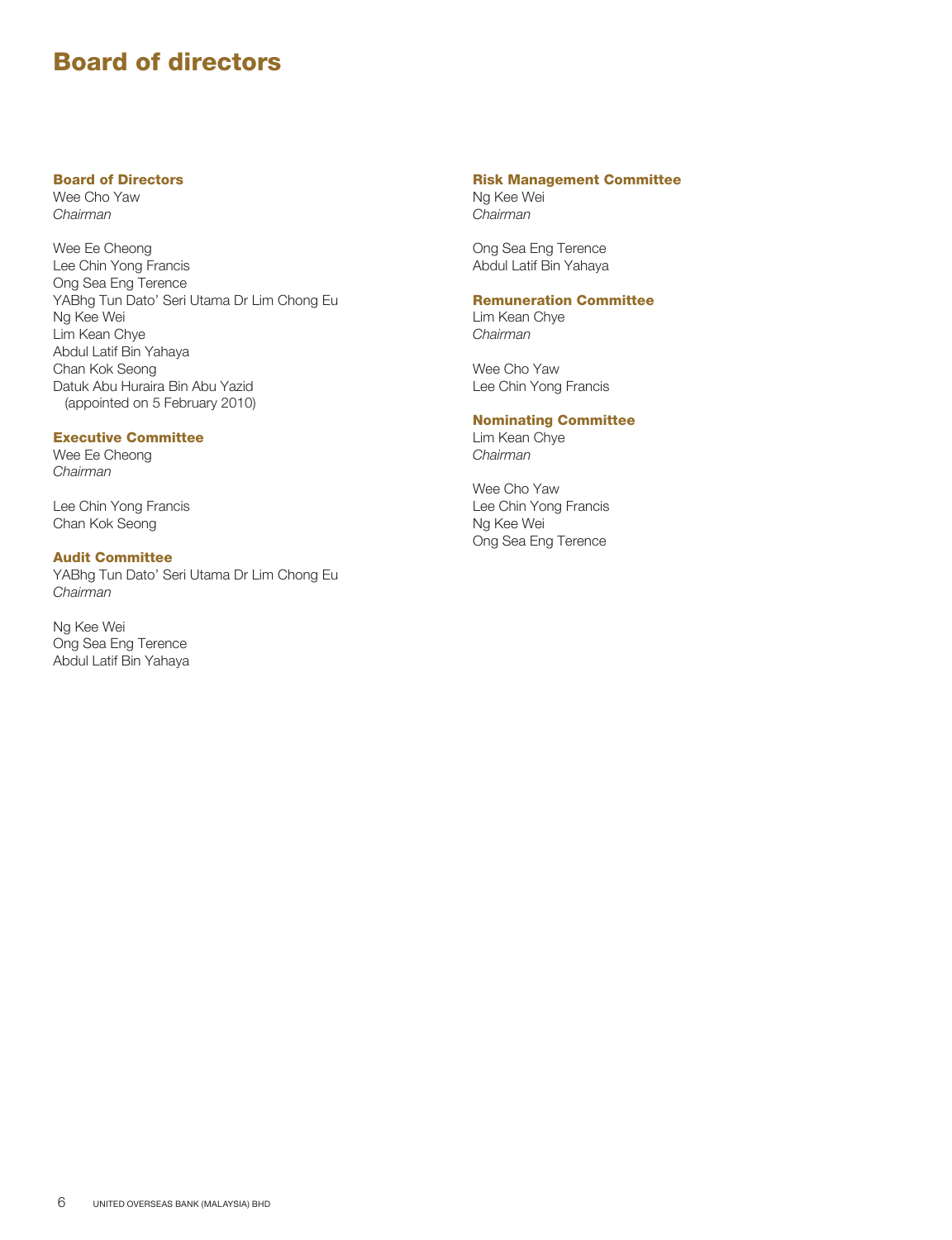# Corporate information

#### Senior Management

Chan Kok Seong *Director & Chief Executive Officer*

Tay Han Chong *Senior Vice President & Senior Head Personal Financial Services Division*

Beh Soo Heng Michael *Managing Director & Head Global Markets & Investment Management Division*

Beh Wee Khee *Senior Vice President & Head Commercial Banking Division II*

Chan Shu Peng *First Vice President & Head Technology & Operations, Retail*

Chun Choy Wan *Senior Vice President & Head Secretariat Technology & Operations, Wholesale & Treasury*

Kan Wing Yin *Senior Vice President & Head Commercial Banking Division I*

Khoo Chock Seang *Senior Vice President & Head Sales & Distributions, Personal Financial Services Division*

Lee Ean Chye Andre *Senior Vice President & Head Transaction Banking Division*

Lee Voon Seng *Senior Vice President & Head Human Resources Division*

Leong Sow Yoke *Senior Vice President & Head Internal Audit Division*

Lin Kok Hoi *Senior Vice President & Head Retail-Demand Management Branch Support/Alternate Channels*

Loong See Meng Steven *Senior Vice President & Head Corporate Banking Division*

Lum Chee Onn *Senior Vice President & Head Technology & Operations Division*

Mohd Fhauzi Bin Muridan *Senior Vice President & Head Bumiputera Business Banking Division*

Ng Ling Tee Steven *Managing Director & Head Loan Syndication & Structured Finance Investment Banking Division*

Por Peng Seong Alex *Senior Vice President & Head Risk Management Division*

Quah Chei Jin Albert *Chief Financial Officer Senior Vice President & Head Finance & Corporate Services Division*

Seow Hooi Choon James *First Vice President & Head Business Banking Division*

Wee Hock Kiong *First Vice President & Head Retail Credit Credit Management Division*

Yong Yen Ee *Senior Vice President & Head Commercial Credit Credit Management Division*

#### **Secretary**

Chun Choy Wan

# Auditors

Messrs Ernst & Young Level 23A, Menara Milenium Jalan Damanlela, Pusat Bandar Damansara 50490 Kuala Lumpur

#### Share Capital

Authorised: RM 2,000,000,000 Paid Up: RM 470,000,000

#### Registered Office

Level 11, Menara UOB Jalan Raja Laut, 50350 Kuala Lumpur

#### Head Office

Menara UOB, Jalan Raja Laut Peti Surat 11212 50738 Kuala Lumpur Telephone: 03-2692 7722 Facsimile: 03-2691 0281 Cable: BANKUOBMKUALALUMPUR Telex: MA 34191 UOBMHO Website: uob.com.my Email: uob121@uob.com.my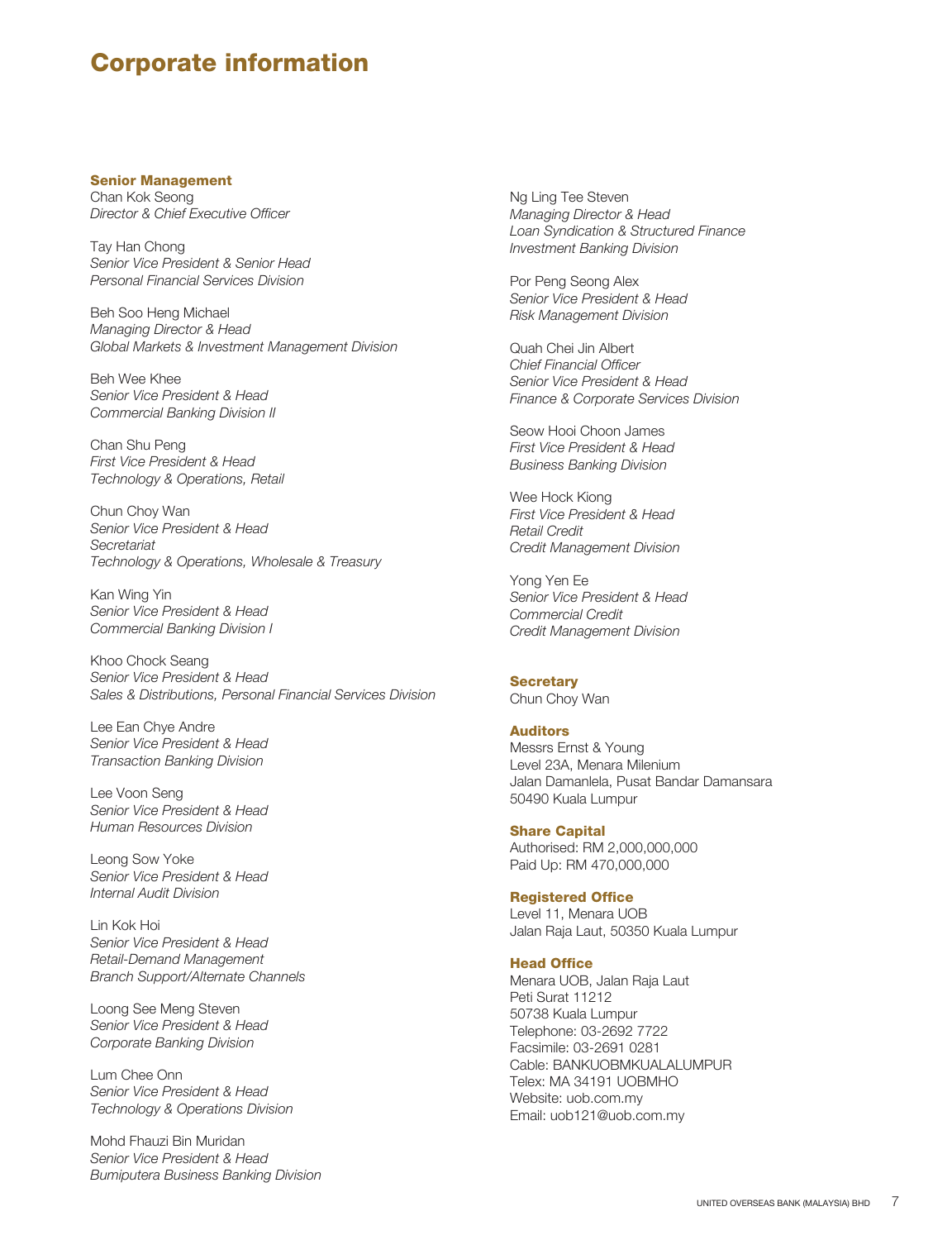#### Federal Territory

**Central Area I**  Bangunan UOB, Medan Pasar 10-12, Medan Pasar 50050 Kuala Lumpur Tel: 03-2772 8000 Fax: 03-2031 9387 / 03-2070 8058 Area Manager: Foo Tek Lam

#### **Kuala Lumpur Main Branch**

Level 2, Menara UOB Jalan Raja Laut 50350 Kuala Lumpur Tel: 03-2692 4511 Fax: 03-2691 3110 Manager: Yew Beng Guay Janny

#### **Medan Pasar Branch**

Bangunan UOB, Medan Pasar 10-12, Medan Pasar 50050 Kuala Lumpur Tel: 03-2772 8000 Fax: 03-2031 9387 / 03-2070 8058 Deputy Manager: Tan Ah Ng

### **Jalan Pudu Branch**

408-410, Jalan Pudu 55100 Kuala Lumpur Tel: 03-9222 5135 / 03-9222 9022 Fax: 03-9221 6667 Manager: How Boon Seong Jonathan

### **Jalan Imbi Branch**

197-199, Jalan Imbi 55100 Kuala Lumpur Tel: 03-2143 5722 Fax: 03-2148 9725 Manager: Ho Fong Kun

### **Jalan Sultan Ismail (Parkroyal) Branch**

Unit 1-6, Ground Floor, President House Jalan Sultan Ismail, 50250 Kuala Lumpur Tel: 03-2142 8828 Fax: 03-2141 1212 Manager: Lam Chern Feei

### **Kepong Branch**

82, Ground Floor Jalan 3/62D, Medan Putra Business Centre Sri Menjalara, Off Jalan Damansara 52200 Kuala Lumpur Tel: 03-6286 6888 Fax: 03-6275 3668 Manager: Chen FuXiang Samuel

# Selangor

### **Central Area II**

2108, Jalan Meru, 41050 Klang Tel: 03-3342 0712 / 03-3342 0713 Fax: 03-3342 1135 Area Manager: Chui Keng Leng Raymond

# **Central Area III**

1, Jalan SS21/58, Ground Floor, Uptown 1 Damansara Uptown, 47400 Petaling Jaya Tel: 03-7726 2299 Fax: 03-7727 5566 Area Manager: Woon Siew Hoong

#### **Jalan Tengah Branch**

2-6, Jalan Tengah, 46200 Petaling Jaya Tel: 03-7955 6576 / 03-7958 2282 Fax: 03-7955 9110 Manager: Choo Wei Hong Kennedy

### **Jalan Othman Branch**

39-45, Jalan Othman, 46000 Petaling Jaya Tel: 03-7788 3333 Fax: 03-7783 8131 Manager: Lew Siew Teap

### **Kota Damansara Branch**

48, Jalan PJU 5/8, Dataran Sunway Kota Damansara, 47810 Petaling Jaya Tel: 03-6140 9881 Fax: 03-6140 9771 Manager: Oh Seng Hu

### **Damansara Uptown Branch**

1, Jalan SS21/58, Ground Floor, Uptown 1 Damansara Uptown, 47400 Petaling Jaya Tel: 03-7726 2299 Fax: 03-7727 5566 Deputy Manager: Yew Bee Woon

#### **Klang Branch**

2108, Jalan Meru, 41050 Klang Tel: 03-3342 0712 / 03-3342 0713 Fax: 03-3342 1135 Deputy Manager: Hew Chun Kie

# **Shah Alam Branch**

2A, Ground Floor, Wisma SunwayMas Jalan Tengku Ampuan Zabedah C9/C Section 9, 40100 Shah Alam Tel: 03-5891 6213 Fax: 03-5891 6052 Manager: Lai Ted Min George

### **Puchong Branch**

6, Jalan Kenari 5, Bandar Puchong Jaya 47100 Puchong Tel: 03-8076 8989 Fax: 03-8076 8181 Manager: Wong Yin Pheng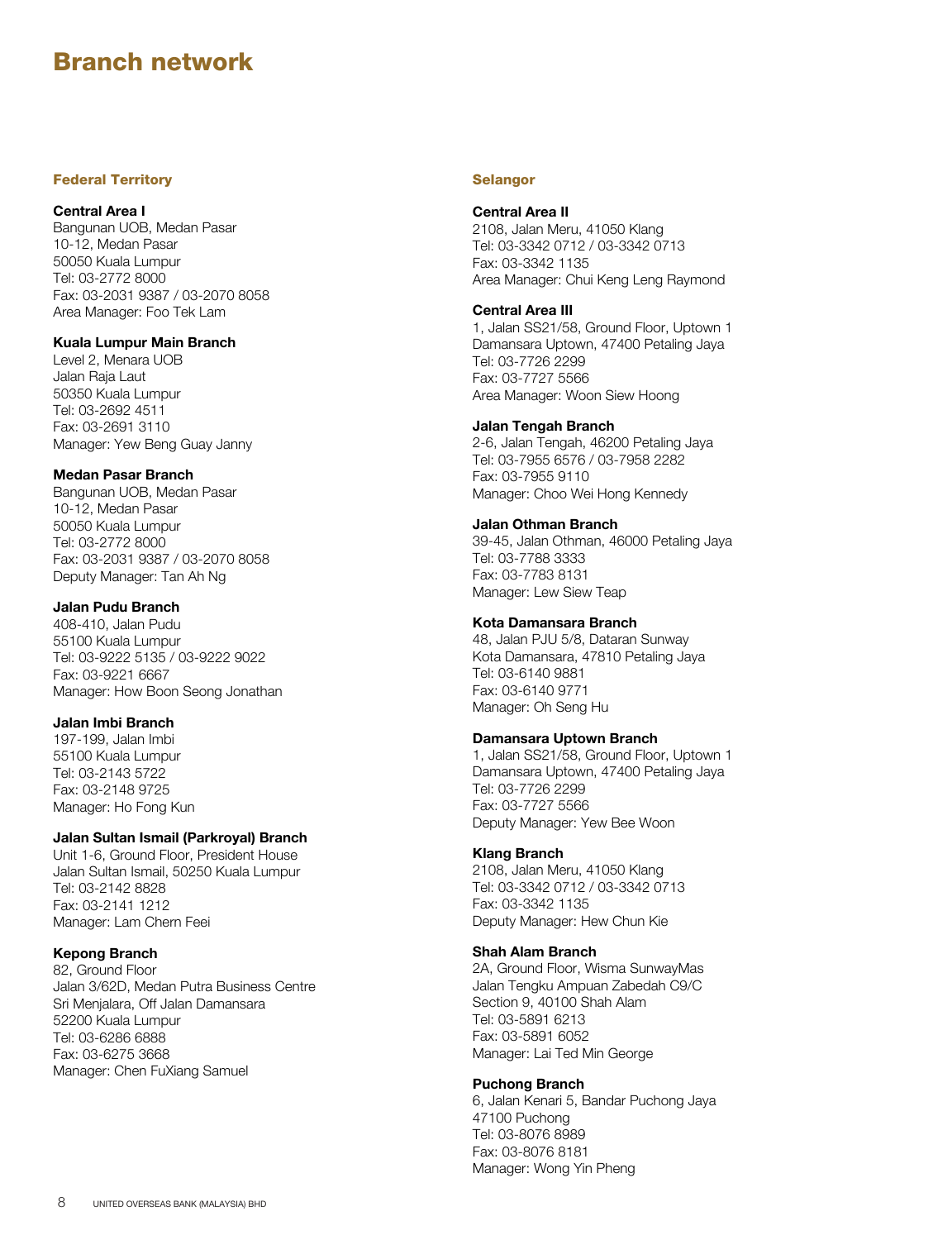# Perak

# **Ipoh Branch**

2, Jalan Dato' Seri Ahmad Said 30450 Ipoh Tel: 05-254 0008 / 05-254 0200 Fax: 05-254 9092 Manager: Liew Chai Kar

### Melaka

# **Plaza Mahkota Branch**

1, Jalan PM5, Plaza Mahkota 75000 Melaka Tel: 06-283 8840 / 06-283 8841 Fax: 06-283 8868 Manager: Sim Meow Hui

# **Malim Branch**

1, Jalan PPM 8 Plaza Pandan, Malim Business Park Jalan Balai Panjang, 75250 Melaka Tel: 06-336 4336 Fax: 06-336 4337 Manager: Sneah Thean Keng

# Pahang

# **Kuantan Branch**

2, Jalan Besar 25000 Kuantan Tel: 09-514 4155 / 09-516 1844 / 09-516 4755 Fax: 09-513 8266 Manager: Cheow Chee Seng

#### **Bentong Branch**

61-62, Jalan Loke Yew 28700 Bentong Tel: 09-222 1600 / 09-222 1778 Fax: 09-222 5882 Manager: Lee Kim Thye

#### **Raub Branch**

14 & 16, Jalan Tun Razak 27600 Raub Tel: 09-355 1187 / 09-355 3766 Fax: 09-355 5955 Manager: Lee Kim Thye

#### Negeri Sembilan

#### **Seremban Branch**

24-26, Jalan Dato Lee Fong Yee 70000 Seremban Tel: 06-762 5651 / 06-762 5652 Fax: 06-763 5303 Manager: Chan Chee Peng

#### North Area

### **North Area Centre**

1st Floor, 64E-H, Lebuh Bishop 10200 Pulau Pinang Tel: 04-258 8188 Fax: 04-262 9119 / 04-258 8166 Area Manager: Tan Guan Leong

### Pulau Pinang

### **Lebuh Bishop Branch**

64E-H, Lebuh Bishop 10200 Pulau Pinang Tel: 04-258 8000 Fax: 04-261 0868 Manager: Phuah Ah Keng

### **Jalan Kelawei Branch**

9, Jalan Kelawei 10250 Pulau Pinang Tel: 04-226 1777 Fax: 04-226 2382 Manager: Koay Jin Hee Jean

#### **Butterworth Branch**

4071 & 4072, Jalan Bagan Luar 12000 Butterworth Tel: 04-314 8000 Fax: 04-332 4300 Manager: Lee Gim See Julie

#### **Bukit Mertajam Branch**

1, Jalan Tembikai, Taman Mutiara 14000 Bukit Mertajam Tel: 04-537 9898 / 04-538 8233 Fax: 04-530 3818 Manager: Yeong Ai Vee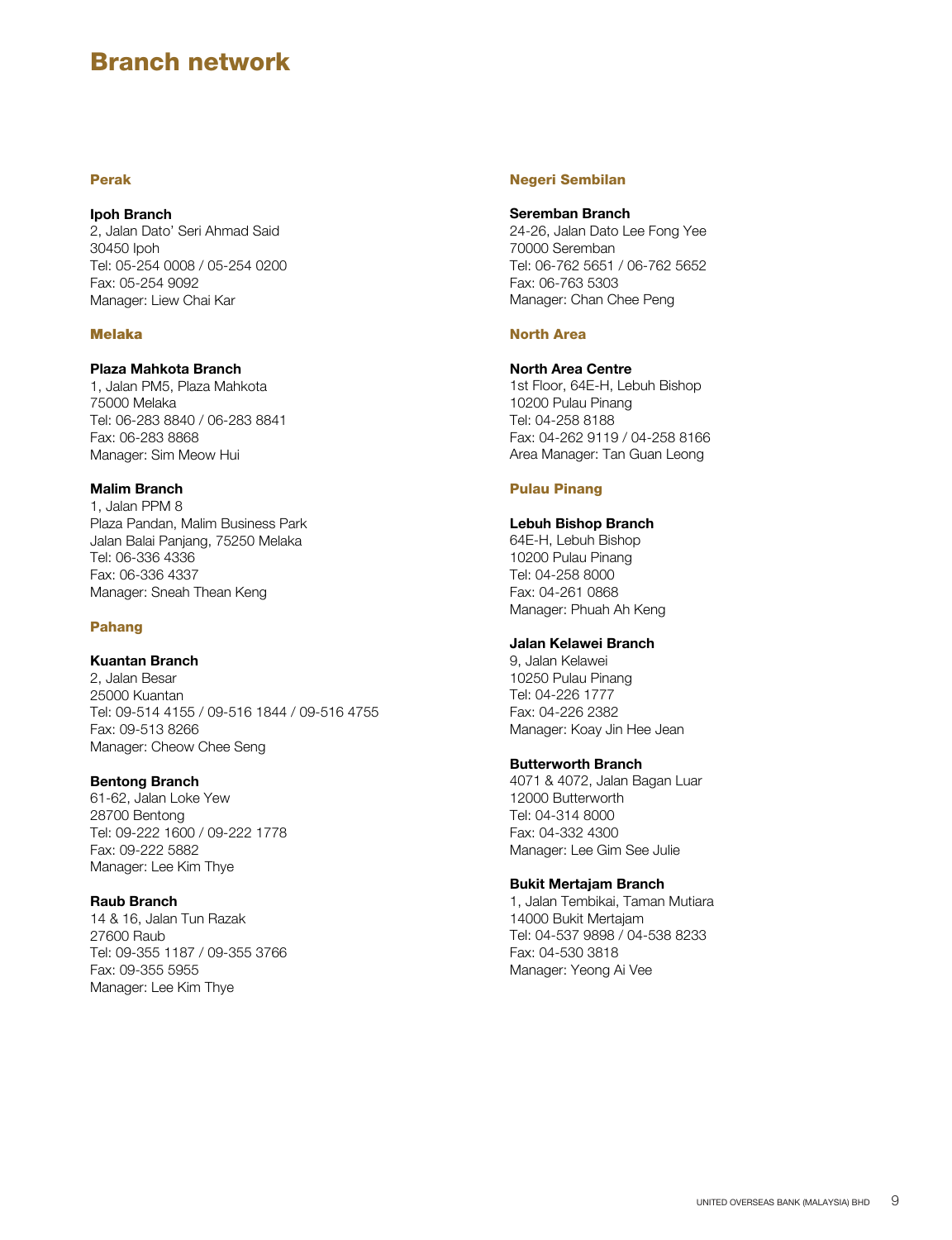# Kedah

#### **Sungai Petani Branch**

177 & 178, Jalan Kelab Cinta Sayang Taman Ria Jaya, 08000 Sungai Petani Tel: 04-442 8828 Fax: 04-442 9828 Manager: Tia Lee Ping Georgina

# **Alor Setar Branch**

55, Jalan Gangsa Kawasan Perusahaan Mergong 2 05150 Alor Setar Tel: 04-732 1366 Fax: 04-733 0621 Manager: Chang Tow Heng

### Kelantan

# **Kota Bahru Branch**

3999, Jalan Tok Hakim 15000 Kota Bahru Tel: 09-748 2699 / 09-748 3066 Fax: 09-748 4307 Manager: Ameena Beevi Bte Mohamed Saleh

# **Terengganu**

# **Kuala Terengganu Branch**

51, Jalan Sultan Ismail 20200 Kuala Terengganu Tel: 09-622 1644 / 09-622 7912 Fax: 09-623 4644 Manager: Shaharom Kahar

# South Area

### **South Area Centre**

2, Jalan Wong Ah Fook 80000 Johor Bahru Tel: 07-223 4241 Fax: 07-226 0892 Area Manager: Koh Boon Huat

### Johor

### **Jalan Wong Ah Fook Branch**

2, Jalan Wong Ah Fook 80000 Johor Bahru Tel: 07-219 6300 / 07-224 1344 / 07-224 1388 Fax: 07-224 3706 Manager: Goh Boon Siang

### **Taman Molek Branch**

26 & 28, Jalan Molek 1/13 Taman Molek, 81100 Johor Bahru Tel: 07-358 2121 Fax: 07-358 1378 Manager: Teo Choh Meng Ricky

### **Batu Pahat Branch**

Ground Floor, Wisma Sing Long 9, Jalan Zabedah, 83000 Batu Pahat Tel: 07-432 8999 Fax: 07-433 8122 Manager: Leong Yew Fook

### **Kluang Branch**

14-16 Jalan Dato Capt. Ahmad 86000 Kluang Tel: 07-772 1967 / 07-772 5968 / 07-772 1969 Fax: 07-773 0267 / 07-772 1977 Manager: Lin Yok Kong Eric

# **Jalan Bakri, Muar Branch**

10, Jalan Pesta 1/1 Kg. Kenangan Tun Dr. Ismail (1) Jalan Bakri, 84000 Muar Tel: 06-955 5881 Fax: 06-953 1181 Manager: Chua Wei Yih Eric

# **Kulai Branch**

31-1 & 31-2, Jalan Raya Kulai Besar, 81000 Kulai Tel: 07-663 1232 / 07-663 1342 Fax: 07-663 5287 Manager: Kek Choon Yian Tracia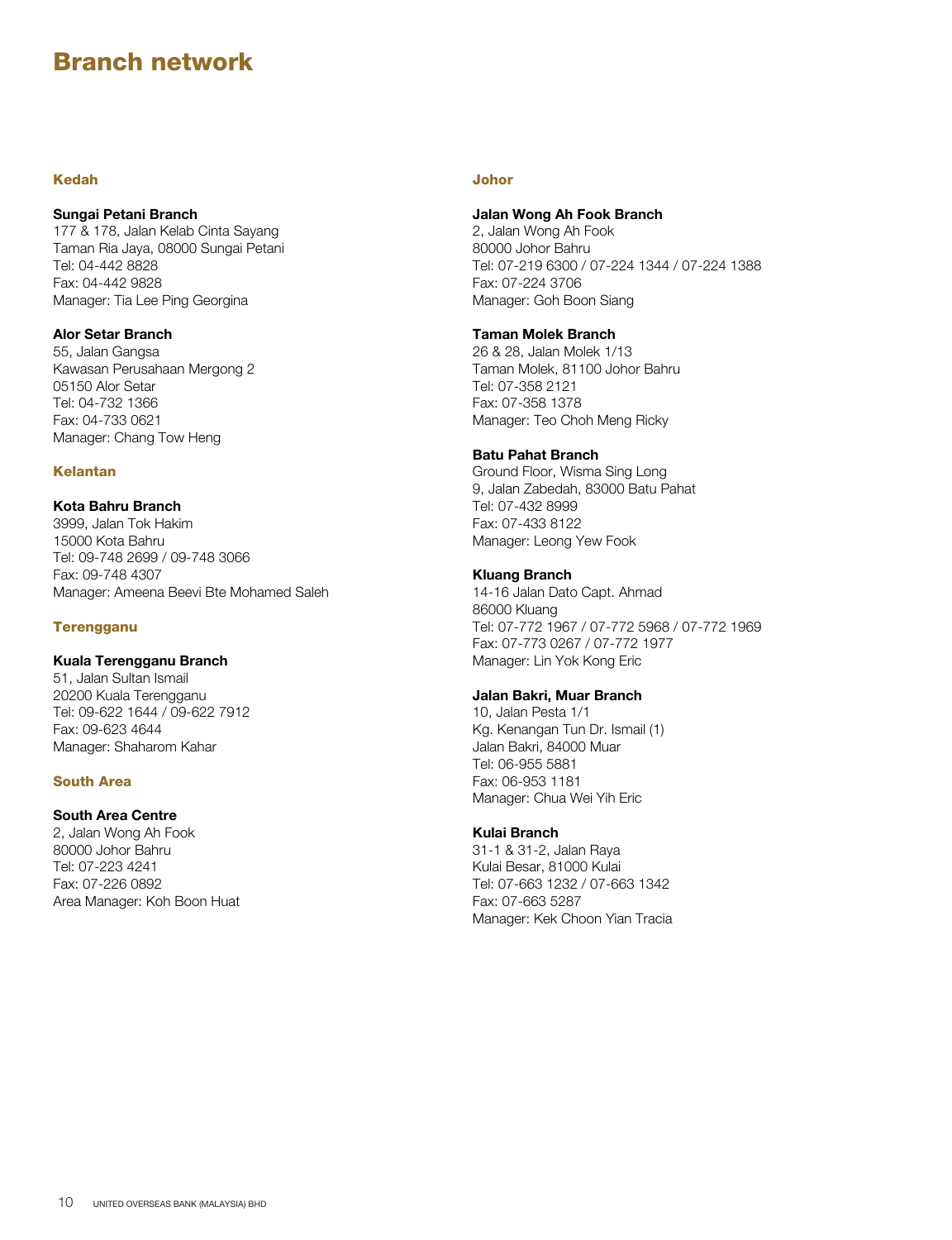# Sabah

# **Kota Kinabalu Branch**

Bangunan UOB 70, Jalan Gaya, 88000 Kota Kinabalu Tel: 088-319 555 Fax: 088-314 888 Manager: Chua Chai Hua

# **Tuaran Branch**

9 & 10, Jalan Datuk Dusing 89208 Tuaran Tel: 088-788 567 Fax: 088-788 979 Manager: Chua Chai Hua

# **Sandakan Branch**

2nd Avenue 90000 Sandakan Tel: 089-212 028 / 089-217 833 Fax: 089-225 577 Manager: Chong Mun Sing

# Sarawak

# **Kuching Branch**

1-3, Main Bazaar 93000 Kuching Tel: 082-421 291 Fax: 082-428 546 Manager: Si Poi Ne Jean

### **Miri Branch**

108-110, Jalan Bendahara 98000 Miri Tel: 085-433 322 Fax: 085-422 221 Manager: Chieng Sui Chin Phyllis

### **Bintulu Branch**

207 & 208, Parkcity Commerce Square (Phase III) Jalan Tun Ahmad Zaidi, 97000 Bintulu Tel: 086-312 232 Fax: 086-338 381 Manager: Yii See Chieng Ronny

# **Sibu Branch**

8, Lorong 7A, Jalan Pahlawan Jaya Li Hua Commercial Centre 96000 Sibu Tel: 084-216 089 Fax: 084-217 089 Manager: Yii See Chieng Ronny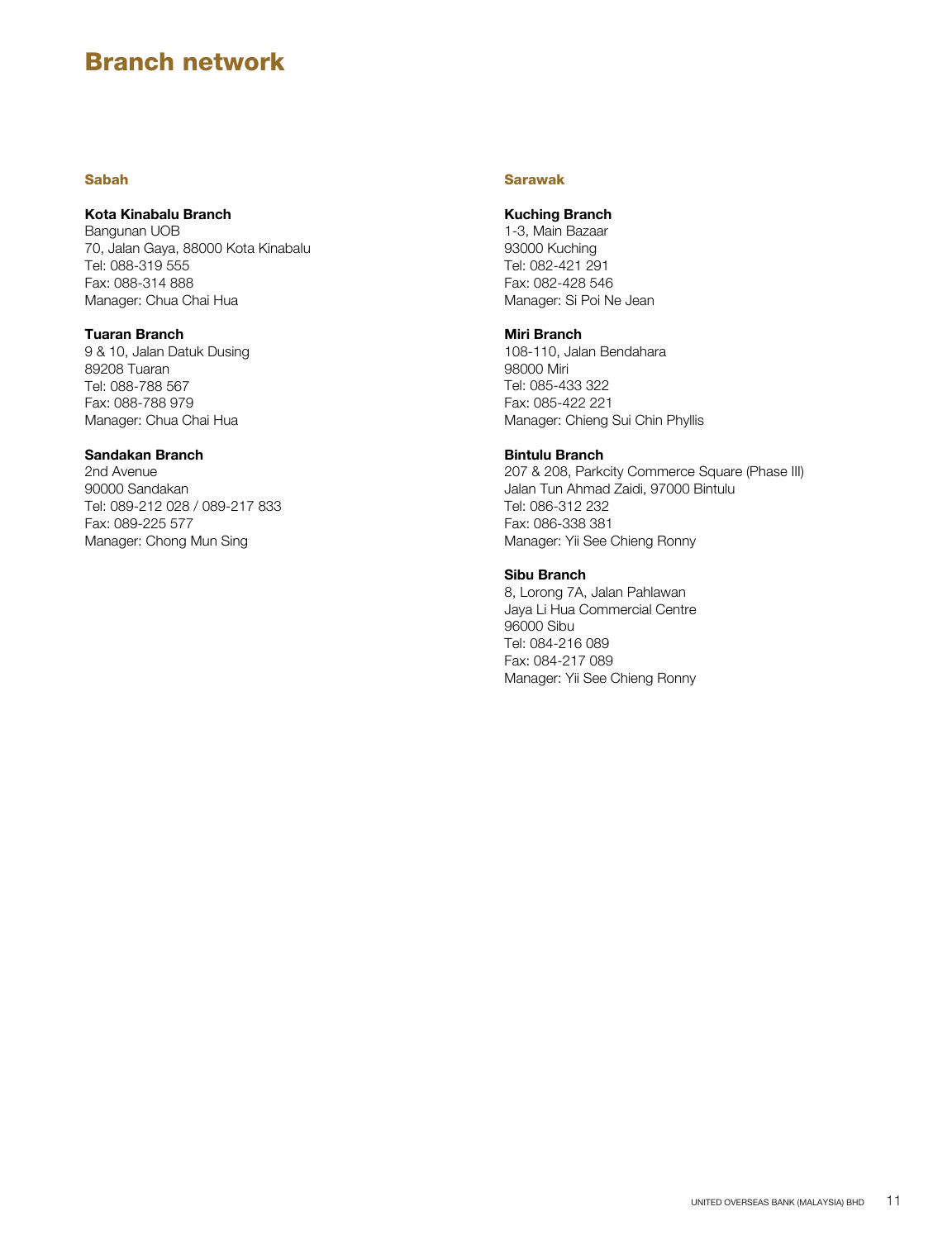# Corporate governance

The Board of United Overseas Bank (Malaysia) Bhd ("UOBM") is fully committed to ensuring that it applies the principles and best practices as set out in the Malaysian Code on Corporate Governance.

#### Board of Directors

The Board comprises nine distinguished members. Four of the members, namely Mr Wee Cho Yaw, Mr Wee Ee Cheong, Mr Ong Sea Eng Terence and Mr Lee Chin Yong Francis are non-independent non-executive directors, while YABhg Tun Dato' Seri Utama Dr Lim Chong Eu, Mr Ng Kee Wei, Mr Lim Kean Chye and En Abdul Latif Bin Yahaya are independent non-executive directors. Mr Chan Kok Seong is the only non-independent executive director. The directors possess extensive knowledge and expertise in banking, finance, law, business, management and the public sectors and come with varied skills and experience to provide breadth and depth to Board discussions. A director who has an interest in the subject matter to be deliberated shall abstain from deliberation and voting on the same during meetings.

The Board has oversight responsibility for the business and affairs of UOBM. It sets the overall business direction and provides guidance on UOB (Malaysia)'s strategic plans. The Board delegates the formulation of business policies and day-to-day management to various committees and the Chief Executive Officer. It meets regularly to review UOB (Malaysia)'s business plans and the operating results achieved.

All directors have direct access to the senior management and company secretary for further information and clarification on matters pertaining to the business and operation of the Bank. Directors are also encouraged to attend courses and seminars to upgrade their skills and acquire knowledge to assist them in their roles as directors of the Bank and may seek independent professional advice on any matter concerning the Bank, the costs of which are borne by the Bank. New directors are briefed on the Bank's objectives, business and operations, and corporate governance practices upon taking office.

|                                            | Number of meetings attended in 2009 |                        |                    |                         |                           |                         |  |
|--------------------------------------------|-------------------------------------|------------------------|--------------------|-------------------------|---------------------------|-------------------------|--|
|                                            | <b>Risk</b>                         |                        |                    |                         |                           |                         |  |
|                                            | Board of<br><b>Directors</b>        | Executive<br>Committee | Audit<br>Committee | Management<br>Committee | Remuneration<br>Committee | Nominating<br>Committee |  |
| Wee Cho Yaw                                | $\overline{4}$                      | N/A                    | N/A                | N/A                     |                           |                         |  |
| Wee Ee Cheong                              | 6                                   | 31                     | N/A                | N/A                     | N/A                       | N/A                     |  |
| Ong Sea Eng Terence                        | 6                                   | N/A                    | 3                  | 4                       | N/A                       |                         |  |
| Lee Chin Yong Francis                      | 5                                   | 28                     | N/A                | N/A                     |                           |                         |  |
| YABhg Tun Dato' Seri Utama Dr Lim Chong Eu | 5                                   | N/A                    | 3                  | N/A                     | N/A                       | N/A                     |  |
| Ng Kee Wei                                 | 5                                   | N/A                    | 4                  | 3                       | N/A                       |                         |  |
| Lim Kean Chye                              | 6                                   | N/A                    | N/A                | N/A                     |                           |                         |  |
| Abdul Latif Bin Yahaya                     | 6                                   | N/A                    | $\overline{4}$     | 4                       | N/A                       | N/A                     |  |
| Chan Kok Seong                             | 6                                   | 34                     | N/A                | N/A                     | N/A                       | N/A                     |  |
| Number of meetings held in 2009            | 6                                   | 35                     | 4                  | 4                       |                           |                         |  |

The Board meets at least six times a year. The attendance of every Board member at the meetings of the Board and the various Board Committees is as set out below:

#### Board Committees

There are currently five Board Committees appointed by the Board, namely the Executive Committee, Audit Committee, Risk Management Committee, Remuneration Committee and Nominating Committee. The role and responsibilities of each committee is set out under the respective committees' terms of reference, which have been approved by the Board. Details of the membership of the five Board Committees are set out on page 6.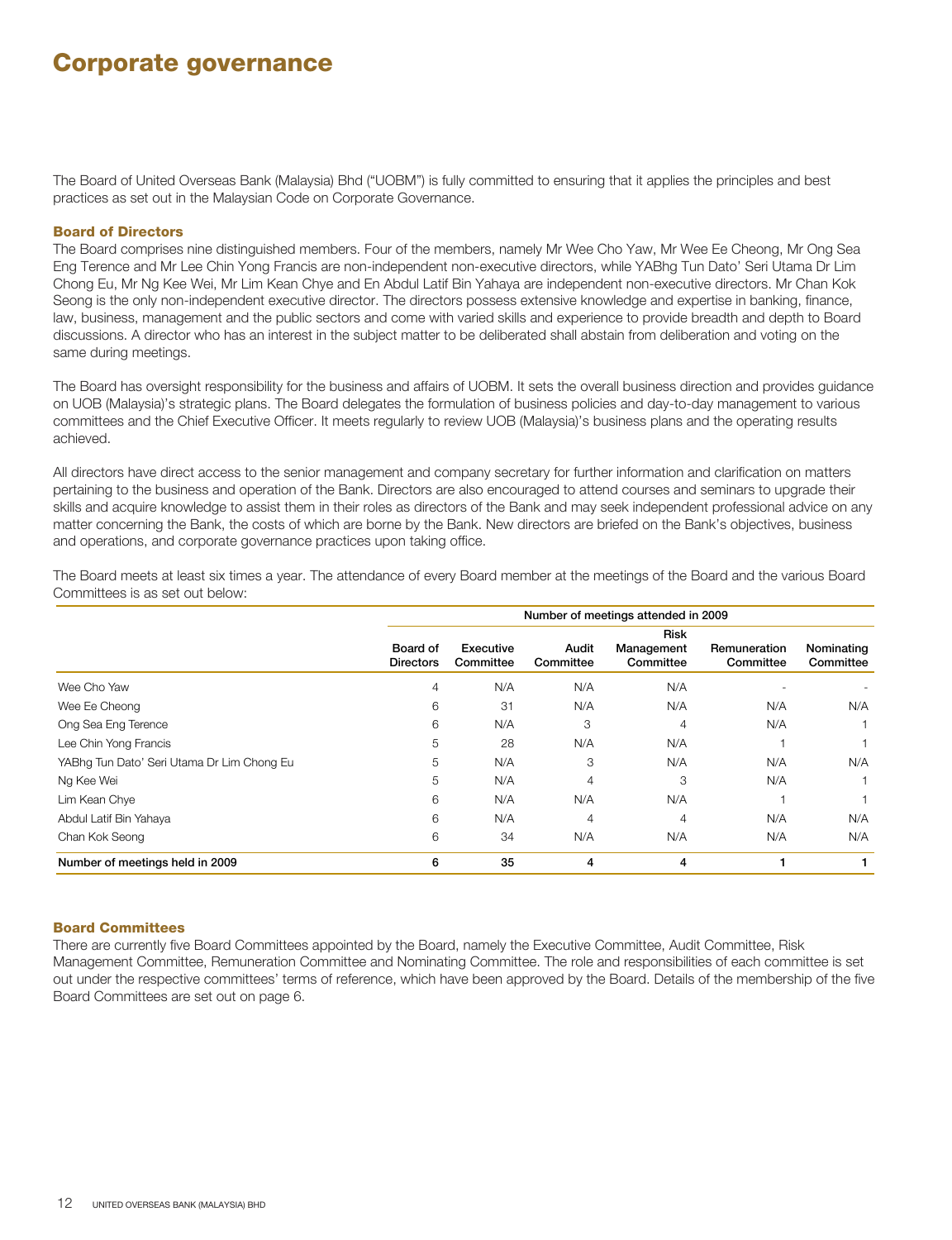# Corporate governance

# Executive Committee

The Executive Committee ("EXCO") was established by the Board principally to assist the Board in making decisions expeditiously and to exercise certain authorities and functions delegated to it by the Board. The EXCO schedules meetings on a weekly basis, and has been given delegated authority to exercise certain of the Board's powers.

The Chief Executive Officer is responsible for the day-to-day operations of UOB (Malaysia). The Board has conferred upon the EXCO and the Chief Executive Officer certain discretionary limits and authority for credit and loan approvals, treasury and investment activities, capital expenditure, budgeting and human resource management.

#### Audit Committee

The role of the Audit Committee ("AC") is to assist the Board to examine financial reports, accounting policies and oversee audit matters. The AC meets at least four times a year. Additional meetings may be called by the Chairman of the AC to discuss specific audit issues if necessary.

The AC meets with the external auditors annually to discuss the annual financial statements and their audit findings. It also meets with the external auditors whenever it deems necessary.

The minutes of the AC meetings are formally tabled to the Board for noting and for action where necessary.

In addition to the duties and responsibilities approved by the Board, the AC acts as a forum for discussion on internal control issues and contributes to the Board's review of the effectiveness of the Company's internal control and risk management systems. The AC also conducts a review of the internal audit function to ensure the adequacy of the scope, functions and resources of Internal Audit Division and that it has the necessary authority to carry out its work impartially.

#### Risk Management Committee

The role of the Risk Management Committee ("RMC") is to assist the Board to oversee senior management's activities in managing credit, market, liquidity, operational, legal and other risks and to ensure that the risk management process is in place and functioning. During the year, the RMC had four meetings.

The RMC meets with the Chief Executive Officer and other senior management staff whenever it deems necessary in order to obtain their assistance in discharging their responsibilities.

The minutes of the RMC meetings are formally tabled to the Board for noting and for action where necessary.

#### Remuneration Committee

The role of the Remuneration Committee ("RC") is to provide a formal and transparent procedure for developing remuneration policy for directors, the Chief Executive Officer and key senior management officers and to ensure that compensation is competitive and consistent with the licensed institution's culture, objectives and strategy. During the year, the RC met once.

The RC may meet with the Chief Executive Officer and other senior management staff whenever it deems necessary in order to obtain their assistance in discharging their responsibilities.

#### Nominating Committee

The Nominating Committee ("NC") is to provide a formal and transparent procedure for the appointment of directors and chief executive officer as well as assessment of the effectiveness of individual directors, the board as a whole and the performance of the Chief Executive Officer and key senior management officers. During the year, the NC had one meeting.

The NC may meet with the Chief Executive Officer and other senior management staff whenever it deems necessary in order to obtain their assistance in discharging their responsibilities.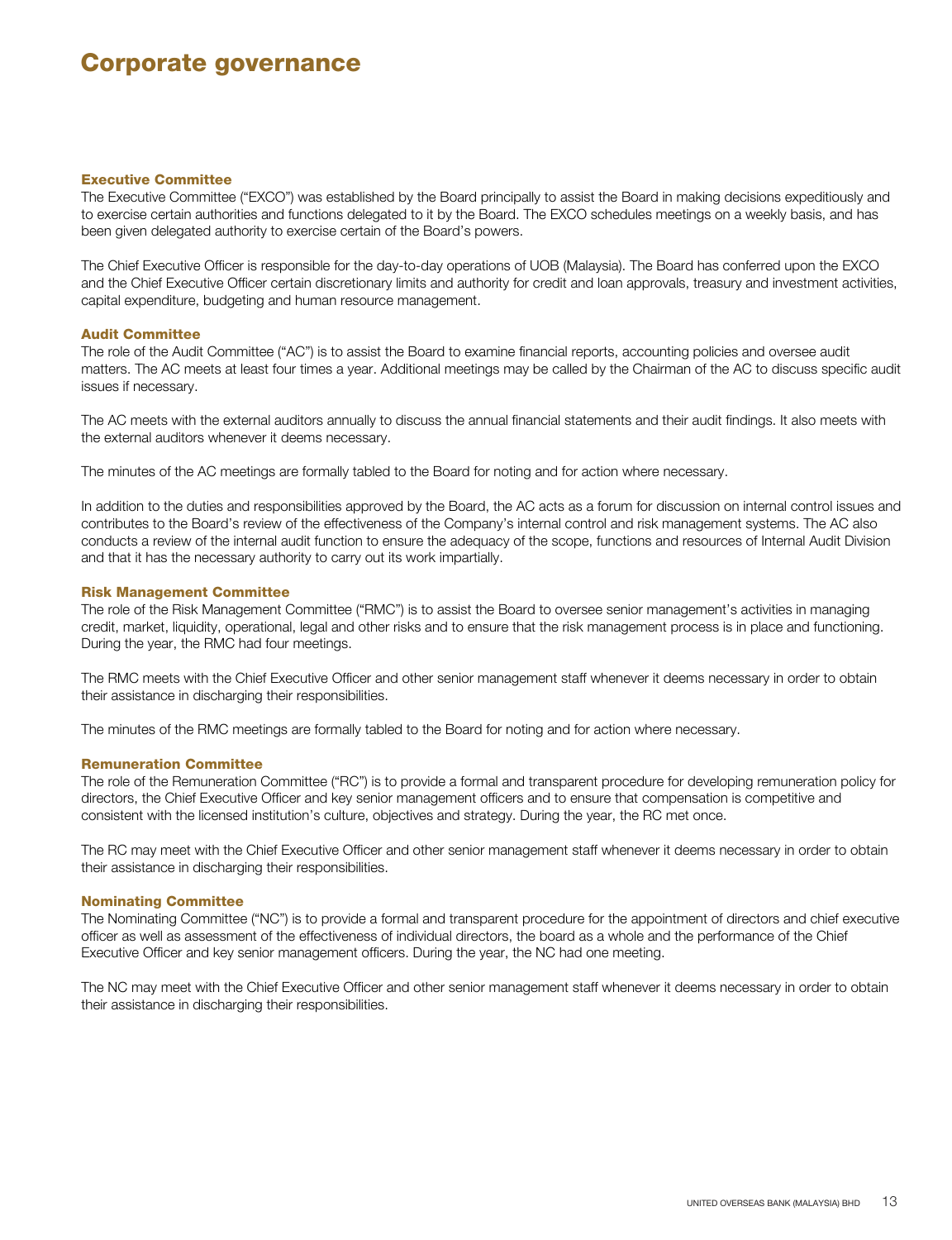# Corporate governance

#### Financial Reporting

In presenting the annual accounts and quarterly announcements, the Board is committed to present a balanced, clear and understandable assessment of the financial position and prospect of the Bank. The Board is assisted by the Audit Committee to oversee the Bank's financial reporting by scrutinising the information to be disclosed to ensure accuracy, adequacy and completeness.

The Statement of Responsibility by Directors in respect of preparation of the annual audited financial statements of the Bank is set out on page 27.

#### Internal Audit

The Bank has a well-established internal audit function which reports to the AC functionally and to the Director and Chief Executive Officer administratively. It operates within the framework defined in its Audit Charter and assists the Board in assessing and reporting on business risks and internal controls of the Bank.

Internal Audit inspects the Bank's units and operations, including its subsidiaries, according to a risk-based audit plan which is reviewed annually to ensure its continued relevance to the business and risk environment before being tabled to the AC for approval. Its responsibilities include but are not limited to the audits of operations, lending practices, financial controls, management directives, regulatory compliance, information technology and the risk management process of the Bank.

The results of each audit are reported to the AC and management and their resolution action plans and progress are tracked monthly. Significant findings, together with the status of rectification, are then discussed at the AC Meetings and the minutes formally tabled to the Board of Directors. In addition, the Chief Internal Auditor also reports key audit findings and other control concerns to the Deputy Chairman of the Board and the Head of Group Audit monthly.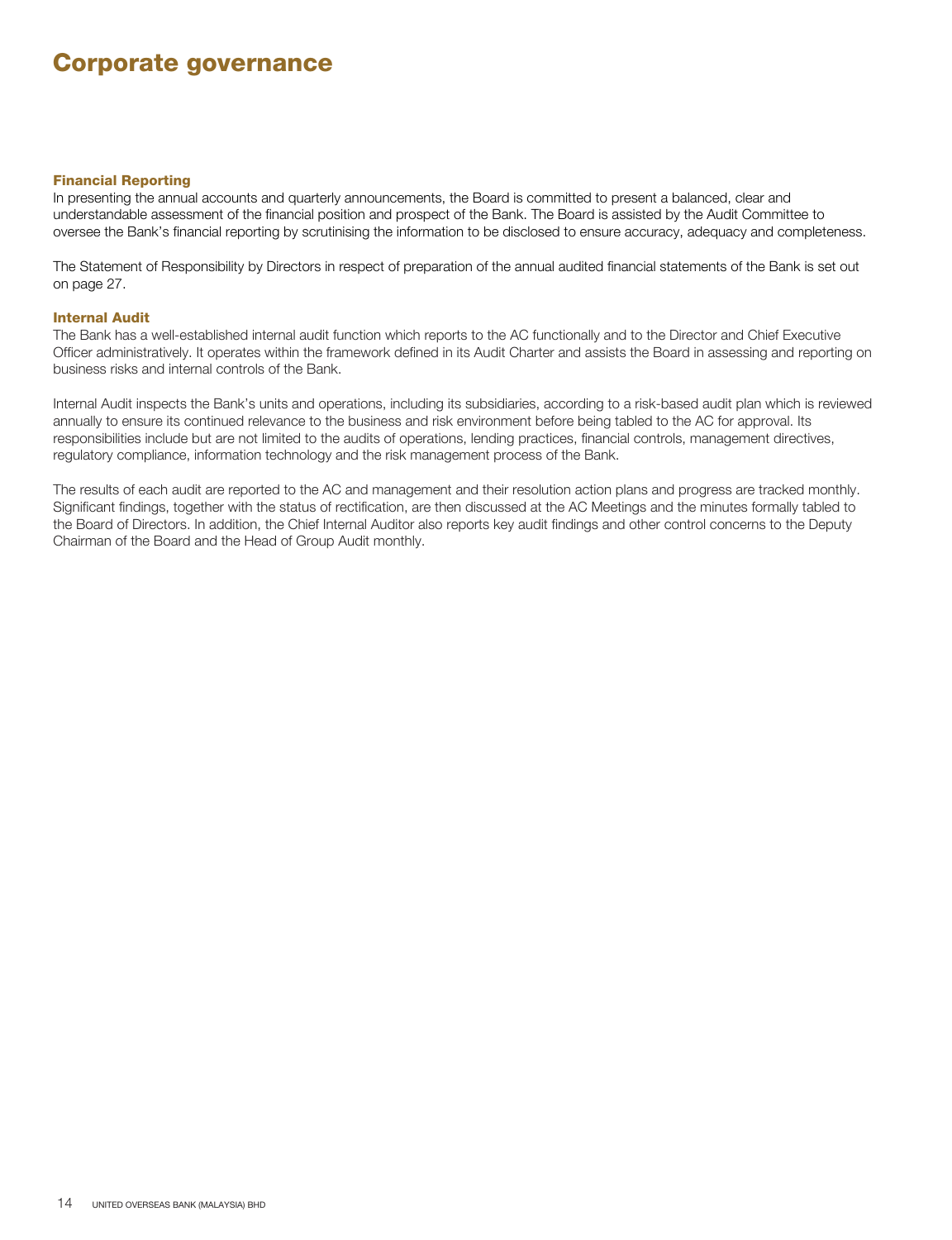As the management of risk is fundamental to the financial soundness and integrity of the Bank, risk evaluation forms an integral part of the Bank's business strategy development. The Bank's risk management philosophy is that all risks taken must be identified, measured, monitored and managed within a robust risk management framework and that returns must commensurate with the risks taken.

The Board of Directors has the overall responsibility of determining the type and level of business risks that the Bank undertakes in achieving its corporate objectives. The Board has delegated to various committees the authority to formulate, review and approve policies on monitoring and managing risk exposures. The major policy decisions and proposals on risk exposures approved by these Committees are subject to review by the EXCO or the Board. The Board has appointed the Risk Management Committee to oversee senior management's activities in managing credit, market, liquidity, operational, legal and other risks and to ensure that the risk management process is in place and functioning.

The various committees comprise top management and senior executives of the Bank who meet regularly to deliberate on matters relating to the key types of risks under their respective supervision. The key risks are credit risk, balance sheet risk, liquidity risk, market risk and operational and reputational risk.

The In-Country Credit Committee deals with approval of credit applications and review of existing credit portfolio.

The Credit Management Committee deals with all credit risk matters, including formulation and review of credit policies and assessment of risk profiles.

The Asset and Liability Committee ("ALCO") formulates, reviews and approves policies and strategies regarding the balance sheet structure, liquidity needs and trading activities.

The Risk Management Division acts as catalyst for the development and maintenance of sound risk management policies, strategies and procedures within the Bank. The Division is independent of other business units in the Bank which are involved in risk taking activities. The Division also provides functional support to both the ALCO and Credit Management Committee as well as assisting the Management in managing risks inherent to the Bank.

### Credit Risk Management

Credit risk is defined as the risk of loss arising from any failure by a borrower or a counterparty to fulfil their financial obligations, as and when they fall due.

Credit risk is the single largest risk faced by the Bank. It is inherent in the activities of the Bank such as loans and lending-related commitments, treasury and capital market operations, and investments. Business units have primary responsibilities for the day-to-day and active management of credit risks.

The EXCO is established by the Board of Directors to formulate the Bank's business strategies and conduct on-going monitoring of the Bank's performance. The EXCO, under delegated authority from the Board of Directors, approves credit policies, guidelines and procedures to control and monitor such risks. It has day-to-day responsibility for identifying and managing portfolio and risk concentration issues, including industry sector exposure. The risk parameters for accepting credit risk are clearly defined and complemented by policies and processes to ensure that the Bank maintains a well diversified and high quality credit portfolio.

For the timely recognition of asset impairment, recovery action and the avoidance of undue concentration, a disciplined process is in place to regularly monitor, review and report the Bank's portfolio risks. These include large credit exposures by obligor groups (also known as counterparty Group Exposure), sectors, security types, internal credit ratings, industries, countries as well as level of non-performing loans, appropriateness of classification and adequacy of provisioning.

Credit risk exposures are managed through a robust credit underwriting, structuring and monitoring process. The process includes monthly reviews of all non-performing and special-mention loans, ensure credit quality and the timely recognition of asset impairment. In addition, credit review and audit are performed regularly to proactively manage any delinquency, minimise undesirable concentrations, maximise recoveries, and ensure that credit policies and procedures are complied with. Past dues and credit limit excesses are tracked and analysed by business and product lines. Significant trends are reported to the Credit Management Committee.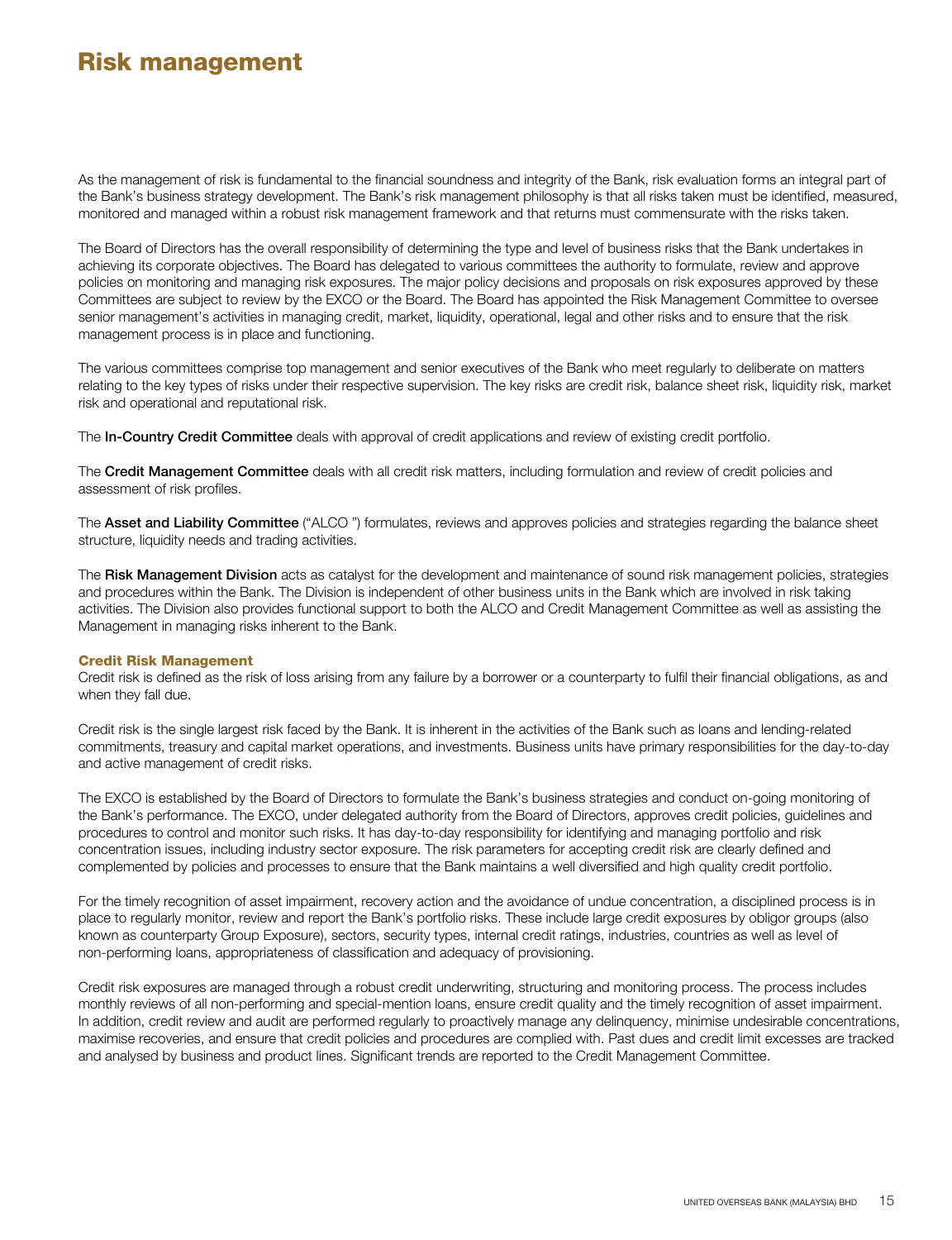#### Credit Approval Process

To maintain independence and integrity of the credit approval process, the credit approval function is segregated from credit origination. Credit approval authority is delegated through a risk-based credit discretionary limit ("CDL") structure tiered according to the borrower's rating. The Bank has in place a very stringent process for the delegation of CDLs based on the experience, seniority, and track record of the officer. All officers with the authority to approve credits are guided by credit policies and guidelines with distinction made for institutional and individual borrowers. These credit policies and guidelines, which cover key parameters associated with credit structuring and approval, are periodically reviewed to ensure their continued relevance.

An internal credit rating system, which incorporates both statistical models and expert-judgement scorecards, has been developed, implemented and used as part of the credit approval process. Statistical models were built for portfolios with sufficient default data, and expert judgement scorecards were developed for low default portfolios.

Generally, a borrower is assigned a Customer Risk Rating ("CRR") and an Expected Loss Rating ("ELR"). The CRR is a borrower's standalone credit rating and is derived after a comprehensive assessment of its financial condition, the quality of its management, business risks and the industry it operates in. The ELR incorporates transaction-specific dimensions such as availability and types of collateral, seniority of the exposures, facility structures, etc.

Consumer exposures are managed on a portfolio basis. The Bank has scorecards and stringent product programmes for credit underwriting purposes.

#### Connected Party Transactions

In 2009, the Bank expanded the policies governing approval of credit facilities with Connected Parties. This is to comply with Bank Negara Malaysia ("BNM")'s guidelines on Credit Transactions and Exposures with Connected Parties, the revised Monetary Authority of Singapore ("MAS") ruling and new section 29 of Singapore Banking Act.

### Credit Risk Concentration

Risk concentrations by industry are monitored closely to avoid undue concentration in any particular industry. Industry risk refers to the likelihood of groups of customers being adversely affected by economic developments impacting a particular industry in which such customers operate. Exposure concentrations and non-performing loans by industry type are analysed and significant trends reported to the Credit Management Committee as well as to the EXCO and the Board of Directors.

In particular, the trends and composition of exposures to property-related loans are closely monitored, analysed and reported on an on-going basis to ensure that exposures are kept within regulatory limits and internal guidelines.

#### Credit Stress Test

To assess the potential loss arising from the impact of plausible adverse events on the Bank's credit portfolio, credit stress test are periodically conducted. The extent of the plausible credit impairments is analysed to determine if the potential losses are within the Bank's risk tolerance.

The Bank incorporates periodic credit stress testing as an integral part of its portfolio management process. This allows the Bank to assess the potential credit losses arising from the impact of plausible adverse events.

#### Basel II

Over the last few years, as part of the Bank's plans to adopt best practices in risk management, substantial investments, significant progress were made to align with the requirements of the International Convergence of Capital Measurement and Capital Standards framework (Basel II). This effort included investments in human resources, IT systems, processes, and the development of internal models to estimate risk.

The Bank has received approval from BNM to migrate to the Internal Rating Based Approach ("IRBA") in the management of its credit exposures with effect from 1 January 2010. Significant changes have also been made to the Bank's organisational structure, policies and procedures to ensure that internal risk ratings are integral to the Group's credit decision and management processes.

At the same time, the Bank has mapped all its business activities to the business lines defined by Basel II under the Standardised Approach for operational risk. To complement these initiatives, work is in progress in our parent bank to develop and implement a process to assess the adequacy of the Bank's capital to support the risks inherent to its core banking activities.

The Bank remains committed to strengthening and investing in its risk management systems, processes and procedures to adopt best practices in its risk management framework.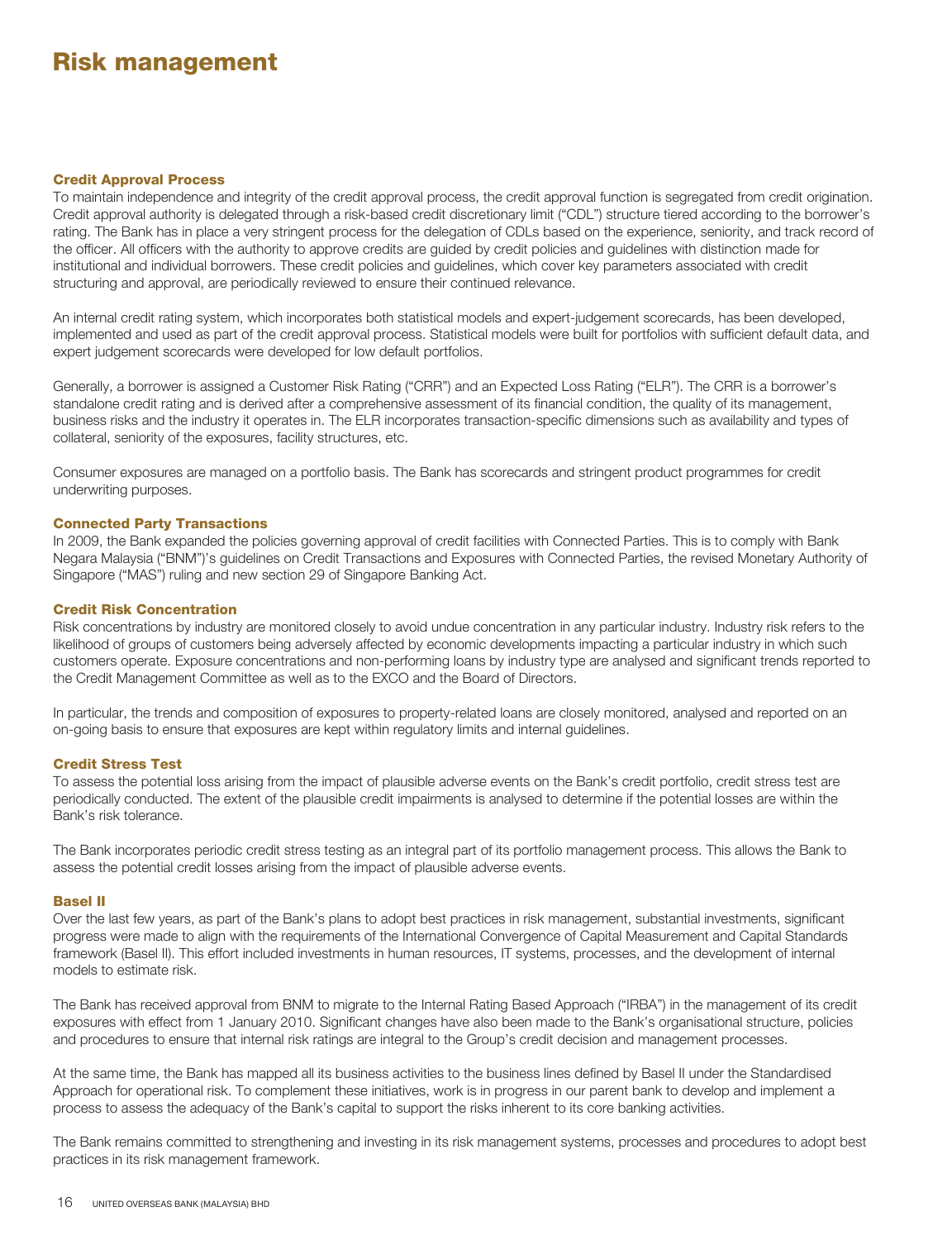#### Management Of Performing Loans, Non-Performing Loans And Cumulative Provisions

The Bank classifies its loan portfolios according to the borrower's ability to repay the loan from its normal source of income. All loans and advances to customers are classified into the categories of 'Pass', 'Special Mention' or 'Non-Performing'. Non-Performing Loans are further classified as 'Substandard', 'Doubtful' or 'Loss' in accordance with BNM GP3, except the Bank has lowered the default period to three months instead of six months. Interest income on all Non-Performing Loans is suspended. Such loans will remain classified until servicing of the account is satisfactory. Classified loans are transferred to Special Assets Management to maximise recovery prospects.

| <b>Loan Classification</b> | <b>Description</b>                                                                                                                                                                                                                                                                                                                                                                                 |
|----------------------------|----------------------------------------------------------------------------------------------------------------------------------------------------------------------------------------------------------------------------------------------------------------------------------------------------------------------------------------------------------------------------------------------------|
| Pass                       | All payments are current and full repayment of interest and principal from normal sources is not in doubt.                                                                                                                                                                                                                                                                                         |
| Special Mention            | There is potential weakness in the borrower's creditworthiness, but the extent of any credit<br>deterioration does not warrant its classification as a Non-Performing Loan.                                                                                                                                                                                                                        |
| Substandard                | There is weakness in the borrower's creditworthiness that jeopardises normal repayment. Default has<br>occurred or is likely to occur or the repayment schedule has been restructured. A credit (except consumer<br>loan) is greater than 90 days past due but less than 270 days past due. Consumer loan greater than 90<br>days but less than 120 days past due falls under this classification. |
| Doubtful                   | A credit (except consumer loan) is greater than 270 days past due but less than 365 days past due.<br>Consumer loan greater than 120 days but less than 180 days past due falls under this classification.                                                                                                                                                                                         |
| Loss                       | A credit (except consumer loan) is greater than 365 days past due. Consumer loan greater than 180 days<br>past due falls under this classification.                                                                                                                                                                                                                                                |

Specific provisions are made for each loan grade in the following manner:

| <b>Loan Classification</b> | <b>Provision</b>                                                 |
|----------------------------|------------------------------------------------------------------|
| Substandard                | 20% of any unsecured loan outstanding less interest-in-suspense  |
| Doubtful                   | 50% of any unsecured loan outstanding less interest-in-suspense  |
| Loss                       | 100% of any unsecured loan outstanding less interest-in-suspense |

A classified account is written off where there is no realisable tangible collateral securing the account and all feasible avenues of recovery have been exhausted.

#### Bank Non-Performing Loans And Cumulative Provisions

The following table depicts the Bank's comparative Non-Performing Loans ("NPLs") and cumulative specific and general provisions as at 31 December 2008 and 31 December 2009:

|                                                                                            | The Bank                                   |                                            |  |  |
|--------------------------------------------------------------------------------------------|--------------------------------------------|--------------------------------------------|--|--|
|                                                                                            | Dec 2009<br><b>RM'000</b>                  | Dec 2008<br>RM'000                         |  |  |
| <b>Total NPLs</b><br>General provision<br>Total specific provision<br>Cumulative provision | 1,020,358<br>434,669<br>283,602<br>718,271 | 1,197,845<br>427,189<br>426,112<br>853.301 |  |  |
| Ratios (%)<br>NPLs/Gross total loans<br>NPLs/Net total loans<br>Cumulative provisions/NPLs | $3.6\%$<br>$2.6\%$<br>70.4%                | 4.2%<br>2.8%<br>71.2%                      |  |  |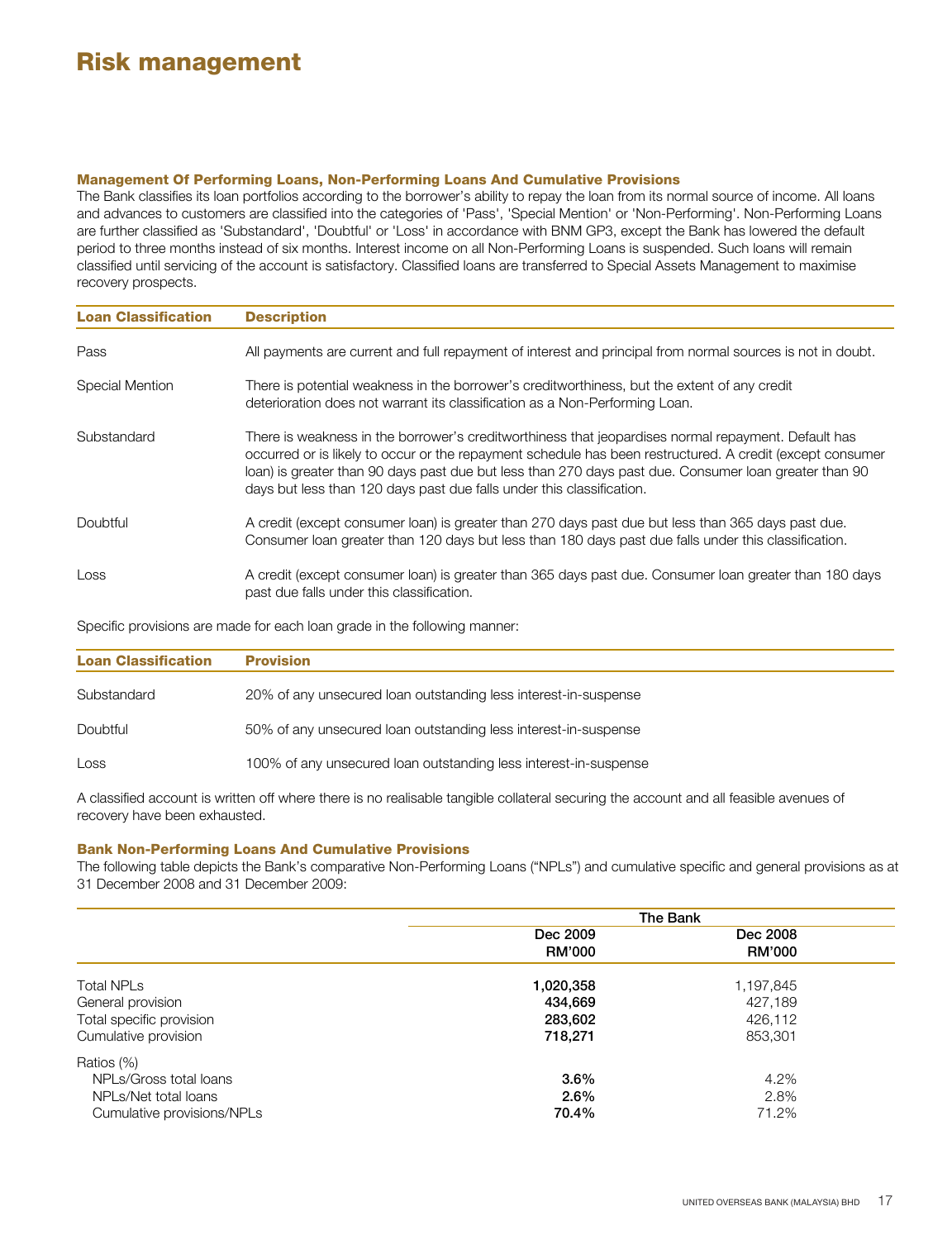### Rescheduled And Restructured Accounts

A rescheduled account is one where repayment terms have been modified, but the principal terms and conditions of the original contract have not changed significantly. This is done to alleviate a temporary cash flow difficulty experienced by a borrower. It is expected that the problem is short-term and not likely to recur. The full amount of the debt is still repayable and no loss of principal or interest is expected.

When an account has been rescheduled three months before it meets the criteria for auto classification, the account can be graded as 'Performing'. However, if the rescheduling takes place after the account has been graded as 'Non-Performing', it remains as such and is upgraded to 'Pass' after six months, there are no excesses and past dues.

A restructured account is one where the original terms and conditions of the facilities have been modified significantly to assist the borrower to overcome financial difficulties where the longer-term prospect of the business or project is still deemed to be viable. A restructuring exercise could encompass a change in the credit facility type, or in the repayment schedule including moratorium, or extension of interest and/or principal payments and reduction of accrued interest, including forgiveness of interest and/or reduction in interest rate charged.

When an account has been restructured based on financial consideration, the account will be graded as 'Non-Performing'. It can only be upgraded to 'Pass' after six months when all payments are current in terms of the restructured terms and conditions and there is no reasonable doubt as to the ultimate collectability of principal and interest.

#### Special Asset Management

Special Asset Management Department ("SAMD") manages the non-performing portfolios of the Bank. SAMD consists of two sub-units, namely the Restructuring Unit and the Recovery Unit. SAM Restructuring Unit proactively manages a portfolio of NPL accounts, with the primary intention of nursing these accounts back to health and transferring them back to the respective business units. SAM Recovery Unit manages accounts that the Bank intends to exit in order to maximise debt recovery.

### Interest Rate Risk Management In Banking Book

The ALCO, under delegated authority from the Board of Directors, approves policies, strategies and limits in relation to the management of structural balance sheet risk exposures. At a tactical level, the Bank's Global Market and Investment Management ("GMIM") Division is responsible for the effective management of balance sheet risk in accordance with approved balance sheet risk management policies. This risk is monitored and managed within a framework of approved policies and limits, and is reported monthly to ALCO. The decisions of ALCO and highlights of its monthly risk management reports are reviewed by the Bank's Board of Directors and Risk Management Committee.

The primary objective in managing balance sheet risk is to manage the volatility in net interest income ("NII") and economic value of equity ("EVE"). EVE is the present value of the Group's assets less the present value of the Bank's liabilities.

Interest rate risk in the banking book arises from customers' preferences and characteristics in the booking of assets and liabilities, which result in a mismatch in the interest repricing and maturity dates of these assets and liabilities. The Bank assesses the impact of changes in interest rates over time on the banking book by projecting the corresponding changes in NII and EVE of the Bank. The primary objective of interest rate risk management, therefore, is to monitor and avert significant volatility in NII and EVE.

The table in note 36 to the financial statements represents the Bank's interest rate risk sensitivity based on repricing mismatches as at 31 December 2009. A positive interest rate sensitivity gap exists where more interest sensitive assets than interest sensitive liabilities reprice during a given time period. Conversely, a negative interest rate sensitivity gap exists where more interest sensitive liabilities than interest sensitive assets reprice during a given time period. As at 31 December 2009, the Bank had an overall positive interest rate sensitivity gap of RM4,412 million, excluding non-interest sensitive items. This being a static position, the actual effect on NII will depend on a number of factors, including variations in interest rates within the repricing periods, variations among currencies, and the extent to which repayments are made earlier or later than the contracted dates.

The risks arising from the trading book, for example, interest rates, foreign exchange rates and equity prices are managed and controlled under the market risk framework that is discussed under the section, 'Market Risk Management'.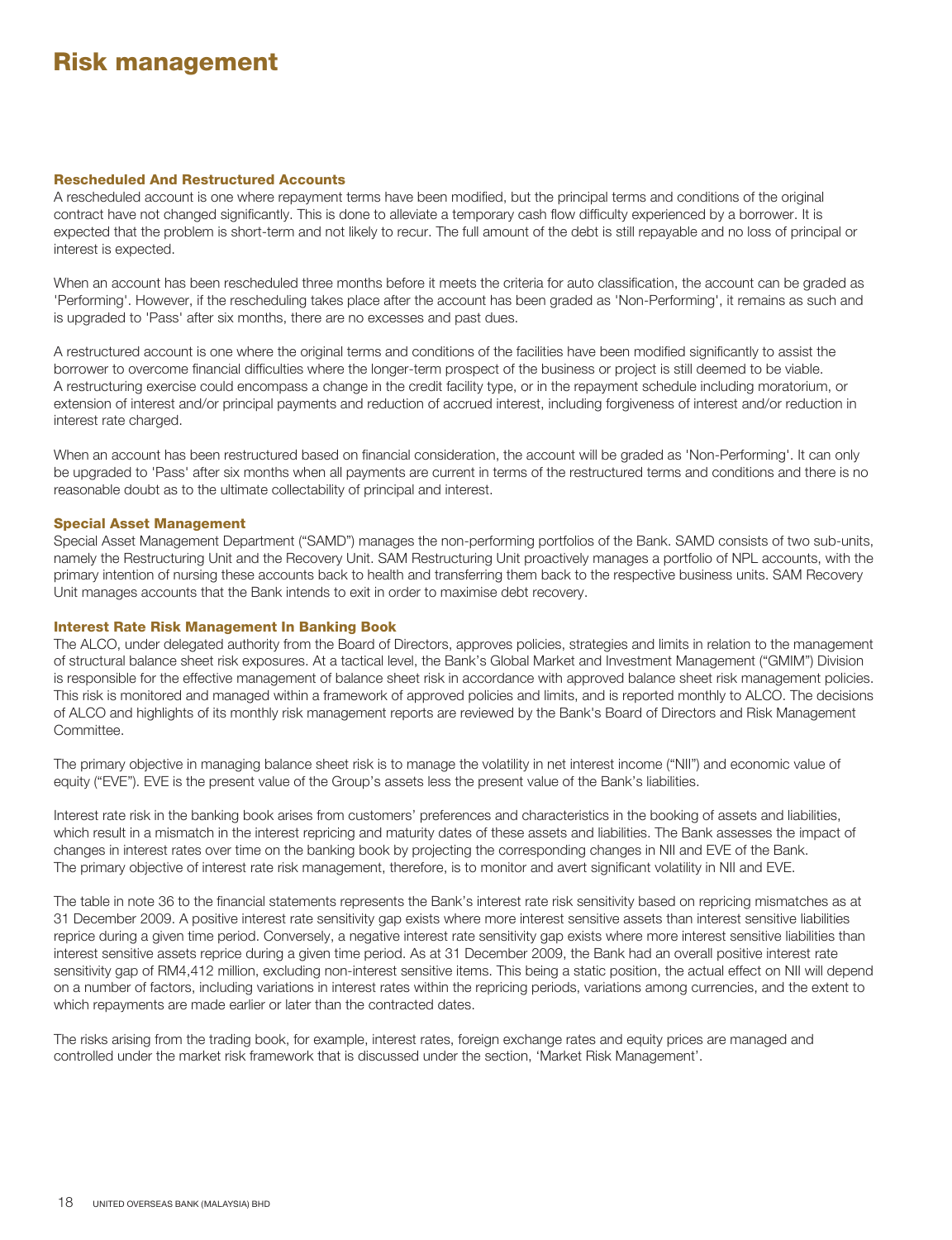#### Liquidity Risk

Liquidity risk is defined as the risk to the Bank's earnings or capital arising from its inability to meet its financial obligations as they fall due, without incurring significant costs or losses. Liquidity risk arises from the general funding of the Bank's banking activities and in the management of its assets and liabilities, including off-balance sheet items. The Bank maintains sufficient liquidity to fund its day-to-day operations, meet deposit withdrawals and loan disbursements, participation in new investments, and repayment of borrowings. Hence, liquidity is managed to address known as well as unanticipated cash funding needs.

Liquidity risk is managed within a framework of policies, controls and limits approved by the Bank's ALCO which are in line with the policies of UOB and which are also adequate to meet the requirements under Bank Negara Malaysia's New Liquidity Framework. These policies, controls and limits ensure that the Bank maintains well diversified sources of funding, as well as sufficient liquidity to meet all its contractual obligations when due. The management of liquidity is carried out using a prudent strategic approach to manage the Bank's funding requirements.

Aligning to the regulatory liquidity risk management framework, liquidity risk is measured and managed on a projected cash flow basis. The Bank is monitored under "business as usual", "bank-specific crisis" and "general market crisis" scenarios. Cash flow mismatch limits are established to limit the Bank's liquidity exposure. The Bank has also employed liquidity early warning indicators and established trigger points to signal possible contingency situations. At the tactical level, the Bank's Global Markets & Investment Management ("GMIM") Division's Asset Liability Management unit is responsible for the active management of cash flows in accordance with the Bank's approved liquidity risk management policies and limits.

Liquidity contingency funding plans are in place to identify potential liquidity crises through early warning indicators; detailing crisis escalation process and the various strategies including funding and communication strategies to be taken to minimise the impact of a liquidity crunch. Although the Bank has self-sufficient funding capabilities, the Group's Head Office in Singapore would meet the Bank's requirements should the need arise.

#### Market Risk Management

Market risk is defined as the potential loss in market value of a given portfolio that can be expected to be incurred arising from adverse movement in the level of market prices or rates, the three key components being interest rate risk, foreign currency risk and equity risk.

Market risk is managed using a framework of risk management processes based on market risk policies and practices, the control structure with appropriate delegation of authority and market risk limits, and the validation of valuation and risk models, which is performed by the Head Office in Singapore. In addition, robust risk architecture as well as new product/service programme process ensure that market risk issues identified are adequately addressed prior to launch. Management of derivative risk is continually reviewed and enhanced to ensure that the complexities of the business are appropriately controlled.

The market risk appetite is based on the targeted revenue and takes into account the capital position of the Group and Bank to ensure it remains well-capitalised under stressful circumstances. The appetite is translated to risk limits that are delegated to business units. The risk limits have proportional returns that are commensurate with the risk taken.

The Group adopts a daily Value-at-Risk ("VaR") to estimate market risk within a 99% confidence interval using the historical simulation method. The methodology does not make assumptions on the distribution of returns and the correlation between risk classes. The method assumes that possible future changes in market rates may be implied by observed historical market movements. These VaR estimates are backtested against profit and loss of the trading book to validate the robustness of the methodology.

To complement the VaR measures, stress and scenario tests are performed on the trading portfolio to identify the Bank's vulnerability to event risks. The tests serve to provide early warning of plausible extreme losses to facilitate proactive management of market risks.

The monitoring of market risk trading limits and the reporting of any limit excess are carried out independently by the Middle Office, which is responsible to monitor, control and report all market and liquidity risk exposures arising from the activities and operations of UOBM GMIM, including daily Mark to Market valuation of GMIM product exposures.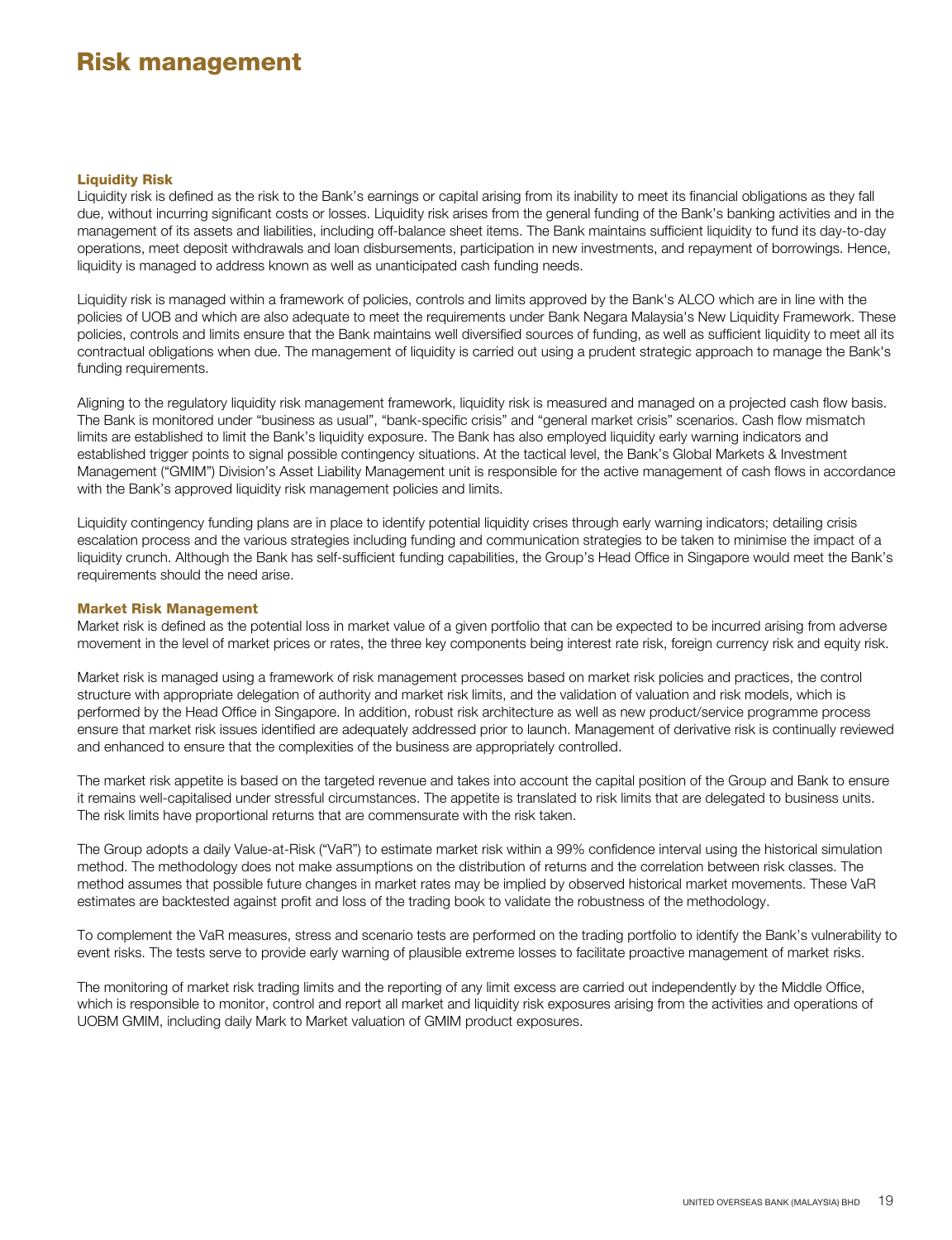#### Operational Risk

Operational risk is managed through a framework of policies, processes and procedures by which business units identify, assess, monitor and control/mitigate their operational risks.

Operational Risk Self Assessments involve identifying and assessing inherent risks, as well as evaluating the effectiveness of controls to mitigate the identified risks. Action plans to address issues are documented and monitored via Operational Risk Action Plans.

Key Operational Risk Indicators are statistical data collected and monitored by business and support units on an on-going basis to facilitate early detection of potential operational control weaknesses. Trend analysis is carried out to identify systemic issues that need to be addressed.

A database of operational risk events and losses has been established to facilitate the use of advanced approaches for quantification of operational risks. The analysis of loss trends and root causes of loss events helps in strengthening the internal control environment.

A Group Insurance Programme is in place to effectively mitigate the risk of high-impact operational losses.

A Product/Services Programme ensures that risks associated with the introduction of new products and services are identified, analysed, addressed prior to launch and subjected to periodic review. The Product Committee also reviews product suitability, product risk disclosures and reputation issues associated with the distribution of retail investment products. For online products and services, extra care and precautionary measures are implemented to protect customers' confidentiality and interests.

With the increasing need to outsource for cost and operational efficiency, the Group's Outsourcing Policy and Framework ensures that outsourcing risks are adequately identified and managed prior to entering new arrangements and after.

Effective business continuity and crisis management strategies and plans have been developed and tested to ensure prompt recovery of critical business functions in the event of major business and/or system disruptions.

Legal risk is part of operational risk. Legal risk arises from unenforceable, unfavourable, defective or unintended contracts; lawsuits or claims; developments in laws and regulations; or non-compliance with applicable laws and regulations. Business units work with the Group's legal counsel and external legal counsel to ensure that legal risks are effectively managed.

Reputation risk is the adverse impact on earnings, liquidity or capital arising from negative stakeholder perception or opinion on the Group's business practices, activities and financial condition. The Group has a framework for managing reputation risk.

An operational risk management training and awareness programme is in place to facilitate on-going promotion of an effective risk management culture.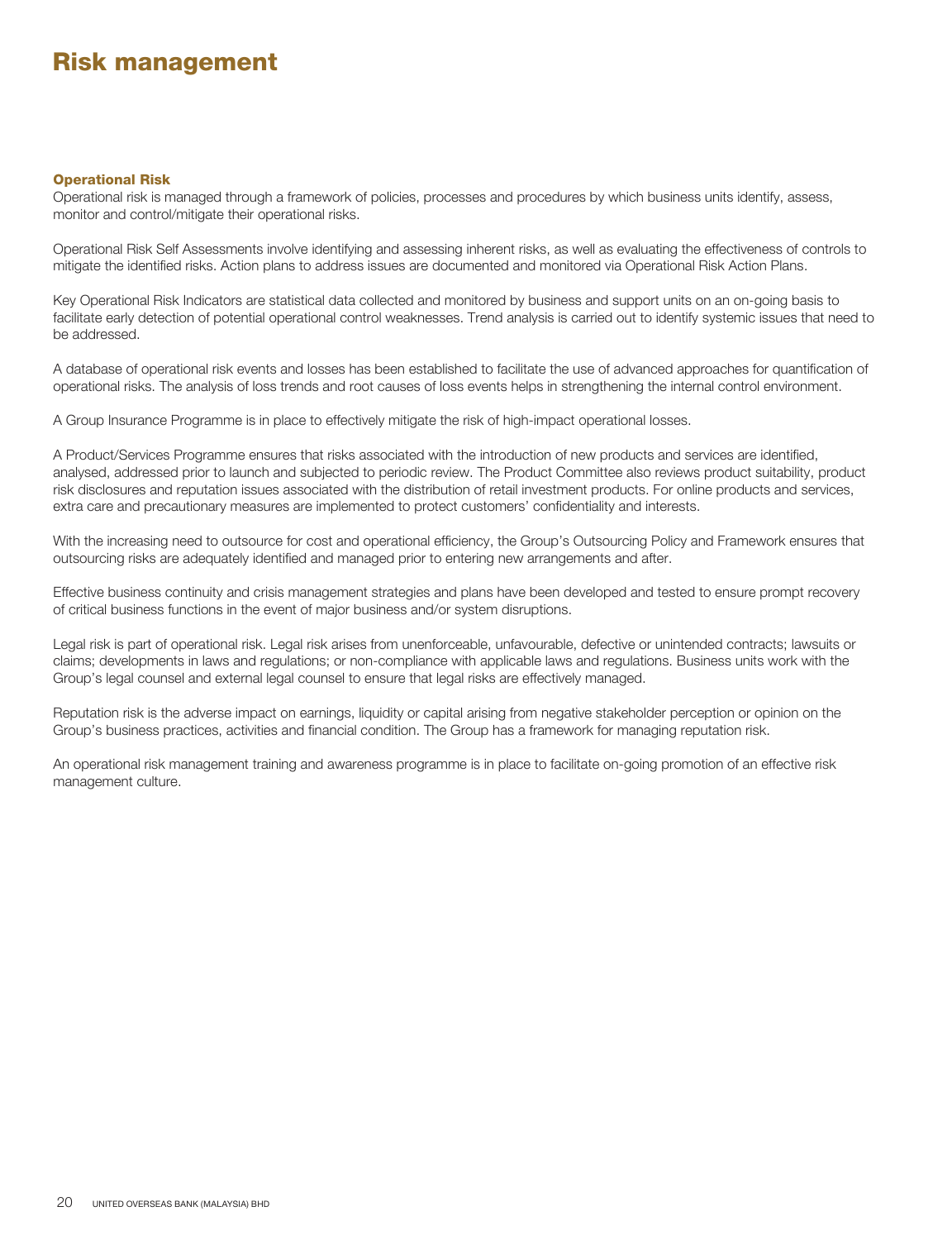The directors have pleasure in presenting their report together with the audited financial statements of the Group and of the Bank for the financial year ended 31 December 2009.

#### Principal activities

The principal activities of the Bank during the year are banking and related financial services. The principal activities of the subsidiaries and the associates are set out in Notes 10 and 11 to the financial statements respectively. There have been no significant changes in the nature of the principal activities during the financial year other than the commencement of property investment holding activities of UOB (2006) Bhd.

#### **Results**

|                                              | Group<br><b>RM'000</b> | Bank<br><b>RM'000</b> |
|----------------------------------------------|------------------------|-----------------------|
| Profit before taxation<br>Income tax expense | 688,482<br>(168, 358)  | 701,117<br>(168, 355) |
| Profit for the year                          | 520.124                | 532,762               |

There were no material transfers to or from reserves or provisions during the financial year other than as disclosed in the statements of changes in equity.

In the opinion of the directors, the results of the operations of the Group and Bank during the financial year were not substantially affected by any item, transaction or event of a material and unusual nature.

#### **Dividends**

The amount of dividends paid by the Bank since 31 December 2008 was as follows:

|                                                                            | <b>RM'000</b> |
|----------------------------------------------------------------------------|---------------|
| In respect of the financial year ended 31 December 2008 as reported in the |               |
| directors' report for that year, a final dividend of 7.9% less 25%         |               |
| taxation, on 470 million ordinary shares, paid on 11 April 2009.           | 27.848        |

At the forthcoming Annual General Meeting, a final dividend in respect of the financial year ended 31 December 2009, of 7.9% less 25% taxation on 470 million ordinary shares of RM1 each, amounting to a dividend payable of RM27,847,500 will be proposed for shareholders' approval. The financial statements of the current financial year do not reflect this proposed dividend. Such dividend, if approved by the shareholders, will be accounted for in equity as an appropriation of retained profits in the financial year ending 31 December 2010.

### **Directors**

The names of the directors of the Bank in office since the date of the last report and at the date of this report are: Wee Cho Yaw Wee Ee Cheong YABhg Tun Dato' Seri Utama Dr Lim Chong Eu Ng Kee Wei Lim Kean Chye Lee Chin Yong Francis Ong Sea Eng Terence Chan Kok Seong Abdul Latif Bin Yahaya Datuk Abu Huraira Bin Abu Yazid (appointed on 5 February 2010)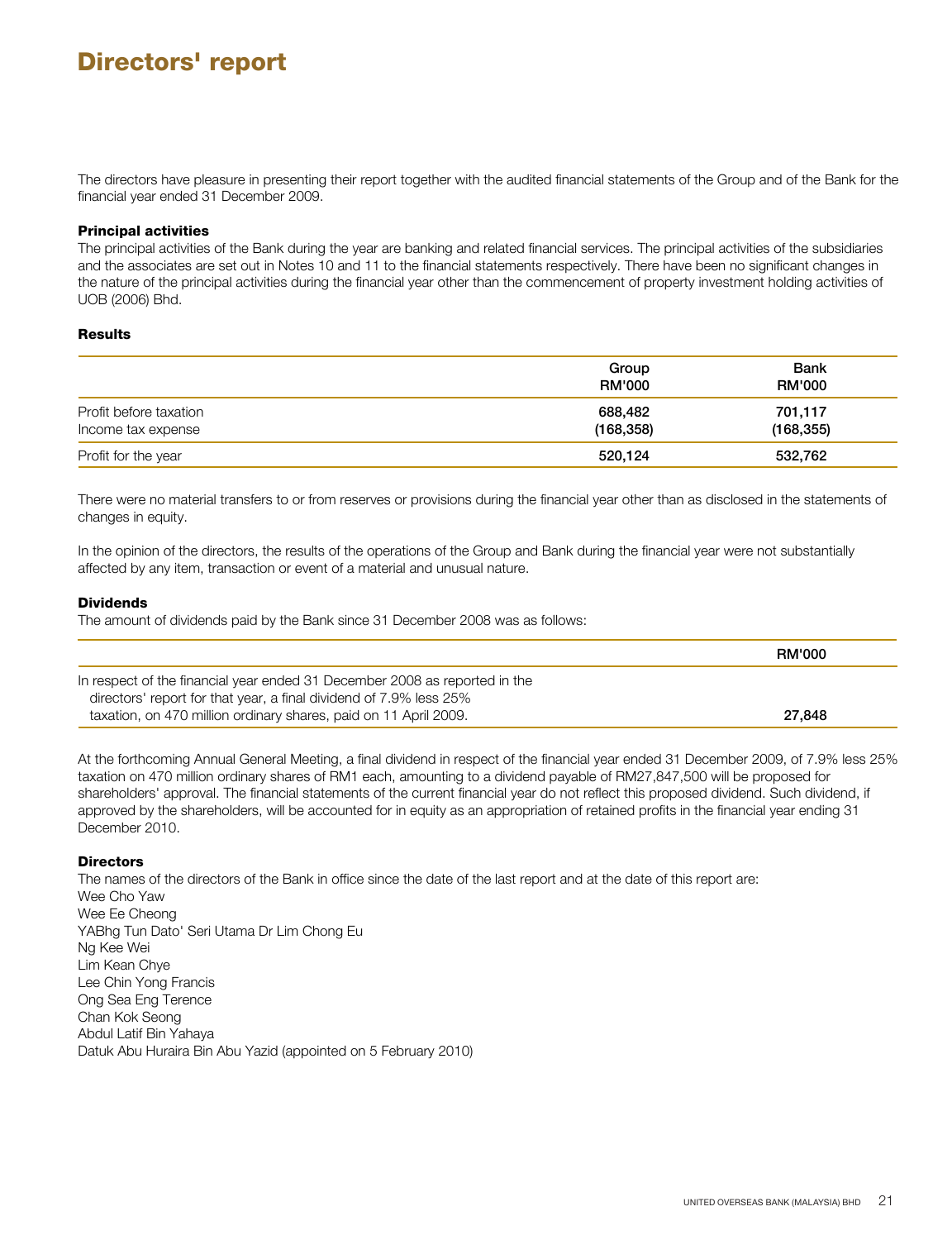# Directors' benefits

Neither at the end of the financial year, nor at any time during that year, did there subsist any arrangement to which the Bank was a party, whereby the directors might acquire benefits by means of acquisition of shares in or debentures of the Bank or any other body corporate, other than those arising from the share options granted under the Executive Share Options Scheme ("ESOS"), UOB Restricted Share Plan and UOB Share Appreciation Rights Plan of the ultimate holding company.

Since the end of the previous financial year, no director has received or become entitled to receive a benefit (other than a benefit included in the aggregate amount of emoluments received or due and receivable by the directors as shown in Note 27 to the financial statements or the fixed salary of a full-time employee of the Bank) by reason of a contract made by the Bank or a related corporation with any director or with a firm of which he is a member, or with a company in which he has a substantial financial interest.

#### Executive Share Options Scheme of United Overseas Bank Limited

- (a) On 6 October 1999, the ultimate holding company's shareholders approved the adoption of the "UOB ESOS" scheme to replace the previous Executives' Share Option Scheme. Under the UOB ESOS scheme, options may be granted to employees in the corporate grade of Vice President (or an equivalent rank) and above and selected employees below the corporate grade of Vice President (or an equivalent rank), and to directors and controlling shareholders. Particulars of the share options granted under this scheme in 2004 (hereinafter called "Options 2004") have been set out in the ultimate holding company's directors' report for the financial year ended 31 December 2009.
- (b) The share options which were granted pursuant to the UOB ESOS carry the right to subscribe for new ordinary shares of United Overseas Bank Limited at the following prices:

| Options | Option period                        | Offer price<br>S\$ |
|---------|--------------------------------------|--------------------|
| 2004    | 29 November 2005 to 28 November 2009 | 13.67              |

(c) The Scheme which was adopted by the Bank in October 1999 had been phased out in November 2009. During the financial year, no option was granted to employees or directors of the Bank.

#### Restricted Shares and Share Appreciation Rights Plan

Following a review of the remuneration strategy across the Group, the Bank implemented the Plans on 28 September 2007, with a view to aligning the interests of participants with that of shareholders and the Group by fostering a culture of ownership and enhancing the competitiveness of the Group's remuneration for selected employees.

Employees with a minimum of one-year service may be selected to participate in the Plans based on factors such as market-competitive practices, job level, individual performance, leadership skills and potential. Generally granted on an annual basis, the Remuneration Committee will determine the number of Restricted Shares ("RS") and Share Appreciation Rights ("SAR") to be granted, the vesting period and the conditions for vesting.

RS represent UOB shares that are restricted by time and performance conditions as to when they vest. Upon vesting, participants will receive UOB shares represented by the RS.

SAR are rights, which upon exercise, confer the right to receive such number of UOB shares (or by exception, cash) equivalent to the difference between the prevailing market value and the grant value of the underlying UOB shares comprised in the SAR, divided by the prevailing market value of a UOB share. The grant value is determined with reference to the average of the closing prices of UOB shares over the three days preceding the grant date. Upon vesting of SAR, participants have up to six years from the date of grant to exercise their rights.

Subject to the achievement of pre-determined Return On Equity ("ROE") targets, 25% of the RS and SAR of the 2007 and 2008 grants and 50% of the 2009 grant, will vest after two years and the remainder after three years from the dates of grant.

Participants who leave the Group before vesting of the RS and SAR will forfeit their rights unless otherwise decided by the Remuneration Committee.

The Plans shall be in force for a period of ten years or such other period as the Remuneration Committee may determine. The Plans only allow the delivery of UOB ordinary shares held in treasury by the Bank.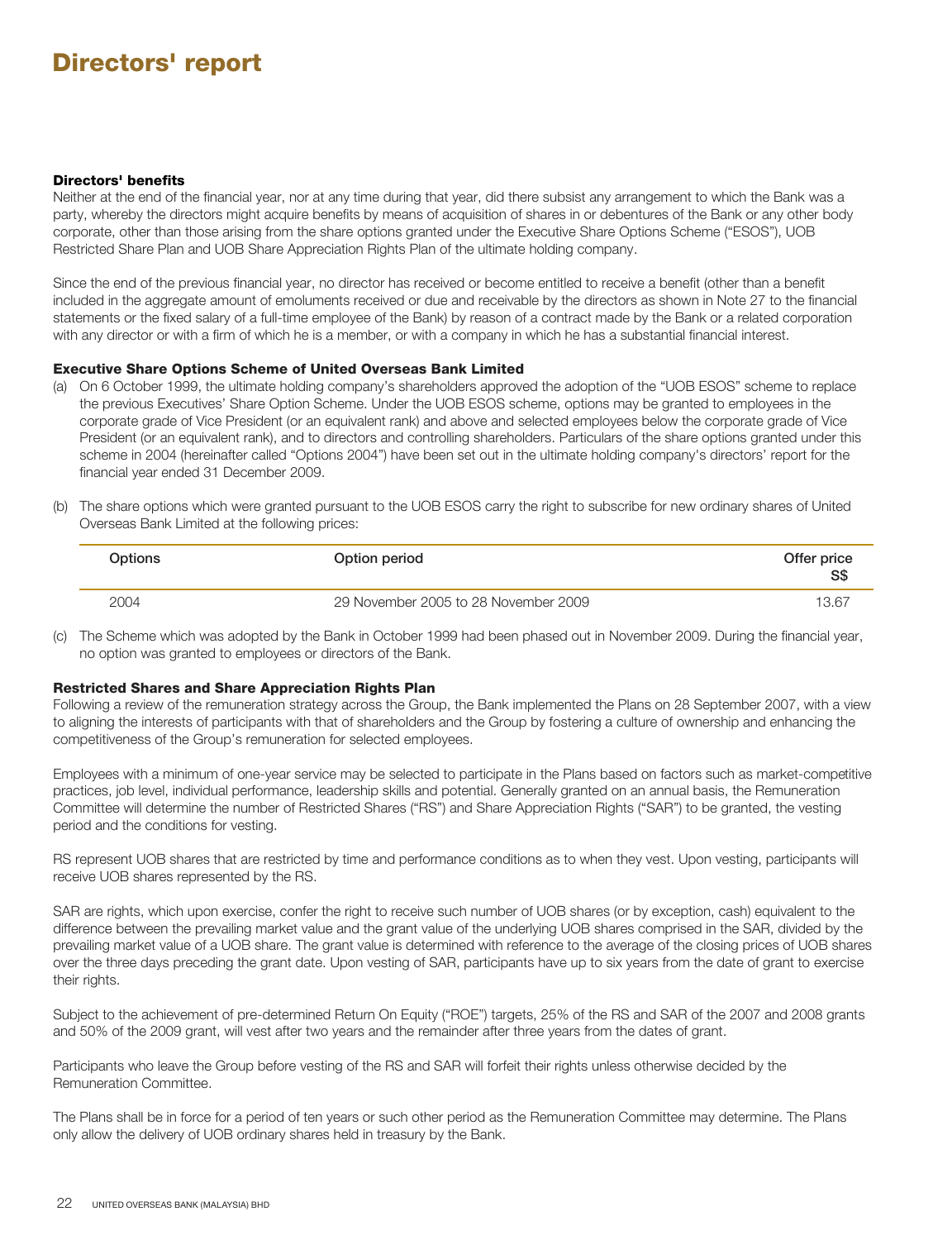# Directors' interests

According to the register of directors' shareholdings, the interests of directors in office at the end of the financial year in shares and options over shares in the Bank and its related corporations during the financial year were as follows:

|                                                                      |                        | Number of Ordinary Shares of S\$1 Each |           |                 |                           |  |
|----------------------------------------------------------------------|------------------------|----------------------------------------|-----------|-----------------|---------------------------|--|
|                                                                      |                        | 1.1.2009                               | Acquired  | <b>Disposed</b> | 31.12.2009                |  |
| Ultimate holding corporation:<br><b>United Overseas Bank Limited</b> |                        |                                        |           |                 |                           |  |
| Wee Cho Yaw                                                          | - Direct<br>- Indirect | 16,390,248<br>247,208,142              | 1,000,000 |                 | 16,390,248<br>248,208,142 |  |
| Wee Ee Cheong                                                        | - Direct<br>- Indirect | 2,865,357<br>146,064,793               | 1,000,000 |                 | 2,865,357<br>147,064,793  |  |
| Ng Kee Wei                                                           | - Direct               | 447,582                                |           |                 | 447,582                   |  |
| Lim Kean Chye                                                        | - Direct               | 117                                    |           |                 | 117                       |  |
| Lee Chin Yong Francis                                                | - Direct               |                                        | 25,000    | 25,000          |                           |  |
| Ong Sea Eng Terence                                                  | - Indirect             | 5,000                                  |           |                 | 5,000                     |  |
| Chan Kok Seong                                                       | - Direct               |                                        | 30,000    |                 | 30,000                    |  |

|                                                               |                        | Number of preference shares of S\$100 each |          |                 |                   |  |  |
|---------------------------------------------------------------|------------------------|--------------------------------------------|----------|-----------------|-------------------|--|--|
|                                                               |                        | 1.1.2009                                   | Acquired | <b>Disposed</b> | 31.12.2009        |  |  |
| Ultimate holding corporation:<br>United Overseas Bank Limited |                        |                                            |          |                 |                   |  |  |
| Wee Cho Yaw                                                   | - Direct<br>- Indirect | 155,900                                    | 167.700  | 155,900         | 167,700           |  |  |
| Wee Ee Cheong                                                 | - Direct<br>- Indirect | 20,000                                     | 167.700  |                 | 20,000<br>167,700 |  |  |
| Ong Sea Eng Terence                                           | - Indirect             | 10,000                                     |          | 9,700           | 300               |  |  |

|                                                                      |          | Number of options over ordinary shares<br>of S\$1 each under UOB ESOS |         |           |            |  |  |
|----------------------------------------------------------------------|----------|-----------------------------------------------------------------------|---------|-----------|------------|--|--|
|                                                                      |          | 1.1.2009                                                              | Granted | Exercised | 31.12.2009 |  |  |
| Ultimate holding corporation:<br><b>United Overseas Bank Limited</b> |          |                                                                       |         |           |            |  |  |
| Lee Chin Yong Francis                                                | - Direct | 25,000                                                                |         | 25,000    |            |  |  |

|                                                               |          | Number of options over ordinary shares<br>of S\$1 each under UOB restricted share plan |         |        |            |  |  |
|---------------------------------------------------------------|----------|----------------------------------------------------------------------------------------|---------|--------|------------|--|--|
|                                                               |          | 1.1.2009                                                                               | Granted | Lapsed | 31.12.2009 |  |  |
| Ultimate holding corporation:<br>United Overseas Bank Limited |          |                                                                                        |         |        |            |  |  |
| Lee Chin Yong Francis                                         | - Direct | 39.759                                                                                 | 21.550  | 2.011  | 59,298     |  |  |
| Ong Sea Eng Terence                                           | - Direct | 34.560                                                                                 | 21.050  | 1.716  | 53,894     |  |  |
| Chan Kok Seong                                                | - Direct | 17.283                                                                                 | 9.750   | 844    | 26.189     |  |  |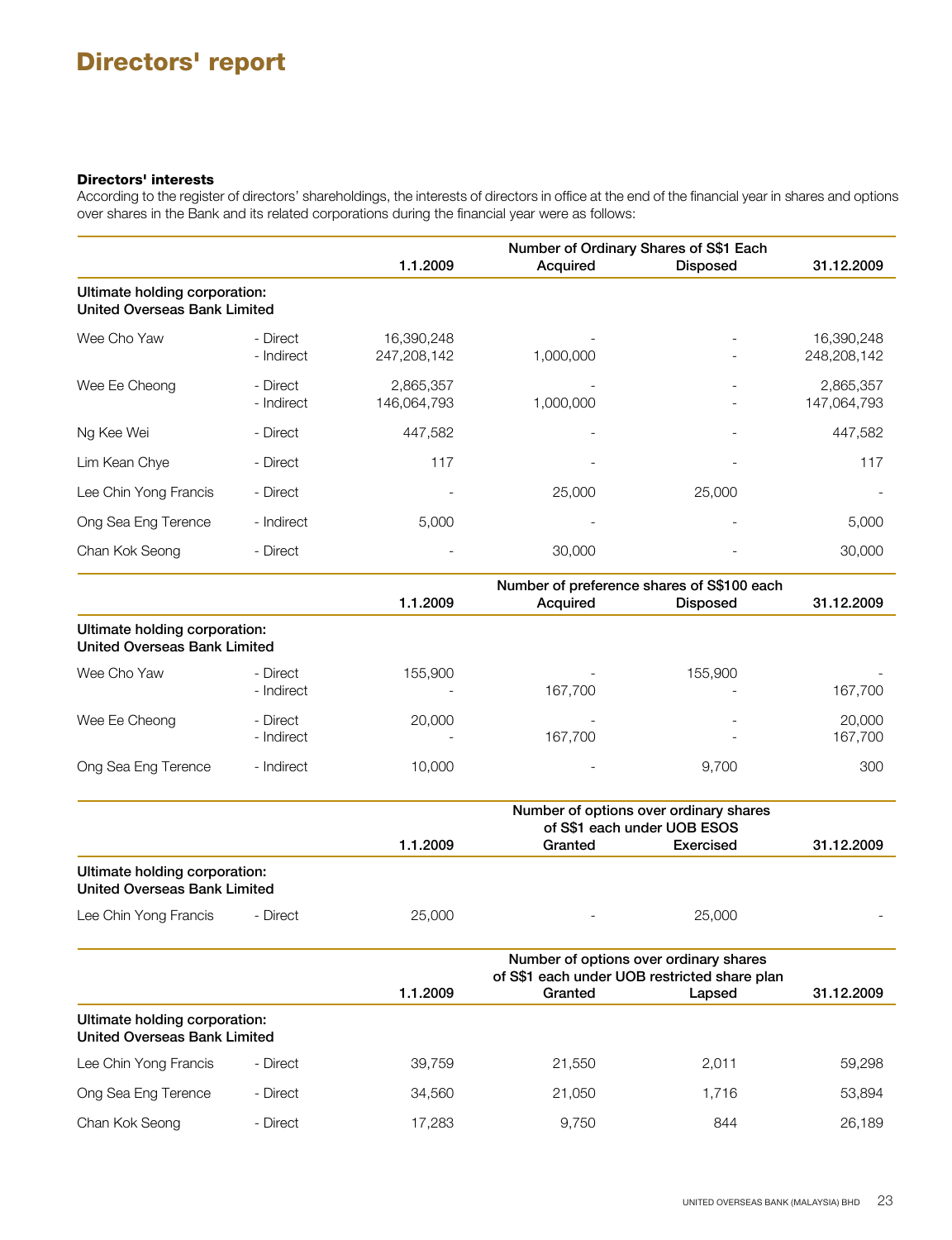# Directors' interests (continued)

|                                                               |          | Number of options over ordinary shares of S\$1<br>each under UOB share appreciation rights plan |         |        |            |  |  |
|---------------------------------------------------------------|----------|-------------------------------------------------------------------------------------------------|---------|--------|------------|--|--|
|                                                               |          | 1.1.2009                                                                                        | Granted | Lapsed | 31.12.2009 |  |  |
| Ultimate holding corporation:<br>United Overseas Bank Limited |          |                                                                                                 |         |        |            |  |  |
| Lee Chin Yong Francis                                         | - Direct | 168.605                                                                                         | 40,900  | 8.536  | 200,969    |  |  |
| Ong Sea Eng Terence                                           | - Direct | 146.689                                                                                         | 39,950  | 7.284  | 179,355    |  |  |
| Chan Kok Seong                                                | - Direct | 73.344                                                                                          | 18,450  | 3,580  | 88,214     |  |  |

Wee Cho Yaw and Wee Ee Cheong by virtue of their substantial interest in the shares in United Overseas Bank Limited are also deemed to have substantial interest in shares of the Bank and all the Bank's subsidiaries to the extent the Bank has an interest.

None of the other directors in office at the end of the financial year had any interests in shares in the Bank or its related corporations during the financial year.

#### Holding companies

The holding and ultimate holding companies are Chung Khiaw Bank (Malaysia) Berhad, a company incorporated in Malaysia, and United Overseas Bank Limited, a bank incorporated in Singapore, respectively.

#### Business strategy for the financial year ended 31 December 2009

Despite the challenging economic and financial environment, the Bank has achieved satisfactory results for 2009.

During the year, the Bank continues to focus on growing its SME and consumer banking businesses, contain costs and actively manage risks.

For our Consumer Banking business, the Bank registered a healthy loan growth of 9% while individual current and saving accounts deposits grew by 23%. For Bancassurance products, UOB Malaysia was ranked number two for total new bancassurance business (Source: Life Insurance Association of Malaysia for Jun-08 report). Unit trust sales was slow in first half 2009 but picked up in the second half. The Bank's ongoing efforts in providing unit trust products that meet the needs of its customers were rewarding where it ended the year as one of the leading Institutional Unit Trust Agent ("IUTA") in the market. With a full range of products and services catered for its high net worth customers, the Bank managed to grow its Privilege Banking customer base by 23% in 2009.

For the larger SME customers, the Bank continued to support the financing needs of existing customers with strong credit standing and grow. Apart from financing, the Bank was strongly positioned to deliver a comprehensive suite of cash management, trade finance and custody solutions to help customers manage their cash flows, liquidity and supply chain needs effectively. For its retail SME customers, the Bank offered innovative and comprehensive product packages for working capital financing and financing for asset acquisition.

In line with the Bank's efforts in enhancing the cash management solutions, the Bank has developed the capability to electronically clear Singapore Dollar ("SGD") cheques drawn on banks in Singapore through the UOB Express Cheque Clearance Service reducing the clearing time from at least five days to just three days. The Bulk Commercial Cheque Issuance Service provides customers with the capability of a personalised and flexible cheque writing service. Meanwhile, the Bank continued to grow its Current/Savings Account ("CASA") deposits base via the Overnight Deposit Services ("ODS") offering.

The Bank has prudently managed its costs to contain the overall costs to below the 2008 level. One initiative was to embark on server virtualisation and consolidation to improve the Bank's system efficiency and service levels, at the same time reduce energy consumption. The Bank will continue to move towards greater energy efficiency and play our part in corporate social responsibility with this green computing strategy.

The current transformation exercise of the UOB Group will result in a stronger regional bank that will be able to offer our customers the best of the Group's regional capabilities across all countries the Group operate in, including Malaysia.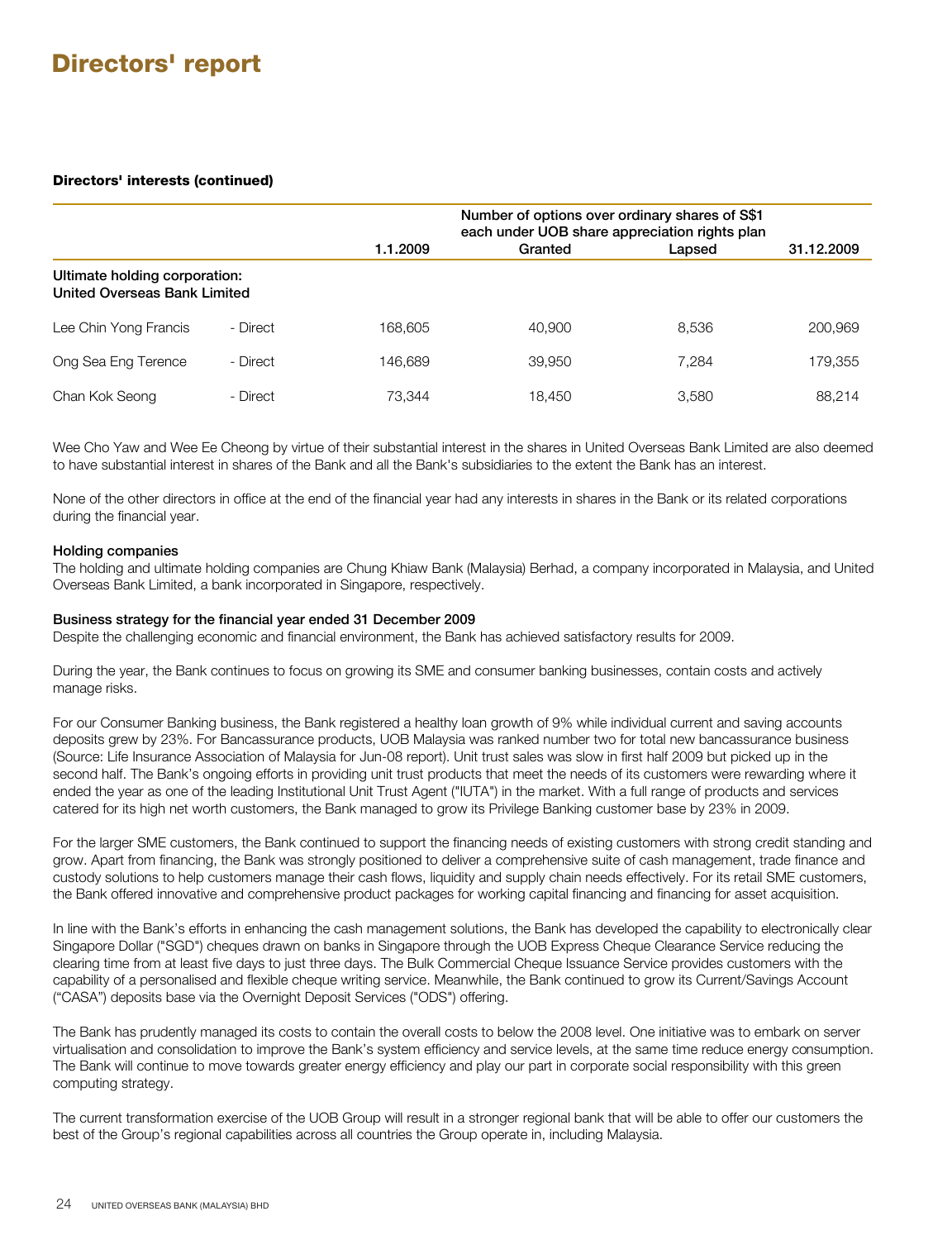### Outlook for the financial year ending 31 December 2010

The economic recovery is expected to gather strength in 2010. GDP is expected to turn to a positive growth of 4% to 5%. This will be driven primarily by domestic demand, with private expenditure contributing a growing share while the gradual recovery in external demand will provide further support for growth.

The Government's stimulus packages will continue into 2010 and will provide positive outlook to the construction industry, public infrastructural expenditures, manufacturing turnaround, improved services trade and higher domestic spending which will indirectly have a positive impact to the overall business of the Bank.

With further financial sector liberalisation, additional banking licenses will be granted and the competition among banks will intensify with adverse impact on margins.

The Bank recognises the challenges ahead and is confident of turning in a satisfactory performance in 2010.

#### Rating by external rating agencies

RAM had reaffirmed the Bank's long term rating at AA1 and its short term rating at P1.

An "AA" rating is defined by RAM as being able to offer high safety for timely repayment of financial obligations. The subscript "1" in this category indicates the higher end in the "AA" category. A P1 rating is defined by RAM as obligations which are supported by a superior capacity for timely repayment.

#### Other statutory information

- (a) Before the balance sheets and income statements of the Group and of the Bank were made out, the directors took reasonable steps:
	- (i) to ascertain that proper action had been taken in relation to the writing off of bad debts and provision for doubtful debts and satisfied themselves that all known bad debts had been written off and that adequate provision had been made for doubtful debts; and
	- (ii) to ensure that any current assets which were unlikely to realise their value as shown in the accounting records in the ordinary course of business had been written down to an amount which they might be expected so to realise.
- (b) At the date of this report, the directors are not aware of any circumstances which would render:
	- (i) the amount written off for bad debts or the amount of the provision for doubtful debts in the financial statements of the Group and of the Bank inadequate to any substantial extent; and
	- (ii) the values attributed to current assets in the financial statements of the Group and of the Bank misleading.
- (c) At the date of this report, the directors are not aware of any circumstances which would render adherence to the existing method of valuation of assets or liabilities of the Group and of the Bank misleading or inappropriate.
- (d) At the date of this report, the directors are not aware of any circumstances not otherwise dealt with in this report or financial statements of the Group and of the Bank which would render any amount stated in the financial statements misleading.
- (e) As at the date of this report, there does not exist:
	- (i) any charge on the assets of the Group and of the Bank which has arisen since the end of the financial year which secures the liabilities of any other person; or
	- (ii) any contingent liability in respect of the Group and of the Bank which has arisen since the end of the financial year.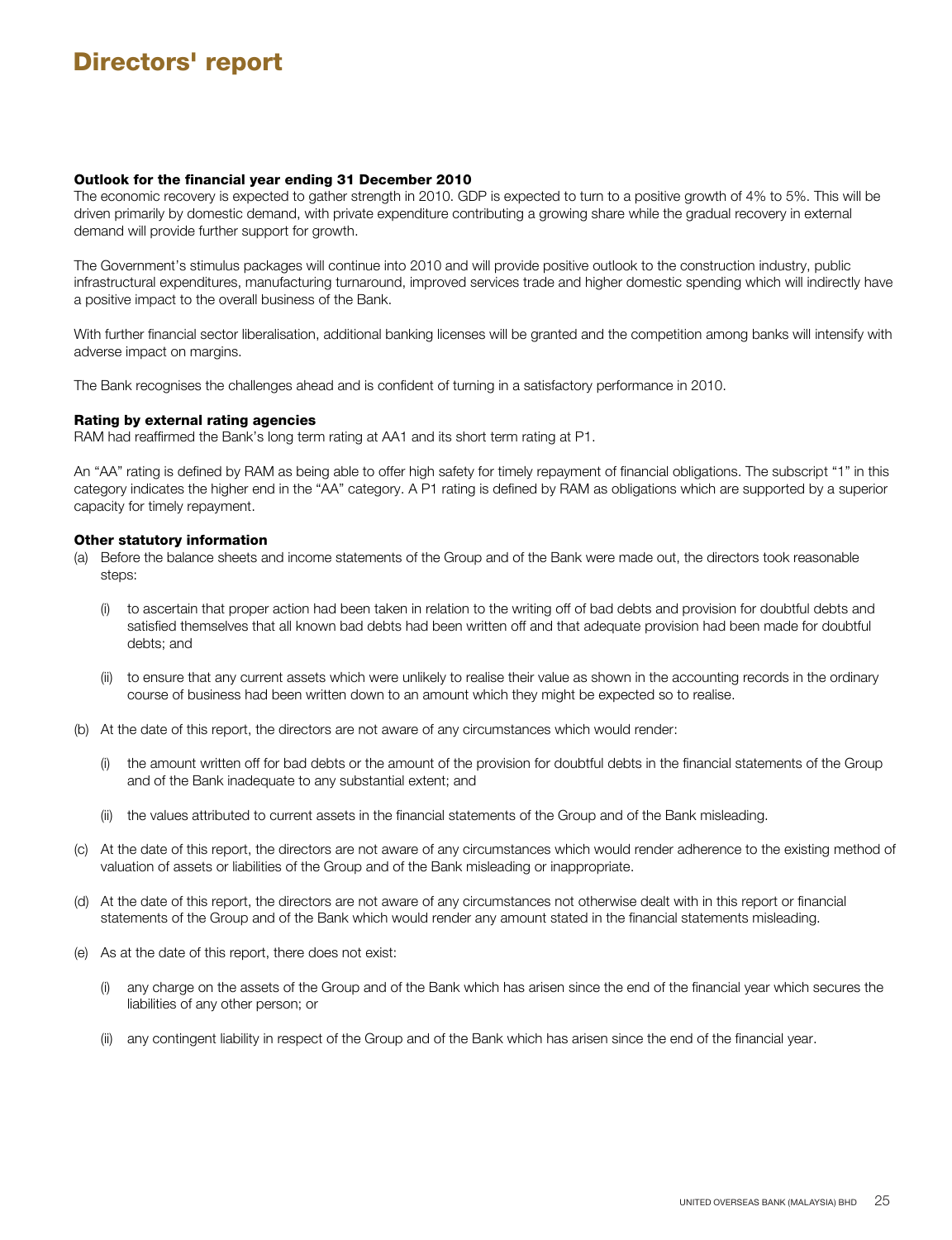#### Other statutory information (continued)

- (f) In the opinion of the directors:
	- (i) no contingent or other liability has become enforceable or is likely to become enforceable within the period of 12 months after the end of the financial year which will or may affect the ability of the Group and of the Bank to meet their obligations when they fall due; and
	- (ii) no item, transaction or event of a material and unusual nature has arisen in the interval between the end of the financial year and the date of this report which is likely to affect substantially the results of the operations of the Group and of the Bank for the financial year in which this report is made.

# Significant event

As part of the Bank's exercise in consolidating its properties under property holding and management company for more effective management and to facilitate future property transactions, on 21 December 2009, UOB (Malaysia) entered into a sale and leaseback transaction for all its properties to be disposed to one of its subsidiary companies, UOB (2006) Bhd at market value of RM176 million.

#### Auditors

The auditors, Ernst & Young, have expressed their willingness to continue in office.

Signed on behalf of the Board in accordance with a resolution of the directors dated 3 March 2010.

Wee Cho Yaw Chan Kok Seong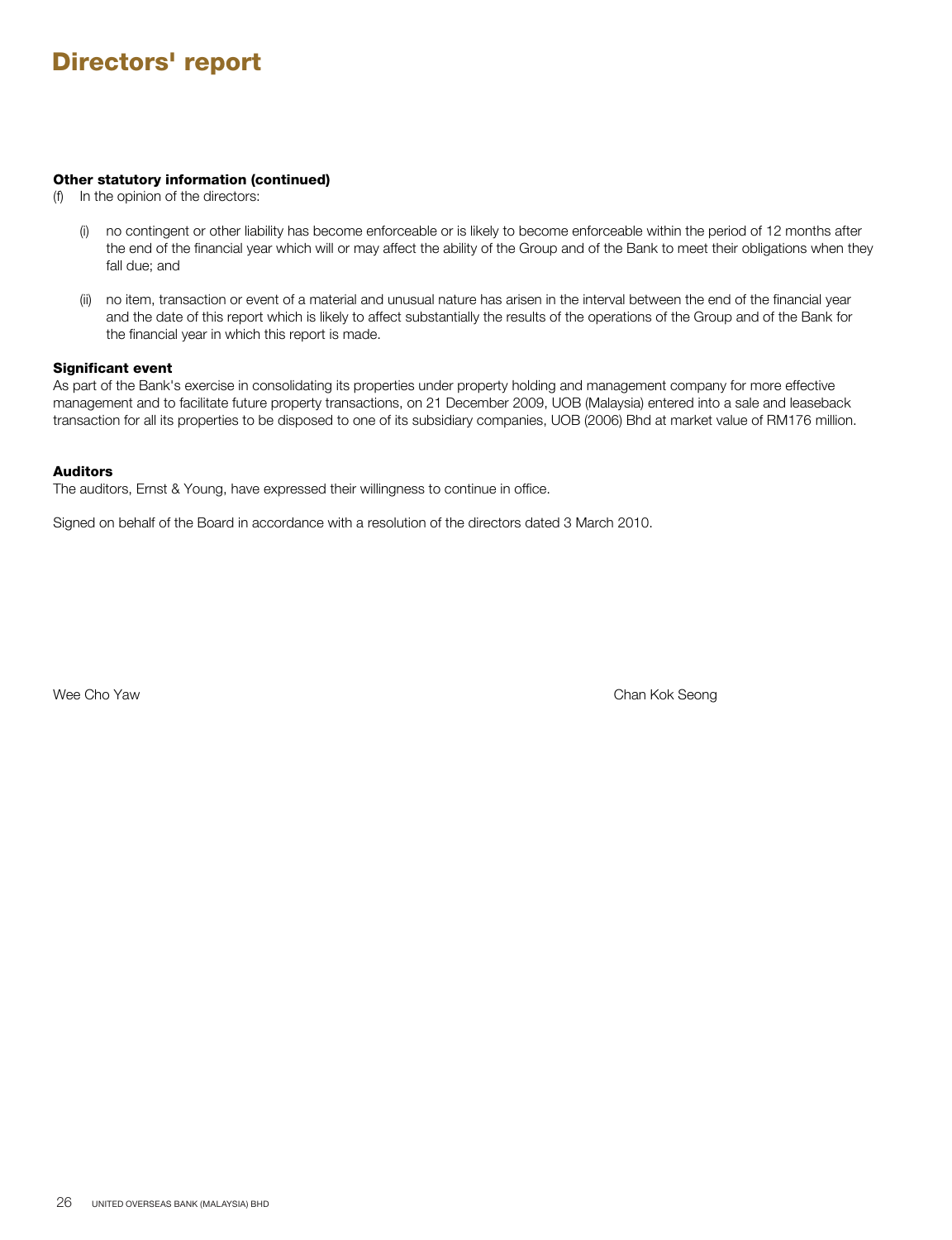# Statement by directors

Pursuant to Section 169(15) of the Companies Act, 1965

We, Wee Cho Yaw and Chan Kok Seong, being two of the directors of United Overseas Bank (Malaysia) Bhd, do hereby state that, in the opinion of the directors, the accompanying financial statements set out on pages 30 to 83 are drawn up in accordance with provisions of the Companies Act, 1965 and applicable Financial Reporting Standards in Malaysia as modified by Bank Negara Malaysia Guidelines so as to give a true and fair view of the financial position of the Group and of the Bank as at 31 December 2009 and of the results and cash flows of the Group and of the Bank for the year then ended.

Signed on behalf of the Board in accordance with a resolution of the directors dated 3 March 2010.

Wee Cho Yaw Chan Kok Seong

# Statutory declaration

Pursuant to Section 169(16) of the Companies Act, 1965

I, Chan Kok Seong, being the director primarily responsible for the financial management of United Overseas Bank (Malaysia) Bhd, do solemnly and sincerely declare that the accompanying financial statements set out on pages 30 to 83 are in my opinion correct, and I make this solemn declaration conscientiously believing the same to be true and by virtue of the provisions of the Statutory Declarations Act,1960.

Subscribed and solemnly declared by the abovenamed Chan Kok Seong at Kuala Lumpur in the Federal Territory<br>on 3 March 2010

Chan Kok Seong

Before me,

R. Vasugi Ammal Commissioner for Oaths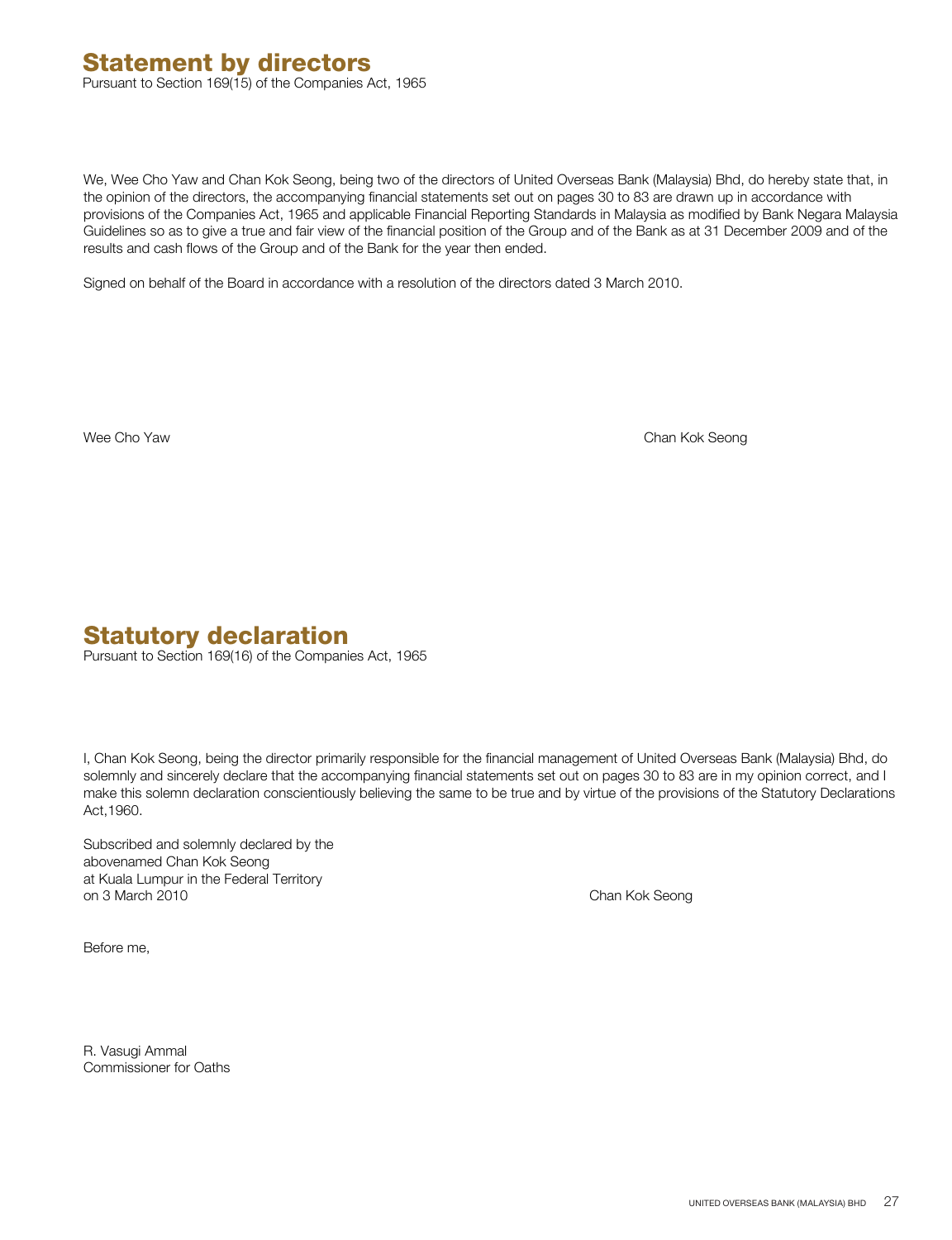# Independent auditors' report to the member of United Overseas Bank (Malaysia) Bhd

for the year ended 31 December 2009

### Report on the financial statements

We have audited the financial statements of United Overseas Bank (Malaysia) Bhd ("the Bank"), which comprise the balance sheets as at 31 December 2009 of the Group and of the Bank, and the income statements, statements of changes in equity and cash flow statements of the Group and of the Bank for the year then ended, and a summary of significant accounting policies and other explanatory notes, as set out on pages 30 to 83.

### Directors' responsibility for the financial statements

The directors of the Bank are responsible for the preparation and fair presentation of these financial statements in accordance with the provisions of the Companies Act, 1965 and Financial Reporting Standards in Malaysia as modified by Bank Negara Malaysia Guidelines. This responsibility includes: designing, implementing and maintaining internal control relevant to the preparation and fair presentation of financial statements that are free from material misstatement, whether due to fraud or error; selecting and applying appropriate accounting policies; and making accounting estimates that are reasonable in the circumstances.

# Auditors' responsibility

Our responsibility is to express an opinion on these financial statements based on our audit. We conducted our audit in accordance with approved standards on auditing in Malaysia. Those standards require that we comply with ethical requirements in planning and performing the audit to obtain reasonable assurance whether the financial statements are free from material misstatement.

An audit involves performing procedures to obtain audit evidence about the amounts and disclosures in the financial statements. The procedures selected depend on our judgement, including the assessment of risks of material misstatement of the financial statements, whether due to fraud or error. In making those risk assessments, we consider internal control relevant to the Bank's preparation and fair presentation of the financial statements in order to design audit procedures that are appropriate in the circumstances, but not for the purpose of expressing an opinion on the effectiveness of the Bank's internal control. An audit also includes evaluating the appropriateness of the accounting policies used and the reasonableness of accounting estimates made by the directors, as well as evaluating the overall presentation of the financial statements.

We believe that the audit evidence we have obtained is sufficient and appropriate to provide a basis for our audit opinion.

### Opinion

In our opinion, the financial statements have been properly drawn up in accordance with the provisions of the Companies Act, 1965 and Financial Reporting Standards in Malaysia as modified by Bank Negara Malaysia Guidelines so as to give a true and fair view of the financial position of the Group and of the Bank as at 31 December 2009 and of their financial performance and cash flows for the year then ended.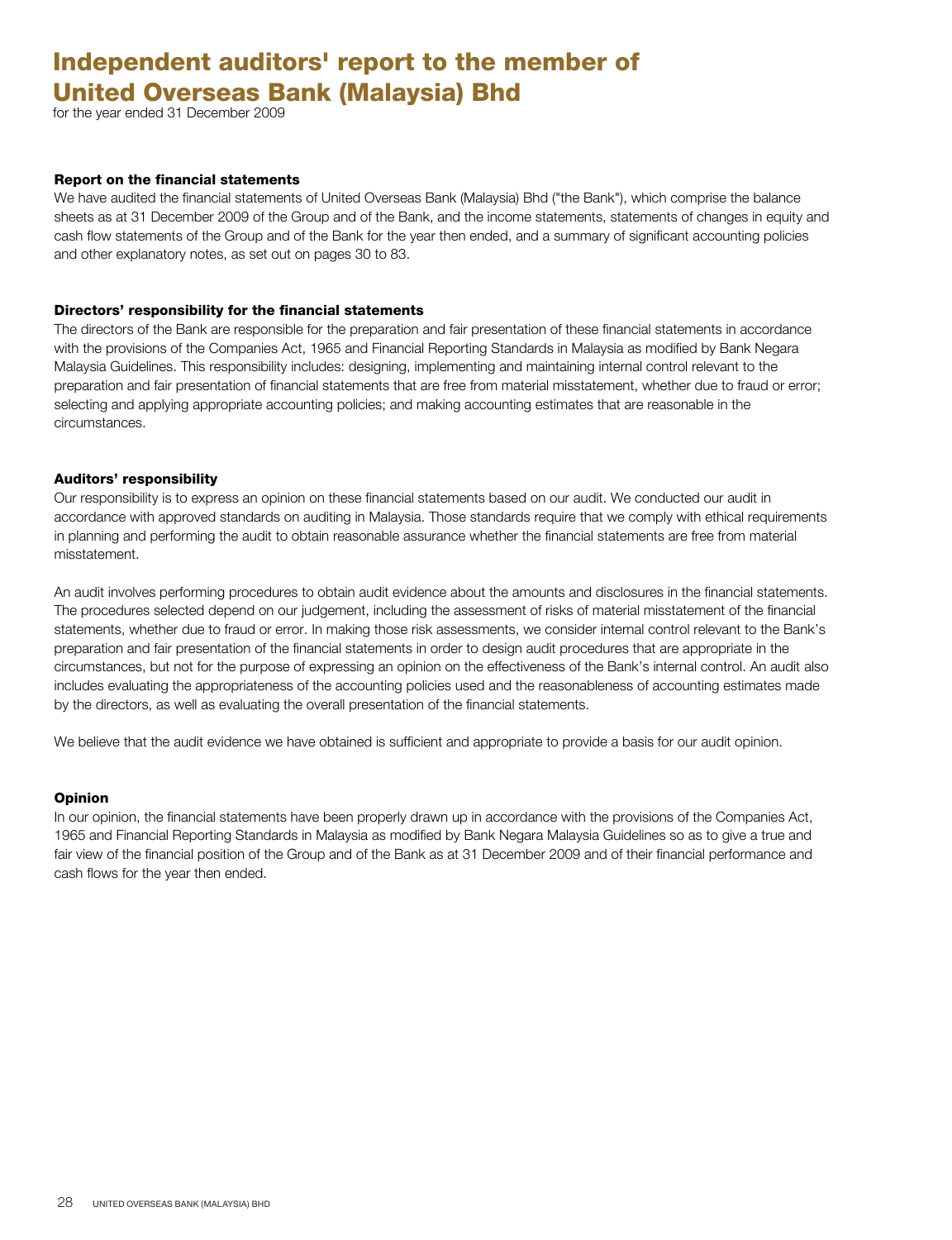# Independent auditors' report to the member of United Overseas Bank (Malaysia) Bhd

for the year ended 31 December 2009

#### Report on other legal and regulatory requirements

In accordance with the requirements of the Companies Act, 1965 in Malaysia, we also report the following:

- (a) In our opinion, the accounting, other records and the registers required by the Act to be kept by the Bank and its subsidiaries have been properly kept in accordance with the provisions of the Act.
- (b) We are satisfied that the accounts of the subsidiaries that have been consolidated with the financial statements of the Bank are in form and content appropriate and proper for the purposes of the preparation of the consolidated financial statements and we have received satisfactory information and explanations required by us for those purposes.
- (c) The auditors' reports on the accounts of the subsidiaries were not subject to any qualification and did not include any comment required to be made under Section 174(3) of the Act.

#### Other matters

This report is made solely to the member of the Bank, as a body, in accordance with Section 174 of the Companies Act, 1965 in Malaysia and for no other purpose. We do not assume responsibility to any other person for the content of this report.

Ernst & Young Yap Seng Chong AF: 0039 No. 2190/12/11(J) Chartered Accountants Chartered Accountant

Kuala Lumpur, Malaysia 3 March 2010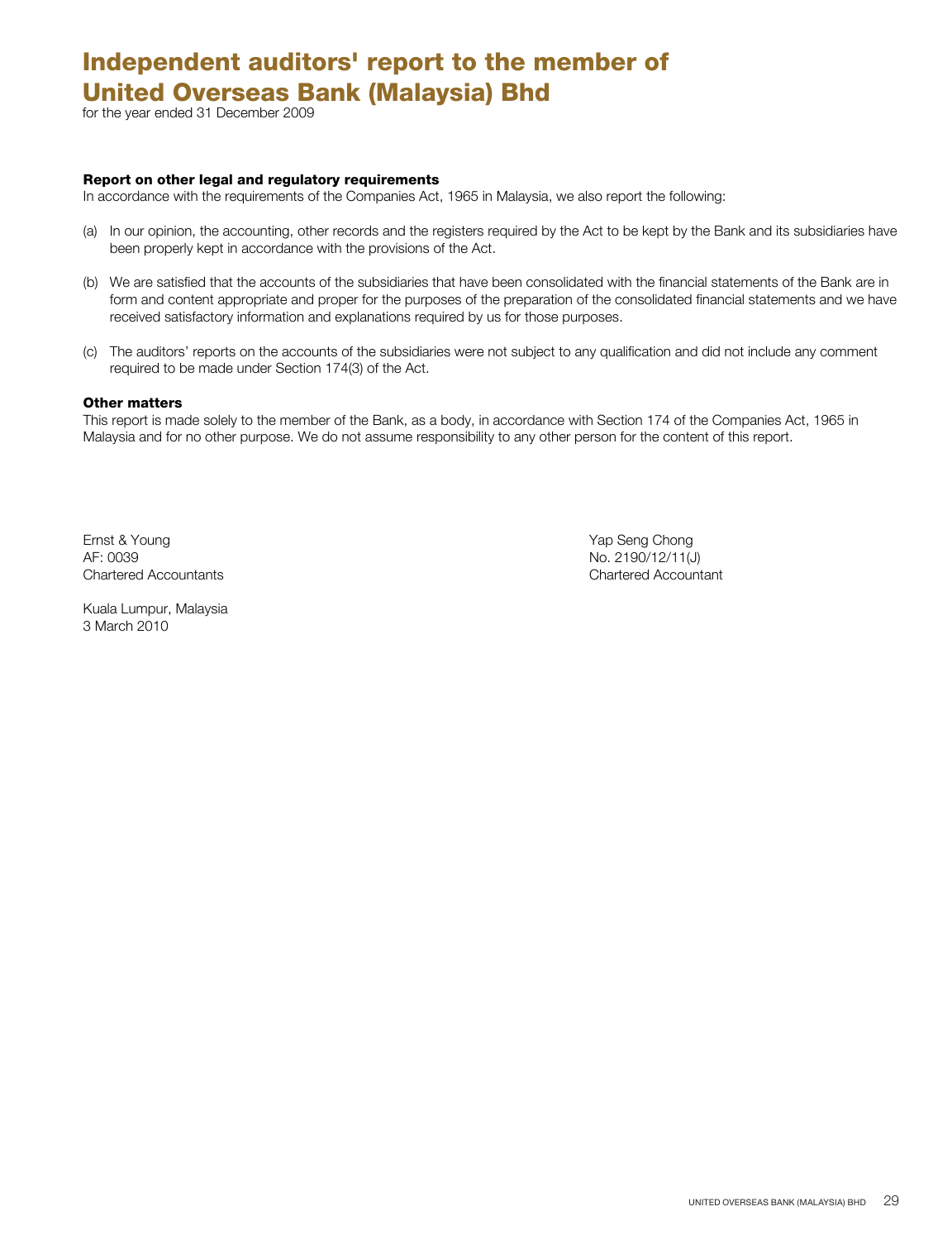|                                  |                | Group         |               |               |               |  |
|----------------------------------|----------------|---------------|---------------|---------------|---------------|--|
|                                  |                | 2009          | 2008          | 2009          | 2008          |  |
|                                  | <b>Note</b>    | <b>RM'000</b> | <b>RM'000</b> | <b>RM'000</b> | <b>RM'000</b> |  |
| Assets                           |                |               |               |               |               |  |
| Cash and short-term funds        | 3              | 6,147,787     | 7,846,411     | 6,147,787     | 7,846,411     |  |
| Securities purchased under       |                |               |               |               |               |  |
| resale agreements                |                | 899,531       | 98,921        | 899,531       | 98,921        |  |
| Deposits and placements with     |                |               |               |               |               |  |
| financial institutions           | 4              | 400,000       | 748,301       | 400,000       | 748,301       |  |
| Held-for-trading securities      | 5              | 1,809,646     | 1,074         | 1,809,646     | 1,074         |  |
| Available-for-sale securities    | 6              | 4,892,097     | 3,616,172     | 4,892,097     | 3,616,172     |  |
| Loans, advances and financing    | $\overline{7}$ | 27,749,652    | 27,586,016    | 27,925,412    | 27,586,016    |  |
| Other assets                     | 8              | 275,246       | 286,048       | 275,788       | 286,616       |  |
| Statutory deposits with          |                |               |               |               |               |  |
| Bank Negara Malaysia             | $\Theta$       | 8,250         | 733,500       | 8,250         | 733,500       |  |
| Investment in subsidiaries       | 10             |               |               | 51            | 51            |  |
| Investment in associates         | 11             | 159,418       | 164,632       | 122,733       | 122,733       |  |
| Investment properties            | 12             | 8,640         | 8,820         |               | 8,820         |  |
| Property, plant and equipment    | 13             | 228,151       | 238,036       | 108,146       | 237,668       |  |
| Prepaid land lease payments      | 14             | 40,930        | 41,590        |               | 41,590        |  |
| Deferred tax assets              | 15             | 135,666       | 55,946        | 135,677       | 55,964        |  |
| Total assets                     |                | 42,755,014    | 41,425,467    | 42,725,118    | 41,383,837    |  |
| Liabilities and equity           |                |               |               |               |               |  |
| Deposits from customers          | 16             | 31,557,474    | 30,011,882    | 31,557,474    | 30,011,882    |  |
| Deposits and placements of banks |                |               |               |               |               |  |
| and other financial institutions | 17             | 3,969,179     | 4,287,077     | 3,969,594     | 4,287,491     |  |
| Bills and acceptances payable    |                | 2,854,488     | 3,268,531     | 2,854,488     | 3,268,531     |  |
| Amount due to Cagamas            | 18             | 109,688       | 137,112       | 109,688       | 137,112       |  |
| Other liabilities                | 19             | 684,250       | 698,624       | 683,342       | 698,617       |  |
| Taxation                         |                | 83,742        | 37,175        | 83,741        | 37,178        |  |
| <b>Total liabilities</b>         |                | 39,258,821    | 38,440,401    | 39,258,327    | 38,440,811    |  |
|                                  |                |               |               |               |               |  |
| Share capital                    | 20             | 470,000       | 470,000       | 470,000       | 470,000       |  |
| Reserves                         | 21             | 3,026,193     | 2,515,066     | 2,996,791     | 2,473,026     |  |
| Shareholders' equity             |                | 3,496,193     | 2,985,066     | 3,466,791     | 2,943,026     |  |
| Total liabilities and equity     |                | 42,755,014    | 41,425,467    | 42,725,118    | 41,383,837    |  |
| Commitments and contingencies    | 33             | 46,367,016    | 45,607,631    | 46,367,016    | 45,607,631    |  |

The accompanying notes form an integral part of the financial statements.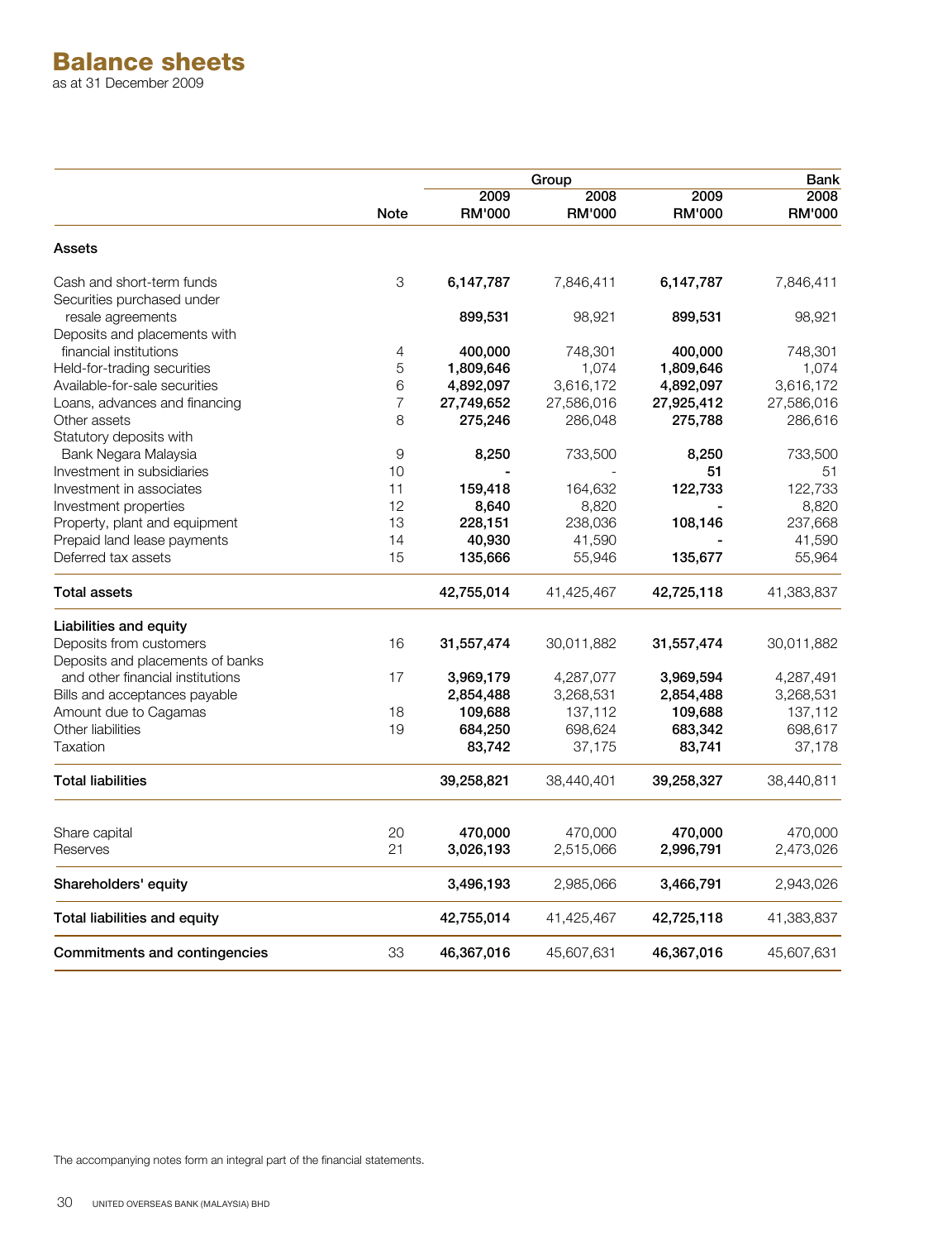# Income statements

for the year ended 31 December 2009

|                                                                 |             | <b>Bank</b>           |                       |                       |                       |
|-----------------------------------------------------------------|-------------|-----------------------|-----------------------|-----------------------|-----------------------|
|                                                                 | <b>Note</b> | 2009<br><b>RM'000</b> | 2008<br><b>RM'000</b> | 2009<br><b>RM'000</b> | 2008<br><b>RM'000</b> |
|                                                                 |             |                       |                       |                       |                       |
| Operating revenue                                               | 22          | 2,055,415             | 2,228,866             | 2,055,415             | 2,228,866             |
| Interest income                                                 | 23          | 1,666,140             | 1,960,789             | 1,666,140             | 1,960,789             |
| Interest expense                                                | 24          | (717, 365)            | (997, 606)            | (717, 365)            | (997, 606)            |
| Net interest income                                             |             | 948,775               | 963,183               | 948,775               | 963,183               |
| Other operating income                                          | 25          | 401,538               | 279,976               | 408,047               | 279,976               |
| Operating income                                                |             | 1,350,313             | 1,243,159             | 1,356,822             | 1,243,159             |
| Other operating expenses                                        | 26          | (502, 043)            | (500, 993)            | (501, 131)            | (500, 985)            |
| Operating profit before allowance                               |             |                       |                       |                       |                       |
| for losses on loans, advances                                   |             |                       |                       |                       |                       |
| and financing and provision for                                 |             |                       |                       |                       |                       |
| commitments and contingencies<br>Allowance for losses on loans, |             | 848,270               | 742,166               | 855,691               | 742,174               |
| advances and financing                                          | 28          | (150, 727)            | (226, 368)            | (150, 727)            | (226, 376)            |
| Net provision for commitments                                   |             |                       |                       |                       |                       |
| and contingencies                                               |             | (3, 847)              | (589)                 | (3, 847)              | (589)                 |
| Net income                                                      |             | 693.696               | 515,209               | 701,117               | 515,209               |
| Share of (loss)/profit of associates                            |             | (5,214)               | 3,260                 |                       |                       |
| Profit before taxation                                          |             | 688,482               | 518,469               | 701,117               | 515,209               |
| Income tax expense                                              | 29          | (168, 358)            | (129, 638)            | (168, 355)            | (129, 620)            |
| Profit for the year attributable to                             |             |                       |                       |                       |                       |
| equity holders of the parent                                    |             | 520,124               | 388,831               | 532,762               | 385,589               |
| Basic earnings per share (sen)                                  | 30          | 110.7                 | 82.7                  |                       |                       |
| Dividends per share (sen)                                       | 31          | 5.9                   | 5.9                   | 5.9                   | 5.9                   |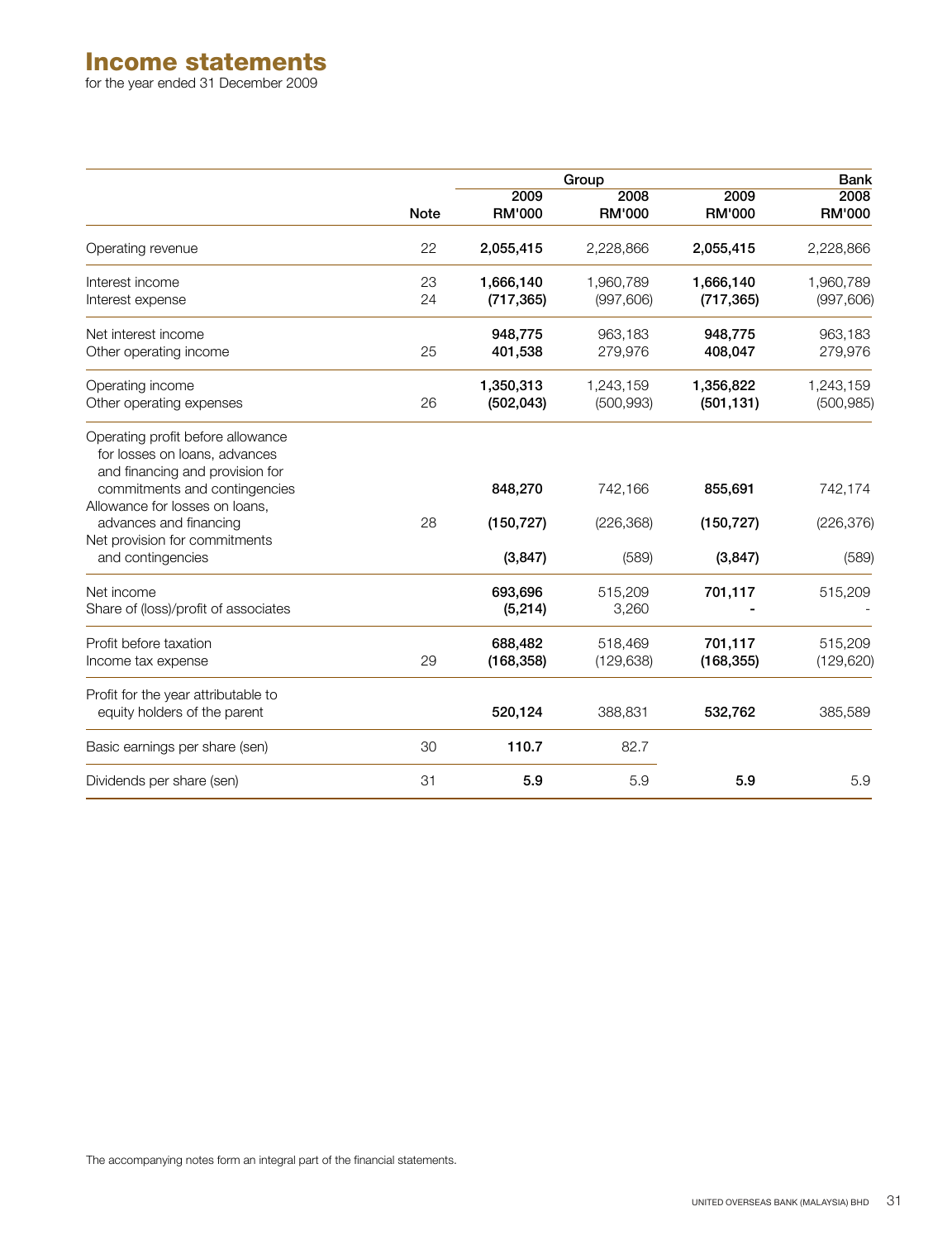for the year ended 31 December 2009

|                                                                                                                                                        |             | --->                              |                                   |                          |                                                           |                                                                                     | <b>Distributable</b>                 |                                        |  |
|--------------------------------------------------------------------------------------------------------------------------------------------------------|-------------|-----------------------------------|-----------------------------------|--------------------------|-----------------------------------------------------------|-------------------------------------------------------------------------------------|--------------------------------------|----------------------------------------|--|
| Group                                                                                                                                                  | <b>Note</b> | Share<br>capital<br><b>RM'000</b> | Share<br>premium<br><b>RM'000</b> | reserve<br><b>RM'000</b> | <b>Statutory Revaluation</b><br>reserves<br><b>RM'000</b> | <b>Net</b><br>unrealised<br>reserve on<br><b>AFS</b><br>securities<br><b>RM'000</b> | Retained<br>profits<br><b>RM'000</b> | Total<br><b>RM'000</b>                 |  |
| 2009                                                                                                                                                   |             |                                   |                                   |                          |                                                           |                                                                                     |                                      |                                        |  |
| Balance as at 1 January 2009<br>Net profit for the year<br>Net unrealised gain on<br>available-for-sale ("AFS") securities<br>Transfer to deferred tax | 15          | 470,000                           | 322,555                           | 470,000                  | 60,804<br>11,993                                          | 21,745<br>9,144<br>(2, 286)                                                         | 1,639,962<br>520,124                 | 2,985,066<br>520,124<br>9,144<br>9,707 |  |
| Dividends paid:<br>final dividend for the year ended<br>31 December 2008                                                                               | 31          |                                   |                                   |                          |                                                           |                                                                                     | (27, 848)                            | (27, 848)                              |  |
| Balance as at 31 December 2009                                                                                                                         |             | 470,000                           | 322,555                           | 470,000                  | 72,797                                                    | 28,603                                                                              | 2,132,238                            | 3,496,193                              |  |
| 2008                                                                                                                                                   |             |                                   |                                   |                          |                                                           |                                                                                     |                                      |                                        |  |
| Balance as at 1 January 2008<br>Net profit for the year<br>Net unrealised gain on                                                                      |             | 470,000                           | 322,555                           | 470,000                  | 59,831                                                    | (3,247)                                                                             | 1,425,031<br>388,831                 | 2,744,170<br>388,831                   |  |
| available-for-sale ("AFS") securities<br>Transfer to deferred tax<br>Dividends paid:                                                                   | 15          |                                   |                                   |                          | 973                                                       | 33,323<br>(8, 331)                                                                  |                                      | 33,323<br>(7, 358)                     |  |
| final dividend for the year ended<br>31 December 2007                                                                                                  | 31          |                                   |                                   |                          |                                                           |                                                                                     | (173,900)                            | (173,900)                              |  |
| Balance as at 31 December 2008                                                                                                                         |             | 470,000                           | 322,555                           | 470,000                  | 60,804                                                    | 21,745                                                                              | 1,639,962                            | 2,985,066                              |  |

The accompanying notes form an integral part of the financial statements.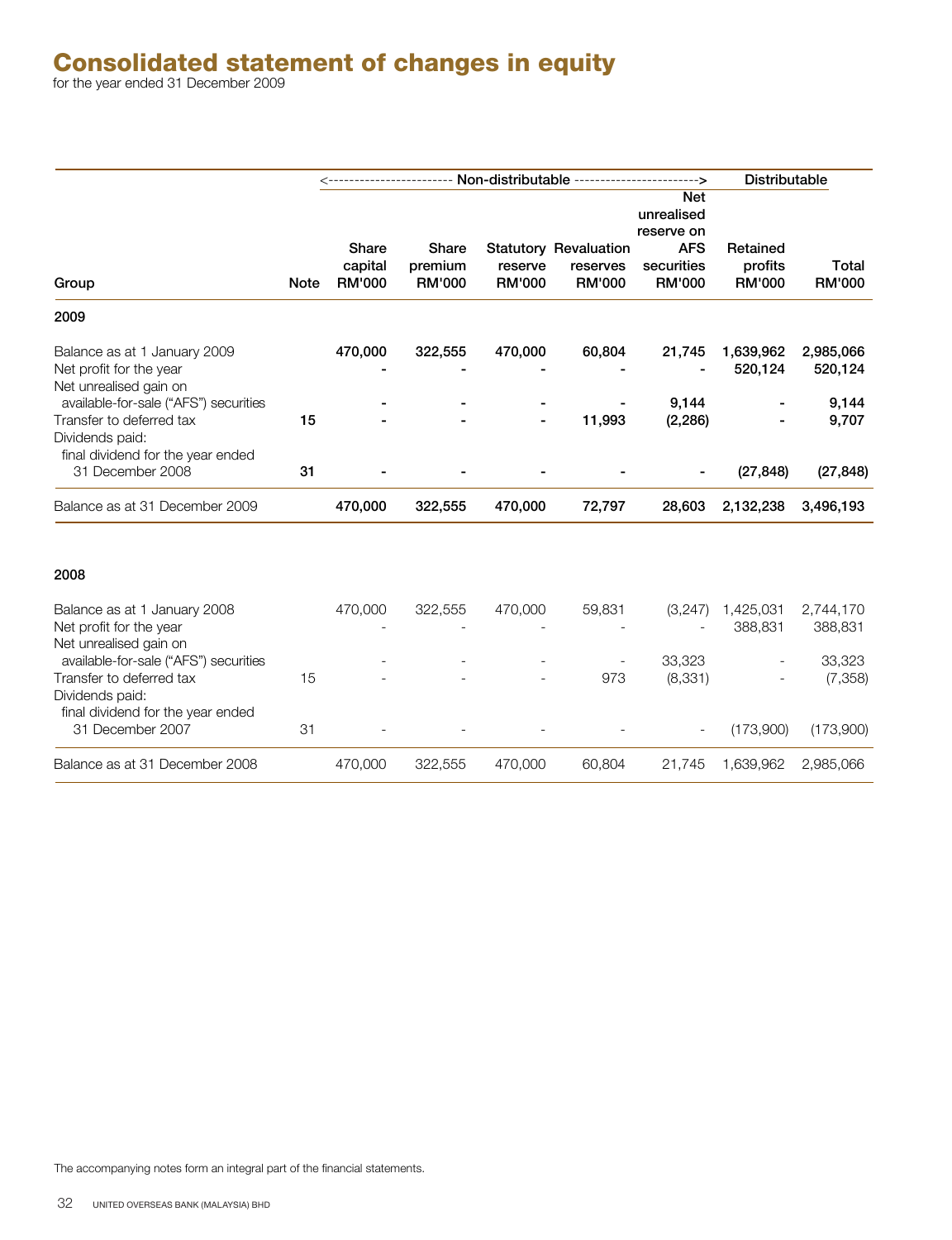# Statement of changes in equity

for the year ended 31 December 2009

|                                                                   |             |                  |                  |                      |                         |                                        | Distributable       |               |  |
|-------------------------------------------------------------------|-------------|------------------|------------------|----------------------|-------------------------|----------------------------------------|---------------------|---------------|--|
|                                                                   |             |                  |                  |                      |                         | <b>Net</b><br>unrealised<br>reserve on |                     |               |  |
|                                                                   |             | Share<br>capital | Share<br>premium | Statutory<br>reserve | Revaluation<br>reserves | <b>AFS</b><br>securities               | Retained<br>profits | Total         |  |
| Bank                                                              | <b>Note</b> | <b>RM'000</b>    | <b>RM'000</b>    | <b>RM'000</b>        | <b>RM'000</b>           | <b>RM'000</b>                          | <b>RM'000</b>       | <b>RM'000</b> |  |
| 2009                                                              |             |                  |                  |                      |                         |                                        |                     |               |  |
| Balance as at 1 January 2009                                      |             | 470,000          | 322,555          | 470,000              | 75,696                  | 21,745                                 | 1,583,030           | 2,943,026     |  |
| Net profit for the year                                           |             |                  |                  |                      |                         |                                        | 532,762             | 532,762       |  |
| Net unrealised gain on AFS securities<br>Transfer to deferred tax | 15          |                  |                  |                      |                         | 9,144                                  |                     | 9,144         |  |
| Realisation of revaluation reserve                                |             |                  |                  | ٠                    | 11,993                  | (2, 286)                               |                     | 9,707         |  |
| upon disposal of land and buildings                               |             |                  |                  |                      | (87, 689)               |                                        | 87,689              |               |  |
| Dividends paid:                                                   |             |                  |                  |                      |                         |                                        |                     |               |  |
| final dividend for the year ended                                 |             |                  |                  |                      |                         |                                        |                     |               |  |
| 31 December 2008                                                  | 31          |                  |                  |                      |                         |                                        | (27, 848)           | (27, 848)     |  |
| Balance as at 31 December 2009                                    |             | 470,000          | 322,555          | 470,000              |                         | 28,603                                 | 2,175,633           | 3,466,791     |  |
| 2008                                                              |             |                  |                  |                      |                         |                                        |                     |               |  |
| Balance as at 1 January 2008                                      |             | 470,000          | 322,555          | 470,000              | 74,723                  | (3,247)                                | 1,371,341           | 2,705,372     |  |
| Net profit for the year                                           |             |                  |                  |                      |                         |                                        | 385,589             | 385,589       |  |
| Net unrealised gain on AFS securities                             |             |                  |                  |                      |                         | 33,323                                 |                     | 33,323        |  |
| Transfer to deferred tax                                          | 15          |                  |                  |                      | 973                     | (8, 331)                               |                     | (7,358)       |  |
| Dividends paid:<br>final dividend for the year ended              |             |                  |                  |                      |                         |                                        |                     |               |  |
| 31 December 2007                                                  | 31          |                  |                  |                      |                         |                                        | (173,900)           | (173,900)     |  |
| Balance as at 31 December 2008                                    |             | 470,000          | 322,555          | 470,000              | 75,696                  | 21,745                                 | 1,583,030           | 2,943,026     |  |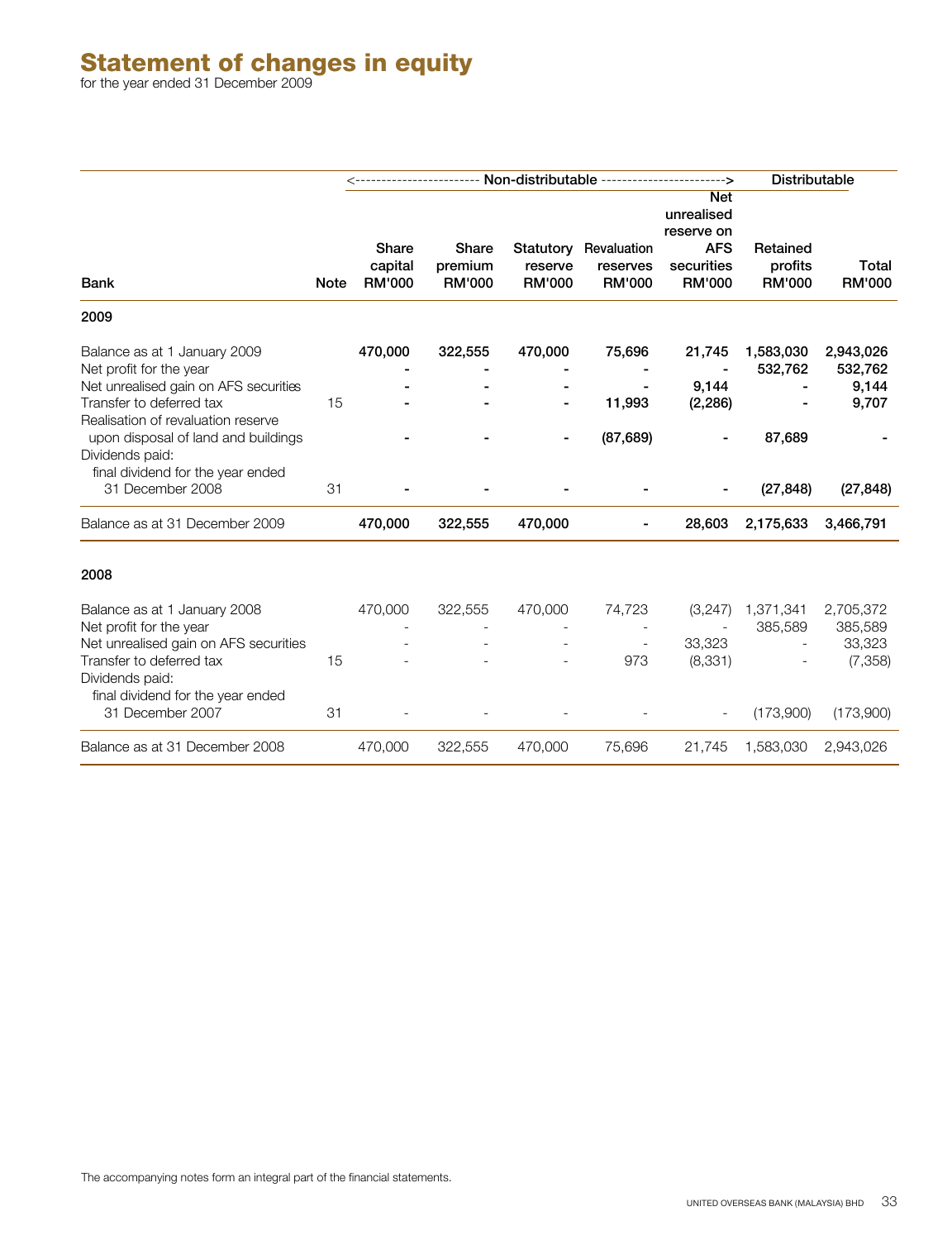# Cash flow statements

for the year ended 31 December 2009

|                                                        |                       | Group                 | <b>Bank</b>           |                       |  |
|--------------------------------------------------------|-----------------------|-----------------------|-----------------------|-----------------------|--|
|                                                        | 2009<br><b>RM'000</b> | 2008<br><b>RM'000</b> | 2009<br><b>RM'000</b> | 2008<br><b>RM'000</b> |  |
| Cash flows from operating activities                   |                       |                       |                       |                       |  |
| Profit before taxation                                 | 688,482               | 518,469               | 701,117               | 515,209               |  |
| Adjustments for:                                       |                       |                       |                       |                       |  |
| Share of loss/(profits) of associates                  | 5,214                 | (3,260)               |                       |                       |  |
| (Gain)/loss on disposal of property,                   |                       |                       |                       |                       |  |
| plant and equipment                                    | 28                    | (64)                  | (6, 481)              | (64)                  |  |
| Depreciation of property, plant and equipment          | 38,678                | 38,308                | 38,606                | 38,244                |  |
| Depreciation of investment properties                  | 180                   | 180                   | 180                   | 180                   |  |
| Amortisation of prepaid land lease payments            | 660                   | 660                   | 660                   | 660                   |  |
| Allowance for losses on loans,                         |                       |                       |                       |                       |  |
| advances and financing                                 | 150,727               | 226,368               | 150,727               | 226,376               |  |
| Net unrealised (gain)/loss on                          |                       |                       |                       |                       |  |
| held-for-trading securities and derivatives            | (45, 164)             | 107,466               | (45, 164)             | 107,466               |  |
| Provision for commitments and contingencies            | 3,847                 | 589                   | 3,847                 | 589                   |  |
| Dividend income                                        | (491)                 | (1, 353)              | (491)                 | (1, 353)              |  |
| Interest income from                                   |                       |                       |                       |                       |  |
| available-for-sale securities                          | (151, 105)            | (158, 870)            | (151, 105)            | (158, 870)            |  |
| Gain from sale of available-for-sale securities        | (30, 932)             | (20, 431)             | (30, 932)             | (20, 431)             |  |
| Unrealised foreign exchange loss/(gain)                | 28,766                | (46, 436)             | 28,766                | (46, 436)             |  |
| Loss from sale of held-for-trading                     |                       |                       |                       |                       |  |
| securities and derivatives                             | 23,193                | 8,590                 | 23,193                | 8,590                 |  |
| Amortisation of premium less                           |                       |                       |                       |                       |  |
| accretion of discount                                  | 24,563                | 8,022                 | 24,563                | 8,022                 |  |
| Operating profit before working capital changes        | 736,646               | 678,238               | 737,486               | 678,182               |  |
| (Increase)/decrease in operating assets:               |                       |                       |                       |                       |  |
| Loans and advances                                     | (314, 363)            | (2,807,746)           | (490, 123)            | (2,807,752)           |  |
| Held-for-trading securities                            | (1,786,601)           | 460,367               | (1,786,601)           | 460,367               |  |
| Securities purchased under resale agreements           | (800, 610)            | 2,331,988             | (800, 610)            | 2,331,988             |  |
| Statutory deposits with Bank Negara Malaysia           | 725,250               | 83,500                | 725,250               | 83,500                |  |
| Other assets                                           | 10,802                | 133,847               | 10,828                | 133,785               |  |
|                                                        |                       |                       |                       |                       |  |
|                                                        | (2, 165, 522)         | 201,956               | (2,341,256)           | 201,888               |  |
| Increase/(decrease) in operating liabilities:          |                       |                       |                       |                       |  |
| Deposits from customers                                | 1,545,592             | 5,578,487             | 1,545,592             | 5,578,487             |  |
| Deposits and placements of                             |                       |                       |                       |                       |  |
| banks and other financial institutions                 | (317, 898)            | (429, 881)            | (317, 897)            | (429, 876)            |  |
| Bills and acceptances payable                          | (414, 043)            | 240,850               | (414, 043)            | 240,850               |  |
| Amount due to Cagamas                                  | (27, 424)             | (179,003)             | (27, 424)             | (179,003)             |  |
| Other liabilities                                      | (46,990)              | 29,074                | (47, 888)             | 29,138                |  |
|                                                        | 739,237               | 5,239,527             | 738,340               | 5,239,596             |  |
| Cash (used in)/generated from operations               | (689, 639)            | 6,119,721             | (865, 430)            | 6,119,666             |  |
| Taxation paid                                          | (191, 796)            | (148, 850)            | (191, 789)            | (148, 846)            |  |
| Net cash (used in)/generated from operating activities | (881, 435)            | 5,970,871             | (1,057,219)           | 5,970,820             |  |
|                                                        |                       |                       |                       |                       |  |

The accompanying notes form an integral part of the financial statements.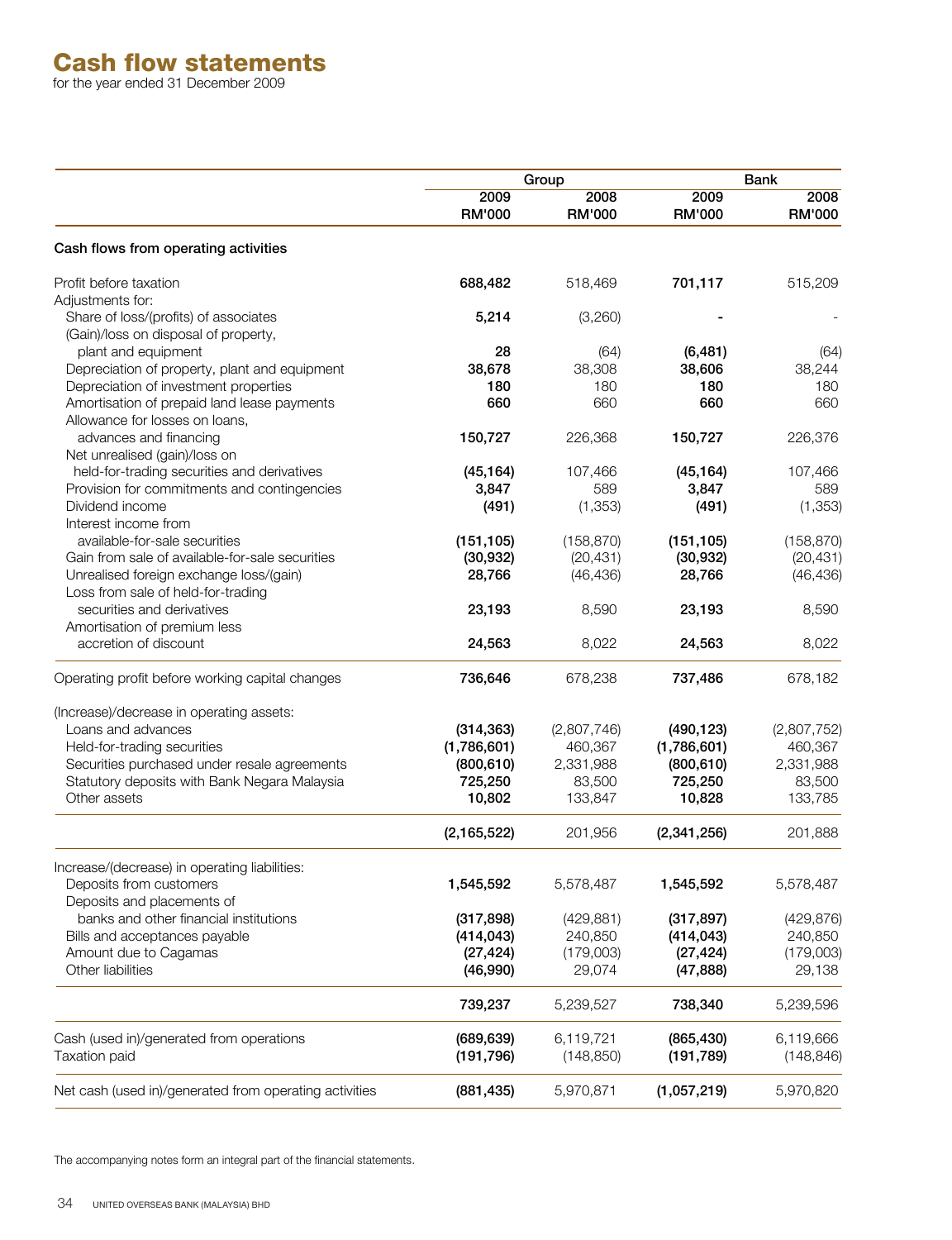for the year ended 31 December 2009

|                                                        |             | Group                 |                       | <b>Bank</b>           |                       |
|--------------------------------------------------------|-------------|-----------------------|-----------------------|-----------------------|-----------------------|
|                                                        | <b>Note</b> | 2009<br><b>RM'000</b> | 2008<br><b>RM'000</b> | 2009<br><b>RM'000</b> | 2008<br><b>RM'000</b> |
| Cash flows from investing activities                   |             |                       |                       |                       |                       |
| Proceeds from disposal of                              |             |                       |                       |                       |                       |
| property, plant and equipment<br>Purchase of property, |             | 1,701                 | 3,245                 | 177,459               | 3,245                 |
| plant and equipment                                    |             | (30, 518)             | (37, 888)             | (30, 492)             | (37, 837)             |
| Interest income from AFS                               |             | 151,105               | 158,870               | 151,105               | 158,870               |
| Net sale/(purchase) of AFS                             |             | (1,260,412)           | 804,580               | (1,260,412)           | 804,580               |
| Dividend received                                      |             | 482                   | 1,341                 | 482                   | 1,341                 |
| Net cash (used in)/generated from                      |             |                       |                       |                       |                       |
| investing activities                                   |             | (1, 137, 642)         | 930,148               | (961, 858)            | 930,199               |
| Cash flows from financing activities                   |             |                       |                       |                       |                       |
| Dividends paid representing net                        |             |                       |                       |                       |                       |
| cash used in financing activities                      |             | (27, 848)             | (173,900)             | (27, 848)             | (173,900)             |
| Net (decrease)/increase in cash                        |             |                       |                       |                       |                       |
| and cash equivalents                                   |             | (2,046,925)           | 6,727,119             | (2,046,925)           | 6,727,119             |
| Cash and cash equivalents at<br>beginning of year      |             | 8,594,712             | 1,867,593             | 8,594,712             | 1,867,593             |
|                                                        |             |                       |                       |                       |                       |
| Cash and cash equivalents at end of year               |             | 6,547,787             | 8,594,712             | 6,547,787             | 8,594,712             |
| Analysis of cash and cash equivalents                  |             |                       |                       |                       |                       |
| Cash and short term funds                              | 3           | 6,147,787             | 7,846,411             | 6,147,787             | 7,846,411             |
| Deposits and placements with                           |             |                       |                       |                       |                       |
| financial institutions                                 | 4           | 400,000               | 748,301               | 400,000               | 748,301               |
|                                                        |             | 6,547,787             | 8,594,712             | 6,547,787             | 8,594,712             |

The accompanying notes form an integral part of the financial statements.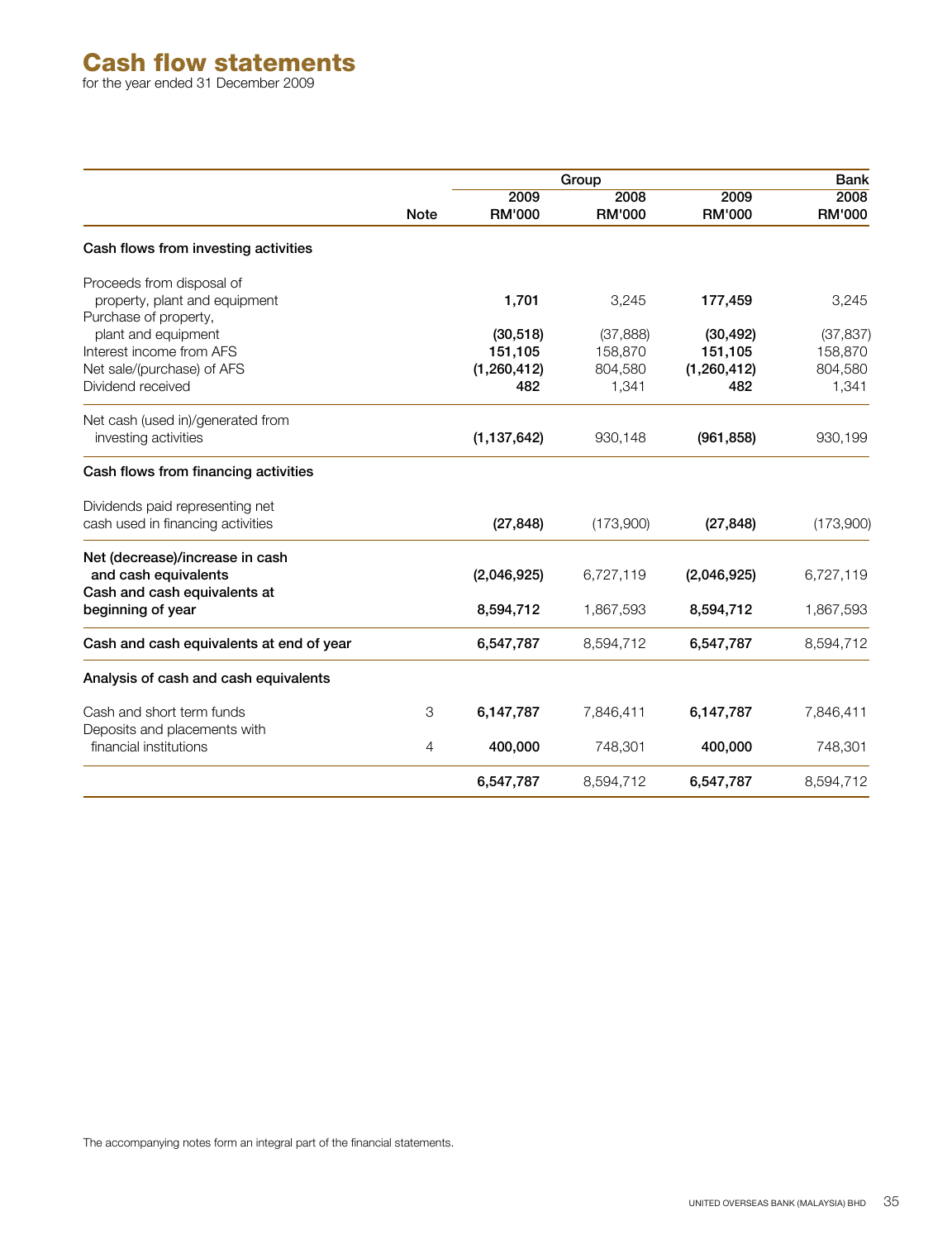for the year ended 31 December 2009

### 1. Corporate information

The Bank is a limited liability company, incorporated and domiciled in Malaysia. The registered office of the Bank is located at Level 11, Menara UOB, Jalan Raja Laut, 50350 Kuala Lumpur, Malaysia.

The holding and ultimate holding companies of the Bank are Chung Khiaw Bank (Malaysia) Bhd, a company incorporated in Malaysia and United Overseas Bank Limited, a bank incorporated in Singapore, respectively.

The principal activities of the Bank during the year are banking and related financial services. The principal activities of the subsidiaries and the associates are set out in Notes 10 and 11 respectively. There have been no significant changes in the nature of the principal activities during the financial year other than the commencement of property investment holding activities of UOB (2006) Bhd.

The financial statements were authorised for issue by the Board of Directors in accordance with a resolution of the directors on 3 March 2010.

#### 2. Significant accounting policies

#### 2.1 Basis of preparation

The financial statements comply with the provisions of the Companies Act, 1965 and applicable Financial Reporting Standards ("FRS") in Malaysia as modified by Bank Negara Malaysia Guidelines.

The financial statements of the Group and the Bank have been prepared under the historical cost convention, unless otherwise indicated in this summary of significant accounting policies.

The financial statements are presented in Ringgit Malaysia ("RM") and all values are rounded to the nearest thousand (RM'000) except where otherwise indicated.

#### 2.2 Changes in accounting policies and effects arising from adoption of new and revised FRS

The accounting policies adopted by the Group and the Bank are consistent with those adopted in previous years, except for the early adoption of IC Interpretation 13: Customer Loyalty Programmes as of 1 January 2009.

The Group and the Bank had not adopted the following FRS, amendments to FRS and Interpretations which have effective dates as follows:

| FRS, Amendments and Interpretations                                                    | <b>Effective for</b><br>financial period<br>beginning on or after |
|----------------------------------------------------------------------------------------|-------------------------------------------------------------------|
|                                                                                        |                                                                   |
| FRS 4: Insurance Contracts                                                             | 1 January 2010                                                    |
| FRS 7: Financial Instruments: Disclosures                                              | 1 January 2010                                                    |
| FRS 8: Operating Segments                                                              | 1 July 2009                                                       |
| FRS 101: Presentation of Financial Statements                                          | 1 January 2010                                                    |
| FRS 123: Borrowing Costs                                                               | 1 January 2010                                                    |
| FRS 139: Financial Instruments: Recognition and Measurement                            | 1 January 2010                                                    |
| Amendments to FRS 1: First-time Adoption of Financial Reporting Standards              | 1 January 2010                                                    |
| Amendments to FRS 2: Share-based Payment: Vesting Conditions and Cancellations         | 1 January 2010                                                    |
| Amendments to FRS 5: Non-current Assets Held for Sale and Discontinued Operations      | 1 January 2010                                                    |
| Amendments to FRS 7: Financial Instruments: Disclosures                                | 1 January 2010                                                    |
| Amendments to FRS 8: Operating Segments                                                | 1 January 2010                                                    |
| Amendments to FRS 107: Cash Flow Statements                                            | 1 January 2010                                                    |
| Amendments to FRS 108: Accounting Policies, Changes in Accounting Estimates and Errors | 1 January 2010                                                    |
| Amendments to FRS 110: Events After the Balance Sheet Date                             | 1 January 2010                                                    |
| Amendments to FRS 116: Property, Plant and Equipment                                   | 1 January 2010                                                    |
| Amendments to FRS 117: Leases                                                          | 1 January 2010                                                    |
| Amendments to FRS 118: Revenue                                                         | 1 January 2010                                                    |
| Amendments to FRS 119: Employee Benefits                                               | 1 January 2010                                                    |
| Amendments to FRS 120: Accounting for Government Grants and                            |                                                                   |
| Disclosure of Government Assistance                                                    | 1 January 2010                                                    |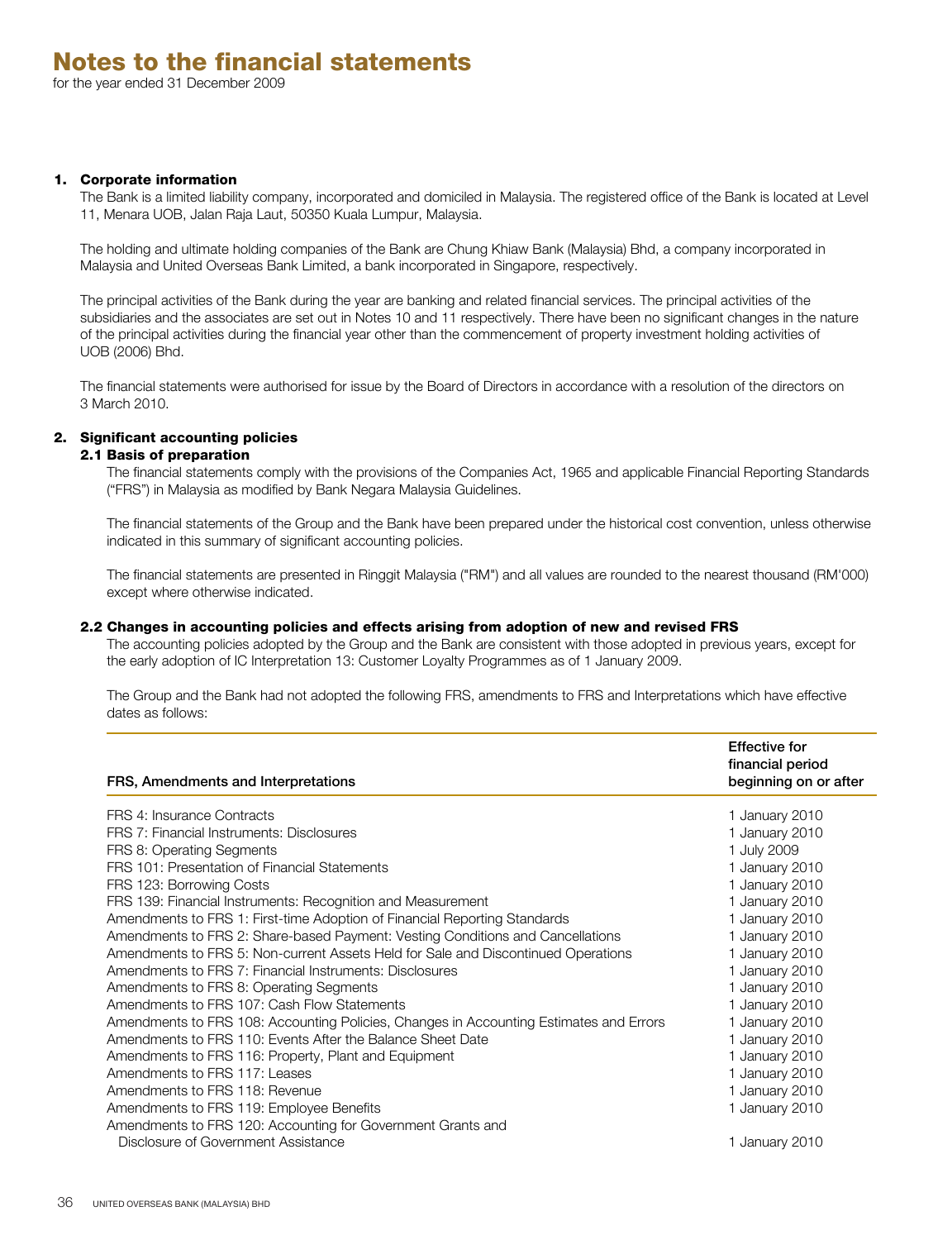## 2. Significant accounting policies (continued)

#### 2.2 Changes in accounting policies and effects arising from adoption of new and revised FRS (continued)

| FRS, Amendments and Interpretations                                            | <b>Effective for</b><br>financial period<br>beginning on or after |
|--------------------------------------------------------------------------------|-------------------------------------------------------------------|
| Amendments to FRS 123: Borrowing Costs                                         | 1 January 2010                                                    |
| Amendments to FRS 127: Consolidated and Separate Financial Statements:         |                                                                   |
| Cost of an Investment in a Subsidiary, Jointly Controlled Entity or Associate  | 1 January 2010                                                    |
| Amendments to FRS 128: Investments in Associates                               | 1 January 2010                                                    |
| Amendments to FRS 129: Financial Reporting in Hyperinflationary Economies      | 1 January 2010                                                    |
| Amendments to FRS 131: Interests in Joint Ventures                             | 1 January 2010                                                    |
| Amendments to FRS 132: Financial Instruments: Presentation                     | 1 January 2010                                                    |
| Amendments to FRS 134: Interim Financial Reporting                             | 1 January 2010                                                    |
| Amendments to FRS 136: Impairment of Assets                                    | 1 January 2010                                                    |
| Amendments to FRS 138: Intangible Assets                                       | 1 January 2010                                                    |
| Amendments to FRS 139: Financial Instruments: Recognition and Measurement      | 1 January 2010                                                    |
| Amendments to FRS 140: Investment Property                                     | 1 January 2010                                                    |
| IC Interpretation 9: Reassessment of Embedded Derivatives                      | 1 January 2010                                                    |
| IC Interpretation 10: Interim Financial Reporting and Impairment               | 1 January 2010                                                    |
| IC Interpretation 11: FRS 2 – Group and Treasury Share Transactions            | 1 January 2010                                                    |
| IC Interpretation 14: FRS 119 – The Limit on a Defined Benefit Asset,          |                                                                   |
| Minimum Funding Requirements and their Interaction                             | 1 January 2010                                                    |
| Amendments to IC Interpretation 9: Reassessment of Embedded Derivatives        | 1 January 2010                                                    |
| TR i-3: Presentation of Financial Statements of Islamic Financial Institutions | 1 January 2010                                                    |

FRS 4 and Amendments to FRS 129 are not applicable to the Group and the Bank. The other FRS, Amendments and Interpretations above are expected to have no significant impact on the financial statements upon their initial application except for FRS 7 and FRS 139. The Group and the Bank are exempted from disclosing the possible impact to the financial statements upon the initial application of FRS 7 and FRS 139.

## 2.3 Summary of significant accounting policies

#### (a) Subsidiaries and basis of consolidation

#### *(i) Subsidiaries*

Subsidiaries are entities over which the Group has the ability to control the financial and operating policies so as to obtain benefits from their activities. The existence and effect of potential voting rights that are currently exercisable or convertible are considered when assessing whether the Group has such power over another entity.

In the Company's separate financial statements, investments in subsidiaries are stated at cost less impairment losses. On disposal of such investments, the difference between net disposal proceeds and their carrying amounts is included in profit or loss.

The consolidated financial statements comprise the financial statements of the Bank and its subsidiaries as at the balance sheet date. The financial statements of the subsidiaries are prepared for the same reporting date as the Bank.

Subsidiaries are consolidated from the date of acquisition, being the date on which the Group obtains control, and continue to be consolidated until the date that such control ceases. In preparing the consolidated financial statements, intragroup balances, transactions and unrealised gains or losses are eliminated in full. Uniform accounting policies are adopted in the consolidated financial statements for like transactions and events in similar circumstances.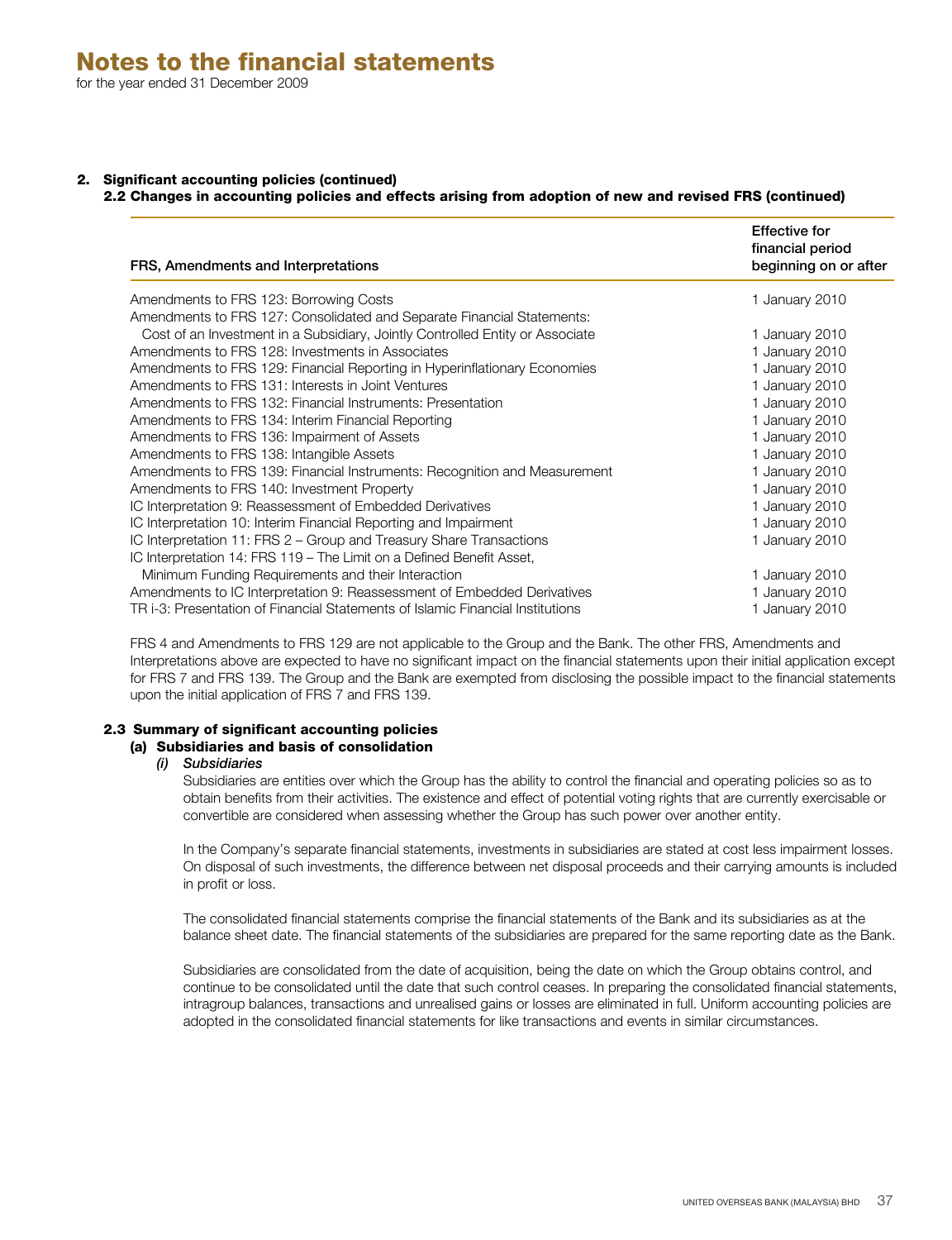## 2. Significant accounting policies (continued)

- 2.3 Summary of significant accounting policies (continued)
	- (a) Subsidiaries and basis of consolidation

## *(ii) Basis of consolidation*

Acquisitions of subsidiaries are accounted for using the purchase method. The purchase method of accounting involves allocating the cost of the acquisition to the fair value of the assets acquired and liabilities and contingent liabilities assumed at the date of acquisition. The cost of an acquisition is measured as the aggregate of the fair values, at the date of exchange, of the assets given, liabilities incurred or assumed, and equity instruments issued, plus any costs directly attributable to the acquisition.

Any excess of the cost of the acquisition over the Group's interest in the net fair value of the identifiable assets, liabilities and contingent liabilities represents goodwill. Any excess of the Group's interest in the net fair value of the identifiable assets, liabilities and contingent liabilities over the cost of acquisition is recognised immediately in profit or loss.

## (b) Associates

Associates are entities in which the Group has significant influence and that is neither a subsidiary nor an interest in a joint venture. Significant influence is the power to participate in the financial and operating policy decisions of the investee but not in control or joint control over those policies.

Investments in associates are accounted for in the consolidated financial statements using the equity method of accounting. Under the equity method, the investment in associate is carried in the consolidated balance sheet at cost adjusted for post-acquisition changes in the Group's share of net assets of the associate. The Group's share of the net profit or loss of the associate is recognised in the consolidated profit or loss. Where there has been a change recognised directly in the equity of the associate, the Group recognises its share of such changes. In applying the equity method, unrealised gains and losses on transactions between the Group and the associate are eliminated to the extent of the Group's interest in the associate. After application of the equity method, the Group determines whether it is necessary to recognise any additional impairment loss with respect to the Group's net investment in the associate. The associate is equity accounted for from the date the Group obtains significant influence until the date the Group ceases to have significant influence over the associate.

Goodwill relating to an associate is included in the carrying amount of the investment and is not amortised. Any excess of the Group's share of the net fair value of the associate's identifiable assets, liabilities and contingent liabilities over the cost of the investment is excluded from the carrying amount of the investment and is instead included as income in the determination of the Group's share of the associate's profit or loss in the period in which the investment is acquired.

When the Group's share of losses in an associate equals or exceeds its interest in the associate, including any long-term interests that, in substance, form part of the Group's net investment in the associate, the Group does not recognise further losses, unless it has incurred obligations or made payments on behalf of the associate.

The most recent available audited financial statements of the associates are used by the Group in applying the equity method. Where the dates of the audited financial statements used are not coterminous with those of the Group, the share of results is arrived at from the last audited financial statements available and management financial statements to the end of the accounting period. Uniform accounting policies are adopted for like transactions and events in similar circumstances.

In the Bank's separate financial statements, investments in associates are stated at cost less impairment losses.

On disposal of such investments, the difference between net disposal proceeds and their carrying amounts is included in profit or loss.

## (c) Goodwill

Goodwill acquired in a business combination is initially measured at cost being the excess of the cost of business combination over the Group's interest in the net fair value of the identifiable assets, liabilities and contingent liabilities. Following the initial recognition, goodwill is measured at cost less any accumulated impairment losses. Goodwill is not amortised but instead, it is reviewed for impairment, annually or more frequently if events or changes in circumstances indicate that the carrying value may be impaired. Gains and losses on the disposal of an entity include the carrying amount of goodwill relating to the entity sold.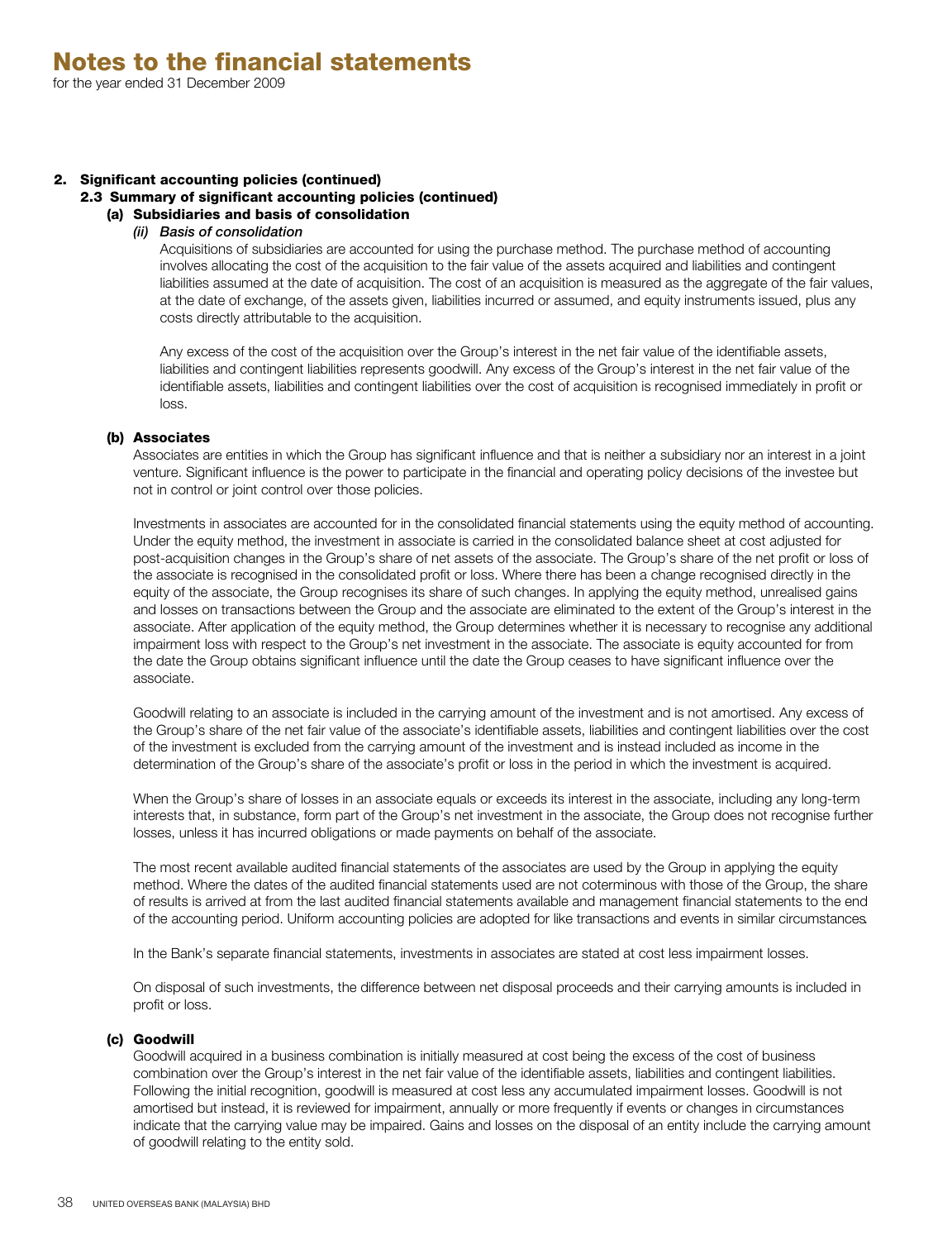## 2. Significant accounting policies (continued)

## 2.3 Summary of significant accounting policies (continued)

#### (d) Recognition of interest income

Interest income is recognised in the income statement on an accrual basis. Interest income includes the amortisation of premiums or accretion of discounts. Interest income is recognised on an effective yield basis. The effective interest method applies the rate that exactly discounts estimated future cash receipts through the effective life of the financial instrument to the net carrying amount of the financial asset.

Customers' accounts are classified as non-performing where repayments are in arrears for more than three months from the date of default instead of six months based on the minimum requirements of Bank Negara Malaysia's "Classification of Non-Performing Loans and Provision for Substandard, Bad and Doubtful Debts" guideline for loans and overdrafts, trade bills, bankers' acceptances and trust receipts.

Interest accrued and recognised as income prior to the date the customers' accounts are classified as non-performing shall be reversed out of the income statements and the accrued interest out of the balance sheet. Subsequently, interest earned on non-performing accounts are recognised as income on a cash basis.

#### (e) Recognition of fees and other income

Loan arrangement, management and participation fees, commissions and service charges/fees are recognised as income when all conditions precedent are fulfilled.

Commitment fees and guarantee fees which are material are recognised as income based on time apportionment.

Dividends from held-for-trading and available-for-sale securities are recognised on a declared basis.

#### (f) Allowance for losses on loans, advances and financing

Specific allowances are made for doubtful debts which have been individually reviewed and specifically identified as substandard, bad or doubtful.

A general allowance based on a percentage of the loan portfolio of the Bank is also made to cover possible losses which are not specifically identified.

An uncollectible loan or portion of a loan classified as bad is written-off after taking into consideration the realisable value of collateral, if any, when in the judgement of the management, there is no prospect of recovery.

The Bank observes the minimum allowance policy of Bank Negara Malaysia's "Classification of Non-Performing Loans and Provision for Substandard, Bad and Doubtful Debts" guideline except that the Bank has lowered the default period to three months instead of six months.

Values assigned to collateral held for non-performing loans secured by properties is determined based on the realisable values of the properties on the following basis:

- (i) assigning 50% of the realisable values of the properties held as collateral for non-performing loans which are in arrears for more than five years but less than seven years; and
- (ii) no value assigned to the realisable value of the properties held as collateral for non-performing loans which are in arrears for more than seven years.

The portion of non-performing loans where no realisable value has been assigned will be written off.

Bank Negara Malaysia has granted indulgence to the Group and the Bank from complying with the requirement on the impairment of loans under revised BNM/GP8 in the current and previous financial years.

#### (g) Repurchase agreements

Securities purchased under resale agreements are securities which the Group and the Bank had purchased with a commitment to re-sell at a future date. The commitment to resell the securities is reflected as an asset on the balance sheet.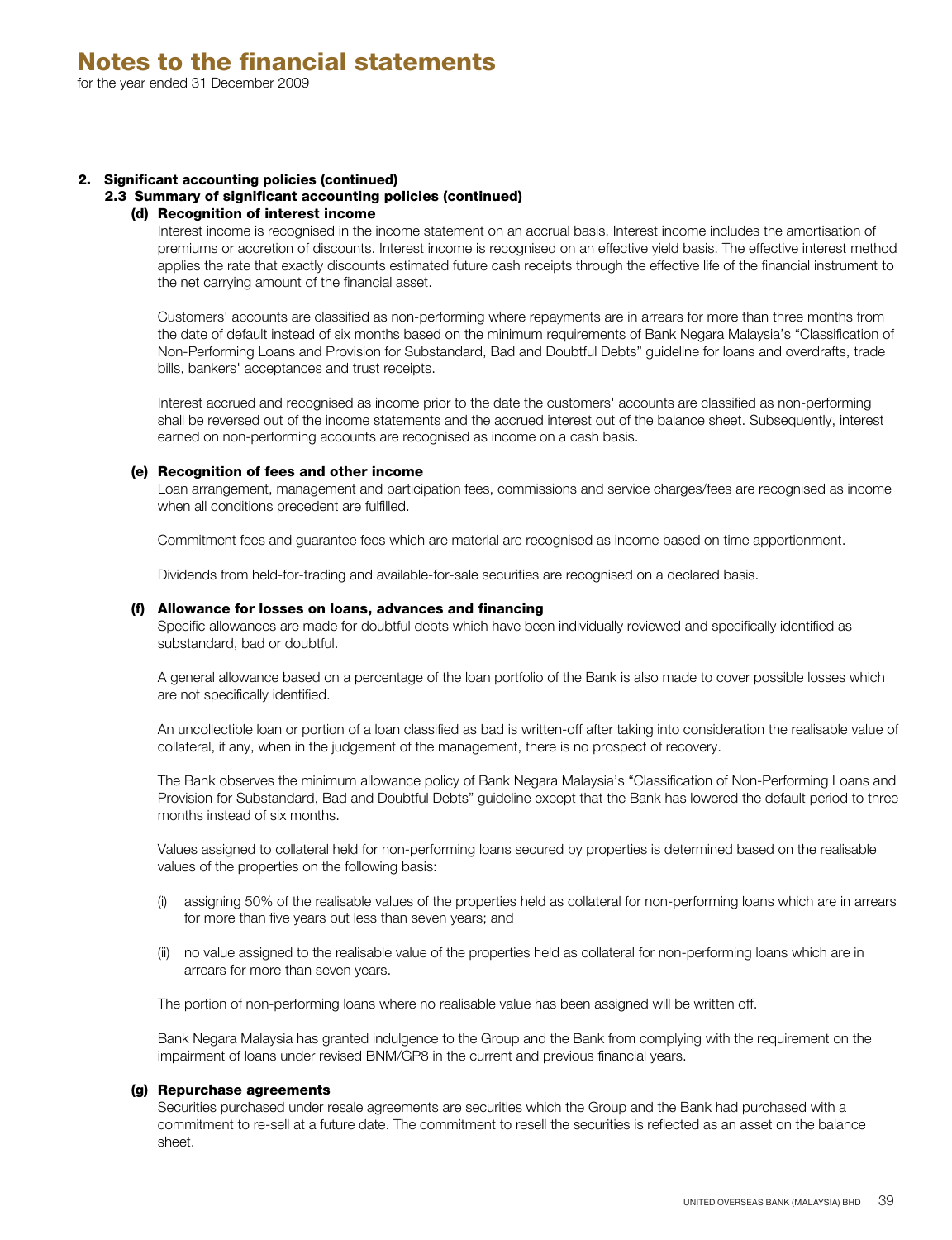## 2. Significant accounting policies (continued)

#### 2.3 Summary of significant accounting policies (continued)

#### (h) Securities

The holding of the securities portfolio of the Group and the Bank are segregated based on the following categories and valuation methods:

#### *(i) Held-for-trading securities*

Securities are classified as held-for-trading ("HFT") if they are acquired and held principally for the intention of resale in the near term. The held-for-trading securities will be stated at fair value and any gain or loss arising from a change in their fair values and the derecognition of held-for-trading securities are recognised in the income statement.

## *(ii) Available-for-sale securities*

Available-for-sale securities ("AFS") are financial assets that are not classified as held-for-trading. The available-for-sale securities are measured at fair value or at amortised cost (less impairment losses) if the fair value cannot be reliably measured. Any gain or loss arising from a change in fair value are recognised directly in equity through the statement of changes in equity. When the financial assets are sold, collected, disposed of or impaired, the cumulative gain or loss previously recognised in equity will be transferred to the income statement.

The estimated fair value is based on quoted and observable market prices at the balance sheet date. Where such quoted and observable market prices are not available, fair value is estimated using pricing models or discounted cash flow techniques. Where discounted cash flow technique is used, the estimated future cash flows are discounted based on current market rates for similar instruments at the balance sheet date.

## (i) Property, plant and equipment, and depreciation

All items of property, plant and equipment are initially recorded at cost. Subsequent costs are included in the asset's carrying amount or recognised as a separate asset, as appropriate, only when it is probable that future economic benefits associated with the item will flow to the Group and the Bank and the cost of the item can be measured reliably. The carrying amount of the replaced part is derecognised. All other repairs and maintenance are charged to the income statement during the financial period in which they are incurred.

Subsequent to recognition, property, plant and equipment except for freehold land and certain leasehold land are stated at cost less accumulated depreciation and any accumulated impairment losses.

Freehold land and certain leasehold land are stated at revalued amount, which is the fair value at the date of the revaluation less any accumulated impairment losses. Fair value is determined from market-based evidence by appraisal that is undertaken by professionally qualified valuers. Revaluations are performed once every five years to ensure that the fair value of a revalued asset does not differ materially from that which would be determined using fair values at the balance sheet date. Any revaluation surplus is credited to the revaluation reserve included within equity, except to the extent that it reverses a revaluation decrease for the same asset previously recognised in profit or loss, in which case the increase is recognised in profit or loss to the extent of the decrease previously recognised. A revaluation deficit is first offset against unutilised previously recognised revaluation surplus in respect of the same asset and the balance is thereafter recognised in profit or loss.

Freehold land is not depreciated. Capital work-in-progress are also not depreciated as these assets are not available for use. Other leasehold land and buildings are depreciated over the period of the respective leases which range from 38 years to 99 years. Depreciation of other property, plant and equipment is provided for on a straight-line basis to write off the cost of each asset to its residual value over the estimated useful life, at the following annual rates:

|                                          | $\%$      |
|------------------------------------------|-----------|
| <b>Buildings</b>                         |           |
| Office furniture, fittings and equipment | $10 - 20$ |
| Computer equipment and software          | 20        |
| Motor vehicles                           | 20        |

The residual values, useful life and depreciation method are reviewed at each financial year-end to ensure that the amount, method and period of depreciation are consistent with previous estimates and the expected pattern of consumption of the future economic benefits embodied in the items of property, plant and equipment.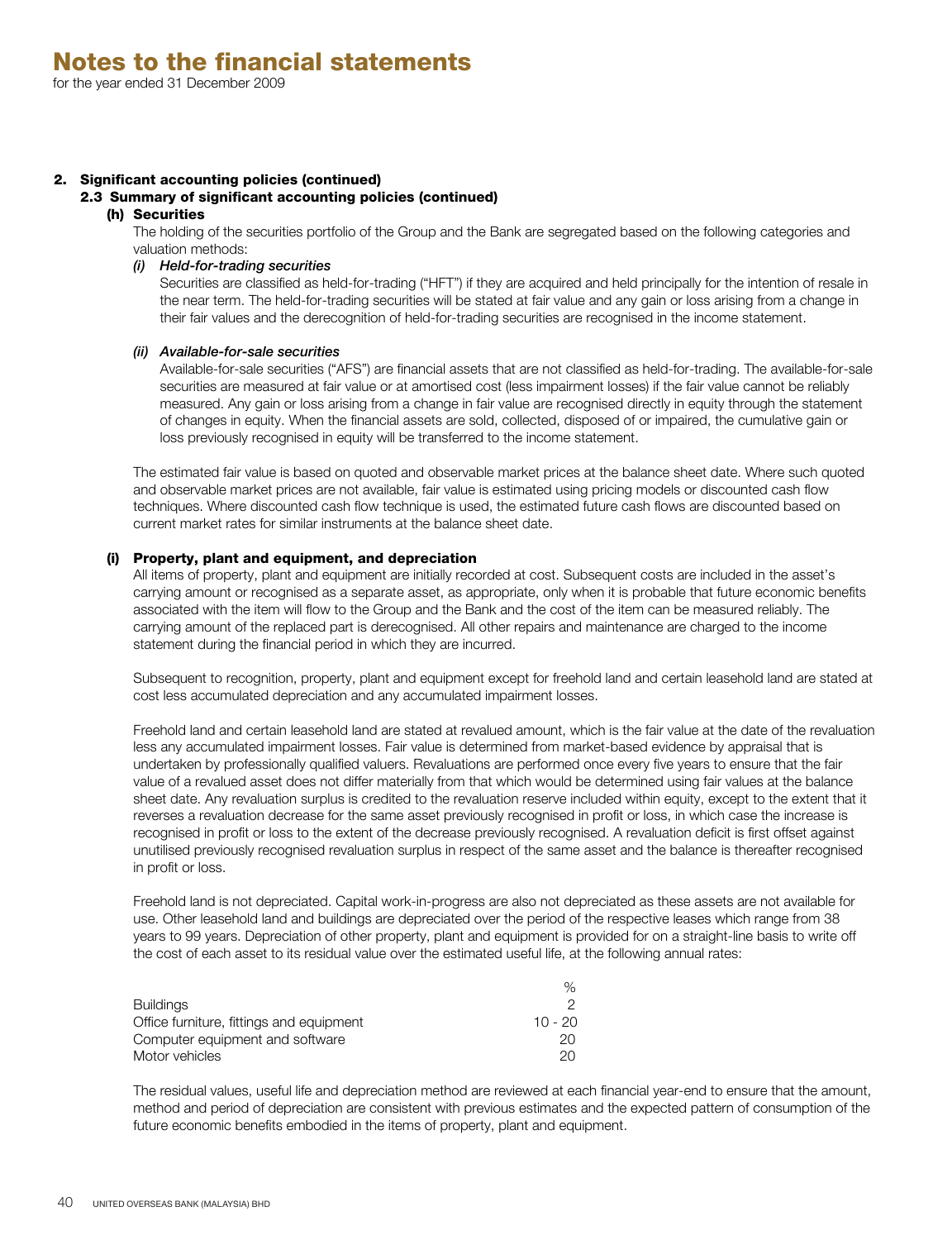## 2. Significant accounting policies (continued)

#### 2.3 Summary of significant accounting policies (continued)

#### (i) Property, plant and equipment, and depreciation (continued)

An item of property, plant and equipment is derecognised upon disposal or when no future economic benefits are expected from its use or disposal. The difference between the net disposal proceeds, if any and the net carrying amount is recognised in profit or loss and the unutilised portion of the revaluation surplus on that item is taken directly to retained earnings.

#### (j) Investment properties

Investment properties are properties which are held either to earn rental income or for capital appreciation or for both. Investment properties are stated at cost less any accumulated depreciation and impairment losses.

A property interest under an operating lease is classified and accounted for as an investment property on a property-by-property basis when the Group holds it to earn rentals or for capital appreciation or both. Any such property interest under an operating lease classified as an investment property is carried at cost.

Investment properties are derecognised when either they have been disposed of or when the investment property is permanently withdrawn from use and no future economic benefit is expected from its disposal. Any gains or losses on the retirement or disposal of an investment property are recognised in profit or loss in the year in which they arise.

## (k) Leases

#### *(i) Finance leases*

A lease is recognised as a finance lease if it transfers substantially to the Group all the risks and rewards incident to ownership.

Assets acquired by way of hire purchase or finance leases are stated at an amount equal to the lower of their fair values and the present value of the minimum lease payments at the inception of the leases, less accumulated depreciation and impairment losses. The corresponding liability is included in the balance sheet as borrowings. In calculating the present value of the minimum lease payments, the discount factor used is the interest rate implicit in the lease, when it is practicable to determine; otherwise, the Bank's incremental borrowing rate is used.

Lease payments are apportioned between the finance costs and the reduction of the outstanding liability. Finance costs, which represent the difference between the total leasing commitments and the fair value of the assets acquired, are recognised as an expense in the income statement over the term of the relevant lease so as to produce a constant periodic rate of charge on the remaining balance of the obligations for each accounting period.

The depreciation policy for the lease assets is in accordance with that for depreciable property, plant and equipment.

#### *(ii) Operating leases*

Leases of assets where a significant portion of the risks and rewards of ownership are retained by the lessor are classified as operating leases except where property held under operating leases that would otherwise meet the definition of investment property is classified as an investment property on a property-by-property basis and, if classified as investment property, is accounted for as if held under a finance lease.

Payments made under operating leases are charged to the income statement on the straight line basis over the lease period.

#### (l) Derivative financial instruments

Derivative financial instruments are recognised at fair value and are carried as assets when the fair value is positive and as liabilities when the fair value is negative. Any gain or loss arising from the change in the fair value of the derivatives is recognised in the income statement.

#### (m) Foreign currencies

#### *(i) Functional and presentation currency*

The individual financial statements of each entity in the Group are measured using the currency of the primary economic environment in which the entity operates (the functional currency). The financial statements are presented in Ringgit Malaysia, which is also the Bank's functional currency.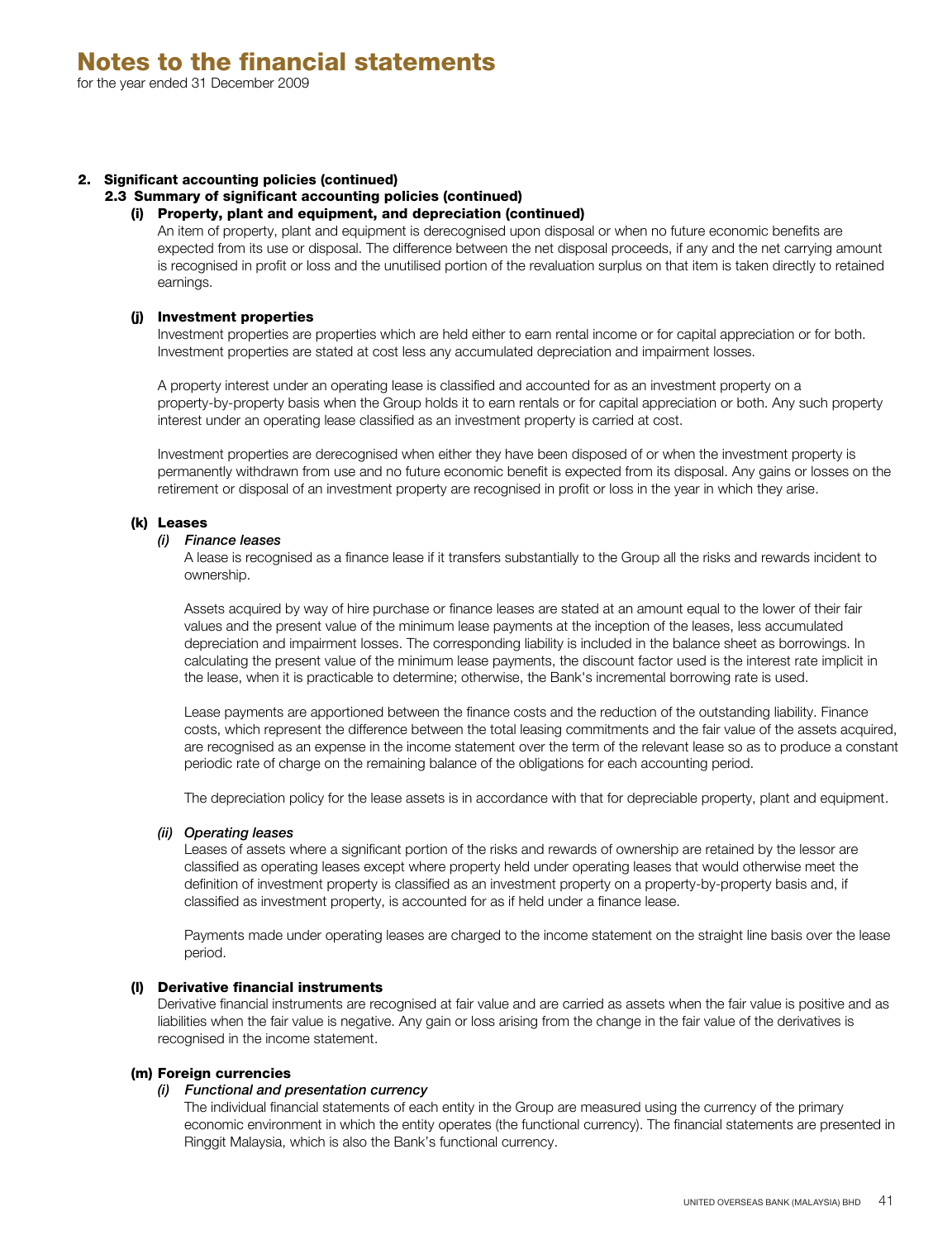## 2. Significant accounting policies (continued) 2.3 Summary of significant accounting policies (continued)

## (m) Foreign currencies (continued)

## *(ii) Foreign currency transactions*

In preparing the financial statements of the individual entities, transactions in currencies other than the Bank's functional currency (foreign currencies) are recorded in the functional currencies using the exchange rates prevailing at the dates of the transactions. At each balance sheet date, monetary items denominated in foreign currencies are translated at the rates prevailing on the balance sheet date.

Exchange differences arising on the settlement of monetary items, and on the translation of monetary items, are included in profit or loss for the period.

#### (n) Income tax

Income tax on the profit or loss for the year comprises current and deferred tax. Current tax is the expected amount of income taxes payable in respect of the taxable profit for the year and is measured using the tax rates that have been enacted at the balance sheet date.

Deferred tax is provided for, using the liability method. In principle, deferred tax liabilities are recognised for all taxable temporary differences and deferred tax assets are recognised for all deductible temporary differences, unused tax losses and unused tax credits to the extent that it is probable that taxable profit will be available against which the deductible temporary differences, unused tax losses and unused tax credits can be utilised. Deferred tax is not recognised if the temporary difference arises from goodwill or negative goodwill or from the initial recognition of an asset or liability in a transaction which is not a business combination and at the time of the transaction, affects neither accounting profit nor taxable profit.

Deferred tax is measured at the tax rates that are expected to apply in the period when the asset is realised or the liability is settled, based on tax rates that have been enacted or substantively enacted at the balance sheet date. Deferred tax is recognised in the income statement, except when it arises from a transaction which is recognised directly in equity, in which case the deferred tax is also recognised directly in equity, or when it arises from a business combination that is an acquisition, in which case the deferred tax is included in the resulting goodwill or the amount of any excess of the acquirer's interest in the net fair value of the acquiree's identifiable assets, liabilities and contingent liabilities over the cost of the combination.

#### (o) Employee benefits

#### *(i) Short term employee benefits*

Wages, salaries, bonuses and social security contributions are recognised as an expense in the year in which the associated services are rendered by employees. Short term accumulating compensated absences such as paid annual leave are recognised when services are rendered by employees that increase their entitlement to future compensated absences. Short term non-accumulating compensated absences such as sick leave are recognised when the absences occur.

#### *(ii) Post-employment benefits - Defined contribution plans*

Defined contribution plans are post-employment benefit plans under which the Group pays fixed contributions into separate entities or funds and will have no legal or constructive obligation to pay further contributions if any of the funds do not hold sufficient assets to pay all employee benefits relating to employee services in the current and preceding financial years. Such contributions are recognised as an expense in the profit or loss as incurred. As required by law, companies in Malaysia make such contributions to the Employees Provident Fund ("EPF").

#### (p) Cash and cash equivalents

Cash and cash equivalents consist of cash in hand, bank balances and deposit placements maturing less than one month held for the purpose of meeting short term commitments and readily convertible into cash without significant risk of changes in value.

#### (q) Other assets

Other receivables are carried at anticipated realisable values. Bad debts are written off when identified. An estimate is made for doubtful debts based on review of all outstanding amounts as at the balance sheet date.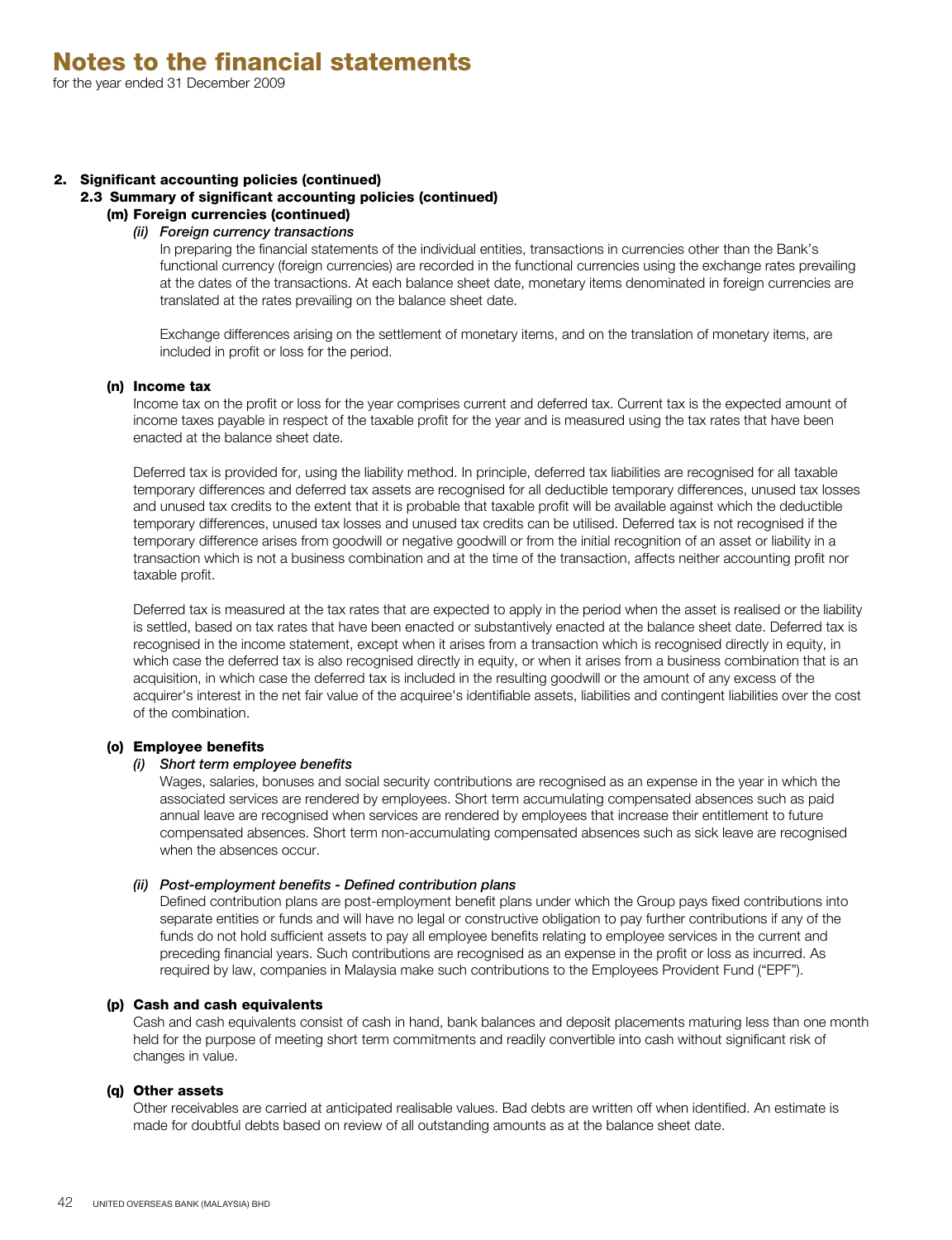## 2. Significant accounting policies (continued)

2.3 Summary of significant accounting policies (continued)

#### (r) Bills and acceptances payable

Bills and acceptances payable represent the Group's own bills and acceptances rediscounted and outstanding in the market.

## (s) Provisions for liabilities

Provisions for liabilities are recognised when the Group has a present obligation as a result of a past event and it is probable that an outflow of resources embodying economic benefits will be required to settle the obligation, and a reliable estimate of the amount can be made. Provisions are reviewed at each balance sheet date and adjusted to reflect the current best estimate. Where the effect of the time value of money is material, provisions are discounted using a current pre-tax rate that reflects, where appropriate, the risks specific to the liability. Where discounting is used, the increase in the provision due to the passage of time is recognised as finance cost.

#### (t) Liabilities

Deposits from customers, and deposits and placements of banks and financial institutions are stated at placement values. Other liabilities are stated at cost which is the fair value of the consideration to be paid in the future for goods and services received.

#### (u) Impairment of non-financial assets

The carrying amounts of non-financial assets, other than investment property and deferred tax assets are reviewed at each balance sheet date to determine whether there is any indication of impairment. If any such indication exists, the asset's recoverable amount is estimated to determine the amount of impairment loss.

For goodwill, the recoverable amount is estimated at each balance sheet date or more frequently when indicators of impairment are identified.

For the purpose of impairment testing of these assets, recoverable amount is determined on an individual asset basis unless the asset does not generate cash flows that are largely independent of those from other assets. If this is the case, recoverable amount is determined for the cash-generating unit ("CGU") to which the asset belongs to. Goodwill acquired in a business combination is, from the acquisition date, allocated to each of the Group's CGUs, or groups of CGUs, that are expected to benefit from the synergies of the combination, irrespective of whether other assets or liabilities of the Group are assigned to those units or groups of units.

An asset's recoverable amount is the higher of an asset's or CGU's fair value less costs to sell and its value in use. In assessing value in use, the estimated future cash flows are discounted to their present value using a pre-tax discount rate that reflects current market assessments of the time value of money and the risks specific to the asset. Where the carrying amount of an asset exceeds its recoverable amount, the asset is considered impaired and is written down to its recoverable amount. Impairment losses recognised in respect of a CGU or groups of CGUs are allocated first to reduce the carrying amount of any goodwill allocated to those units or groups of units and then, to reduce the carrying amount of the other assets in the unit or groups of units on a pro-rata basis.

An impairment loss is recognised in profit or loss in the period in which it arises, unless the asset is carried at a revalued amount, in which case the impairment loss is accounted for as a revaluation decrease to the extent that the impairment loss does not exceed the amount held in the asset revaluation reserve for the same asset.

Impairment loss on goodwill is not reversed in a subsequent period. An impairment loss for an asset other than goodwill is reversed if, and only if, there has been a change in the estimates used to determine the asset's recoverable amount since the last impairment loss was recognised. The carrying amount of an asset other than goodwill is increased to its revised recoverable amount, provided that this amount does not exceed the carrying amount that would have been determined (net of amortisation or depreciation) had no impairment loss been recognised for the asset in prior years. A reversal of impairment loss for an asset other than goodwill is recognised in profit or loss, unless the asset is carried at revalued amount, in which case, such reversal is treated as a revaluation increase.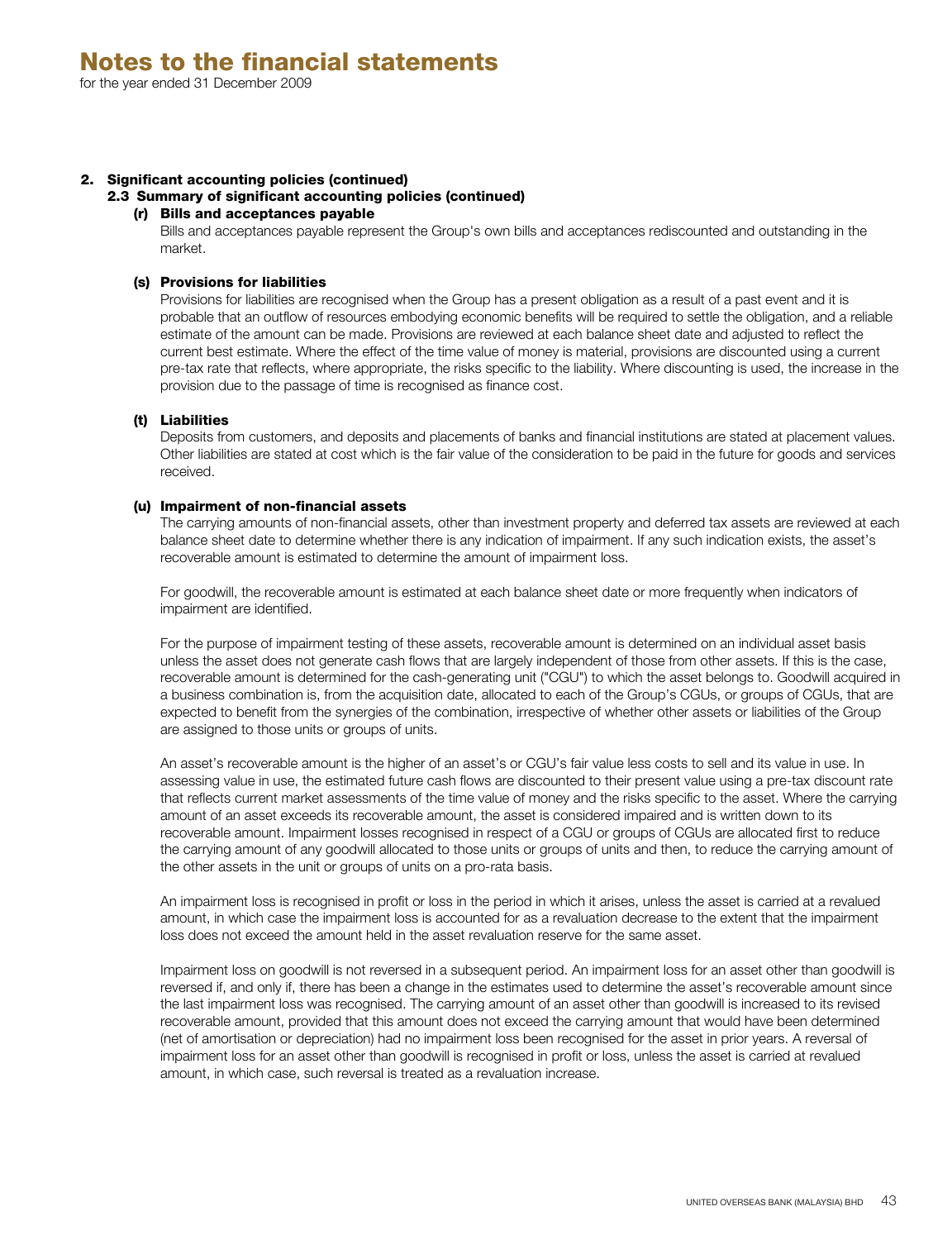#### 2. Significant accounting policies (continued)

#### 2.3 Summary of significant accounting policies (continued)

## (v) Financial instruments

Financial instruments are recognised in the balance sheet when the Group has become a party to the contractual provisions of the instrument. Financial instruments are classified as liabilities or equity in accordance with the substance of the contractual arrangement. Interest, dividends and gains and losses relating to a financial instrument classified as a liability, are reported as expense or income. Distributions to holders of financial instruments classified as equity are recognised directly in equity. Financial instruments are offset when the Group has a legally enforceable right to offset and intends to settle either on a net basis or to realise the asset and settle the liability simultaneously.

The accounting policies for financial instruments recognised on the balance sheet are disclosed in the individual policy statements associated with each item.

#### *(i) Equity instruments*

Ordinary shares are classified as equity. Dividends on ordinary shares are recognised in equity in the period in which they are declared.

The transaction costs of an equity transaction are accounted for as a deduction from equity, net of tax. Equity transaction costs comprise only those incremental external costs directly attributable to the equity transaction which would otherwise have been avoided.

#### 2.4 Significant accounting estimates and judgements

In the preparation of the financial statements, management has been required to make judgements, estimates and assumptions that affect the application of accounting policies and the reported amounts of assets, liabilities, income and expenses. Actual results may differ from these estimates. Estimates and underlying assumptions are reviewed on an ongoing basis. Revisions to accounting estimates are recognised in the financial statements in the period in which the estimate is revised and in any future periods affected.

Significant areas of estimation, uncertainty and critical judgements used in applying accounting policies that have significant effect on the amount recognised in the financial statements include the following:

#### (a) Fair value estimation for securities held-for-trading and securities available-for-sale

The fair value of securities that are not traded in an active market are determined using valuation techniques based on assumptions of market conditions existing at the balance sheet date, including reference to quoted market prices and independent dealer quotes for similar securities and discounted cash flows method.

## (b) Deferred tax assets

Deferred tax assets are recognised for all unused tax losses and unabsorbed capital allowances to the extent that it is probable that taxable profit will be available against which the losses and capital allowances can be utilised.

Significant management judgement is required to determine the amount of deferred tax assets that can be recognised, based upon the likely timing and level of future taxable profits together with future tax planning strategies.

#### (c) Allowances for losses on loans, advances and financing

Whilst the assessment of allowance for losses required for loans, advances and financing is made in accordance with the requirements of BNM/GP3 Guidelines on the Classification of Non-Performing Loans and Provision for Substandards, Bad and Doubtful Debts, the Bank exercises judgement in the valuation of certain collateral when assessing the levels of loan loss allowance required.

#### (d) Impairment of assets

Assessment of impairment of securities available-for-sale is made in line with the guidance in the revised BNM/GP8 to determine when the investment is other than temporarily impaired. Management judgement is required to evaluate the duration and extent by which the fair value of the financial instruments are below its carrying value and when there is indication of permanent impairment in the carrying value of the financial instruments.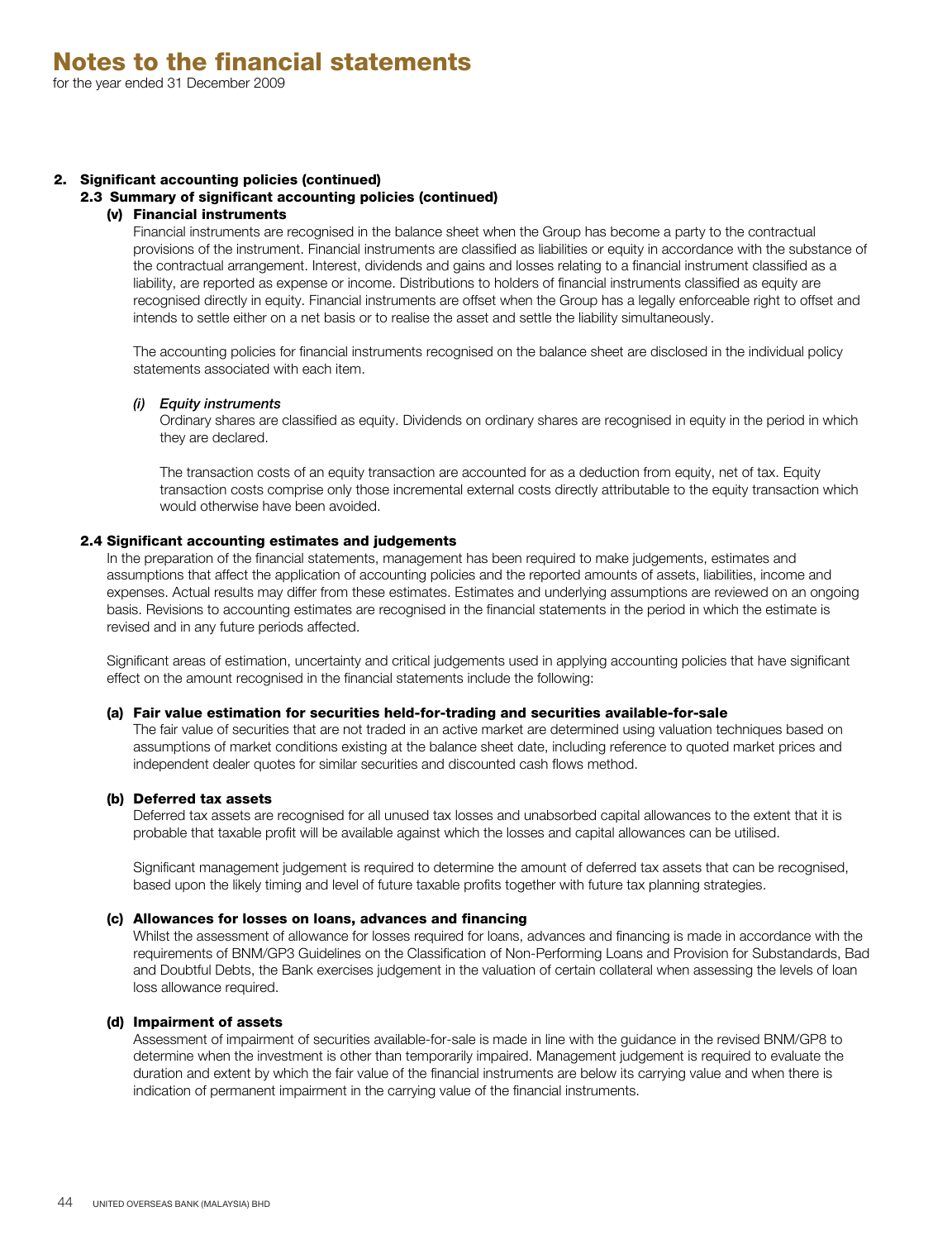## 3. Cash and short-term funds

|                                                                                                                       | Group and Bank        |                       |  |
|-----------------------------------------------------------------------------------------------------------------------|-----------------------|-----------------------|--|
|                                                                                                                       | 2009<br><b>RM'000</b> | 2008<br><b>RM'000</b> |  |
| Cash and balances with banks and other financial institutions<br>Money at call and deposit placements maturing within | 393,363               | 339.813               |  |
| one month                                                                                                             | 5,754,424             | 7,506,598             |  |
|                                                                                                                       | 6,147,787             | 7.846.411             |  |

## 4. Deposits and placements with financial institutions

|                              |                       | Group and Bank           |
|------------------------------|-----------------------|--------------------------|
|                              | 2009<br><b>RM'000</b> | 2008<br><b>RM'000</b>    |
| Licensed banks               |                       | 89,978                   |
| Bank Negara Malaysia         | 400,000               | $\overline{\phantom{a}}$ |
| Other financial institutions |                       | 658,323                  |
|                              | 400,000               | 748,301                  |

## 5. Held-for-trading securities

|                                                 | Group and Bank |               |
|-------------------------------------------------|----------------|---------------|
|                                                 | 2009           | 2008          |
|                                                 | <b>RM'000</b>  | <b>RM'000</b> |
| At fair value:                                  |                |               |
| Malaysian Government treasury bills             | 68,711         |               |
| Malaysian Government securities                 | 366,977        |               |
| Bank Negara Malaysia Bills                      | 1,310,765      |               |
| Bankers' acceptances and Islamic accepted bills | 53,191         |               |
| Cagamas bonds                                   | 10,002         |               |
| Private debt securities                         |                | 1,074         |
| Total held-for-trading securities               | 1,809,646      | 1.074         |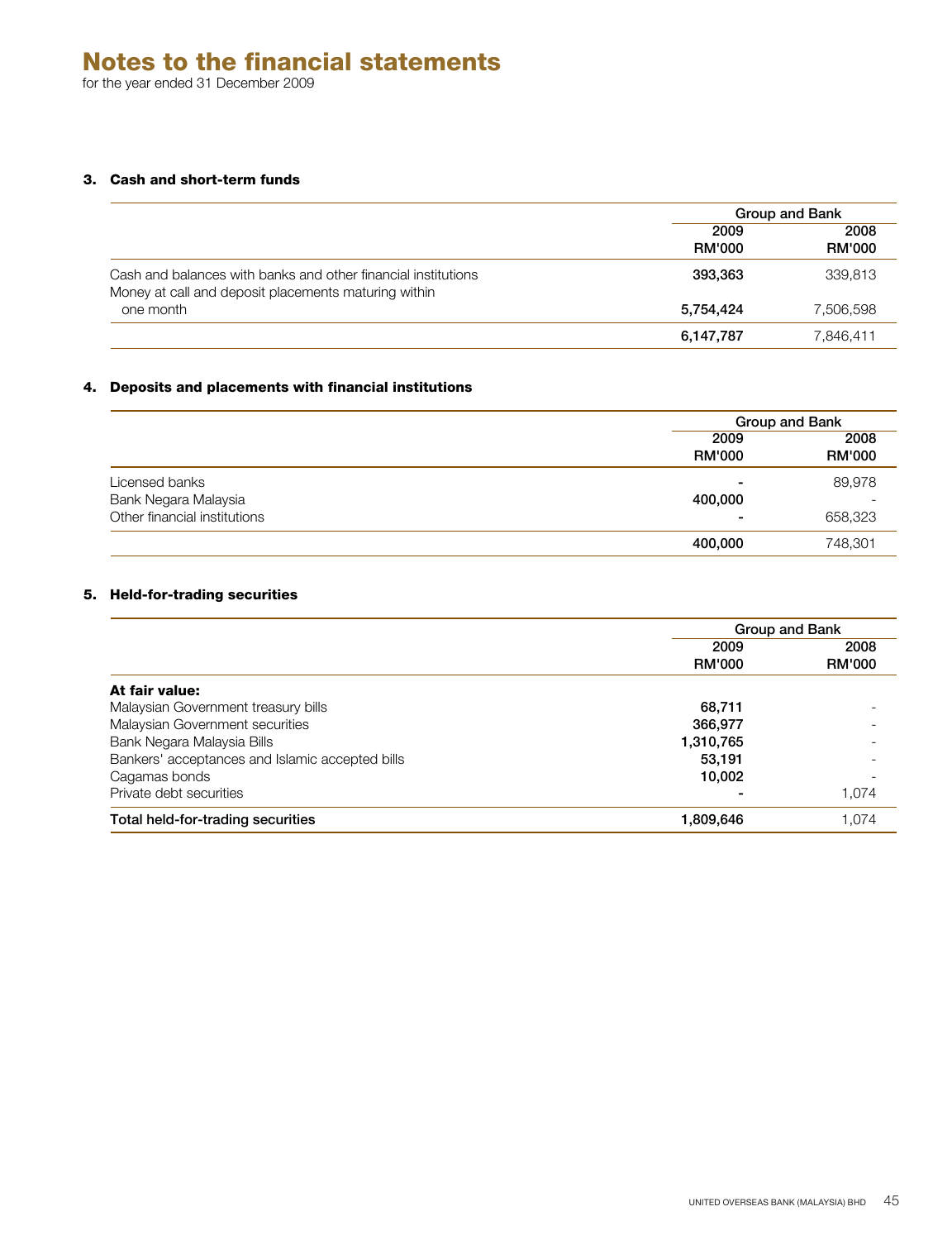## 6. Available-for-sale ("AFS") securities

|                                                    | Group and Bank        |                       |
|----------------------------------------------------|-----------------------|-----------------------|
|                                                    | 2009<br><b>RM'000</b> | 2008<br><b>RM'000</b> |
| At fair value:                                     |                       |                       |
| Money market instruments:                          |                       |                       |
| Bank Negara Malaysia Bills                         | 778,994               | 639,161               |
| Malaysian Government securities                    | 2,436,136             | 867,320               |
| Negotiable instruments of deposits                 | 440,000               | 920,399               |
| Cagamas bonds                                      | 722,933               | 396,136               |
|                                                    | 4,378,063             | 2,823,016             |
| Private debt securities of companies incorporated: |                       |                       |
| In Malaysia:                                       |                       |                       |
| Corporate bonds                                    | 101,482               | 235,168               |
| Outside Malaysia:                                  |                       |                       |
| Corporate bonds                                    | 373,093               | 524,844               |
|                                                    | 474,575               | 760,012               |
| <b>Quoted securities:</b>                          |                       |                       |
| Shares of corporations in Malaysia                 | 4,479                 | 1,862                 |
| Corporate loan stocks                              | 1,336                 | 6,069                 |
|                                                    | 5,815                 | 7,931                 |
| At cost:                                           |                       |                       |
| Unquoted securities:                               | 33,368                | 24,937                |
| Private debt securities                            | 276                   | 276                   |
|                                                    | 33,644                | 25,213                |
| Total available-for-sale securities                | 4,892,097             | 3,616,172             |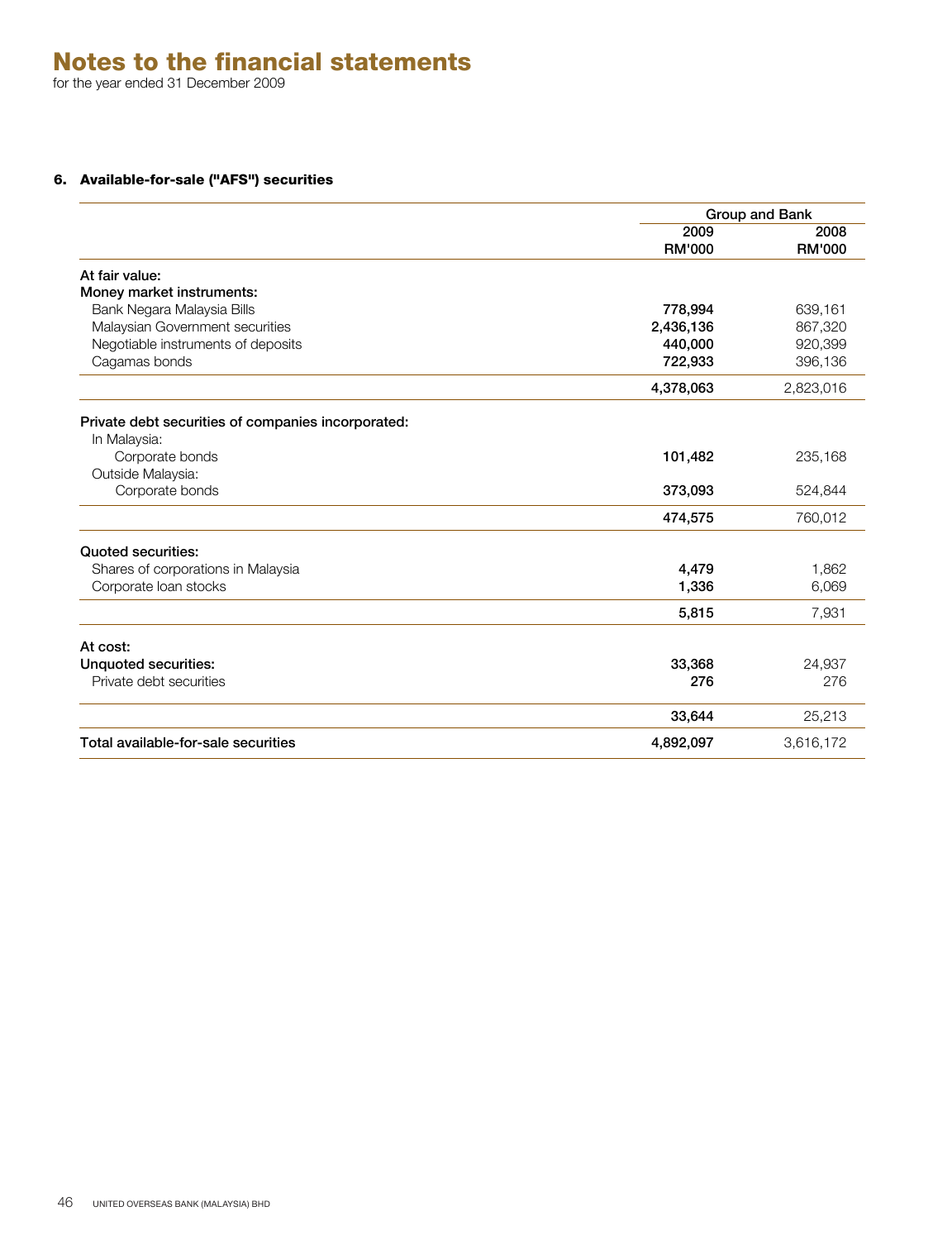# Notes to the financial statements

for the year ended 31 December 2009

## 7. Loans, advances and financing

|                                               | Group                   |                         | <b>Bank</b>             |                         |
|-----------------------------------------------|-------------------------|-------------------------|-------------------------|-------------------------|
|                                               | 2009<br><b>RM'000</b>   | 2008<br><b>RM'000</b>   | 2009<br><b>RM'000</b>   | 2008<br><b>RM'000</b>   |
| Overdrafts                                    | 2,432,649               | 2,667,272               | 2,432,649               | 2,667,272               |
| Term loans and revolving credits              |                         |                         |                         |                         |
| Housing loans                                 | 11,142,582              | 10,278,098              | 11,142,582              | 10,278,098              |
| Syndicated term loans                         | 216,540                 | 196,766                 | 216,540                 | 196,766                 |
| Other term loans/financing*                   | 8,888,184               | 8,977,655               | 9,063,944               | 8,977,655               |
| Credit cards receivable                       | 969,407                 | 946,782                 | 969,407                 | 946,782                 |
| Bills receivable                              | 97,864                  | 109,357                 | 97,864                  | 109,357                 |
| Trust receipts                                | 664,854                 | 824,098                 | 664,854                 | 824,098                 |
| Claims on customers under acceptance credits  | 3,987,881               | 4,349,495               | 3,987,881               | 4,349,495               |
| Staff loans                                   |                         |                         |                         |                         |
| Executive directors                           | 369                     | 410                     | 369                     | 410                     |
| Others                                        | 89,456                  | 100,323                 | 89,456                  | 100,323                 |
| Others                                        | 186                     | 11,933                  | 186                     | 11,933                  |
|                                               | 28,489,972              | 28,462,189              | 28,665,732              | 28,462,189              |
| Unearned interest                             | (22, 049)               | (22, 872)               | (22,049)                | (22, 872)               |
| Gross loans, advances and financing           | 28,467,923              | 28,439,317              | 28,643,683              | 28,439,317              |
| Allowance for losses on loans and financing   |                         |                         |                         |                         |
| Specific                                      | (283, 602)              | (426, 112)              | (283, 602)              | (426, 112)              |
| General                                       | (434, 669)              | (427, 189)              | (434, 669)              | (427, 189)              |
| Net loans, advances and financing             | 27,749,652              | 27,586,016              | 27,925,412              | 27,586,016              |
| Three years to five years<br>Over five years  | 1,169,662<br>16,444,279 | 1,204,312<br>15,118,663 | 1,169,662<br>16,620,039 | 1,204,312<br>15,118,663 |
|                                               | 28,467,923              | 28,439,317              | 28,643,683              | 28,439,317              |
| By type of customer:<br>(ii)                  |                         |                         |                         |                         |
| Domestic non-bank financial institutions      |                         |                         |                         |                         |
| Stockbroking companies                        | 1                       | 8                       | 1                       | 8                       |
| <b>Others</b>                                 | 105,286                 | 120,728                 | 105,286                 | 120,728                 |
| Domestic business enterprises                 |                         |                         |                         |                         |
| Small medium enterprises                      | 6,748,764               | 6,736,092               | 6,748,764               | 6,736,092               |
| Others                                        | 6,238,007               | 7,383,104               | 6,413,767               | 7,383,104               |
| Individuals                                   | 13,262,502              | 12,584,469              | 13,262,502              | 12,584,469              |
| Other domestic entities                       |                         | 167                     |                         | 167                     |
| Foreign entities                              | 2,113,363               | 1,614,749               | 2,113,363               | 1,614,749               |
|                                               | 28,467,923              | 28,439,317              | 28,643,683              | 28,439,317              |
| By interest/profit rate sensitivity:<br>(iii) |                         |                         |                         |                         |
| Fixed rate                                    |                         |                         |                         |                         |
| Housing loans/financing                       | 77,395                  | 99,901                  | 77,395                  | 99,901                  |
| Other fixed rate loan/financing               | 1,383,820               | 1,009,148               | 1,383,820               | 1,009,148               |
| Variable rate                                 |                         |                         |                         |                         |
| Base-Lending-Rate ("BLR") plus                | 26,097,508              | 25,901,090              | 26,097,508              | 25,901,090              |
| Cost-plus<br>Other variable rates             | 637,576<br>271,624      | 862,631<br>566,547      | 813,336<br>271,624      | 862,631<br>566,547      |
|                                               |                         |                         |                         |                         |
|                                               | 28,467,923              | 28,439,317              | 28,643,683              | 28,439,317              |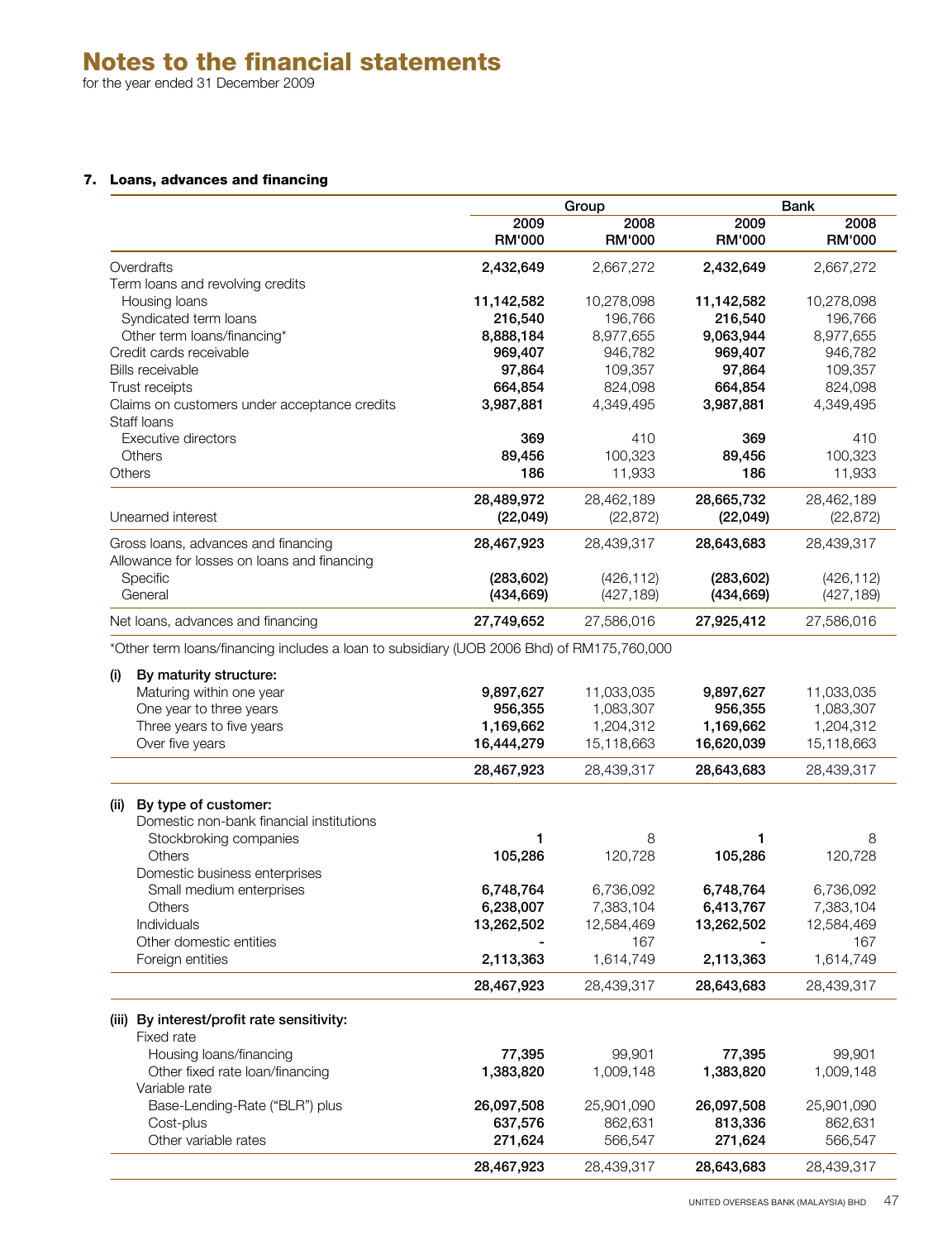## 7. Loans, advances and financing (continued)

|                                                           |                                                                                                   | Group                 |                       | <b>Bank</b>           |                       |
|-----------------------------------------------------------|---------------------------------------------------------------------------------------------------|-----------------------|-----------------------|-----------------------|-----------------------|
|                                                           |                                                                                                   | 2009<br><b>RM'000</b> | 2008<br><b>RM'000</b> | 2009<br><b>RM'000</b> | 2008<br><b>RM'000</b> |
| (iv) By sector:                                           |                                                                                                   |                       |                       |                       |                       |
|                                                           | Agriculture, hunting forestry and fishing                                                         | 217,815               | 104,734               | 217,815               | 104,734               |
| Mining and quarrying                                      |                                                                                                   | 13,635                | 23,227                | 13,635                | 23,227                |
| Manufacturing                                             |                                                                                                   | 4,508,983             | 5,299,541             | 4,508,983             | 5,299,541             |
| Electricity, gas and water                                |                                                                                                   | 9,723                 | 7,669                 | 9,723                 | 7,669                 |
| Construction                                              |                                                                                                   | 1,640,355             | 1,758,885             | 1,640,355             | 1,758,885             |
|                                                           | Wholesale & retail trade and restaurants & hotels                                                 | 4,352,009             | 4,452,525             | 4,352,009             | 4,452,525             |
|                                                           | Transport, storage and communication                                                              | 336,670               | 554,572               | 336,670               | 554,572               |
|                                                           | Finance, insurance and business services                                                          | 724,203               | 1,056,513             | 899,963               | 1,056,513             |
| Real estate                                               |                                                                                                   | 1,195,184             | 880,992               | 1,195,184             | 880,992               |
| Households of which:                                      | Community, social and personal services                                                           | 80,756                | 88,603                | 80,756                | 88,603                |
|                                                           | purchase of residential properties                                                                | 11,721,453            | 10,762,690            | 11,721,453            | 10,762,690            |
|                                                           | purchase of non residential properties                                                            | 1,250,853             | 1,171,878             | 1,250,853             | 1,171,878             |
| others                                                    |                                                                                                   | 2,412,381             | 2,275,348             | 2,412,381             | 2,275,348             |
| <b>Others</b>                                             |                                                                                                   | 3,903                 | 2,140                 | 3,903                 | 2,140                 |
|                                                           |                                                                                                   | 28,467,923            | 28,439,317            | 28,643,683            | 28,439,317            |
| (v)                                                       | Movements in non-performing loans, advances and financing are as follows:                         |                       |                       |                       |                       |
| At beginning of the year                                  |                                                                                                   | 1,197,845             | 1,037,482             | 1,197,845             | 1,037,482             |
|                                                           | Classified as non-performing during the year                                                      | 711,481               | 761,139               | 711,481               | 761,139               |
| Amount recovered                                          |                                                                                                   | (343, 881)            | (199, 143)            | (343, 881)            | (199, 143)            |
| Reclassified as performing                                |                                                                                                   | (197,008)             | (231, 752)            | (197,008)             | (231, 752)            |
| Amount written off                                        |                                                                                                   | (348,079)             | (169, 881)            | (348,079)             | (169, 881)            |
|                                                           |                                                                                                   |                       |                       | 1,020,358             | 1,197,845             |
| At end of the year                                        |                                                                                                   | 1,020,358             | 1,197,845             |                       |                       |
| Specific allowance                                        |                                                                                                   | (283, 602)            | (426, 112)            | (283, 602)            | (426, 112)            |
|                                                           | Net non-performing loans, advances and financing                                                  | 736,756               | 771,733               | 736,756               | 771,733               |
|                                                           | Ratio of net non-performing loans, advances and<br>financing to net loans, advances and financing | 2.7%                  | 2.8%                  | 2.6%                  | 2.8%                  |
|                                                           | (vi) Movements in allowance for losses on loans, advances and financing are as follows:           |                       |                       |                       |                       |
| General allowance                                         |                                                                                                   |                       |                       |                       |                       |
| Balance as at 1 January<br>Allowance made during the year |                                                                                                   | 427,189<br>7,480      | 384,739<br>42,450     | 427,189<br>7,480      | 384,739<br>42,450     |
| Balance as at 31 December                                 |                                                                                                   | 434,669               | 427,189               | 434,669               | 427,189               |
|                                                           | As % of gross loans, advances and financing (excluding                                            |                       |                       |                       |                       |
|                                                           | loan to Government) less specific allowance                                                       | 1.5%                  | 1.5%                  | 1.5%                  | 1.5%                  |
|                                                           |                                                                                                   |                       |                       |                       |                       |
|                                                           |                                                                                                   |                       |                       |                       | Group and Bank        |
|                                                           |                                                                                                   |                       |                       | 2009<br>RM'000        | 2008<br><b>RM'000</b> |
| Specific allowance                                        |                                                                                                   |                       |                       |                       |                       |
| Balance as at 1 January                                   |                                                                                                   |                       |                       | 426,112               | 341,847               |
| Allowance made during the year                            |                                                                                                   |                       |                       | 286,635               | 323,730               |
|                                                           | Amount written back in respect of recoveries                                                      |                       |                       | (77, 221)             | (68, 885)             |
|                                                           | Transfer to impairment losses in value of securities                                              |                       |                       | (3,034)               |                       |
| Amount written off                                        |                                                                                                   |                       |                       | (348, 890)            | (170, 580)            |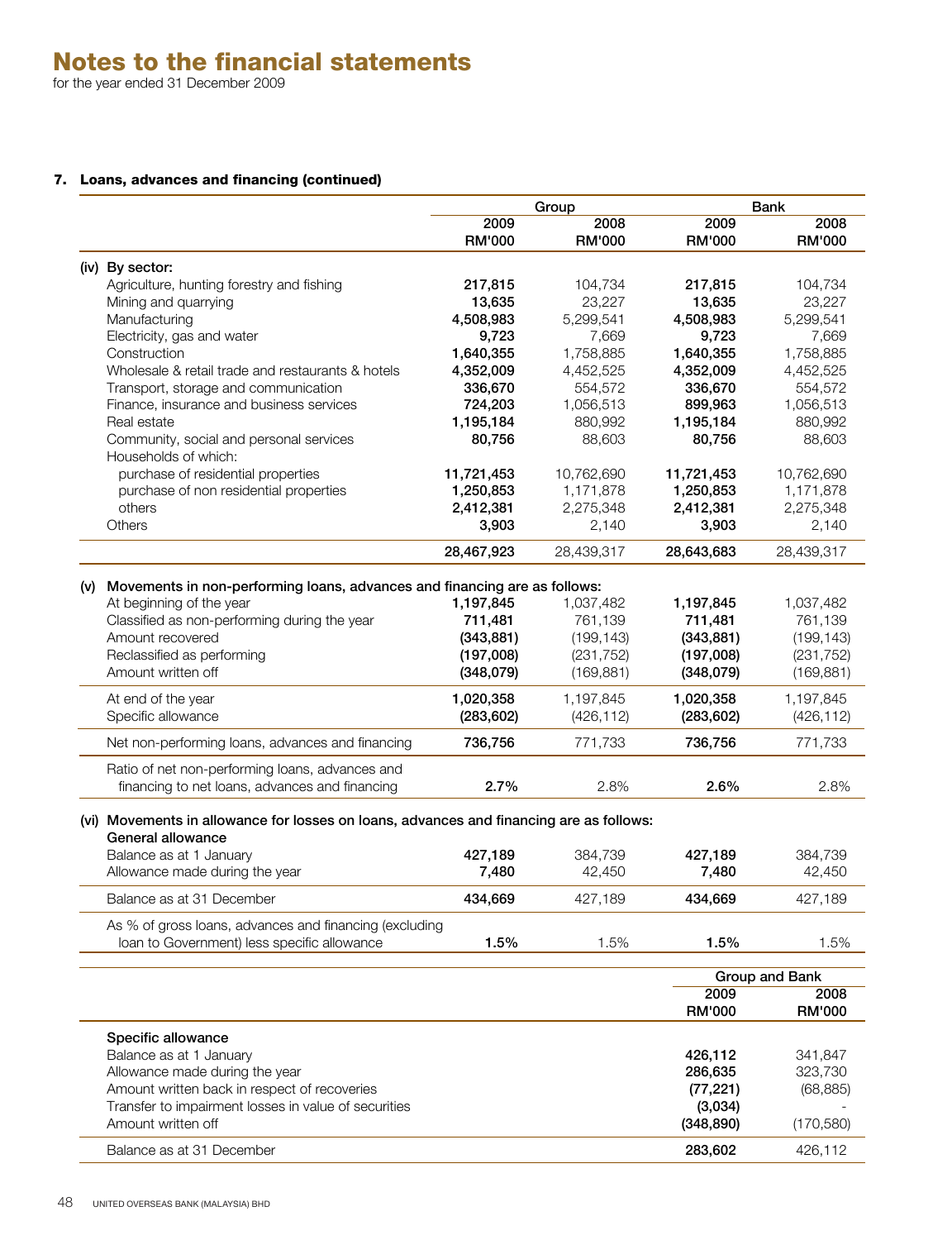## 7. Loans, advances and financing (continued)

|                                                                          | <b>Group and Bank</b> |               |
|--------------------------------------------------------------------------|-----------------------|---------------|
|                                                                          | 2009                  | 2008          |
|                                                                          | <b>RM'000</b>         | <b>RM'000</b> |
| (vii) Non performing loans according to economic sectors are as follows: |                       |               |
| Agriculture, hunting, forestry and fishing                               | 3,522                 | 3,608         |
| Manufacturing                                                            | 371.754               | 446.921       |
| Construction                                                             | 41,153                | 27,516        |
| Wholesale & retail trade and restaurants & hotels                        | 121,874               | 185.839       |
| Transport, storage and communication                                     | 3,641                 | 7.159         |
| Finance, insurance and business services                                 | 11,366                | 73.136        |
| Real estate                                                              | 19,250                | 12,099        |
| Community, social and personal services                                  | 1,238                 | 10.172        |
| Households of which:                                                     |                       |               |
| purchase of residential properties                                       | 360,787               | 303,085       |
| purchase of non residential properties                                   | 20,153                | 19.023        |
| others                                                                   | 65,620                | 109,287       |
|                                                                          | 1,020,358             | 1,197,845     |

## 8. Other assets

|                                                | Group                 |                       | Bank                  |                       |
|------------------------------------------------|-----------------------|-----------------------|-----------------------|-----------------------|
|                                                | 2009<br><b>RM'000</b> | 2008<br><b>RM'000</b> | 2009<br><b>RM'000</b> | 2008<br><b>RM'000</b> |
| Other receivables, deposits and prepayments    | 176.412               | 159.266               | 176,360               | 159.214               |
| Derivative financial assets                    | 14.814                | 23.740                | 14.814                | 23,740                |
| Accrued interest receivable                    | 44,545                | 51,115                | 44.545                | 51.115                |
| Amount due to subsidiaries                     |                       |                       | 594                   | 620                   |
| Precious metal accounts (Note (a))             | 35,450                | 47.878                | 35,450                | 47,878                |
| Foreclosed properties held for sale (Note (b)) | 4,025                 | 4.049                 | 4.025                 | 4,049                 |
|                                                | 275,246               | 286,048               | 275,788               | 286,616               |

(a) Precious metal accounts relate to precious metals on-loan to customers of the Bank. These precious metals are borrowed from the ultimate holding company on a back-to-back basis.

The net balance due from customers of the Bank are stated at the gross amounts loaned amounting to RM95,026,000 (2008: RM117,345,000) net of cash collateral received from the customers of RM59,576,000 (2008: RM69,467,000). The amount due to ultimate holding company is classified as other accruals and provisions in other liabilities (Note 19).

Both the gross amounts loaned to customers and the amount due to the ultimate holding company are marked-to-market based on the prevailing prices of the respective precious metals as quoted by the ultimate holding company.

(b) Assets are classified as held for sale if their carrying amount will be recovered principally through sale rather than through continuing use. Such assets are measured at the lower of their carrying amount and fair value less costs to sell. Foreclosed properties held for sale are not subject to depreciation.

#### 9. Statutory deposits with Bank Negara Malaysia

The non-interest bearing statutory deposits are maintained with Bank Negara Malaysia in compliance with Section 37(1)(c) of the Central Bank of Malaysia Act, 1958, the amounts of which are determined as a set percentage of total eligible liabilities.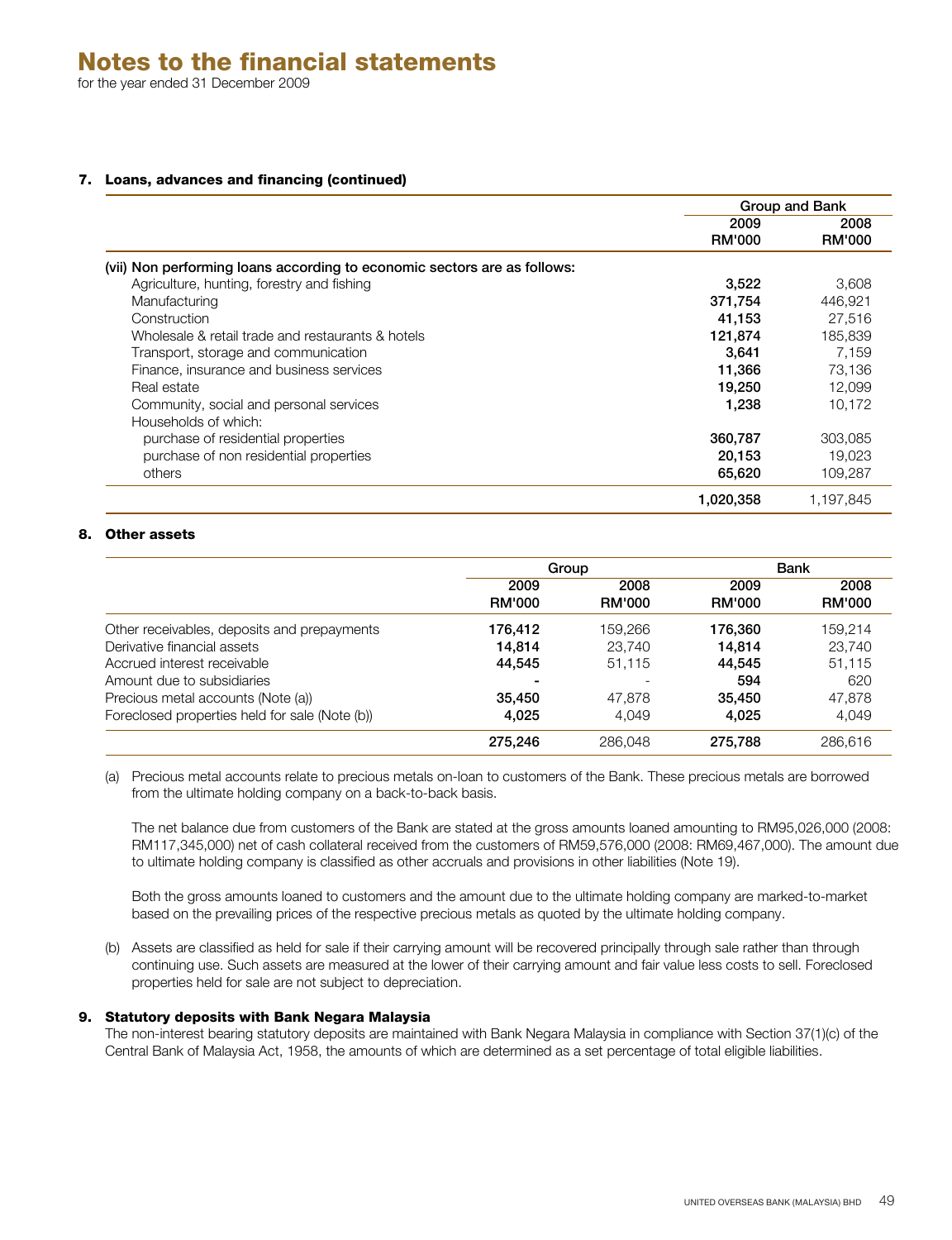## 10. Investment in subsidiaries

|                                      | <b>Bank</b>           |                       |
|--------------------------------------|-----------------------|-----------------------|
|                                      | 2009<br><b>RM'000</b> | 2008<br><b>RM'000</b> |
| Unquoted shares in Malaysia, at cost | 5 <sup>1</sup>        | 5.                    |

The subsidiaries of the Bank, all of which are incorporated in Malaysia and held directly by the Bank, are as follows:

|                                                            | Paid-up        |      | Group's<br>effective interest |                                |
|------------------------------------------------------------|----------------|------|-------------------------------|--------------------------------|
|                                                            | capital        | 2009 | 2008                          | Principal<br>activities        |
|                                                            | <b>RM</b>      | %    | $\frac{0}{0}$                 |                                |
| <b>UOB Smart Solutions Sdn Bhd</b>                         | 10,000         | 100  | 100                           | Outsourcing<br>services        |
| UOF (2009) Berhad                                          |                |      |                               |                                |
| (formerly known as United Overseas Finance (Malaysia) Bhd) | $\mathbf{2}$   | 100  | 100                           | Dormant                        |
| UOBM Nominees (Tempatan) Sdn Bhd                           | 10,000         | 100  | 100                           | Nominee<br>services            |
| <b>UOBM Nominees (Asing) Sdn Bhd</b>                       | 10,000         | 100  | 100                           | Nominee<br>services            |
| United Overseas Nominees (Tempatan) Sdn Bhd                | 20             | 100  | 100                           | Nominee<br>services            |
| United Overseas Nominees (Asing) Sdn Bhd                   | 10,000         | 100  | 100                           | Nominee<br>services            |
| UOB (2006) Bhd                                             | $\overline{7}$ | 100  | 100                           | Property<br>holding<br>company |
| <b>UOB Credit Bhd</b>                                      | $\overline{2}$ | 100  | 100                           | Leasing<br>company             |
| UOB 2006 Nominees (Tempatan) Sdn Bhd                       | 10,000         | 100  | 100                           | Dormant                        |
| UOB 2006 Nominees (Asing) Sdn Bhd                          | 10,000         | 100  | 100                           | Dormant                        |

All trading transactions of United Overseas Nominees (Tempatan) Sdn Bhd, United Overseas Nominees (Asing) Sdn Bhd, UOBM Nominees (Asing) Sdn Bhd and UOBM Nominees (Tempatan) Sdn Bhd are entered into as agents for the Bank and the records accordingly are incorporated into the books and financial statements of the Bank.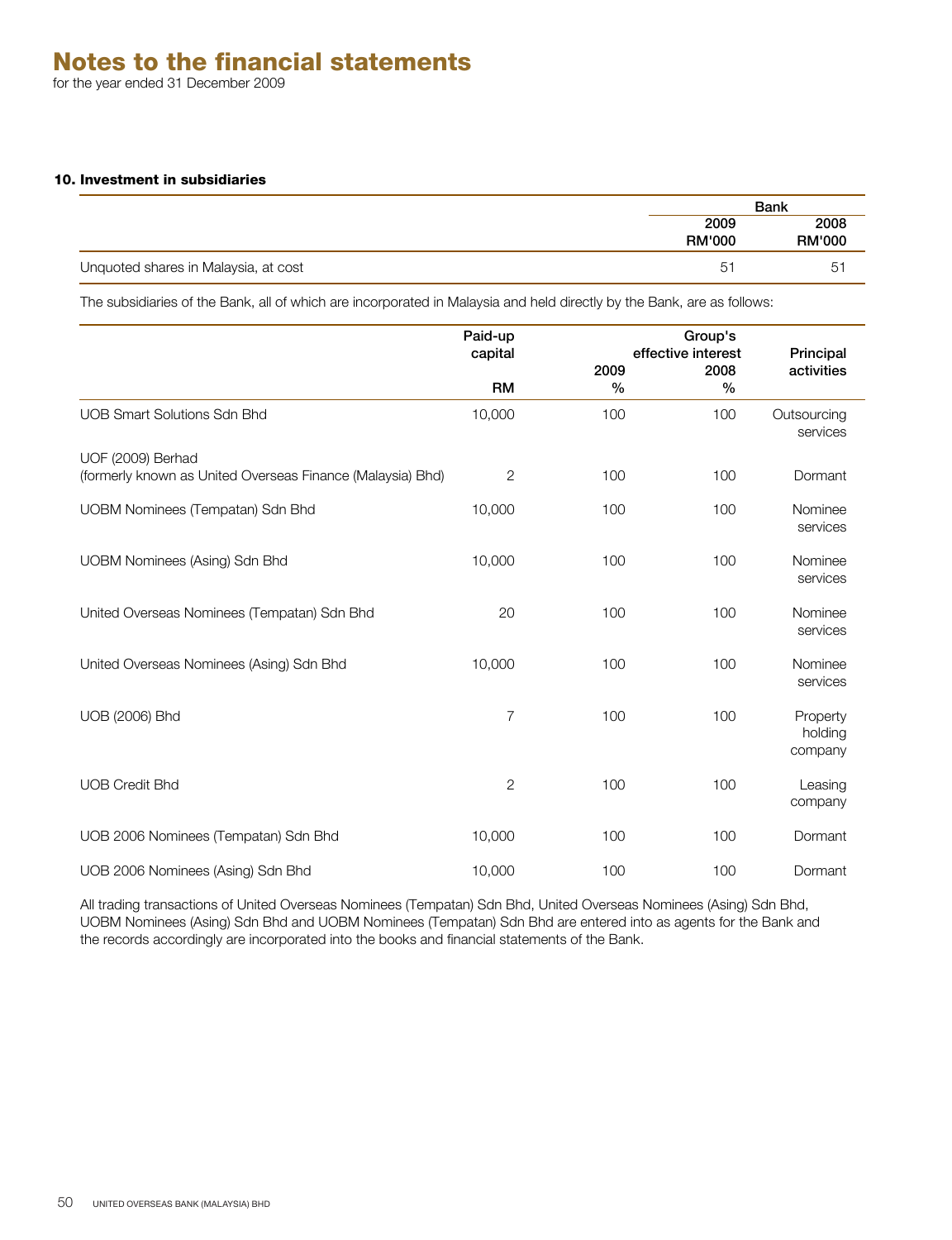## 11. Investment in associates

|                                    |               | Group         |                          | <b>Bank</b>              |
|------------------------------------|---------------|---------------|--------------------------|--------------------------|
|                                    | 2009          | 2008          | 2009                     | 2008                     |
|                                    | <b>RM'000</b> | <b>RM'000</b> | <b>RM'000</b>            | <b>RM'000</b>            |
| Unquoted shares, at cost           | 122.733       | 122,733       | 122.733                  | 122,733                  |
| Share of post-acquisition reserves | 36,685        | 41,899        | $\overline{\phantom{0}}$ | $\overline{\phantom{0}}$ |
|                                    | 159,418       | 164.632       | 122.733                  | 122,733                  |

The associates, all of which are incorporated in Malaysia, are as follows:

|                                | effective interest | <b>Principal activities</b> |                                         |
|--------------------------------|--------------------|-----------------------------|-----------------------------------------|
|                                | 2009<br>$\%$       | 2008<br>$\%$                |                                         |
| OSK-UOB Unit Management Berhad | 30                 | 30                          | Trust Management of unit<br>trust funds |
| Uni. Asia Capital Sdn Bhd      | 49                 | 49                          | Investment holding<br>company           |

The financial statements of the above associates are coterminous with those of the Group, except for Uni.Asia Capital Sdn Bhd which has a financial year end of 31 March to conform with its holding company's financial year end.

The summarised financial information of the associates are as follows:

|                               | 2009<br><b>RM'000</b> | 2008<br><b>RM'000</b> |
|-------------------------------|-----------------------|-----------------------|
| Assets and liabilities        |                       |                       |
| Current assets                | 526,179               | 465,672               |
| Non-current assets            | 1,789,230             | 1,329,022             |
| Total assets                  | 2,315,409             | 1,794,694             |
| Current liabilities           | 751,417               | 530,348               |
| Non-current liabilities       | 1,201,913             | 880,476               |
| <b>Total liabilities</b>      | 1,953,330             | 1,410,824             |
| <b>Results</b>                |                       |                       |
| Revenue                       | 762,082               | 825,822               |
| (Loss)/profit before taxation | (9, 485)              | 14,218                |
| (Loss)/profit for the year    | (14, 617)             | 10,447                |

The amount of goodwill included within the Group's carrying amount of investment in associate is RM19,755,000 (2008: RM19,755,000)

## 12. Investment properties

|                     |                | Group         |               | <b>Bank</b>              |  |
|---------------------|----------------|---------------|---------------|--------------------------|--|
|                     | 2009           | 2008          | 2009          | 2008                     |  |
|                     | <b>RM'000</b>  | <b>RM'000</b> | <b>RM'000</b> | <b>RM'000</b>            |  |
| At 1 January        | 8,820          | 9,000         | 8,820         | 9,000                    |  |
| Depreciation charge | (180)          | (180)         | (180)         | (180)                    |  |
| Disposal            | $\blacksquare$ | -             | (8,640)       | $\overline{\phantom{a}}$ |  |
| At 31 December      | 8,640          | 8,820         | -             | 8,820                    |  |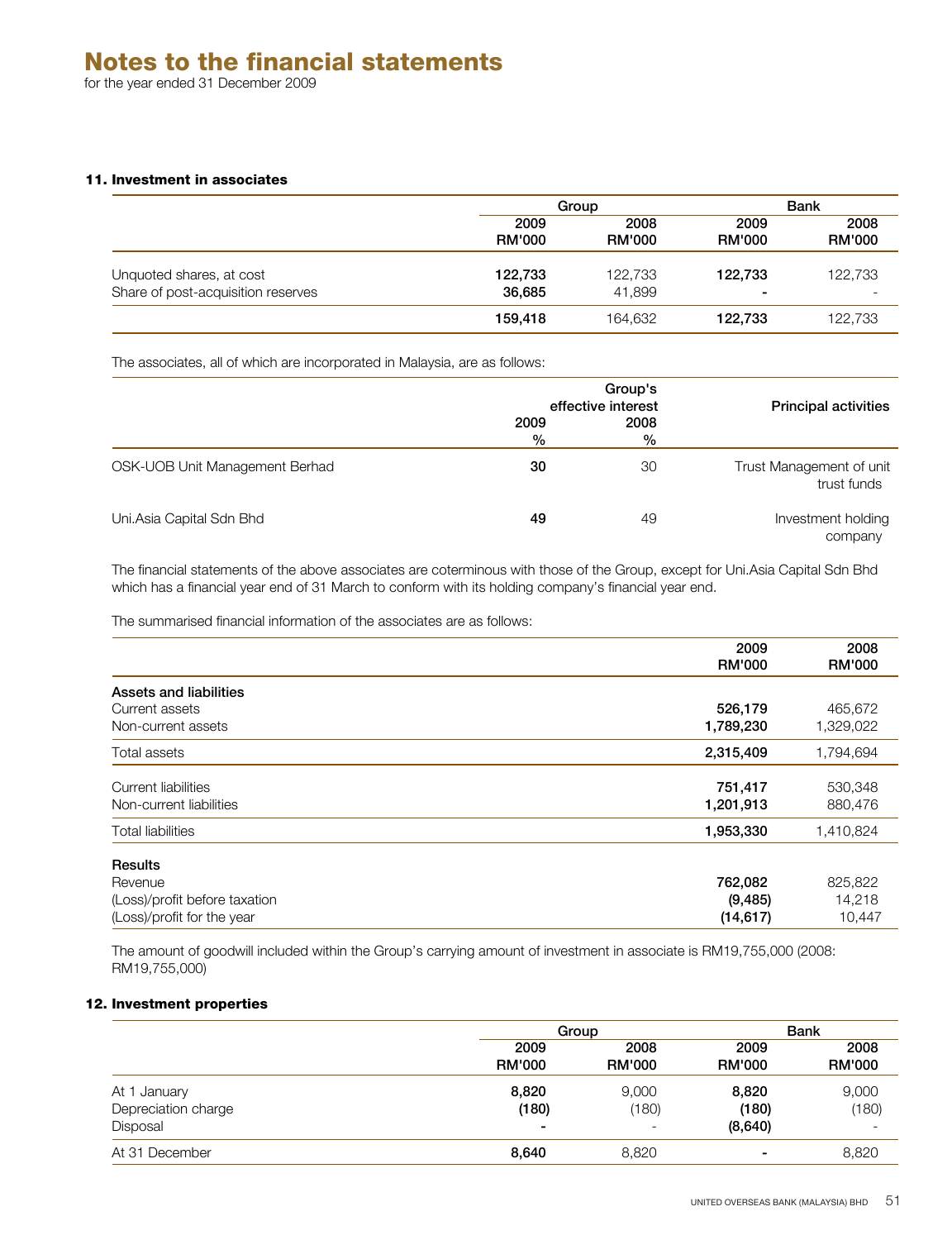## 13. Property, plant and equipment

|                                         |               |               | Office                              | Computer         |               |                     |               |
|-----------------------------------------|---------------|---------------|-------------------------------------|------------------|---------------|---------------------|---------------|
|                                         | Freehold      |               | furniture,                          | equipment<br>and | Motor         | Capital<br>Work-in- |               |
| Group                                   | land          |               | fittings and<br>Buildings equipment | software         | vehicles      | progress            | Total         |
|                                         | <b>RM'000</b> | <b>RM'000</b> | <b>RM'000</b>                       | <b>RM'000</b>    | <b>RM'000</b> | <b>RM'000</b>       | <b>RM'000</b> |
| At 31 December 2009                     |               |               |                                     |                  |               |                     |               |
| Cost or valuation                       |               |               |                                     |                  |               |                     |               |
| At 1 January 2009                       |               |               |                                     |                  |               |                     |               |
| At cost                                 |               |               | 132,079                             | 208,108          | 6,153         | 2,227               | 348,567       |
| At valuation                            | 31,253        | 95,926        |                                     |                  |               |                     | 127,179       |
|                                         | 31,253        | 95,926        | 132,079                             | 208,108          | 6,153         | 2,227               | 475,746       |
| Additions                               |               | 3,635         | 6,348                               | 16,559           |               | 3,976               | 30,518        |
| <b>Disposals</b>                        |               |               | (586)                               | (6, 726)         |               | $\blacksquare$      | (7, 312)      |
| Reclassification                        | ۰             | 1,241         | (1, 241)                            | $\blacksquare$   |               |                     |               |
| At 31 December 2009                     | 31,253        | 100,802       | 136,600                             | 217,941          | 6,153         | 6,203               | 498,952       |
| Representing:                           |               |               |                                     |                  |               |                     |               |
| At cost                                 |               |               | 136,600                             | 217,941          | 6,153         | 6,203               | 366,897       |
| At valuation                            | 31,253        | 100,802       |                                     |                  |               |                     | 132,055       |
| At 31 December 2009                     | 31,253        | 100,802       | 136,600                             | 217,941          | 6,153         | 6,203               | 498,952       |
| Accumulated depreciation and impairment |               |               |                                     |                  |               |                     |               |
| At 1 January 2009                       | 823           | 6,570         | 81,515                              | 144,646          | 4,156         |                     | 237,710       |
| Depreciation charge                     |               | 4,695         | 9,771                               | 23,335           | 877           |                     | 38,678        |
| <b>Disposals</b>                        |               |               | (535)                               | (5,052)          |               |                     | (5, 587)      |
| Reclassification                        |               | 285           | (285)                               | ۰                |               |                     |               |
| At 31 December 2009                     | 823           | 11,550        | 90,466                              | 162,929          | 5,033         | $\blacksquare$      | 270,801       |
| Net carrying amount                     |               |               |                                     |                  |               |                     |               |
| At cost                                 |               |               | 46,134                              | 55,012           | 1,120         | 6,203               | 108,469       |
| At valuation                            | 30,430        | 89,252        |                                     |                  |               |                     | 119,682       |
| At 31 December 2009                     | 30,430        | 89,252        | 46,134                              | 55,012           | 1,120         | 6,203               | 228,151       |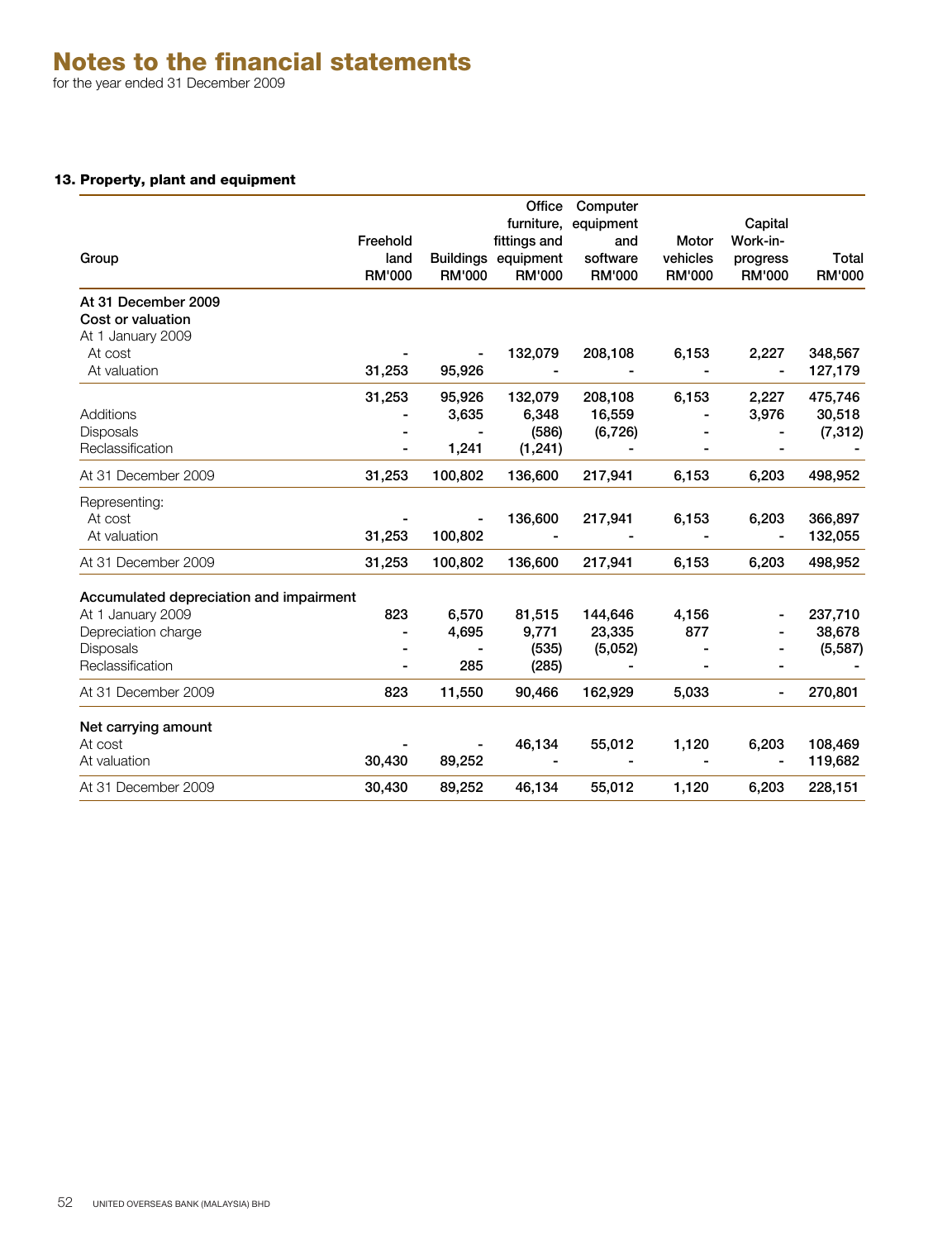## 13. Property, plant and equipment (continued)

| Group                                   | Freehold<br>land<br><b>RM'000</b> | <b>RM'000</b>            | Office<br>furniture,<br>fittings and<br>Buildings equipment<br>RM'000 | Computer<br>equipment<br>and<br>software<br><b>RM'000</b> | Motor<br>vehicles<br><b>RM'000</b> | Capital<br>Work-in-<br>progress<br><b>RM'000</b> | Total<br>RM'000 |
|-----------------------------------------|-----------------------------------|--------------------------|-----------------------------------------------------------------------|-----------------------------------------------------------|------------------------------------|--------------------------------------------------|-----------------|
| At 31 December 2008                     |                                   |                          |                                                                       |                                                           |                                    |                                                  |                 |
| Cost or valuation                       |                                   |                          |                                                                       |                                                           |                                    |                                                  |                 |
| At 1 January 2008                       |                                   |                          |                                                                       |                                                           |                                    |                                                  |                 |
| At cost                                 |                                   | $\overline{\phantom{m}}$ | 119,396                                                               | 189,513                                                   | 6,208                              | 5,216                                            | 320,333         |
| At valuation                            | 32,632                            | 95,258                   | $\overline{\phantom{a}}$                                              |                                                           |                                    |                                                  | 127,890         |
|                                         | 32,632                            | 95,258                   | 119,396                                                               | 189,513                                                   | 6,208                              | 5,216                                            | 448,223         |
| Additions                               |                                   |                          | 15,349                                                                | 22,277                                                    | 262                                |                                                  | 37,888          |
| <b>Disposals</b>                        |                                   |                          | (2,666)                                                               | (3,682)                                                   | (317)                              | (2,989)                                          | (9,654)         |
| Reclassification to prepaid             |                                   |                          |                                                                       |                                                           |                                    |                                                  |                 |
| land lease payments                     | (1, 379)                          | 668                      |                                                                       |                                                           |                                    |                                                  | (711)           |
| At 31 December 2008                     | 31,253                            | 95,926                   | 132,079                                                               | 208,108                                                   | 6,153                              | 2,227                                            | 475,746         |
| Representing:                           |                                   |                          |                                                                       |                                                           |                                    |                                                  |                 |
| At cost                                 |                                   |                          | 132,079                                                               | 208,108                                                   | 6,153                              | 2,227                                            | 348,567         |
| At valuation                            | 31,253                            | 95,926                   |                                                                       |                                                           |                                    |                                                  | 127,179         |
| At 31 December 2008                     | 31,253                            | 95,926                   | 132,079                                                               | 208,108                                                   | 6,153                              | 2,227                                            | 475,746         |
| Accumulated depreciation and impairment |                                   |                          |                                                                       |                                                           |                                    |                                                  |                 |
| At 1 January 2008                       | 823                               | 1,723                    | 75,200                                                                | 124,721                                                   | 3,256                              |                                                  | 205,723         |
| Depreciation charge                     | $\overline{a}$                    | 4,695                    | 8,944                                                                 | 23,491                                                    | 1,178                              |                                                  | 38,308          |
| <b>Disposals</b>                        |                                   |                          | (2,629)                                                               | (3,566)                                                   | (278)                              |                                                  | (6, 473)        |
| Reclassification to prepaid             |                                   |                          |                                                                       |                                                           |                                    |                                                  |                 |
| land lease payments                     | $\overline{\phantom{a}}$          | 152                      |                                                                       |                                                           |                                    |                                                  | 152             |
| At 31 December 2008                     | 823                               | 6,570                    | 81,515                                                                | 144,646                                                   | 4,156                              | $\overline{\phantom{a}}$                         | 237,710         |
| Net carrying amount                     |                                   |                          |                                                                       |                                                           |                                    |                                                  |                 |
| At cost                                 |                                   | $\overline{\phantom{a}}$ | 50,564                                                                | 63,462                                                    | 1,997                              | 2,227                                            | 118,250         |
| At valuation                            | 30,430                            | 89,356                   |                                                                       |                                                           |                                    | $\overline{\phantom{a}}$                         | 119,786         |
| At 31 December 2008                     | 30,430                            | 89,356                   | 50,564                                                                | 63,462                                                    | 1,997                              | 2,227                                            | 238,036         |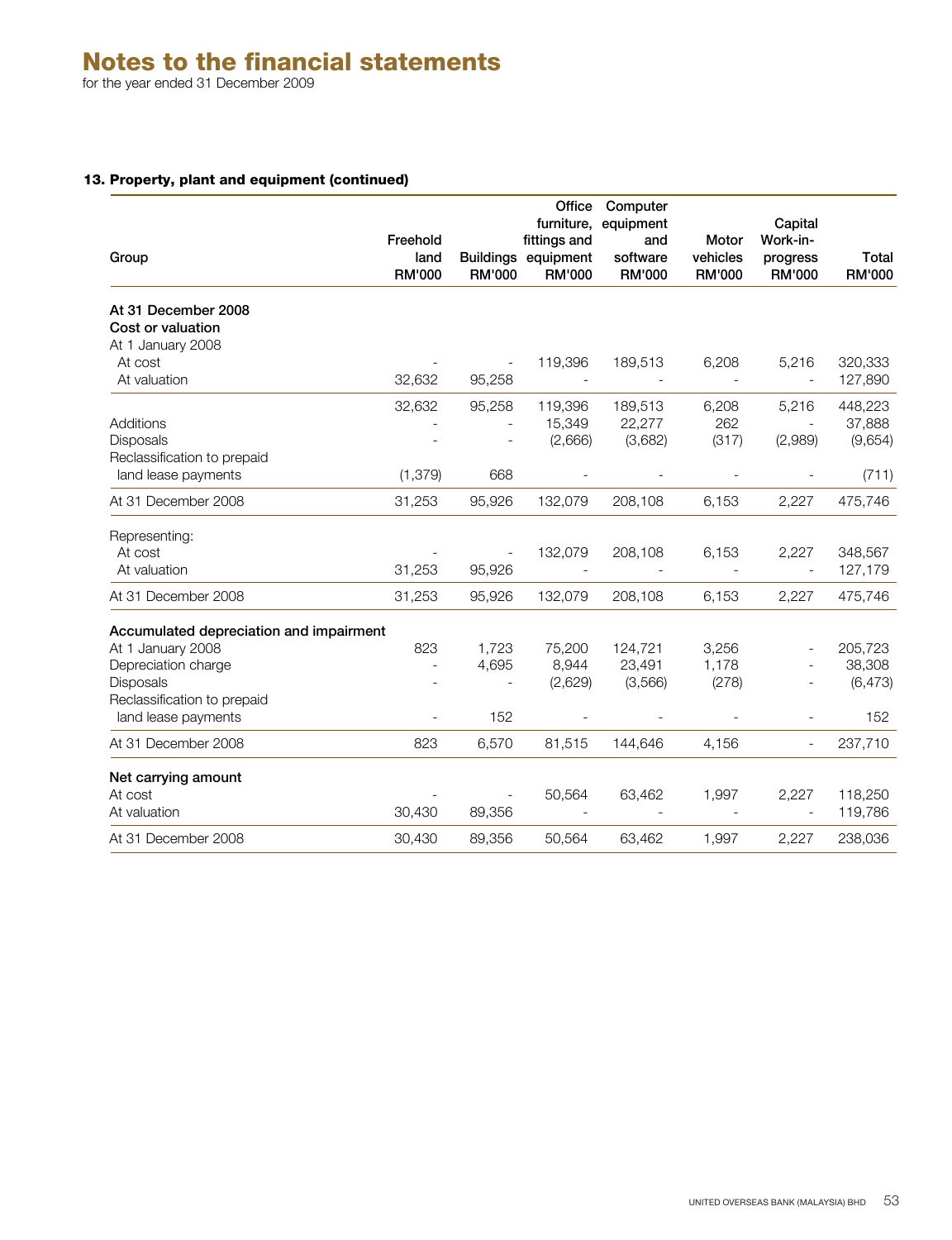## 13. Property, plant and equipment (continued)

|                                          |                  |            | Office                              | Computer        |                   |                      |               |
|------------------------------------------|------------------|------------|-------------------------------------|-----------------|-------------------|----------------------|---------------|
|                                          |                  |            | furniture,                          | equipment       |                   | Capital              |               |
| <b>Bank</b>                              | Freehold<br>land |            | fittings and<br>Buildings equipment | and<br>software | Motor<br>vehicles | Work-in-<br>progress | Total         |
|                                          | <b>RM'000</b>    | RM'000     | <b>RM'000</b>                       | RM'000          | <b>RM'000</b>     | <b>RM'000</b>        | <b>RM'000</b> |
|                                          |                  |            |                                     |                 |                   |                      |               |
| At 31 December 2009<br>Cost or valuation |                  |            |                                     |                 |                   |                      |               |
|                                          |                  |            |                                     |                 |                   |                      |               |
| At 1 January 2009<br>At cost             |                  |            | 131,310                             | 208,352         | 6,153             | 2,227                | 348,042       |
| At valuation                             | 31,253           | 95,926     |                                     |                 | $\blacksquare$    | $\sim$               | 127,179       |
|                                          |                  |            |                                     |                 |                   |                      |               |
|                                          | 31,253           | 95,926     | 131,310                             | 208,352         | 6,153             | 2,227                | 475,221       |
| Additions                                |                  | 3,635      | 6,325                               | 16,556          |                   | 3,976                | 30,492        |
| <b>Disposals</b>                         | (31, 253)        | (100, 802) | (586)                               | (6, 724)        |                   |                      | (139, 365)    |
| Reclassification                         |                  | 1,241      | (1, 241)                            |                 |                   |                      |               |
| At 31 December 2009                      |                  | ۰          | 135,808                             | 218,184         | 6,153             | 6,203                | 366,348       |
| Representing:                            |                  |            |                                     |                 |                   |                      |               |
| At cost                                  |                  |            | 135,808                             | 218,184         | 6,153             | 6,203                | 366,348       |
| At valuation                             |                  |            |                                     |                 |                   |                      |               |
| At 31 December 2009                      |                  | ٠          | 135,808                             | 218,184         | 6,153             | 6,203                | 366,348       |
| Accumulated depreciation and impairment  |                  |            |                                     |                 |                   |                      |               |
| At 1 January 2009                        | 823              | 6,570      | 81,256                              | 144,748         | 4,156             |                      | 237,553       |
| Depreciation charge                      |                  | 4,695      | 9,723                               | 23,311          | 877               |                      | 38,606        |
| <b>Disposals</b>                         | (823)            | (11, 550)  | (535)                               | (5,049)         |                   |                      | (17, 957)     |
| Reclassification                         | $\blacksquare$   | 285        | (285)                               |                 |                   |                      |               |
| At 31 December 2009                      | $\blacksquare$   | ۰          | 90,159                              | 163,010         | 5,033             |                      | 258,202       |
| Net carrying amount                      |                  |            |                                     |                 |                   |                      |               |
| At cost                                  |                  |            | 45,649                              | 55,174          | 1,120             | 6,203                | 108,146       |
| At valuation                             |                  |            |                                     |                 |                   |                      |               |
| At 31 December 2009                      |                  |            | 45,649                              | 55,174          | 1,120             | 6,203                | 108,146       |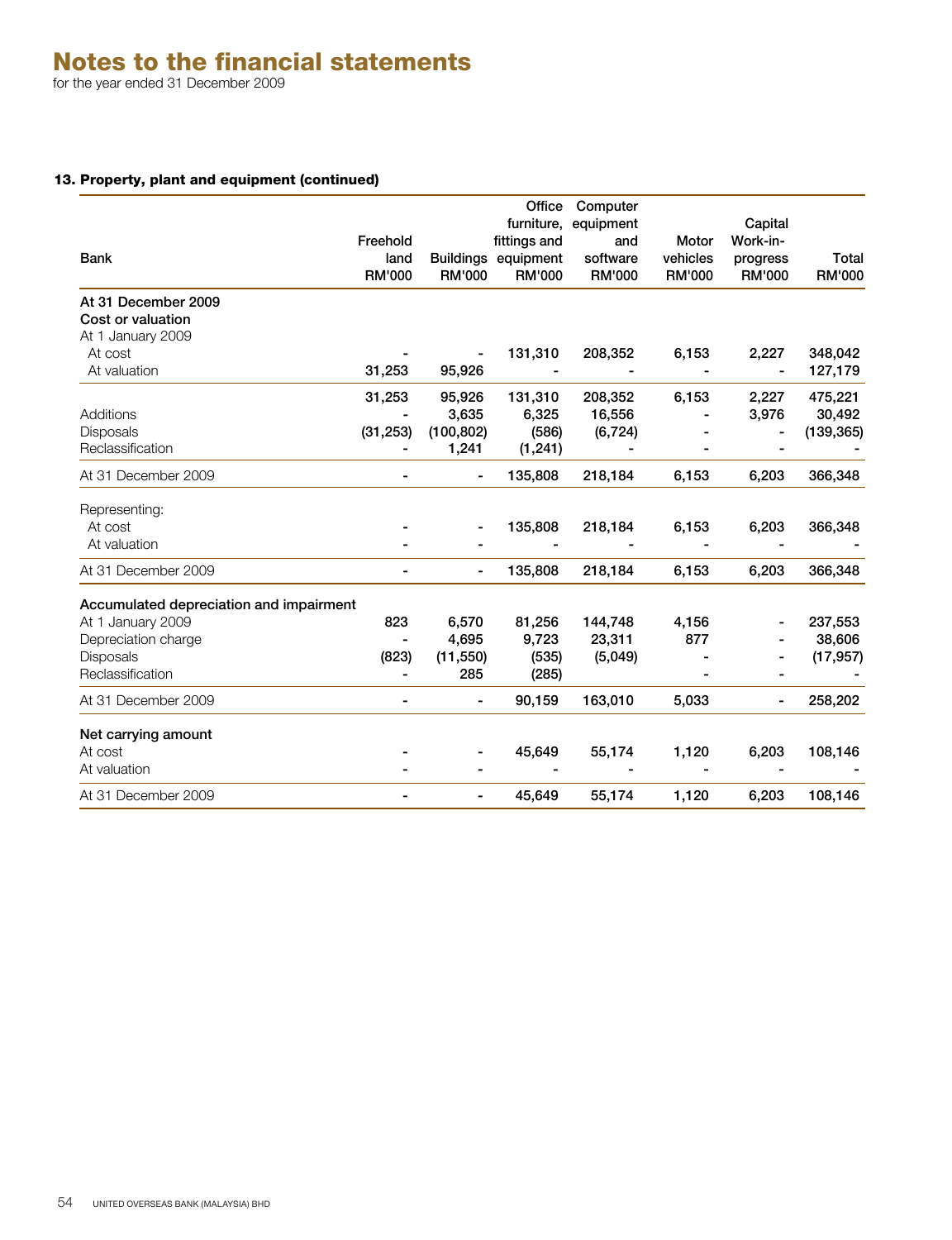## 13. Property, plant and equipment (continued)

|                                         | Freehold                 |                          | Office<br>furniture,<br>fittings and | Computer<br>equipment<br>and | Motor                     | Capital<br>Work-in-       |                        |
|-----------------------------------------|--------------------------|--------------------------|--------------------------------------|------------------------------|---------------------------|---------------------------|------------------------|
| <b>Bank</b>                             | land<br><b>RM'000</b>    | <b>RM'000</b>            | Buildings equipment<br><b>RM'000</b> | software<br>RM'000           | vehicles<br><b>RM'000</b> | progress<br><b>RM'000</b> | Total<br><b>RM'000</b> |
| At 31 December 2008                     |                          |                          |                                      |                              |                           |                           |                        |
| Cost or valuation                       |                          |                          |                                      |                              |                           |                           |                        |
| At 1 January 2008                       |                          |                          |                                      |                              |                           |                           |                        |
| At cost                                 |                          |                          | 118,678                              | 189,757                      | 6,208                     | 5,216                     | 319,859                |
| At valuation                            | 32,632                   | 95,258                   | $\overline{\phantom{a}}$             | $\overline{\phantom{a}}$     | $\overline{a}$            | $\overline{\phantom{a}}$  | 127,890                |
|                                         | 32,632                   | 95,258                   | 118,678                              | 189,757                      | 6,208                     | 5,216                     | 447,749                |
| <b>Additions</b>                        |                          |                          | 15,298                               | 22,277                       | 262                       |                           | 37,837                 |
| Disposals                               |                          |                          | (2,666)                              | (3,682)                      | (317)                     | (2,989)                   | (9,654)                |
| Reclassification to prepaid             |                          |                          |                                      |                              |                           |                           |                        |
| land lease payments                     | (1, 379)                 | 668                      |                                      |                              |                           |                           | (711)                  |
| At 31 December 2008                     | 31,253                   | 95,926                   | 131,310                              | 208,352                      | 6,153                     | 2,227                     | 475,221                |
| Representing:                           |                          |                          |                                      |                              |                           |                           |                        |
| At cost                                 |                          | $\overline{\phantom{a}}$ | 131,310                              | 208,352                      | 6,153                     | 2,227                     | 348,042                |
| At valuation                            | 31,253                   | 95,926                   |                                      |                              |                           | $\overline{\phantom{a}}$  | 127,179                |
| At 31 December 2008                     | 31,253                   | 95,926                   | 131,310                              | 208,352                      | 6,153                     | 2,227                     | 475,221                |
| Accumulated depreciation and impairment |                          |                          |                                      |                              |                           |                           |                        |
| At 1 January 2008                       | 823                      | 1,723                    | 74,983                               | 124,845                      | 3,256                     |                           | 205,630                |
| Depreciation charge                     | $\overline{\phantom{a}}$ | 4,695                    | 8,902                                | 23,469                       | 1,178                     |                           | 38,244                 |
| Disposals                               |                          |                          | (2,629)                              | (3,566)                      | (278)                     |                           | (6, 473)               |
| Reclassification to prepaid             |                          |                          |                                      |                              |                           |                           |                        |
| land lease payments                     |                          | 152                      |                                      |                              |                           |                           | 152                    |
| At 31 December 2008                     | 823                      | 6,570                    | 81,256                               | 144,748                      | 4,156                     | $\overline{\phantom{a}}$  | 237,553                |
| Net carrying amount                     |                          |                          |                                      |                              |                           |                           |                        |
| At cost                                 |                          |                          | 50,054                               | 63,604                       | 1,997                     | 2,227                     | 117,882                |
| At valuation                            | 30,430                   | 89,356                   | $\overline{\phantom{a}}$             |                              |                           | $\overline{\phantom{a}}$  | 119,786                |
| At 31 December 2008                     | 30,430                   | 89,356                   | 50,054                               | 63,604                       | 1,997                     | 2,227                     | 237,668                |

Land and buildings were revalued on 8 December 2009 by Knight Frank, Ooi & Zaharin Sdn Bhd, an independent qualified valuer using the comparative and investment method to reflect the fair value.

The net book values of land and buildings, had these assets been carried at cost less accumulated depreciation are as follows:

|                         |                       | Group                 |                          |                       |
|-------------------------|-----------------------|-----------------------|--------------------------|-----------------------|
|                         | 2009<br><b>RM'000</b> | 2008<br><b>RM'000</b> | 2009<br><b>RM'000</b>    | 2008<br><b>RM'000</b> |
| Freehold land           | 12,131                | 12,131                | $\overline{\phantom{a}}$ | 12.131                |
| Freehold building       | 11,042                | 11,448                | $\sim$                   | 11.448                |
| Long leasehold building | 25,883                | 26,795                | $\sim$                   | 26.795                |
|                         | 49,056                | 50,374                | $\sim$                   | 50.374                |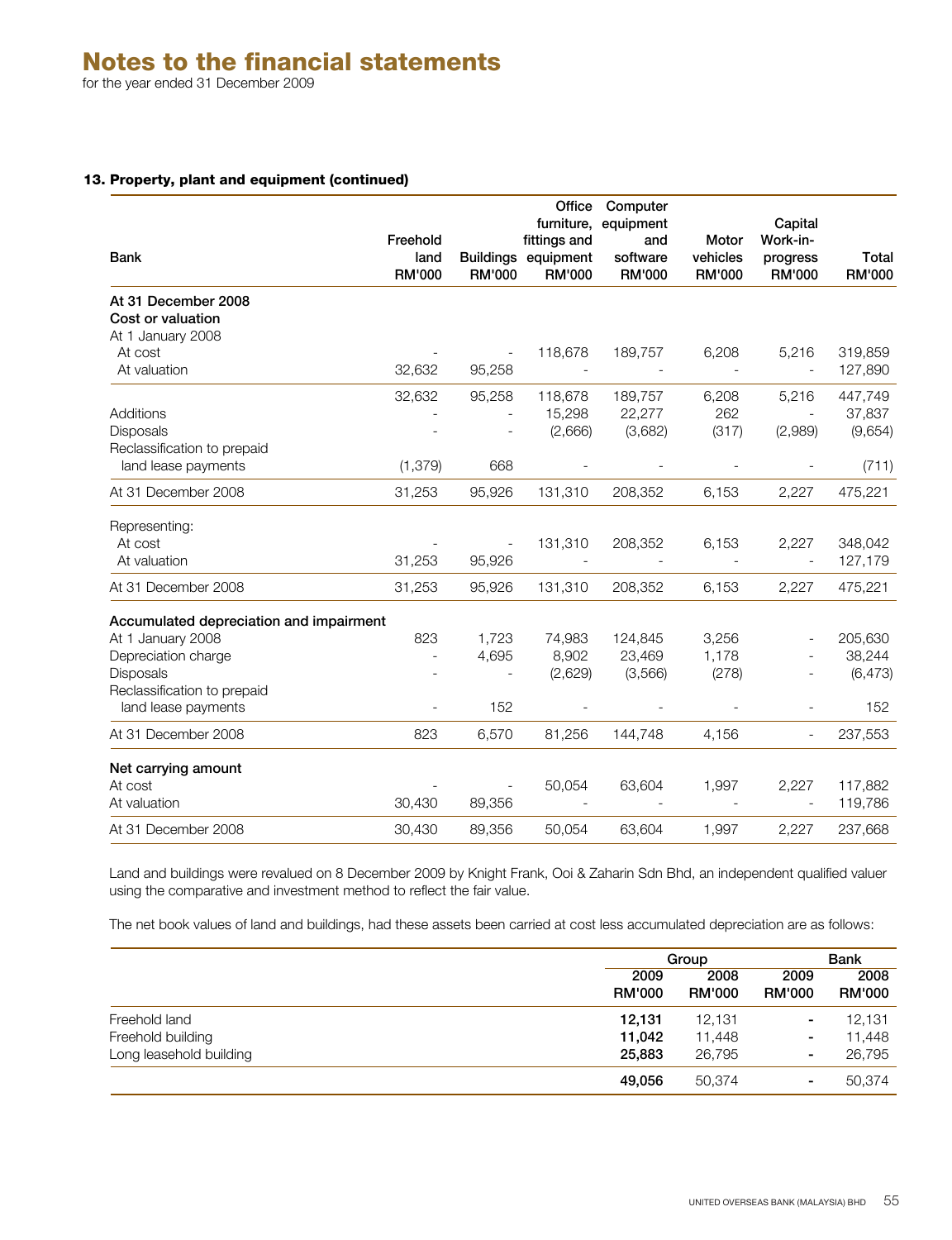## 14. Prepaid land lease payments

|                                                     |                       | Group                 |                       | <b>Bank</b>              |
|-----------------------------------------------------|-----------------------|-----------------------|-----------------------|--------------------------|
|                                                     | 2009<br><b>RM'000</b> | 2008<br><b>RM'000</b> | 2009<br><b>RM'000</b> | 2008<br><b>RM'000</b>    |
| Long term leasehold land                            |                       |                       |                       |                          |
| At 1 January                                        | 41.590                | 41.387                | 41.590                | 41,387                   |
| Reclassification from property, plant and equipment |                       | 863                   |                       | 863                      |
| Amortisation for the year                           | (660)                 | (660)                 | (660)                 | (660)                    |
| <b>Disposal</b>                                     | -                     |                       | (40, 930)             | $\overline{\phantom{a}}$ |
| At 31 December                                      | 40,930                | 41,590                |                       | 41,590                   |

## 15. Deferred tax assets

|                                                                                |                       | Group                 |                       |                       |
|--------------------------------------------------------------------------------|-----------------------|-----------------------|-----------------------|-----------------------|
|                                                                                | 2009<br><b>RM'000</b> | 2008<br><b>RM'000</b> | 2009<br><b>RM'000</b> | 2008<br><b>RM'000</b> |
| At 1<br>January                                                                | 55,946                | 69.728                | 55.964                | 69.728                |
| Recognised in the income                                                       |                       |                       |                       |                       |
| statement (Note 29)                                                            | 70.013                | (6, 424)              | 70,006                | (6,406)               |
| Recognised in equity                                                           | 9,707                 | (7,358)               | 9,707                 | (7,358)               |
| At 31 December                                                                 | 135,666               | 55,946                | 135,677               | 55,964                |
| An analysis of the Group's and the Bank's deferred tax position is as follows: |                       |                       |                       |                       |
| Deferred tax assets                                                            | 155,114               | 95.514                | 155.114               | 95.512                |
| Deferred tax liabilities                                                       | (19, 448)             | (39,568)              | (19, 437)             | (39, 548)             |
|                                                                                | 135,666               | 55,946                | 135,677               | 55,964                |

The components and movements in deferred tax assets and liabilities during the financial year prior to offsetting are as follows:

## Deferred tax assets

|                                                          | General<br>allowance<br>for losses<br>on loans,<br>advances and<br>financing | <b>Others</b>       | Total              |
|----------------------------------------------------------|------------------------------------------------------------------------------|---------------------|--------------------|
| Group                                                    | <b>RM'000</b>                                                                | <b>RM'000</b>       | <b>RM'000</b>      |
| At 1 January 2008<br>Charged to income statement         | 96,185<br>10,612                                                             | 2,056<br>(13, 339)  | 98,241<br>(2, 727) |
| At 31 December 2008<br>Charged to income statement       | 106,797<br>1,870                                                             | (11,283)<br>57,730  | 95,514<br>59,600   |
| At 31 December 2009                                      | 108,667                                                                      | 46,447              | 155,114            |
| Bank<br>At 1 January 2008<br>Charged to income statement | 96,185<br>10,612                                                             | 2,056<br>(13, 341)  | 98,241<br>(2,729)  |
| At 31 December 2008<br>Charged to income statement       | 106,797<br>1,870                                                             | (11, 285)<br>57,732 | 95,512<br>59,602   |
| At 31 December 2009                                      | 108,667                                                                      | 46,447              | 155,114            |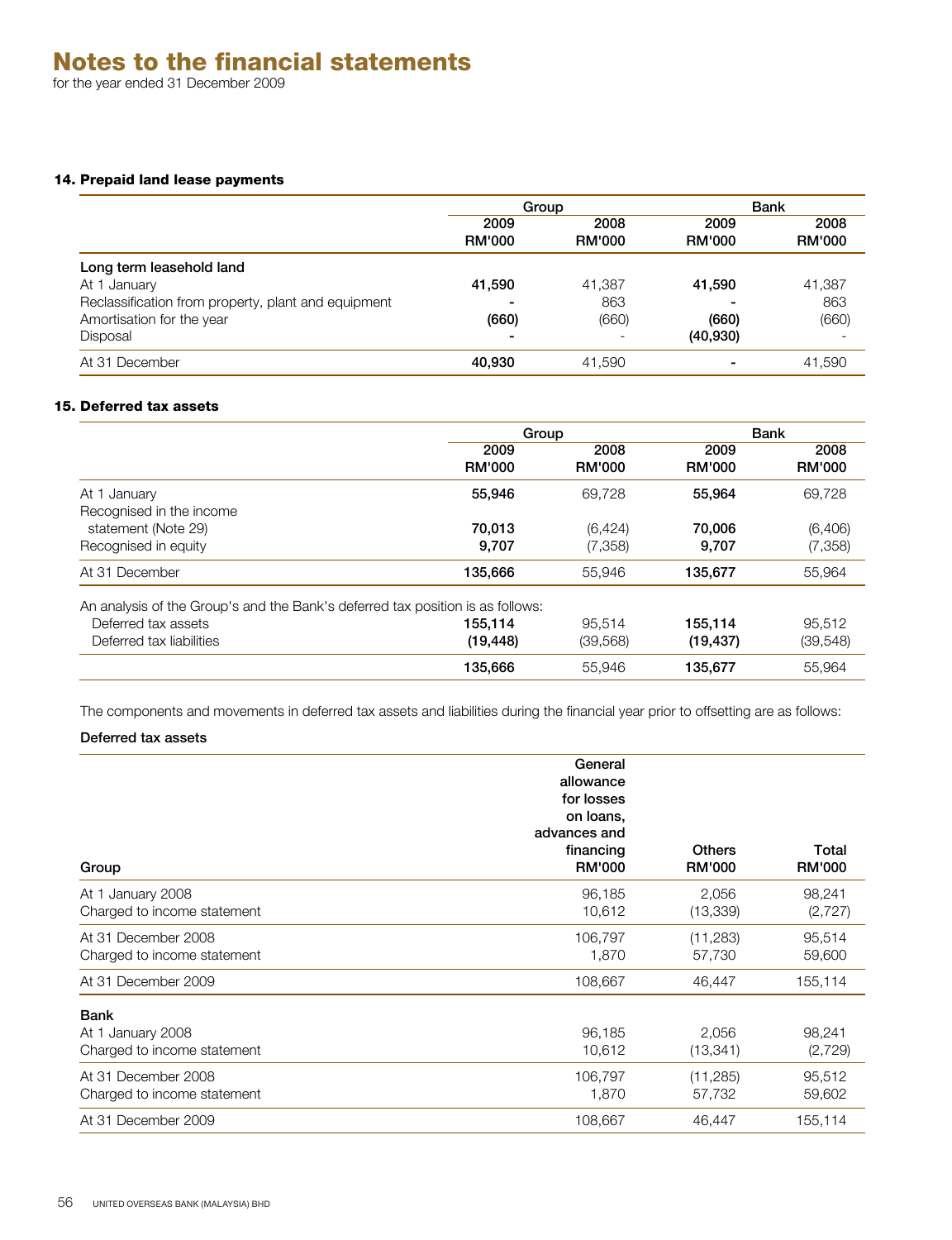# Notes to the financial statements

for the year ended 31 December 2009

## 15. Deferred tax assets (continued)

Deferred tax liabilities

|                                                                            |                                                      | <b>Net</b>                                                      |                                                          |                                |
|----------------------------------------------------------------------------|------------------------------------------------------|-----------------------------------------------------------------|----------------------------------------------------------|--------------------------------|
| Group                                                                      | Property,<br>plant and<br>equipment<br><b>RM'000</b> | unrealised<br>reserves<br>on AFS<br>securities<br><b>RM'000</b> | Revaluation<br>of land and<br>buildings<br><b>RM'000</b> | Total<br><b>RM'000</b>         |
| At 1 January 2008<br>Charged to income statement<br>Recognised in equity   | 6,875<br>3,697                                       | (1,083)<br>8,331                                                | 22,721<br>(973)                                          | 28,513<br>3,697<br>7,358       |
| At 31 December 2008<br>Charged to income statement<br>Recognised in equity | 10,572<br>(658)                                      | 7,248<br>2,286                                                  | 21,748<br>(9,755)<br>(11,993)                            | 39,568<br>(10, 413)<br>(9,707) |
| At 31 December 2009                                                        | 9,914                                                | 9,534                                                           |                                                          | 19,448                         |
| <b>Bank</b>                                                                |                                                      |                                                                 |                                                          |                                |
| At 1 January 2008<br>Charged to income statement<br>Recognised in equity   | 6,875<br>3,677                                       | (1,083)<br>8,331                                                | 22,721<br>(973)                                          | 28,513<br>3,677<br>7,358       |
| At 31 December 2008<br>Charged to income statement<br>Recognised in equity | 10,552<br>(649)                                      | 7,248<br>2,286                                                  | 21,748<br>(9,755)<br>(11,993)                            | 39,548<br>(10, 404)<br>(9,707) |
| At 31 December 2009                                                        | 9,903                                                | 9,534                                                           |                                                          | 19,437                         |

Deferred tax assets have not been recognised in respect of the following items:

|                                                        |                       | Group                 |
|--------------------------------------------------------|-----------------------|-----------------------|
|                                                        | 2009<br><b>RM'000</b> | 2008<br><b>RM'000</b> |
| Unutilised tax losses<br>Unabsorbed capital allowances | 63,190<br>11,069      | 63,171<br>11,082      |
|                                                        | 74,259                | 74,253                |

The unutilised tax losses and unabsorbed capital allowances of the Group are available indefinitely for offsetting against future taxable profits of the respective entities within the Group, subject to no substantial change in shareholdings of those entities under the Income Tax Act, 1967 and guidelines issued by the tax authority.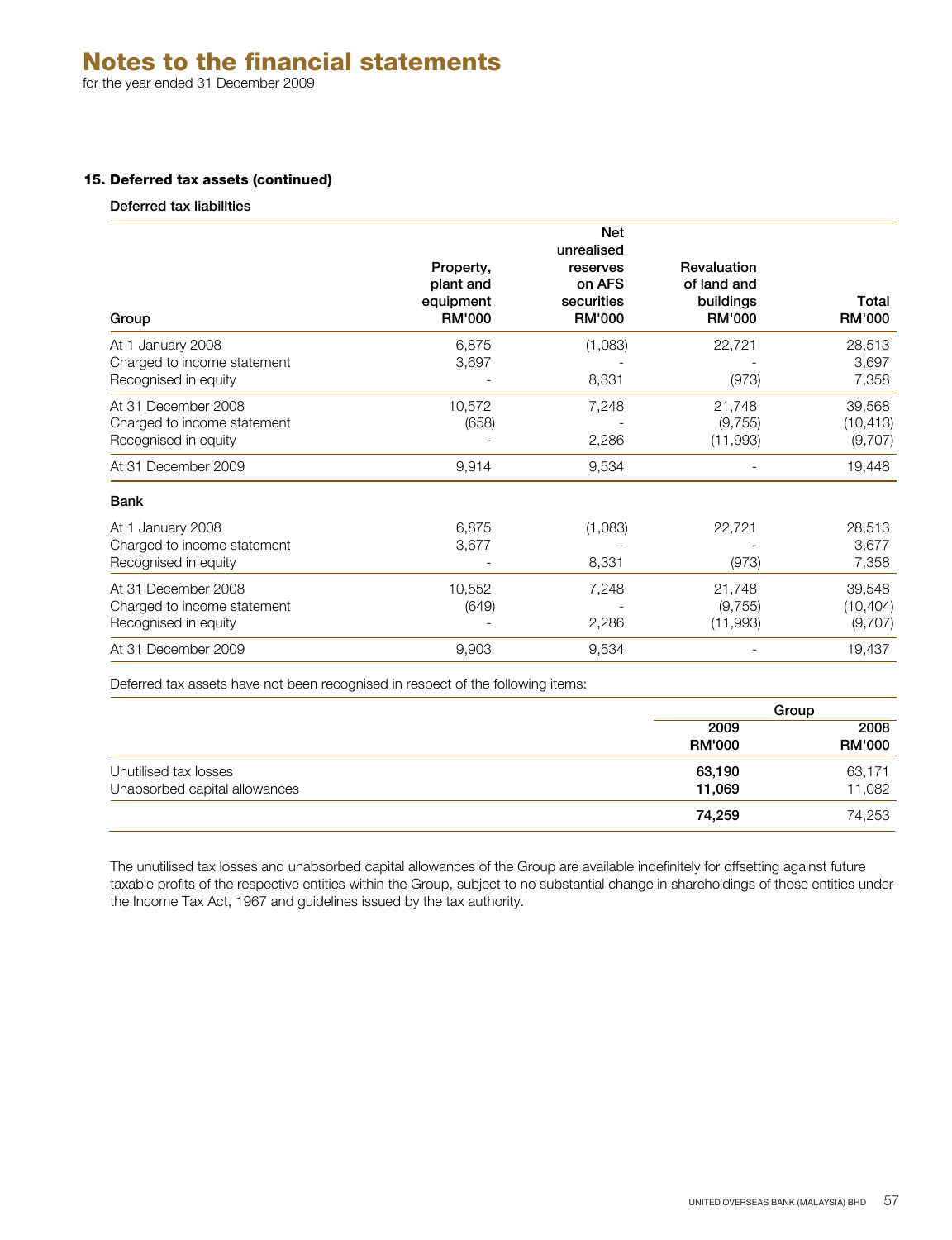#### 16. Deposits from customers

|                                                                                                       |                       | Group and Bank        |
|-------------------------------------------------------------------------------------------------------|-----------------------|-----------------------|
|                                                                                                       | 2009<br><b>RM'000</b> | 2008<br><b>RM'000</b> |
| Demand deposits                                                                                       | 5,248,217             | 4,329,699             |
| Savings deposits                                                                                      | 2,289,056             | 1,819,370             |
| Fixed deposits                                                                                        | 16,508,244            | 16,678,220            |
| Negotiable instruments of deposits                                                                    | 406,467               | 508,364               |
| Money market deposits                                                                                 | 6,790,096             | 6,003,913             |
| Others                                                                                                | 315,394               | 672,316               |
|                                                                                                       | 31,557,474            | 30,011,882            |
| The maturity structure of fixed deposits and negotiable instruments of deposits is as follows:<br>(i) |                       |                       |
| Due within six months                                                                                 | 13,345,012            | 13,287,453            |
| Six months to one year                                                                                | 3,338,468             | 3,482,328             |
| One year to three years                                                                               | 144,911               | 311,433               |
| Three years to five years                                                                             | 86,320                | 105,370               |
|                                                                                                       | 16,914,711            | 17,186,584            |
| The deposits are sourced from the following customers:<br>(ii)                                        |                       |                       |
| <b>Business enterprises</b>                                                                           | 14,587,798            | 13,244,422            |
| Individuals                                                                                           | 15,380,057            | 15,183,014            |
| Others                                                                                                | 1,589,619             | 1,584,446             |
|                                                                                                       | 31,557,474            | 30,011,882            |

## 17. Deposits and placements of banks and other financial institutions

|                                                      |                        | Group                 |                        | Bank                  |  |
|------------------------------------------------------|------------------------|-----------------------|------------------------|-----------------------|--|
|                                                      | 2009<br><b>RM'000</b>  | 2008<br><b>RM'000</b> | 2009<br><b>RM'000</b>  | 2008<br><b>RM'000</b> |  |
| Licensed banks                                       | 782.441                | 641.692               | 782.856                | 642.106               |  |
| Bank Negara Malaysia<br>Other financial institutions | 1,763,006<br>1.423.732 | 684.401<br>2.960.984  | 1.763.006<br>1.423.732 | 684.401<br>2,960,984  |  |
|                                                      | 3,969,179              | 4.287.077             | 3,969,594              | 4.287.491             |  |

#### 18. Amount due to Cagamas

|                |                       | Group and Bank        |
|----------------|-----------------------|-----------------------|
|                | 2009<br><b>RM'000</b> | 2008<br><b>RM'000</b> |
| At 1 January   | 137,112               | 316,115               |
| Repayments     | (27, 424)             | (179,003)             |
| At 31 December | 109.688               | 137,112               |

In the normal course of banking operations, the Bank sells loans to Cagamas Berhad. The Bank is liable in respect of the loans sold directly to Cagamas Berhad under the condition that the Bank undertakes to administer the loans on behalf of Cagamas Berhad and to buy back any loans which are regarded as defective based on pre-determined prudent criteria. Such financing transactions and the obligation to buy back the loans are reflected as a liability on the balance sheet.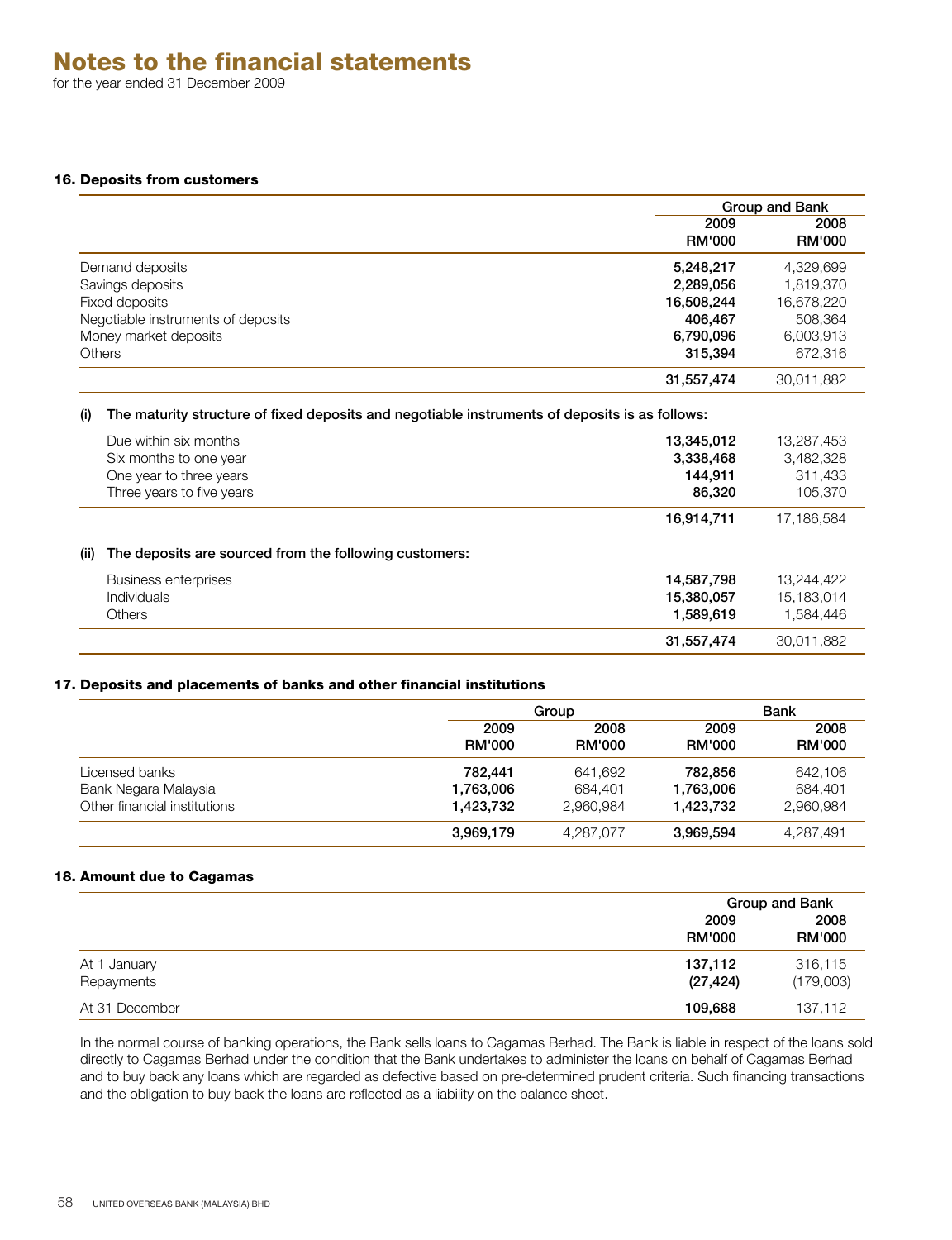## 19. Other liabilities

|                                                                                 | Group         |               |               | Bank          |
|---------------------------------------------------------------------------------|---------------|---------------|---------------|---------------|
|                                                                                 | 2009          | 2008          | 2009          | 2008          |
|                                                                                 | <b>RM'000</b> | <b>RM'000</b> | <b>RM'000</b> | <b>RM'000</b> |
| Provision for commitments and                                                   |               |               |               |               |
| contingencies (Note (i))                                                        | 5,671         | 1.825         | 5.671         | 1.825         |
| Derivative financial liabilities                                                | 146,034       | 154,936       | 146,034       | 154,936       |
| Accrued interest payable                                                        | 135,407       | 213,220       | 135,407       | 213.220       |
| Accruals and provisions for                                                     |               |               |               |               |
| operational expenses                                                            | 100,229       | 69.303        | 99.321        | 69.296        |
| Other accruals and provisions (Note (ii))                                       | 296,909       | 259,340       | 296,909       | 259.340       |
|                                                                                 | 684,250       | 698.624       | 683,342       | 698,617       |
| Movements in provision for commitments and contingencies are as follows:<br>(i) |               |               |               |               |
| At 1 January                                                                    | 1.825         | 1.236         | 1,825         | 1,236         |
| Provision made during the year                                                  | 5.898         | 589           | 5,898         | 589           |
| Amount written back in respect of recoveries                                    | (2,052)       |               | (2,052)       |               |
| At 31 December                                                                  | 5,671         | 1,825         | 5,671         | 1.825         |

(ii) Included in other accruals and provisions is an amount due to the ultimate holding company of RM95,026,000 (2008: RM117,345,000) in relation to precious metals on loan to customers of the Bank as disclosed in Note 8.

## 20. Share capital

|                                                                      | Group and Bank        |                       |
|----------------------------------------------------------------------|-----------------------|-----------------------|
|                                                                      | 2009<br><b>RM'000</b> | 2008<br><b>RM'000</b> |
| Authorised:<br>2,000,000,000 ordinary shares of RM1 each             | 2,000,000             | 2,000,000             |
| Issued and fully paid-up:<br>470,000,000 ordinary shares of RM1 each | 470,000               | 470,000               |

## 21. Reserves

|                                           |             |               | Group         |               | <b>Bank</b>   |
|-------------------------------------------|-------------|---------------|---------------|---------------|---------------|
|                                           | <b>Note</b> | 2009          | 2008          | 2009          | 2008          |
|                                           |             | <b>RM'000</b> | <b>RM'000</b> | <b>RM'000</b> | <b>RM'000</b> |
| Non-distributable                         |             |               |               |               |               |
| Share premium                             |             | 322,555       | 322,555       | 322,555       | 322,555       |
| Statutory reserve                         | (a)         | 470,000       | 470,000       | 470,000       | 470,000       |
| Revaluation reserves                      |             | 72,797        | 60.804        | ۰             | 75,696        |
| Net unrealised reserves on AFS securities |             | 28,603        | 21,745        | 28,603        | 21,745        |
|                                           |             | 893,955       | 875.104       | 821,158       | 889,996       |
| <b>Distributable</b>                      |             |               |               |               |               |
| Retained profits                          | (b)         | 2,132,238     | 1,639,962     | 2,175,633     | 1,583,030     |
| <b>Total reserves</b>                     |             | 3,026,193     | 2,515,066     | 2,996,791     | 2,473,026     |

(a) The statutory reserve is maintained in compliance with Section 36 of the Banking and Financial Institutions Act, 1989, and is not distributable as dividends.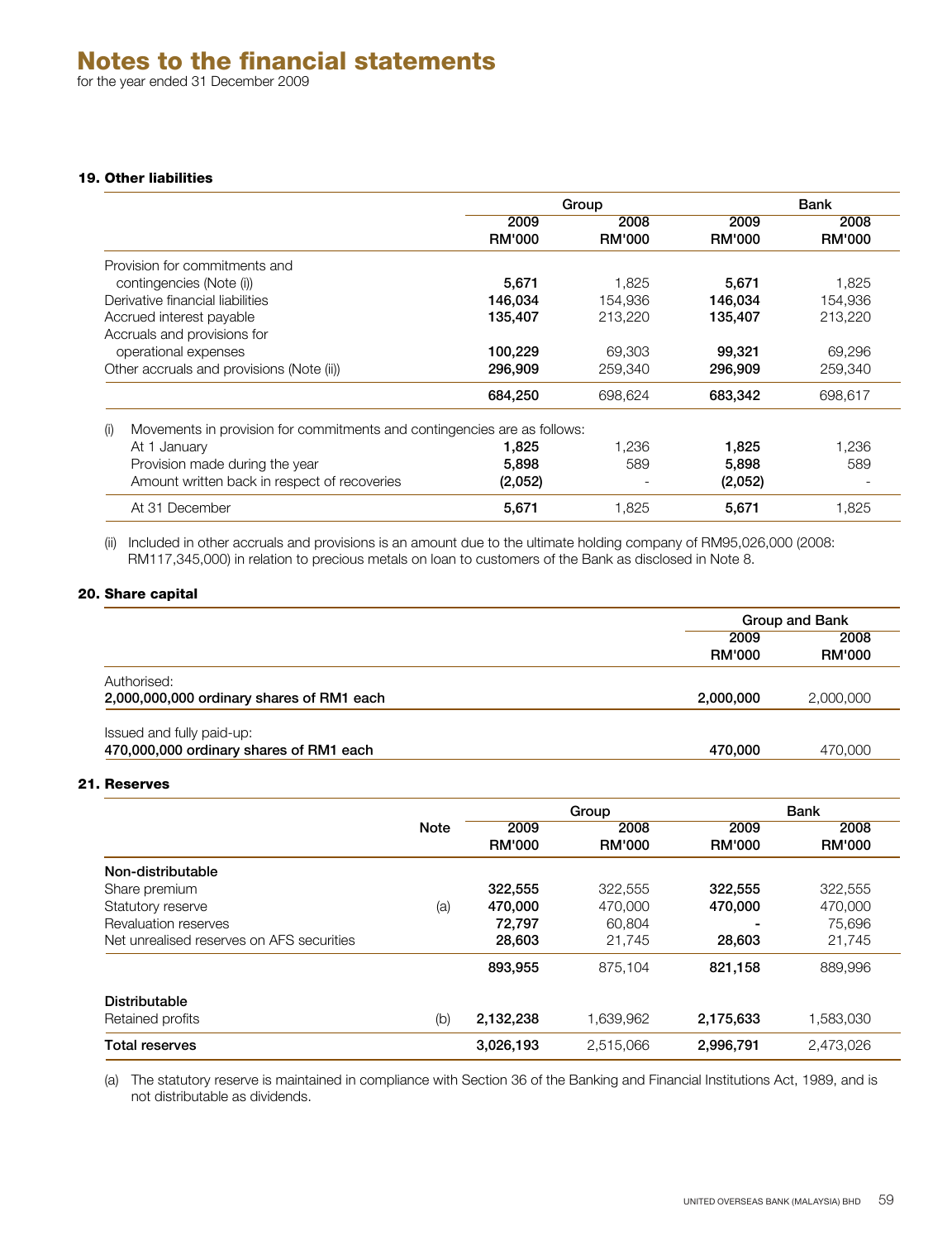#### 21. Reserves (continued)

(b) Prior to the year of assessment 2008, Malaysian companies adopted the full imputation system. In accordance with the Finance Act, 2007 which was gazetted on 28 December 2007, companies shall not be entitled to deduct tax on dividend paid, credited or distributed to its shareholders, and such dividends will be exempted from tax in the hands of the shareholders (single tier system). However, there is a transitional period of six years, expiring on 31 December 2013, to allow companies to pay franked dividends to their shareholders under limited circumstances. Companies also have an irrevocable option to disregard the 108 balance and opt to pay dividends under the single tier system. The change in the tax legislation also provides for the Section 108 balance to be locked-in as at 31 December 2007 in accordance with Section 39 of the Finance Act, 2007.

The Bank did not elect for the irrevocable option to disregard the Section 108 balance. Accordingly, during the transitional period, the Bank may utilise the credit in the Section 108 balance to distribute cash dividend payments to ordinary shareholdings as defined under the Finance Act, 2007. As at 31 December 2009 and 2008, the Bank has sufficient credit in the Section 108 balance to pay franked dividends out of its entire retained earnings.

## 22. Operating revenue

Operating revenue of the Group and the Bank comprise gross interest income after net interest suspended/recovered, fee and commission income, investment income, income from trading of dealing securities, income derived from investment securities, gross dividends, trustee and nominee services and other income derived from banking operations.

## 23. Interest income

|                                                    | Group         |               | <b>Bank</b>   |               |
|----------------------------------------------------|---------------|---------------|---------------|---------------|
|                                                    | 2009          | 2008          | 2009          | 2008          |
|                                                    | <b>RM'000</b> | <b>RM'000</b> | <b>RM'000</b> | <b>RM'000</b> |
| Loans and advances                                 |               |               |               |               |
| Interest income other than recoveries from NPLs    | 1,281,977     | 1,454,483     | 1,281,977     | 1,454,483     |
| Recoveries from NPLs                               | 72,305        | 76.405        | 72,305        | 76.405        |
| Money at call and deposit                          |               |               |               |               |
| placements with financial institutions             | 174,621       | 284.122       | 174,621       | 284,122       |
| Held-for-trading securities                        | 24,212        | 9.601         | 24.212        | 9.601         |
| Available-for-sale securities                      | 151,105       | 158,870       | 151,105       | 158,870       |
| Others                                             | 1,867         | 1,071         | 1,867         | 1,071         |
|                                                    | 1,706,087     | 1,984,552     | 1,706,087     | 1,984,552     |
| Amortisation of premium less accretion of discount | (24, 563)     | (8,022)       | (24, 563)     | (8,022)       |
| Net interest suspended                             | (15, 384)     | (15, 741)     | (15, 384)     | (15, 741)     |
|                                                    | 1,666,140     | 1.960.789     | 1,666,140     | 1.960.789     |

## 24. Interest expense

|                                      |               | Group and Bank |  |
|--------------------------------------|---------------|----------------|--|
|                                      | 2009          | 2008           |  |
|                                      | <b>RM'000</b> | <b>RM'000</b>  |  |
| Deposits and placements of banks and |               |                |  |
| other financial institutions         | 72.961        | 214,048        |  |
| Deposits from customers              | 627,766       | 769,311        |  |
| Loans sold to Cagamas                | 5,729         | 8,657          |  |
| <b>Others</b>                        | 10.909        | 5,590          |  |
|                                      | 717.365       | 997,606        |  |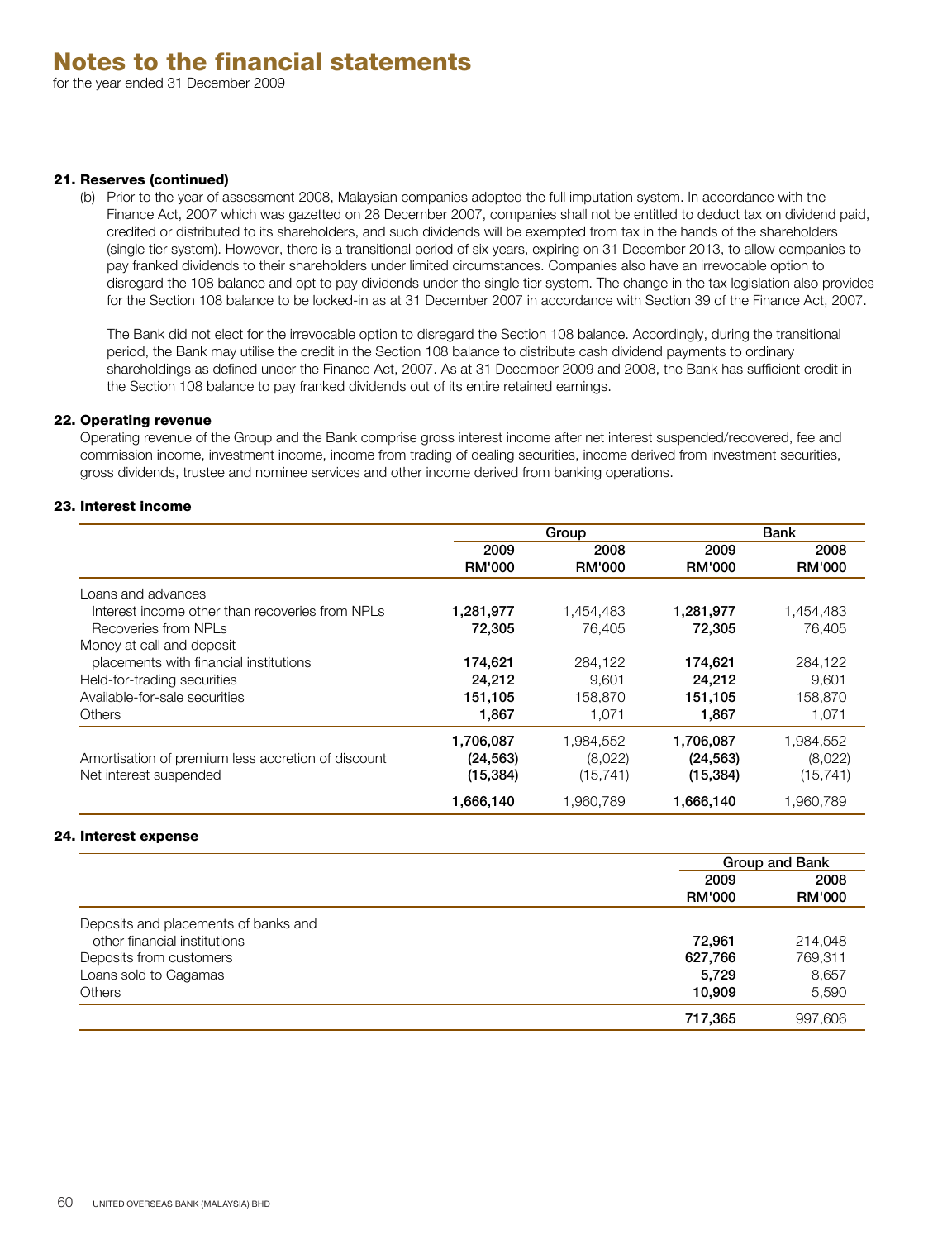## 25. Other operating income

|                                                  | Group                 |                       |                       | <b>Bank</b>           |  |  |
|--------------------------------------------------|-----------------------|-----------------------|-----------------------|-----------------------|--|--|
|                                                  | 2009<br><b>RM'000</b> | 2008<br><b>RM'000</b> | 2009<br><b>RM'000</b> | 2008<br><b>RM'000</b> |  |  |
| Fee income                                       |                       |                       |                       |                       |  |  |
| Commission                                       | 81,624                | 89,157                | 81,624                | 89,157                |  |  |
| Guarantee fees                                   | 25,281                | 25,705                | 25,281                | 25,705                |  |  |
| Service charges and fees                         | 117,725               | 124,100               | 117,725               | 124,100               |  |  |
| Commitment fee                                   | 19,707                | 20,143                | 19,707                | 20,143                |  |  |
| Arrangement and participation fees               | 2,001                 | 6,795                 | 2,001                 | 6,795                 |  |  |
|                                                  | 246,338               | 265,900               | 246,338               | 265,900               |  |  |
| Investment income                                |                       |                       |                       |                       |  |  |
| Loss from sale of held-for-                      |                       |                       |                       |                       |  |  |
| trading securities and derivatives               | (23, 193)             | (8,590)               | (23, 193)             | (8,590)               |  |  |
| Gain from sale of available-for-sale securities  | 30,932                | 20,431                | 30,932                | 20,431                |  |  |
| Unrealised gain/(loss) on held-                  |                       |                       |                       |                       |  |  |
| for-trading securities and derivatives           | 45,164                | (107, 466)            | 45,164                | (107, 466)            |  |  |
| Gross dividends from:                            |                       |                       |                       |                       |  |  |
| available-for-sale securities quoted in Malaysia | 491                   | 1,353                 | 491                   | 1,353                 |  |  |
|                                                  | 53,394                | (94, 272)             | 53,394                | (94, 272)             |  |  |
| Other income                                     |                       |                       |                       |                       |  |  |
| Foreign exchange gain/(loss)                     |                       |                       |                       |                       |  |  |
| realised                                         | 113,675               | 45,619                | 113,675               | 45.619                |  |  |
| unrealised                                       | (28, 766)             | 46,436                | (28, 766)             | 46,436                |  |  |
| Rental income from operating                     |                       |                       |                       |                       |  |  |
| leases, other than those                         |                       |                       |                       |                       |  |  |
| from investment properties                       | 235                   | 215                   | 235                   | 215                   |  |  |
| Rental income from investment properties         | 600                   | 600                   | 600                   | 600                   |  |  |
| Gain/(loss) on disposal of property              |                       |                       |                       |                       |  |  |
| plant and equipment                              | (28)                  | 64                    | 6,481                 | 64                    |  |  |
| Other operating income                           | 3,797                 | 3,580                 | 3,797                 | 3,580                 |  |  |
| Others                                           | 12,293                | 11,834                | 12,293                | 11,834                |  |  |
|                                                  | 101,806               | 108,348               | 108,315               | 108,348               |  |  |
|                                                  | 401,538               | 279,976               | 408,047               | 279,976               |  |  |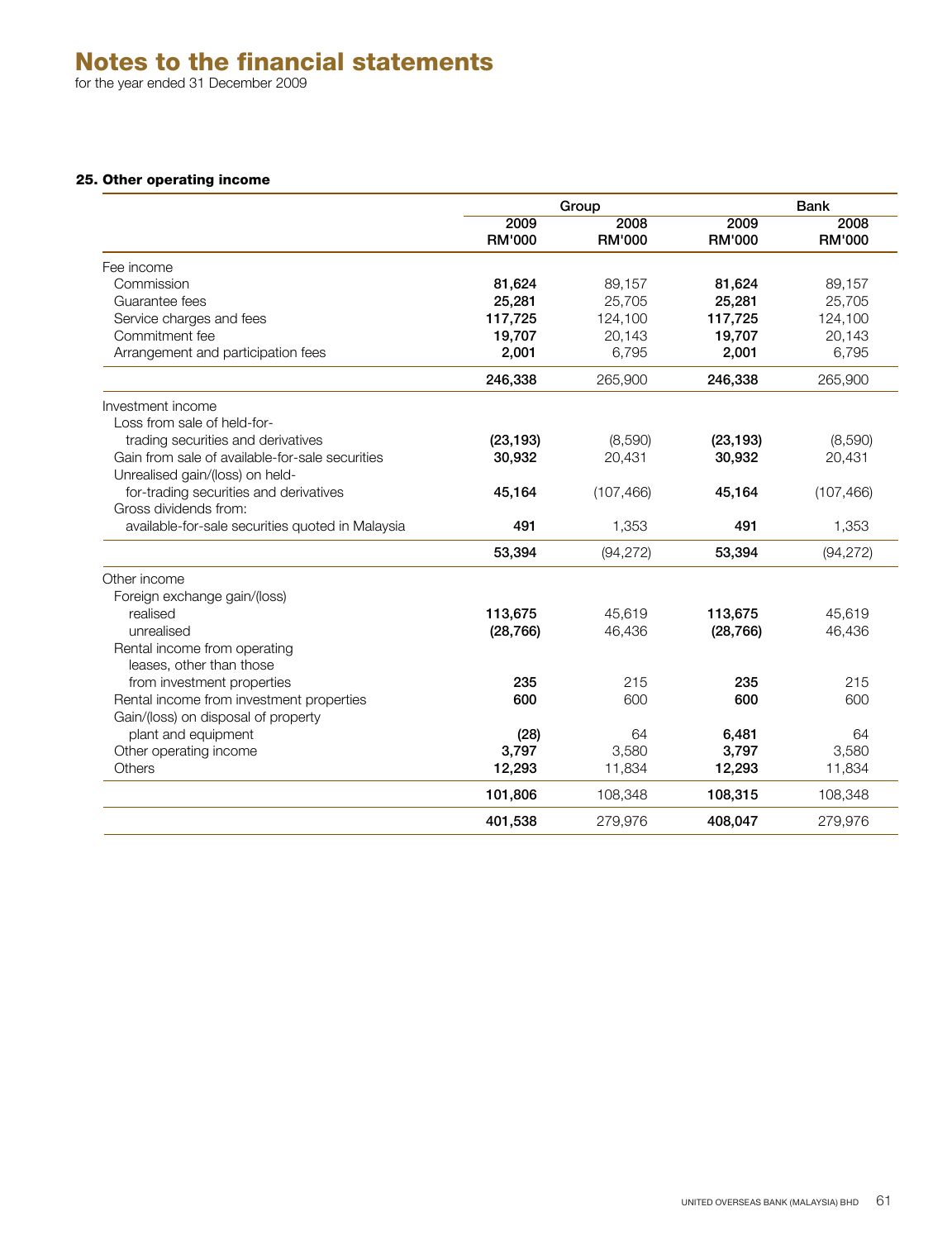## 26. Other operating expenses

|                                               | Group         |               | <b>Bank</b>   |               |
|-----------------------------------------------|---------------|---------------|---------------|---------------|
|                                               | 2009          | 2008          | 2009          | 2008          |
|                                               | <b>RM'000</b> | <b>RM'000</b> | <b>RM'000</b> | <b>RM'000</b> |
| Personnel expenses                            | 280,217       | 273,536       | 279,747       | 272,266       |
| Establishment related expenses                | 114,382       | 106,075       | 113,311       | 105,845       |
| Promotion and marketing related expenses      | 22,381        | 38,303        | 23,177        | 40,066        |
| General administrative expenses               | 85,063        | 83,079        | 84,896        | 82,808        |
|                                               | 502,043       | 500,993       | 501,131       | 500,985       |
| Personnel expenses                            |               |               |               |               |
| Wages, salaries and bonus                     | 218,127       | 213,968       | 217,730       | 212,884       |
| Defined contribution retirement plan          | 34,486        | 33,430        | 34,433        | 33,289        |
| Other employee benefits                       | 27,604        | 26.138        | 27,584        | 26,093        |
|                                               | 280,217       | 273,536       | 279,747       | 272,266       |
| Establishment related expenses                |               |               |               |               |
| Depreciation of property, plant and equipment | 38,678        | 38,308        | 38,606        | 38,244        |
| Depreciation of investment property           | 180           | 180           | 180           | 180           |
| Amortisation of prepaid land lease payments   | 660           | 660           | 660           | 660           |
| Hire of equipment                             | 54            | 66            | 54            | 66            |
| Information technology costs                  | 12,499        | 13,062        | 12,499        | 13,062        |
| Repair and maintenance                        | 15.477        | 17.474        | 15.442        | 17,410        |
| Rental of premises                            | 8,665         | 7,569         | 8,619         | 7,495         |
| Others                                        | 38,169        | 28,756        | 37,251        | 28,728        |
|                                               | 114,382       | 106,075       | 113,311       | 105,845       |
| Promotion and marketing related expenses      |               |               |               |               |
| Advertising and publicity                     | 12,323        | 20,703        | 12,322        | 20,671        |
| Others                                        | 10,058        | 17,600        | 10,855        | 19,395        |
|                                               | 22,381        | 38,303        | 23,177        | 40,066        |
| General administrative expenses               |               |               |               |               |
| Fees and commissions paid                     | 38,482        | 34,827        | 38,430        | 34,729        |
| Auditors' remuneration                        | 482           | 485           | 474           | 477           |
| Others                                        | 46,099        | 47,767        | 45,992        | 47,602        |
|                                               | 85,063        | 83,079        | 84,896        | 82,808        |
| The above expenditure includes the following: |               |               |               |               |
| Directors' remuneration (Note 27)             | 1,666         | 1,714         | 1,666         | 1,714         |

## 27. CEO and directors' remuneration

Remuneration in aggregate for all directors charged to the income statement for the year is as follows:

|                               | Group and Bank |       |
|-------------------------------|----------------|-------|
|                               | 2009           | 2008  |
|                               | <b>RM'000</b>  |       |
| CEO                           |                |       |
| Salary and other remuneration | 752            | 758   |
| <b>Bonus</b>                  | 435            | 477   |
| Fees                          | 40             | 40    |
| Benefits-in-kind              | 4              | 4     |
| Non-executive Directors       |                |       |
| Fees                          | 435            | 435   |
| Total                         | 1,666          | 1,714 |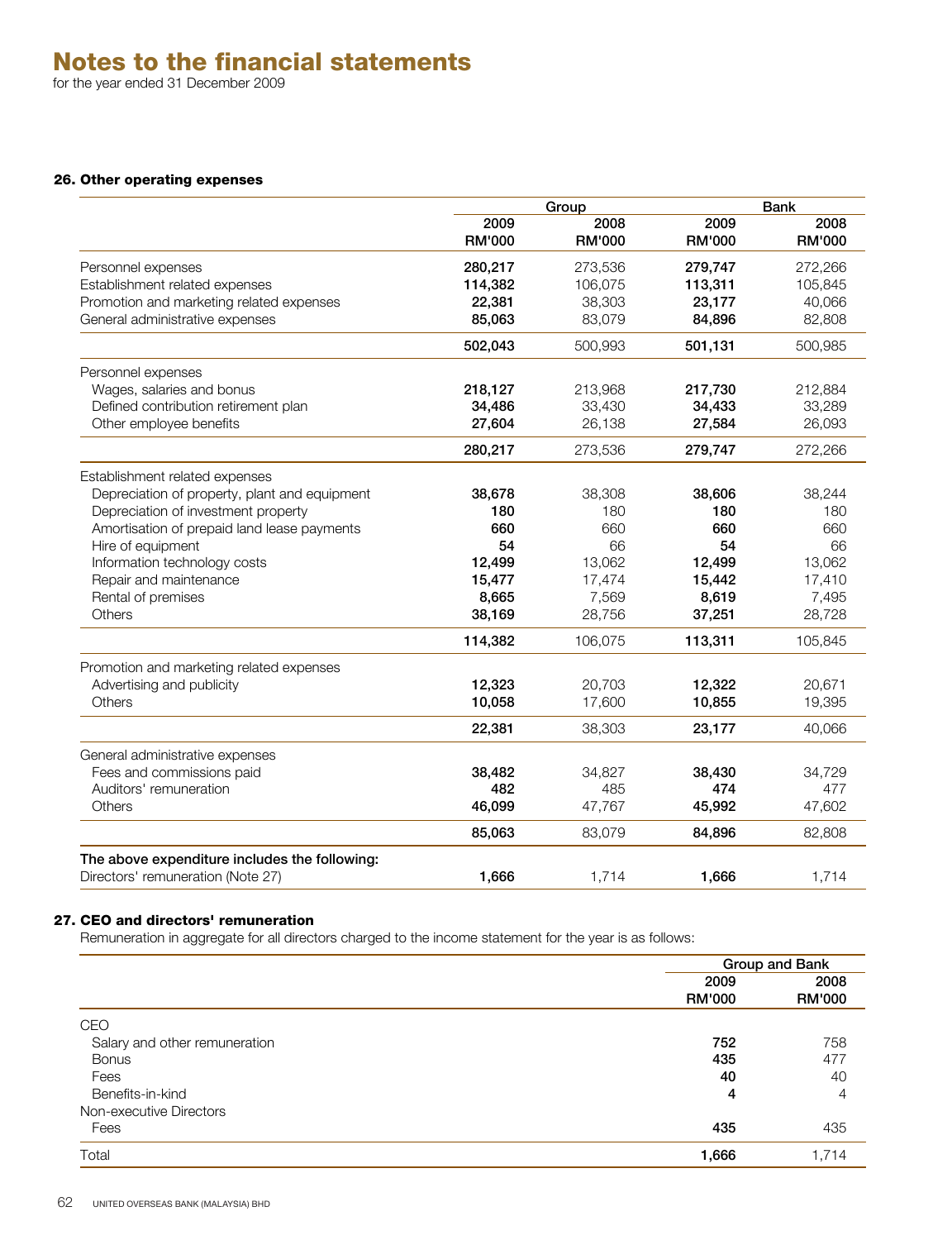## 27. CEO and directors' remuneration (continued)

The number of directors of the Group and the Bank whose total remuneration during the financial year fell within the following bands is analysed below:

|                            |      | No of Directors |
|----------------------------|------|-----------------|
|                            | 2009 | 2008            |
| Executive director:        |      |                 |
| RM1,000,000 to RM1,500,000 |      |                 |
| Non-executive directors:   |      |                 |
| RM1 to RM50,000            | 3    |                 |
| RM50,001 to RM100,000      |      |                 |

## 28. Allowance for losses on loans, advances and financing

|                                                        | Group         |               | <b>Bank</b>   |               |      |
|--------------------------------------------------------|---------------|---------------|---------------|---------------|------|
|                                                        | 2009          |               | 2008          | 2009          | 2008 |
|                                                        | <b>RM'000</b> | <b>RM'000</b> | <b>RM'000</b> | <b>RM'000</b> |      |
| Allowance for losses on loans, advances and financing: |               |               |               |               |      |
| (a) Specific allowance                                 |               |               |               |               |      |
| made in the financial year                             | 286,635       | 323.730       | 286.635       | 323,730       |      |
| written back in the financial year                     | (77, 221)     | (68, 885)     | (77, 221)     | (68, 885)     |      |
| (b) General allowance                                  |               |               |               |               |      |
| made in the financial year                             | 7.480         | 42.450        | 7.480         | 42,450        |      |
| Bad debts on loans, advances and financing:            |               |               |               |               |      |
| written (back)/off                                     | (30)          | 1.044         | (30)          | 1.044         |      |
| recovered                                              | (66, 137)     | (71, 971)     | (66, 137)     | (71,963)      |      |
|                                                        | 150,727       | 226,368       | 150,727       | 226,376       |      |

#### 29. Income tax expense

|                                      | Group         |               |               | <b>Bank</b>   |  |
|--------------------------------------|---------------|---------------|---------------|---------------|--|
|                                      | 2009          | 2008          | 2009          | 2008          |  |
|                                      | <b>RM'000</b> | <b>RM'000</b> | <b>RM'000</b> | <b>RM'000</b> |  |
| Income tax:                          |               |               |               |               |  |
| Malaysian income tax in respect      |               |               |               |               |  |
| of current financial year            | 219,748       | 135,713       | 219,738       | 135,713       |  |
| Under/(over)provision in prior years | 18,623        | (12, 499)     | 18,623        | (12, 499)     |  |
|                                      | 238,371       | 123,214       | 238,361       | 123,214       |  |
| Deferred tax (Note 15):              |               |               |               |               |  |
| Relating to origination and          |               |               |               |               |  |
| reversal of temporary differences    | (43, 186)     | 1,422         | (43, 179)     | 1,414         |  |
| Deferred tax recognised at           |               |               |               |               |  |
| different tax rates                  |               | 2,459         |               | 2,462         |  |
| (Over)/underprovision in prior years | (26, 827)     | 2,543         | (26, 827)     | 2,530         |  |
|                                      | (70, 013)     | 6,424         | (70,006)      | 6,406         |  |
|                                      | 168,358       | 129,638       | 168,355       | 129,620       |  |

Domestic income tax is calculated at the Malaysian statutory tax rate of 25% (2008: 26%) of the estimated assessable profit for the year.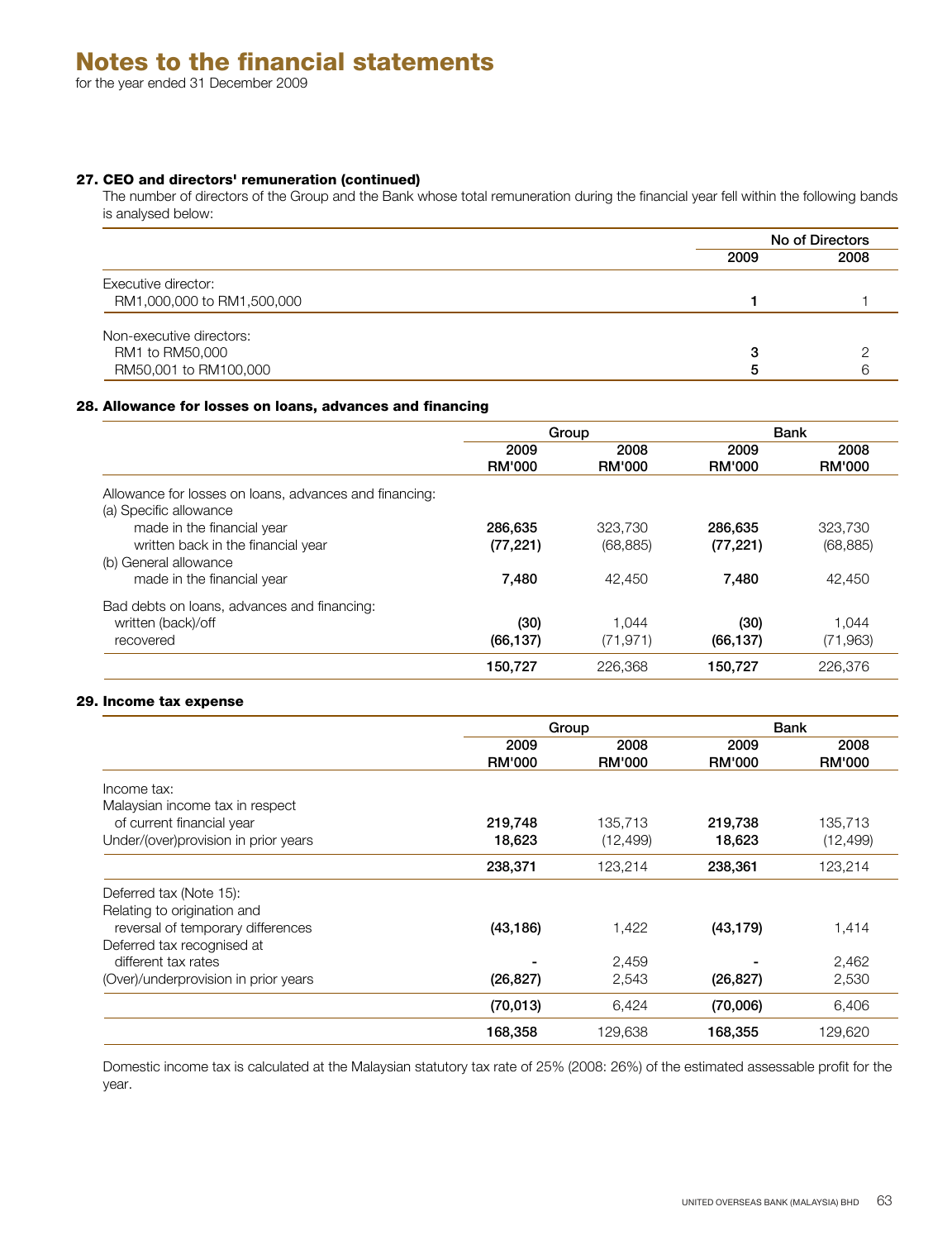## 29. Income tax expense (continued)

A reconciliation of income tax expense applicable to profit before taxation at the statutory income tax rate to income tax expense at the effective income tax rate of the Group and of the Bank is as follows:

|                                                        | Group         |               | Bank          |               |
|--------------------------------------------------------|---------------|---------------|---------------|---------------|
|                                                        | 2009          | 2008          | 2009          | 2008          |
|                                                        | <b>RM'000</b> | <b>RM'000</b> | <b>RM'000</b> | <b>RM'000</b> |
| Profit before taxation                                 | 688,482       | 518,469       | 701,117       | 515,209       |
| Taxation at Malaysian statutory tax rate of 25%        |               |               |               |               |
| (2008:26%)                                             | 172,120       | 134,802       | 175,279       | 133,954       |
| Effect of changes in tax rates on                      |               |               |               |               |
| opening balance of deferred tax                        |               | 2,390         |               | 2,390         |
| Deferred tax recognised at different tax rates         |               | 69            |               | 72            |
| Income not subject to tax                              | (114)         | (339)         | (114)         | (339)         |
| Expenses not deductible for tax purposes               | 1,398         | 3,910         | 1,394         | 3,512         |
| Effects of share of associates' post-tax loss/(profit) |               |               |               |               |
| included in Group's profit before taxation             | 3,158         | (1,238)       |               |               |
| Under/(over)provision of tax                           |               |               |               |               |
| expense in prior years                                 | 18,623        | (12, 499)     | 18,623        | (12, 499)     |
| (Over)/underprovision of deferred tax in prior years   | (26, 827)     | 2,543         | (26, 827)     | 2,530         |
| Tax expense for the year                               | 168,358       | 129,638       | 168,355       | 129,620       |

## 30. Earnings per share

The earnings per ordinary share of the Group has been calculated based on the net profit after taxation of RM520,124,000 (2008: RM388,831,000) and on the number of ordinary shares of RM1 each in issue during the year of 470,000,000 (2008: 470,000,000).

## 31. Dividends

|                         |                                            | Group and Bank                                        |                                            |                                                       |  |
|-------------------------|--------------------------------------------|-------------------------------------------------------|--------------------------------------------|-------------------------------------------------------|--|
|                         | 2009<br>2008                               |                                                       |                                            |                                                       |  |
|                         | <b>Net</b><br>dividend<br>per share<br>sen | Amount of<br>dividend,<br>net of tax<br><b>RM'000</b> | <b>Net</b><br>dividend<br>per share<br>sen | Amount of<br>dividend,<br>net of tax<br><b>RM'000</b> |  |
| Proposed final dividend | 5.9                                        | 27,848                                                | 5.9                                        | 27,848                                                |  |

At the forthcoming Annual General Meeting, a final dividend in respect of the financial year ended 31 December 2009, of 7.9% less 25% taxation on 470,000,000 ordinary shares of RM1 each, amounting to dividend payable of RM27,847,500 (5.9 sen net per ordinary share) will be proposed for shareholders' approval. The financial statements for the current financial year do not reflect this proposed dividend. Such dividend, if approved by the shareholders, will be accounted for in equity as an appropriation of retained profits in the financial year ending 31 December 2010.

## 32. Significant related party transactions and balances

#### (a) Related parties and relationships

The related parties of and their relationship (other than those disclosed in Notes 10 and 11 to the financial statements) with the Bank are as follows:

**Related parties and Equipment Controlleries Actionship**<br>
Ultimate holding company<br>
Ultimate holding company United Overseas Bank Limited Chung Khiaw Bank (Malaysia) Bhd **Holding company** 

Chung Khiaw Realty Limited Chung Khiaw Realty Limited Chung Khiaw Pearties

## (b) Key management personnel

Key management personnel are defined as those persons having authority and responsibility for planning, directing and controlling the activities of the Group and the Bank either directly or indirectly. The key management personnel of the Group and the Bank includes Non-Executive Directors of the Bank and certain members of senior management of the Bank.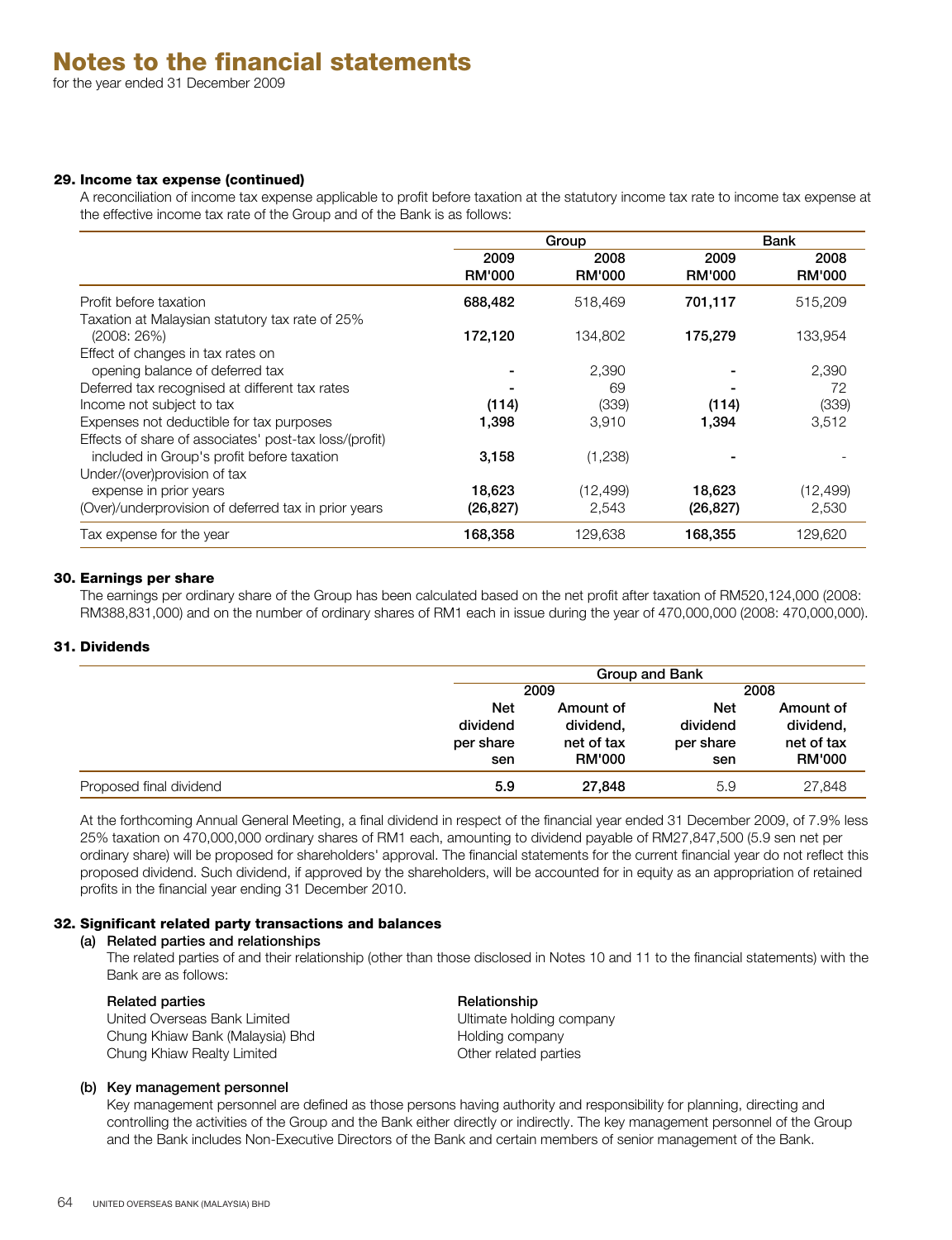## 32. Significant related party transactions and balances (continued)

A number of banking transactions are entered into with related parties in the normal course of business. These include loans, deposits and foreign currency transactions. These significant related party transactions were carried out on commercial terms and at market rates. In addition to related party disclosures mentioned elsewhere in the financial statements, set out below are other significant related party transactions and balances. The related party transactions described below were carried out on terms and conditions obtainable in transactions with unrelated parties unless otherwise stated.

|                                  | Ultimate<br>holding      |                               |                             | Key<br>management          | Other<br>related           |
|----------------------------------|--------------------------|-------------------------------|-----------------------------|----------------------------|----------------------------|
|                                  | company<br><b>RM'000</b> | Subsidiaries<br><b>RM'000</b> | Associates<br><b>RM'000</b> | personnel<br><b>RM'000</b> | companies<br><b>RM'000</b> |
| 2009                             |                          |                               |                             |                            |                            |
| Income                           |                          |                               |                             |                            |                            |
| Interest on placements,          |                          |                               |                             |                            |                            |
| loans and advances               | 25,629                   |                               | 726                         | 117                        |                            |
| Rental income                    | 41                       |                               |                             |                            | 127                        |
| Commission income                | 42                       |                               |                             |                            |                            |
| Dividend income                  | 732                      |                               |                             |                            |                            |
| Gain on disposal of              |                          |                               |                             |                            |                            |
| land and buildings               | ä,                       | 6,508                         |                             |                            |                            |
|                                  | 26,444                   | 6,508                         | 726                         | 117                        | 127                        |
| Expenditure                      |                          |                               |                             |                            |                            |
| Interest on deposits             | 50,916                   |                               | 570                         | 714                        | 193                        |
| Rental expense                   | 3,000                    |                               |                             |                            | 541                        |
|                                  | 53,916                   | ÷                             | 570                         | 714                        | 734                        |
| Amount due from                  |                          |                               |                             |                            |                            |
| Cash and short-term funds        | 835,020                  |                               |                             |                            | 633                        |
| Loans, advances and financing    |                          | 175,760                       | 19,672                      | 4,181                      |                            |
| Other assets                     |                          | 594                           |                             |                            |                            |
|                                  | 835,020                  | 176,354                       | 19,672                      | 4,181                      | 633                        |
| Amount due to                    |                          |                               |                             |                            |                            |
| Deposits from customers          |                          | 415                           | 3,777                       | 25,106                     | 18,476                     |
| Deposits and placements of banks |                          |                               |                             |                            |                            |
| and other financial institutions | 1,362,519                |                               | 24,518                      |                            | 17                         |
| Other liabilities                | 108,965                  |                               |                             |                            |                            |
|                                  | 1,471,484                | 415                           | 28,295                      | 25,106                     | 18,493                     |
| 2008                             |                          |                               |                             |                            |                            |
| Income                           |                          |                               |                             |                            |                            |
| Interest on placements, loans    |                          |                               |                             |                            |                            |
| and advances                     | 53,784                   |                               |                             | 134                        |                            |
| Rental income                    | 40                       |                               |                             |                            | 126                        |
|                                  | 53,824                   | $\overline{a}$                |                             | 134                        | 126                        |
| Expenditure                      |                          |                               |                             |                            |                            |
| Interest on deposits             | 118,549                  |                               | 639                         | 686                        | 244                        |
| Rental expense                   |                          |                               |                             |                            | 404                        |
|                                  |                          |                               |                             |                            |                            |
|                                  | 118,549                  |                               | 639                         | 686                        | 648                        |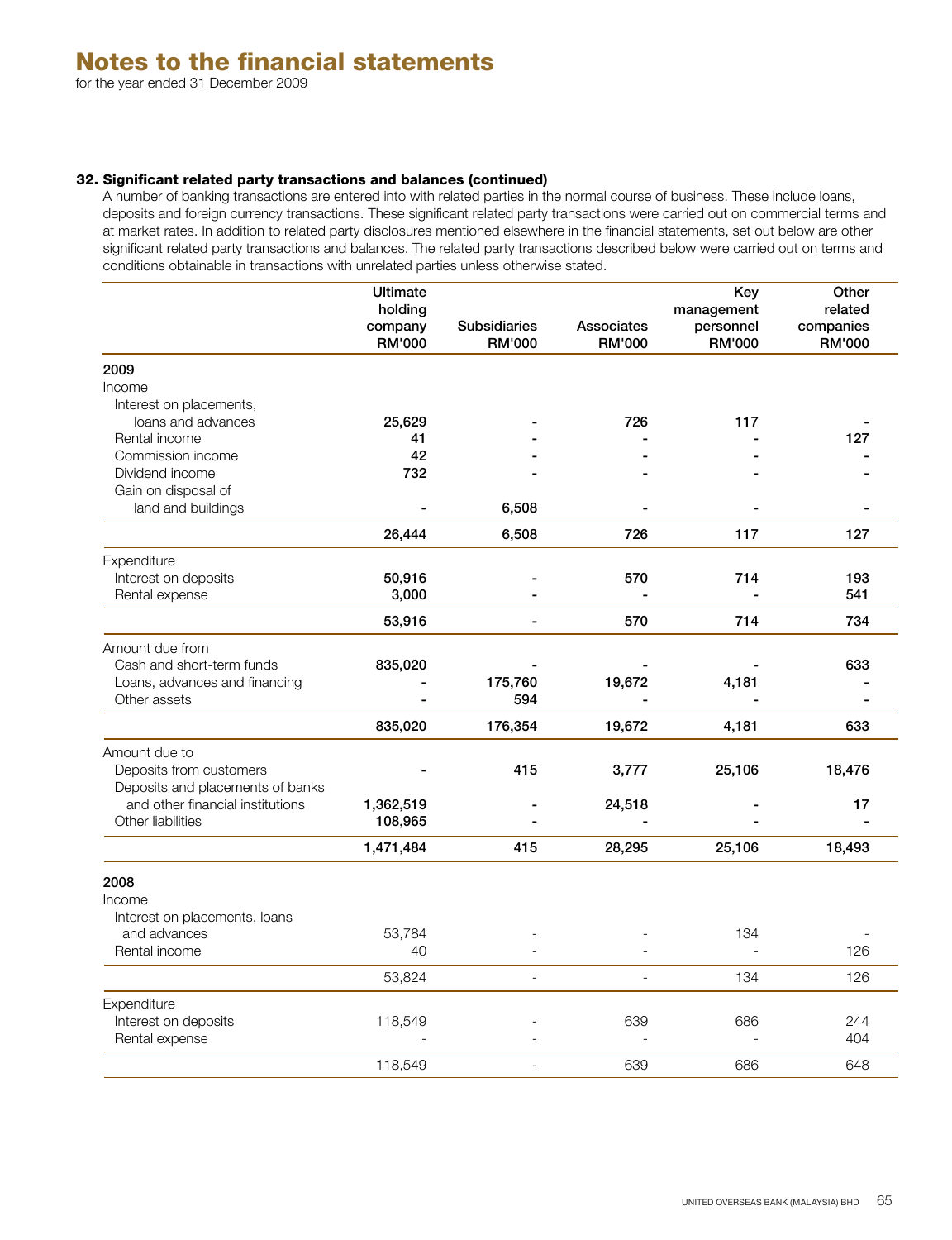## 32. Significant related party transactions and balances (continued)

|                                  | Ultimate<br>holding<br>company<br><b>RM'000</b> | <b>Subsidiaries</b><br><b>RM'000</b> | Associates<br><b>RM'000</b> | Key<br>management<br>personnel<br><b>RM'000</b> | Other<br>related<br>companies<br><b>RM'000</b> |
|----------------------------------|-------------------------------------------------|--------------------------------------|-----------------------------|-------------------------------------------------|------------------------------------------------|
| 2008 (continued)                 |                                                 |                                      |                             |                                                 |                                                |
| Amount due from                  |                                                 |                                      |                             |                                                 |                                                |
| Cash and short-term funds        | 234,406                                         |                                      |                             |                                                 | 1,084                                          |
| Deposits and placements with     |                                                 |                                      |                             |                                                 |                                                |
| financial institution            | 644,431                                         |                                      |                             |                                                 |                                                |
| Loans, advances and financing    |                                                 |                                      |                             | 4,783                                           |                                                |
| Other assets                     | 10,841                                          | 620                                  |                             |                                                 |                                                |
|                                  | 889,678                                         | 620                                  |                             | 4,783                                           | 1,084                                          |
| Amount due to                    |                                                 |                                      |                             |                                                 |                                                |
| Deposits from customers          |                                                 | 415                                  | 2,767                       | 27,088                                          | 12,691                                         |
| Deposits and placements of banks |                                                 |                                      |                             |                                                 |                                                |
| and other financial institutions | 2,882,327                                       |                                      | 22,561                      |                                                 | 17                                             |
| Other liabilities                | 149,345                                         | ۰                                    |                             |                                                 |                                                |
|                                  | 3,031,672                                       | 415                                  | 25,328                      | 27,088                                          | 12,708                                         |

The remuneration of key management personnel included in the income statement was as follows:

|                                      |               | Group and Bank |  |
|--------------------------------------|---------------|----------------|--|
|                                      | 2009          | 2008           |  |
|                                      | <b>RM'000</b> | <b>RM'000</b>  |  |
| Short-term employee benefits         | 8.224         | 10,183         |  |
| Post employment benefits:            |               |                |  |
| Defined contribution retirement plan | 1,340         | 1,630          |  |
| Share based payment*                 | 1,808         | 1,646          |  |
|                                      | 11,372        | 13.459         |  |

\* In the previous financial year, key management personnel of the Bank were granted options to subscribe in shares of the holding company under the Restricted Share Plan and Share Appreciation Rights Plan. As at 31 December 2009 the number of options held by key management personnel under these 2 plans were 46,100 (2008: 59,800) and 87,150 (2008: 251,400), respectively.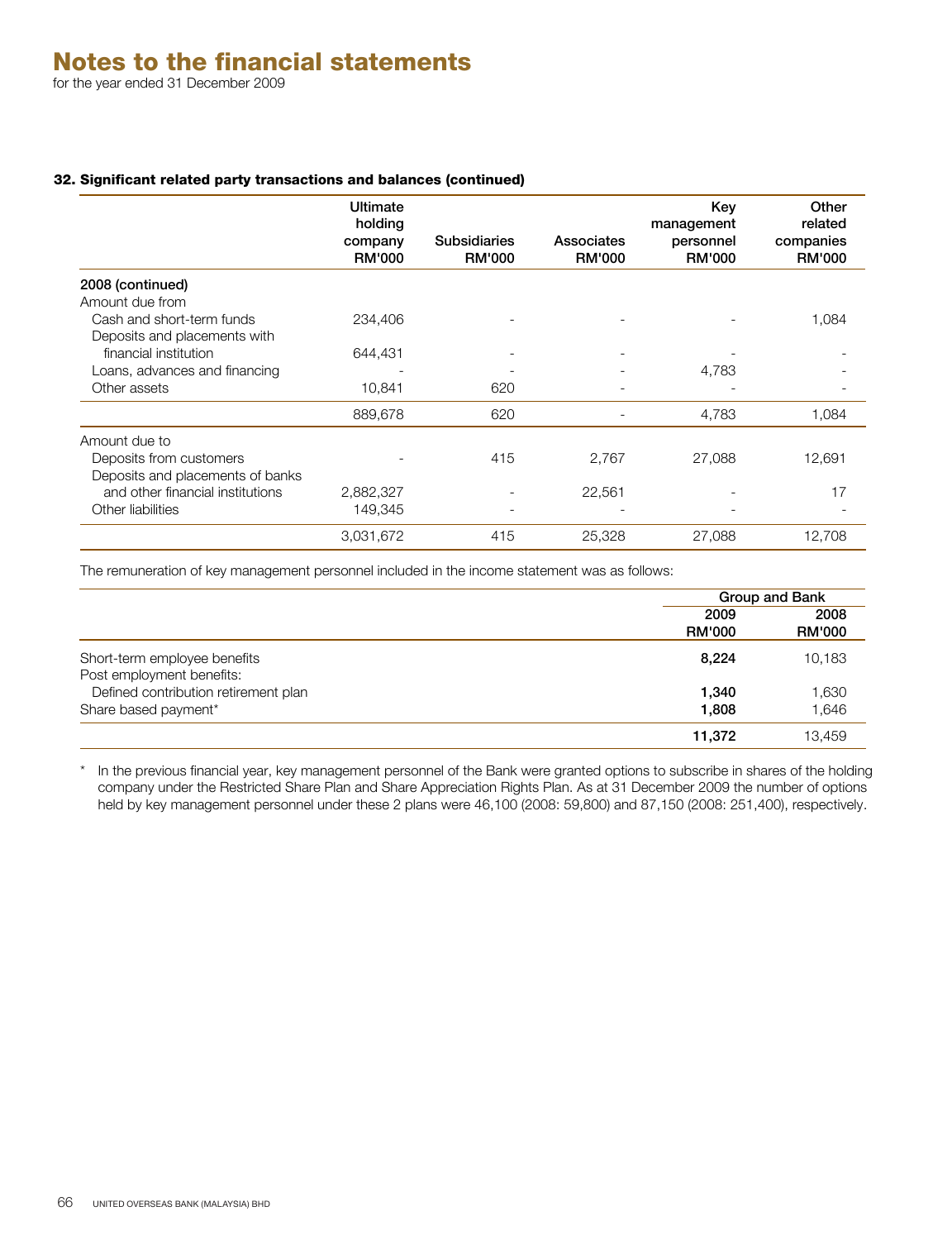## 33. Commitments and contingencies

In the normal course of business, the Bank makes various commitments and incurs certain contingent liabilities with legal recourse to its customers. No material losses are anticipated as a result of these transactions.

|                                            |               | Group and Bank |               |
|--------------------------------------------|---------------|----------------|---------------|
|                                            |               | Credit         | <b>Risk</b>   |
|                                            | Principal     | equivalent     | weighted      |
|                                            | amount        | amount         | amount        |
|                                            | <b>RM'000</b> | <b>RM'000</b>  | <b>RM'000</b> |
| 2009                                       |               |                |               |
| Direct credit substitutes                  | 1,382,564     | 1,382,564      | 1,089,443     |
| Transaction-related contingent items       | 1,394,726     | 697,363        | 468,582       |
| Short-term self-liquidating trade-         |               |                |               |
| related contingencies                      | 422,051       | 84,410         | 78,583        |
| Irrevocable commitments to extend credit   |               |                |               |
| maturity more than one year                | 1,550,700     |                |               |
| maturity less than one year                | 12,565,656    |                |               |
| Foreign exchange related contracts         |               |                |               |
| less than one year                         | 3,532,561     | 62,203         | 18,946        |
| more than one year to less than five years | 673,234       | 51,192         | 10,238        |
| Interest rate related contracts            |               |                |               |
| less than one year                         | 4,230,129     | 17,350         | 3,470         |
| more than one year to less than five years | 16,734,931    | 565,851        | 113,170       |
| five years and above                       | 1,980,000     | 161,292        | 32,259        |
| Others                                     | 1,900,464     |                |               |
| Total                                      | 46,367,016    | 3,022,225      | 1,814,691     |
| 2008                                       |               |                |               |
| Direct credit substitutes                  | 2,030,489     | 2,030,489      | 1,979,023     |
| Transaction-related contingent items       | 1,175,132     | 587,566        | 421,497       |
| Short-term self-liquidating trade-         |               |                |               |
| related contingencies                      | 314,687       | 62,937         | 58,805        |
| Irrevocable commitments to extend credit   |               |                |               |
| maturity more than one year                | 2,044,316     | 1,022,158      | 838,627       |
| maturity less than one year                | 12,263,089    |                |               |
| Foreign exchange related contracts         |               |                |               |
| less than one year                         | 3,064,290     | 110,378        | 30,977        |
| more than one year to less than five years | 1,231,206     | 87,163         | 17,433        |
| Interest rate related contracts            |               |                |               |
| less than one year                         | 2,817,510     | 21,955         | 4,391         |
| more than one year to less than five years | 17,347,608    | 736,183        | 146,784       |
| five years and above                       | 2,180,162     | 276,896        | 55,379        |
| Others                                     | 1,139,142     |                |               |
|                                            |               |                |               |
| Total                                      | 45,607,631    | 4,935,725      | 3,552,916     |

The credit equivalent amount is arrived at using the credit conversion factor as per Bank Negara Malaysia guidelines.

Foreign exchange and interest rate related contracts for the Group and the Bank are subject to market risk and credit risk.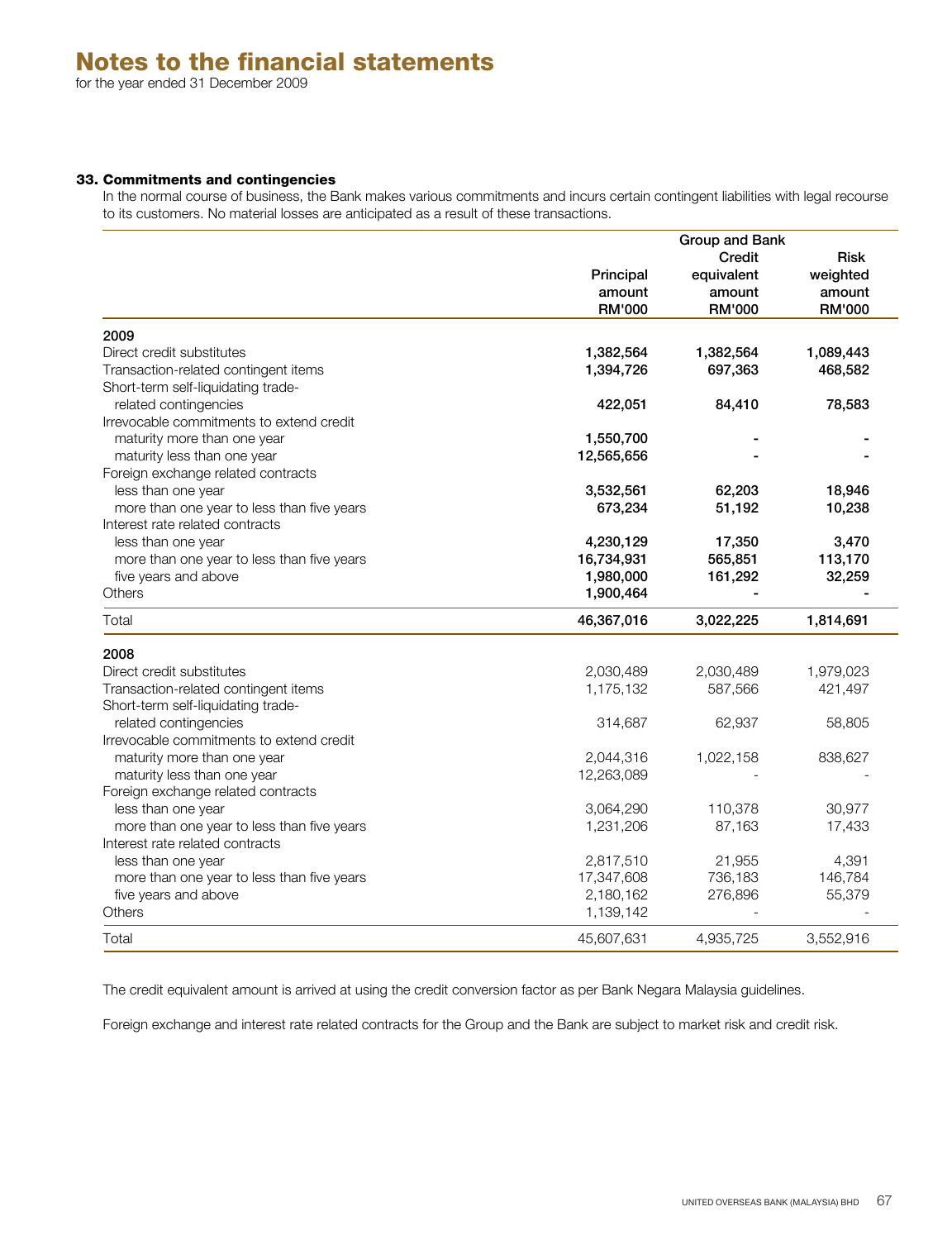## 33. Commitments and contingencies (continued)

Analysis of foreign exchange contracts and interest rate contracts is as follows:

|                                    | 2009<br>Principal<br>amount | 2008<br>Principal<br>amount |
|------------------------------------|-----------------------------|-----------------------------|
|                                    | <b>RM'000</b>               | <b>RM'000</b>               |
| The Group and Bank                 |                             |                             |
| Foreign exchange contract          |                             |                             |
| forward and futures contracts      | 1,713,859                   | 1,873,180                   |
| cross currency interest rate swaps | 2,491,936                   | 2.422.316                   |
| Interest rate contracts            |                             |                             |
| forward and futures contracts      | 60,000                      | 143,000                     |
| swaps                              | 22,885,060                  | 22,202,280                  |

## Market risk

Market risk is the potential change in value caused by movement in market rates or prices. The contractual amounts stated above provide only a measure of involvement in these types of transactions and do not represent the amounts subject to market risk. Exposure to market risk may be reduced through offsetting on and off balance sheet positions. As at end of 31 December 2009 the amounts of contracts which were not hedged and hence, exposed to market risk was RM23,929,967 (2008: RM548,169).

#### Credit risk

Credit risk arises from the possibility that a counterparty may be unable to meet the terms of a contract in which the Bank has a gain position. As at end of 31 December 2009, the amounts of credit risk, measured in terms of the cost to replace the profitable contracts, was RM25,307,414 (2008: RM82,037,763). This amount will increase or decrease over the life of the contracts, mainly as a function of maturity dates and market rates of prices.

#### 34. Capital commitments

|                                                        |               | Group and Bank |
|--------------------------------------------------------|---------------|----------------|
|                                                        | 2009          | 2008           |
|                                                        | <b>RM'000</b> | <b>RM'000</b>  |
| Capital expenditure for property, plant and equipment: |               |                |
| authorised and contracted for                          | 34.424        | 12,704         |
| authorised but not contracted for                      | 11.831        | 19.413         |
|                                                        | 46,255        | 32.117         |

## 35. Lease commitments

#### (a) The Group as Lessee

The Group and the Bank have non-cancellable long term lease commitments in respect of related premises and equipment on hire, all of which are classified as operating leases.

A summary of the non-cancellable long term commitments, net of sub-leases is as follows:

|                                                   |               | Group         |               | Bank          |  |
|---------------------------------------------------|---------------|---------------|---------------|---------------|--|
|                                                   | 2009          | 2008          | 2009          | 2008          |  |
|                                                   | <b>RM'000</b> | <b>RM'000</b> | <b>RM'000</b> | <b>RM'000</b> |  |
| Future minimum rentals payments:                  |               |               |               |               |  |
| Not later than one year                           | 6,131         | 6.070         | 6,086         | 5,992         |  |
| Later than one year and not later than five years | 5.794         | 5.796         | 5.780         | 5,737         |  |
|                                                   | 11,925        | 11.866        | 11,866        | 11.729        |  |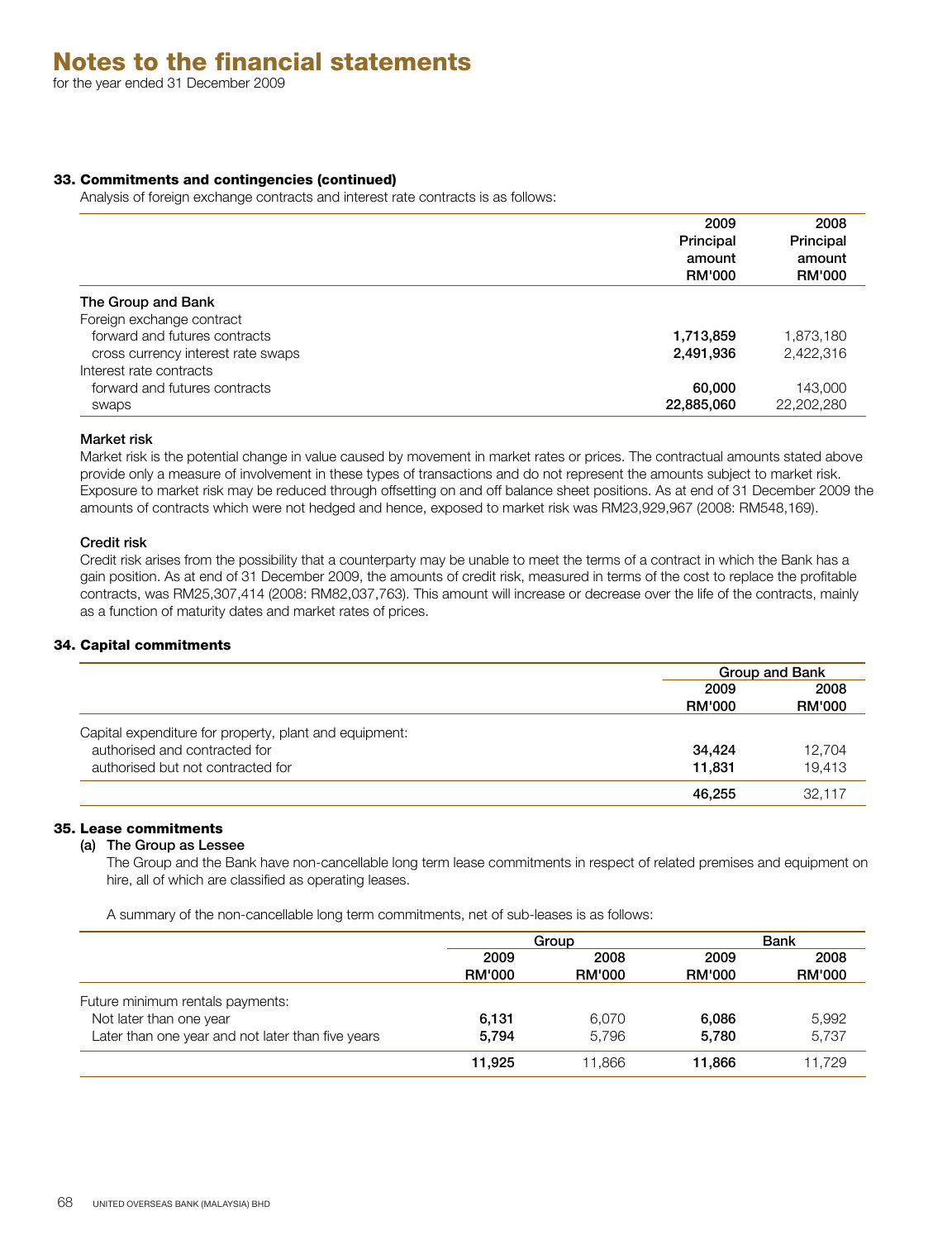## 36. Capital adequacy

|                                                                | 2009          | 2008          |
|----------------------------------------------------------------|---------------|---------------|
|                                                                | <b>RM'000</b> | <b>RM'000</b> |
| <b>Bank</b>                                                    |               |               |
| Tier I capital                                                 |               |               |
| paid-up share capital                                          | 470,000       | 470,000       |
| share premium                                                  | 322,555       | 322,555       |
| Retained profits                                               | 2,175,633     | 1,583,030     |
| Statutory reserve                                              | 470,000       | 470,000       |
| Less:                                                          |               |               |
| Deferred tax assets                                            | (135, 677)    | (55, 964)     |
|                                                                | 3,302,511     | 2,789,621     |
| Tier II capital                                                |               |               |
| property revaluation reserve                                   |               | 37.848        |
| general allowance for losses on loans, advances and financing  | 434,669       | 427,189       |
|                                                                | 434,669       | 465,037       |
| Total capital                                                  | 3,737,180     | 3,254,658     |
| Less: Investment in subsidiaries                               | (51)          | (51)          |
| Capital base                                                   | 3,737,129     | 3,254,607     |
|                                                                |               |               |
| The capital adequacy ratios of the Bank are as follows:<br>(a) |               |               |
| Core capital ratio                                             | 13.54%        | 10.24%        |
| Risk-weighted capital ratio                                    | 15.33%        | 11.95%        |
| Core capital ratio (net of proposed dividends)                 | 13.43%        | 10.14%        |
| Risk-weighted capital ratio (net of proposed dividends)        | 15.21%        | 11.85%        |

## (b) Analysis of gross risk-weighted assets in the various categories of risk-weights is as follows:

|             |               | 2009          | 2008          |               |  |
|-------------|---------------|---------------|---------------|---------------|--|
|             |               | <b>Risk-</b>  |               | <b>Risk-</b>  |  |
|             | Principal     | weighted      | Principal     | weighted      |  |
|             | <b>RM'000</b> | <b>RM'000</b> | <b>RM'000</b> | <b>RM'000</b> |  |
| 0%          | 11,595,061    |               | 11,338,942    |               |  |
| 20%         | 3,346,469     | 669,294       | 4,220,411     | 844,082       |  |
| 50%         | 10,843,203    | 5,421,601     | 9,968,551     | 4,984,276     |  |
| 100%        | 17,694,193    | 17,694,193    | 20,878,361    | 20,878,361    |  |
|             | 43,478,926    | 23,785,088    | 46,406,265    | 26,706,719    |  |
| Market Risk | 30,251,827    | 597,641       | 26,866,860    | 532,975       |  |
|             | 73,730,753    | 24,382,729    | 73,273,125    | 27,239,694    |  |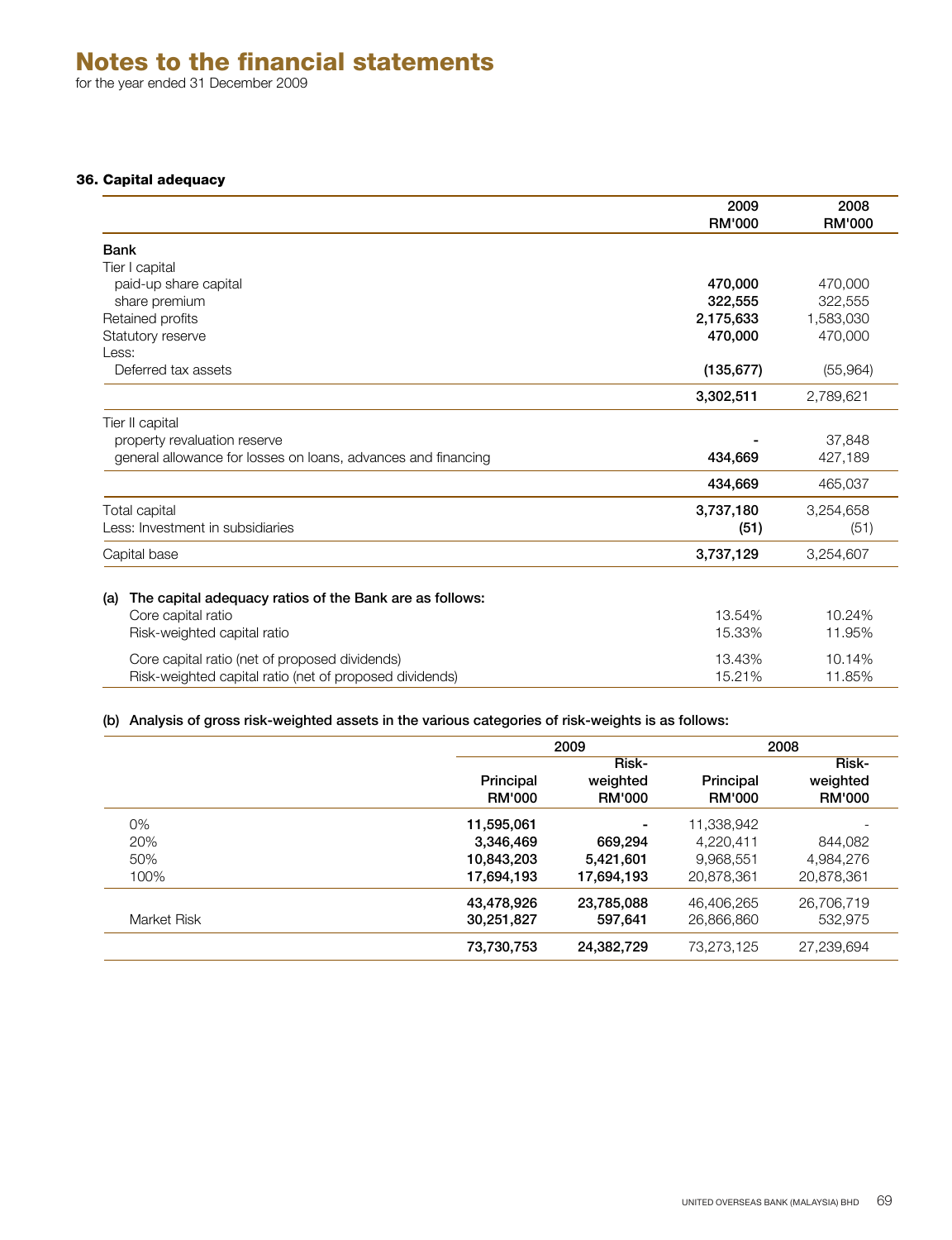#### 36. Capital adequacy (continued)

(c) The Bank has voluntarily disclosed the market risk information based on Risk Weighted Capital Adequacy Framework (Basel II) - Disclosure Requirements (Pillar 3) as follows:

| 2009                                                         | Long<br>position<br><b>RM'000</b> | Short<br>position<br><b>RM'000</b>                | Risk-<br>weighted<br>assets<br><b>RM'000</b> | Capital<br>requirements<br><b>RM'000</b> |
|--------------------------------------------------------------|-----------------------------------|---------------------------------------------------|----------------------------------------------|------------------------------------------|
| Interest rate risk<br>Specific risk<br>Foreign exchange risk | 24,293,855<br>1,809,709<br>72,904 | 22,979,691<br>$\overline{\phantom{0}}$<br>103,374 | 490,098<br>4,169<br>103,374                  | 39,208<br>333<br>8,270                   |
|                                                              |                                   |                                                   | 597,641                                      | 47,811                                   |
| 2008                                                         |                                   |                                                   |                                              |                                          |
| Interest rate risk                                           | 21,326,971                        | 18,704,814                                        | 491,163                                      | 39,293                                   |
| Specific risk                                                | 1,170,742                         |                                                   | 37,376                                       | 2,990                                    |
| Foreign exchange risk                                        | 3,361                             | 7,482                                             | 7,482                                        | 599                                      |
|                                                              |                                   |                                                   | 536,021                                      | 42,882                                   |

## 37. Credit exposure arising from credit transactions with connected parties

|                                                                                                            | 2009      | 2008      |
|------------------------------------------------------------------------------------------------------------|-----------|-----------|
| Outstanding credit exposures with connected parties (RM'000)                                               | 284.094   | 29,360    |
| Percentage of outstanding credit exposures to connected<br>parties as proportion of total credit exposures | 2.800%    | $0.160\%$ |
| Percentage of outstanding credit exposures to connected<br>parties which is non-performing or in default   | $0.001\%$ | $0.001\%$ |

The credit exposures above are derived based on Bank Negara Malaysia's revised guidelines on Credit Transaction and Exposure with Connected Parties, which is effective from 1 January 2008.

## 38. Financial risk management

The Bank's business activities involve the use of financial instruments, including derivatives. These activities expose the Bank to a variety of financial risks, mainly credit risk, foreign exchange risk, interest rate risk and liquidity risk.

Managing financial risks is an integral part of the Bank's business. It is carried out centrally by the various specialist committees of the Bank under delegated authority of the Board of Directors. These various specialist committees formulate, review and approve policies and limits on monitoring and managing risk exposures under their respective supervision. The major policy decisions and proposals approved by these committees are subject to review by the Executive Committee.

The Risk Management Division assumes the independent oversight of risk undertaken by the Bank, and takes the lead in the formulation and approval of risk policy, controls and processes. The Middle Office enforces Global Markets and Investment Management's compliance with trading policies and limits. This is further enhanced by the periodic risk assessment audit carried out by the Internal Audit.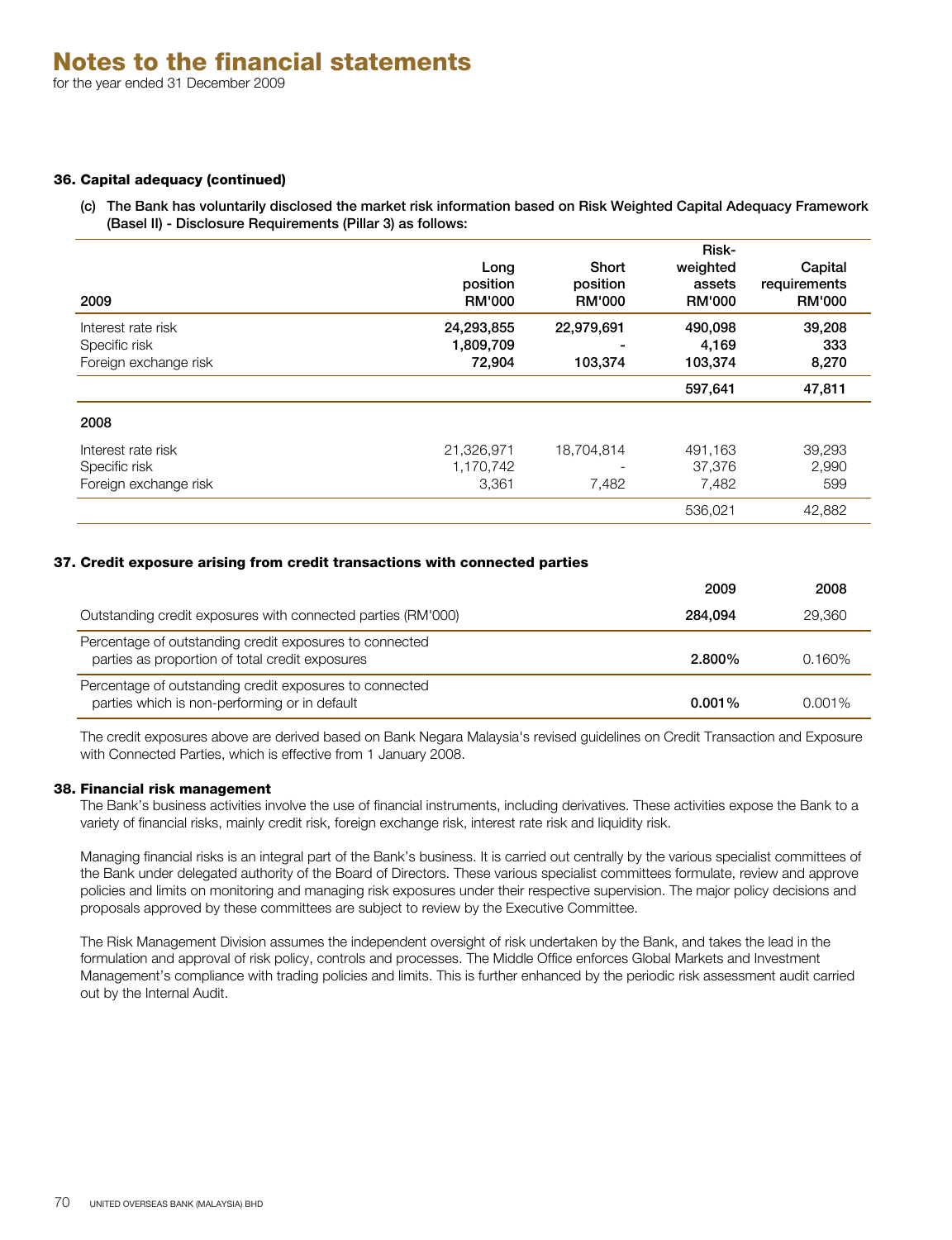#### 38. Financial risk management (continued)

The main financial risks that the Bank is exposed to and how they are being managed are set out below:

#### (a) Foreign exchange risk

Foreign exchange risk is the risk to earnings and value of financial instruments arising from adverse fluctuations in foreign exchange rates, caused by fundamental and economic factors.

The Bank's foreign exchange exposures arise mainly from its foreign exchange position-taking or proprietary business, and customer facilitation business. To mitigate foreign currency risk, the Bank predominately uses foreign currency outright forward and swap contracts to hedge its foreign exchange exposures.

Foreign Exchange open positions are mark-to-market and monitored against pre-determined position limits. The mark-to-market valuations are then monitored against pre-determined cut-loss limits and regularly reported to Management.

Foreign exchange risk is managed through market risk processes, risk limits and policies as approved by the Group ALCO. The limits, procedures and policies, such as the level of exposure by currency in total for both overnight and intra-day positions, are independently monitored by Middle Office.

## (b) Credit risk

Credit risk is the potential loss arising from any failure by the Bank's customers or counter parties to fulfill their obligations as and when these obligations fall due. These obligations may arise from lending, trade finance, investments, receivables under derivative contracts and other credit-related activities undertaken by the Bank.

The Executive Committee is responsible for the management of credit risk of the Bank. Apart from direct credit management, such as approval of significant loans, it is also responsible for providing directions and timely guidance on lending to different geographical sectors, industries and products.

The In-Country Credit Committee, under delegated authority from the Executive Committee, deals with approval of credit applications and review of existing credit facilities.

The Credit Management Committee, under delegated authority from the Executive Committee, deals with all credit risk matters, including formulation and review of credit policies.

In general, the Bank monitors the levels of credit risk it undertakes through regular reviews by management, with independent oversight of its credit concentration and portfolio quality.

In respect of its lending-related activities, management regularly reviews the amount of risk accepted in relation to one borrower or groups of borrowers, geographical and industry segments, types of acceptable security, level of non-performing loans and adequacy of provisioning requirements.

In respect of other credit risk activities such as money market transactions and derivative financial instruments, the Bank has counter- party risk policies that set out approved counter-parties with which the Bank may transact and their respective transaction limits.

Exposure to credit risk is also managed in part by obtaining collateral or right to call for collateral when certain exposure thresholds are exceeded, the right to terminate transactions upon the occurrence of unfavourable events, the right to reset the terms of transactions after specified time periods or upon the occurrence of unfavourable events, and entering into netting agreements with counter-parties that permit the Bank to offset receivables and payables with such counter-parties.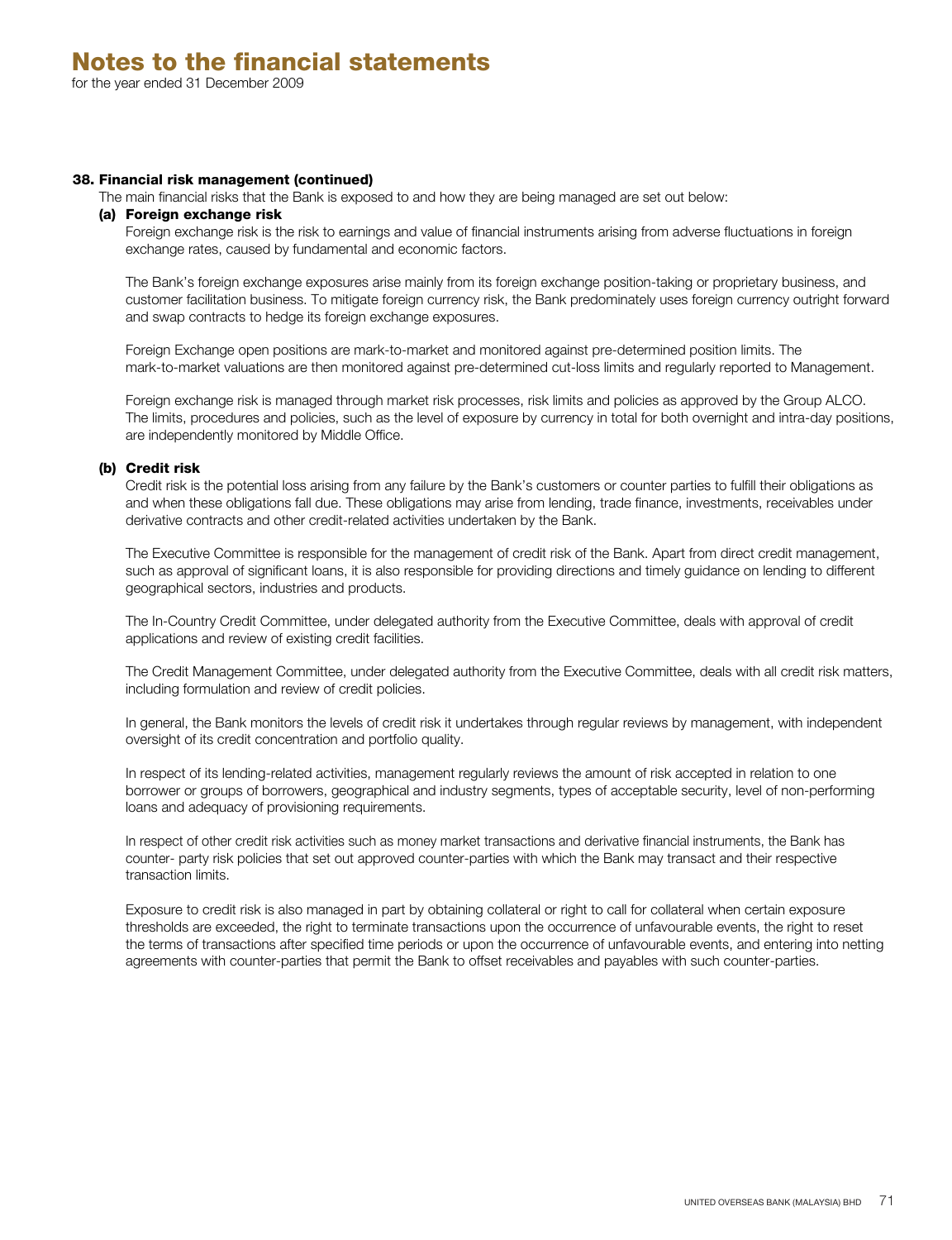## 38. Financial risk management (continued)

(b) Credit risk (continued)

The following table set out the credit risk concentration by economic sectors of the Group and the Bank:

|                                             | Short-term funds,<br>securities<br>purchased under |               |            |                    |                       |                     | On-           |                      |
|---------------------------------------------|----------------------------------------------------|---------------|------------|--------------------|-----------------------|---------------------|---------------|----------------------|
|                                             | resale agreements<br>and placements                | Held-for-     | Available- | Loans,<br>advances | Specific<br>provision |                     | balance       | Commitments          |
|                                             | with financial                                     | trading       | for-sale   | and                | and general           | Other               | sheet         | and                  |
| Group                                       | institutions                                       | securities    | securities | financing          | provision             | assets              | total         | contingencies        |
| 2009                                        | <b>RM'000</b>                                      | <b>RM'000</b> | RM'000     | <b>RM'000</b>      | RM'000                | <b>RM'000</b>       | <b>RM'000</b> | <b>RM'000</b>        |
|                                             |                                                    |               |            |                    |                       |                     |               |                      |
| Agriculture, hunting,                       |                                                    |               |            |                    |                       |                     |               |                      |
| forestry and fishing                        |                                                    |               |            | 217,815            | (4, 771)              |                     | 213,044       | 312,441              |
| Mining and quarrying                        |                                                    |               |            | 13,635             | (209)                 |                     | 13,426        | 270,908              |
| Manufacturing                               |                                                    |               | 169,590    | 4,508,983          | (216, 811)            | 1,140               | 4,462,902     | 4,420,218            |
| Electricity, gas and water                  |                                                    |               |            | 9,723              | (149)                 |                     | 9,574         | 182,929              |
| Construction                                |                                                    |               | 39,051     | 1,640,355          | (48, 819)             | 100                 | 1,630,687     | 2,689,420            |
| Wholesale & retail trade                    |                                                    |               |            |                    |                       |                     |               |                      |
| and restaurants & hotels                    |                                                    |               |            | 4,352,009          | (110, 430)            |                     | 4,241,579     | 3,928,912            |
| Transport, storage,                         |                                                    |               |            |                    |                       |                     |               |                      |
| and communication                           |                                                    |               | 203,503    | 336,670            | (5,264)               | 5,124               | 540,033       | 293,773              |
| Finance, insurance and                      |                                                    |               |            |                    |                       |                     |               |                      |
| business services                           | 7,447,318                                          | 1,809,646     | 4,479,406  | 724,203            | (14, 711)             | 38,182              | 14,484,044    | 28,195,009           |
| Real estate                                 |                                                    |               | 547        | 1,195,184          | (19, 885)             |                     | 1,175,846     | 737,233              |
| Community, social and                       |                                                    |               |            |                    |                       |                     |               |                      |
| personal services                           |                                                    |               |            | 80,756             | (1, 238)              |                     | 79,518        | 45,622               |
| Households                                  |                                                    |               |            | 15,384,687         | (295, 924)            |                     | 15,088,763    | 5,271,503            |
| Others                                      |                                                    |               |            | 3,903              | (60)                  | 394,343             | 398,186       | 19,048               |
|                                             | 7,447,318                                          | 1,809,646     | 4,892,097  | 28,467,923         | (718, 271)            | 438,889             | 42,337,602    | 46,367,016           |
| Other assets not                            |                                                    |               |            |                    |                       |                     |               |                      |
| subject to credit risk                      |                                                    |               |            |                    |                       | 417,412             | 417,412       |                      |
|                                             |                                                    |               |            |                    |                       |                     |               |                      |
|                                             |                                                    |               |            |                    |                       |                     |               |                      |
|                                             | 7,447,318                                          | 1,809,646     | 4,892,097  | 28,467,923         | (718, 271)            | 856,301             | 42,755,014    | 46,367,016           |
| Group<br>2008                               |                                                    |               |            |                    |                       |                     |               |                      |
| Agriculture, hunting,                       |                                                    |               |            |                    |                       |                     |               |                      |
| forestry and fishing                        |                                                    |               |            | 104,734            | (2, 847)              |                     | 101,887       | 47,176               |
| Mining and quarrying                        |                                                    |               |            | 23,227             | (354)                 |                     | 22,873        | 24,936               |
|                                             |                                                    |               | 171,951    | 5,299,541          |                       | 7,794               | 5,220,679     |                      |
| Manufacturing<br>Electricity, gas and water |                                                    |               |            |                    | (258, 607)            |                     |               | 4,357,579<br>202,696 |
|                                             |                                                    | 1,074         |            | 7,669              | (117)                 |                     | 8,626         |                      |
| Construction                                |                                                    |               | 37,555     | 1,758,885          | (35, 881)             | 100                 | 1,760,659     | 2,979,894            |
| Wholesale & retail trade                    |                                                    |               |            |                    |                       |                     |               |                      |
| and restaurants & hotels                    |                                                    |               |            | 4,452,525          | (128, 894)            |                     | 4,323,631     | 3,841,669            |
| Transport, storage,                         |                                                    |               |            |                    |                       |                     |               |                      |
| and communication                           |                                                    |               | 189,046    | 554,572            | (10, 130)             | 5,164               | 738,652       | 141,039              |
| Finance, insurance and                      |                                                    |               |            |                    |                       |                     |               |                      |
| business services                           | 8,693,633                                          |               | 3,217,055  | 1,056,513          | (84, 640)             | 894,424             | 13,776,985    | 27,424,866           |
| Real estate                                 |                                                    |               | 565        | 880,992            | (18, 162)             |                     | 863,395       | 1,056,669            |
| Community, social and                       |                                                    |               |            |                    |                       |                     |               |                      |
| personal services                           |                                                    |               |            | 88,603             | (10, 709)             |                     | 77,894        | 58,814               |
| Households                                  |                                                    |               |            | 14,209,916         | (302, 927)            |                     | 13,906,989    | 5,375,654            |
| Others                                      |                                                    |               |            | 2,140              | (33)                  | 272,649             | 274,756       | 96,639               |
|                                             | 8,693,633                                          | 1,074         | 3,616,172  | 28,439,317         |                       | (853,301) 1,180,131 | 41,077,026    | 45,607,631           |
| Other assets not subject<br>to credit risk  |                                                    |               |            |                    |                       | 348,441             | 348,441       |                      |
|                                             | 8,693,633                                          | 1,074         | 3,616,172  | 28,439,317         |                       | (853,301) 1,528,572 | 41,425,467    | 45,607,631           |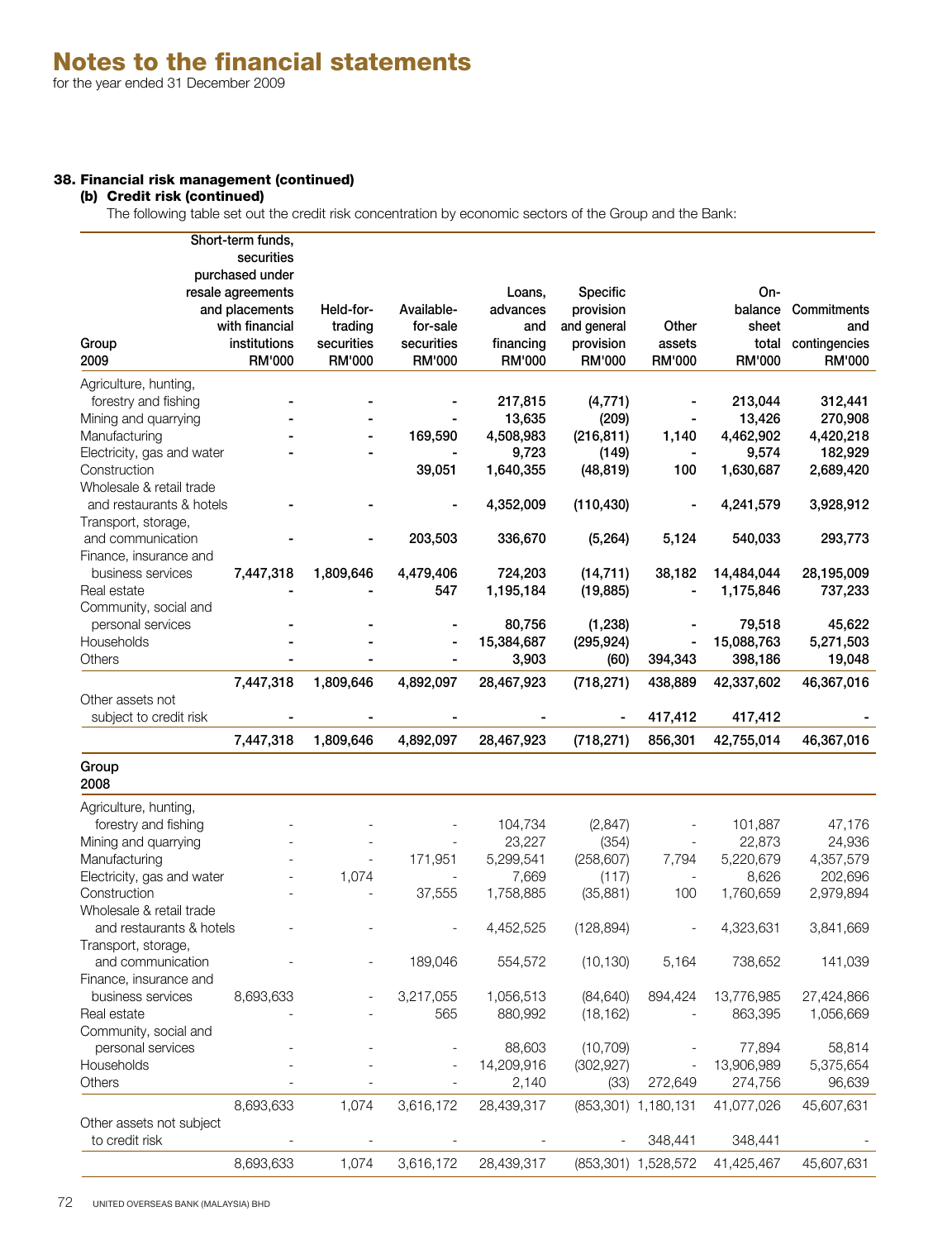# 38. Financial risk management (continued)

(b) Credit risk (continued)

|                            | Short-term funds, |               |            |               |             |                                |                       |               |
|----------------------------|-------------------|---------------|------------|---------------|-------------|--------------------------------|-----------------------|---------------|
|                            | securities        |               |            |               |             |                                |                       |               |
|                            | purchased under   |               |            |               |             |                                |                       |               |
|                            | resale agreements |               |            | Loans,        | Specific    |                                | On-                   |               |
|                            | and placements    | Held-for-     | Available- | advances      | provision   |                                | balance               | Commitments   |
|                            | with financial    | trading       | for-sale   | and           | and general | Other                          | sheet                 | and           |
| <b>Bank</b>                | institutions      | securities    | securities | financing     | provision   | assets                         | total                 | contingencies |
| 2009                       | <b>RM'000</b>     | <b>RM'000</b> | RM'000     | <b>RM'000</b> | RM'000      | <b>RM'000</b>                  | <b>RM'000</b>         | RM'000        |
| Agriculture, hunting,      |                   |               |            |               |             |                                |                       |               |
| forestry and fishing       |                   |               |            | 217,815       | (4, 771)    |                                | 213,044               | 312,441       |
| Mining and quarrying       |                   |               |            | 13,635        | (209)       |                                | 13,426                | 270,908       |
| Manufacturing              |                   |               | 169,590    | 4,508,983     | (216, 811)  | 1,140                          | 4,462,902             | 4,420,218     |
| Electricity, gas and water |                   |               |            | 9,723         | (149)       |                                | 9,574                 | 182,929       |
| Construction               |                   |               | 39,051     | 1,640,355     | (48, 819)   | 100                            | 1,630,687             | 2,689,420     |
| Wholesale & retail trade   |                   |               |            |               |             |                                |                       |               |
| and restaurants & hotels   |                   |               |            | 4,352,009     | (110, 430)  |                                | 4,241,579             | 3,928,912     |
| Transport, storage,        |                   |               |            |               |             |                                |                       |               |
| and communication          |                   |               | 203,503    | 336,670       | (5,264)     | 5,124                          | 540,033               | 293,773       |
| Finance, insurance and     |                   |               |            |               |             |                                |                       |               |
| business services          | 7,447,318         | 1,809,646     | 4,479,406  | 899,963       | (14, 711)   | 38,182                         | 14,659,804            | 28,195,009    |
| Real estate                |                   |               | 547        | 1,195,184     | (19, 885)   |                                | 1,175,846             | 737,233       |
| Community, social and      |                   |               |            |               |             |                                |                       |               |
| personal services          |                   |               |            | 80,756        | (1, 238)    |                                | 79,518                | 45,622        |
| Households                 |                   |               |            | 15,384,687    | (295, 924)  |                                | 15,088,763            | 5,271,503     |
| Others                     |                   |               |            | 3,903         | (60)        | 358,252                        | 362,095               | 19,048        |
|                            | 7,447,318         | 1,809,646     | 4,892,097  | 28,643,683    | (718, 271)  | 402,798                        | 42,477,271            | 46,367,016    |
| Other assets not subject   |                   |               |            |               |             |                                |                       |               |
|                            |                   |               |            |               |             |                                |                       |               |
|                            |                   |               |            |               |             |                                |                       |               |
| to credit risk             |                   |               |            |               |             | 247,847                        | 247,847               |               |
|                            | 7,447,318         | 1,809,646     | 4,892,097  | 28,643,683    | (718, 271)  | 650,645                        | 42,725,118            | 46,367,016    |
| <b>Bank</b>                |                   |               |            |               |             |                                |                       |               |
| 2008                       |                   |               |            |               |             |                                |                       |               |
| Agriculture, hunting,      |                   |               |            |               |             |                                |                       |               |
| forestry and fishing       |                   |               |            | 104,734       | (2, 847)    |                                | 101,887               | 47,176        |
| Mining and quarrying       |                   |               |            | 23,227        | (354)       |                                | 22,873                | 24,936        |
| Manufacturing              |                   |               | 171,951    | 5,299,541     | (258, 607)  | 7,794                          | 5,220,679             | 4,357,579     |
| Electricity, gas and water |                   | 1,074         |            | 7,669         | (117)       | $\overline{\phantom{m}}$       | 8,626                 | 202,696       |
| Construction               |                   |               | 37,555     | 1,758,885     | (35, 881)   | 100                            | 1,760,659             | 2,979,894     |
| Wholesale & retail trade   |                   |               |            |               |             |                                |                       |               |
| and restaurants & hotels   |                   |               |            | 4,452,525     | (128, 894)  |                                | 4.323.631             | 3,841,669     |
| Transport, storage,        |                   |               |            |               |             |                                |                       |               |
| and communication          |                   |               | 189,046    | 554,572       | (10, 130)   | 5,164                          | 738,652               | 141,039       |
| Finance, insurance and     |                   |               |            |               |             |                                |                       |               |
| business services          | 8,693,633         |               | 3,217,055  | 1,056,513     | (84, 640)   | 894,424                        | 13,776,985            | 27,424,866    |
| Real estate                |                   |               | 565        | 880,992       | (18, 162)   |                                | 863,395               | 1,056,669     |
| Community, social and      |                   |               |            |               |             |                                |                       |               |
| personal services          |                   |               |            | 88,603        | (10, 709)   |                                | 77,894                | 58,814        |
| Households                 |                   |               |            | 14,209,916    | (302, 927)  |                                | 13,906,989            | 5,375,654     |
| Others                     |                   |               |            | 2,140         | (33)        | 231,369                        | 233,476               | 96,639        |
|                            | 8,693,633         | 1,074         | 3,616,172  |               |             | (853,301) 1,138,851            | 41,035,746            |               |
| Other assets not subject   |                   |               |            | 28,439,317    |             |                                |                       | 45,607,631    |
| to credit risk             |                   |               |            |               |             |                                |                       |               |
|                            | 8,693,633         | 1,074         | 3,616,172  | 28,439,317    |             | 348,091<br>(853,301) 1,486,942 | 348,091<br>41,383,837 | 45,607,631    |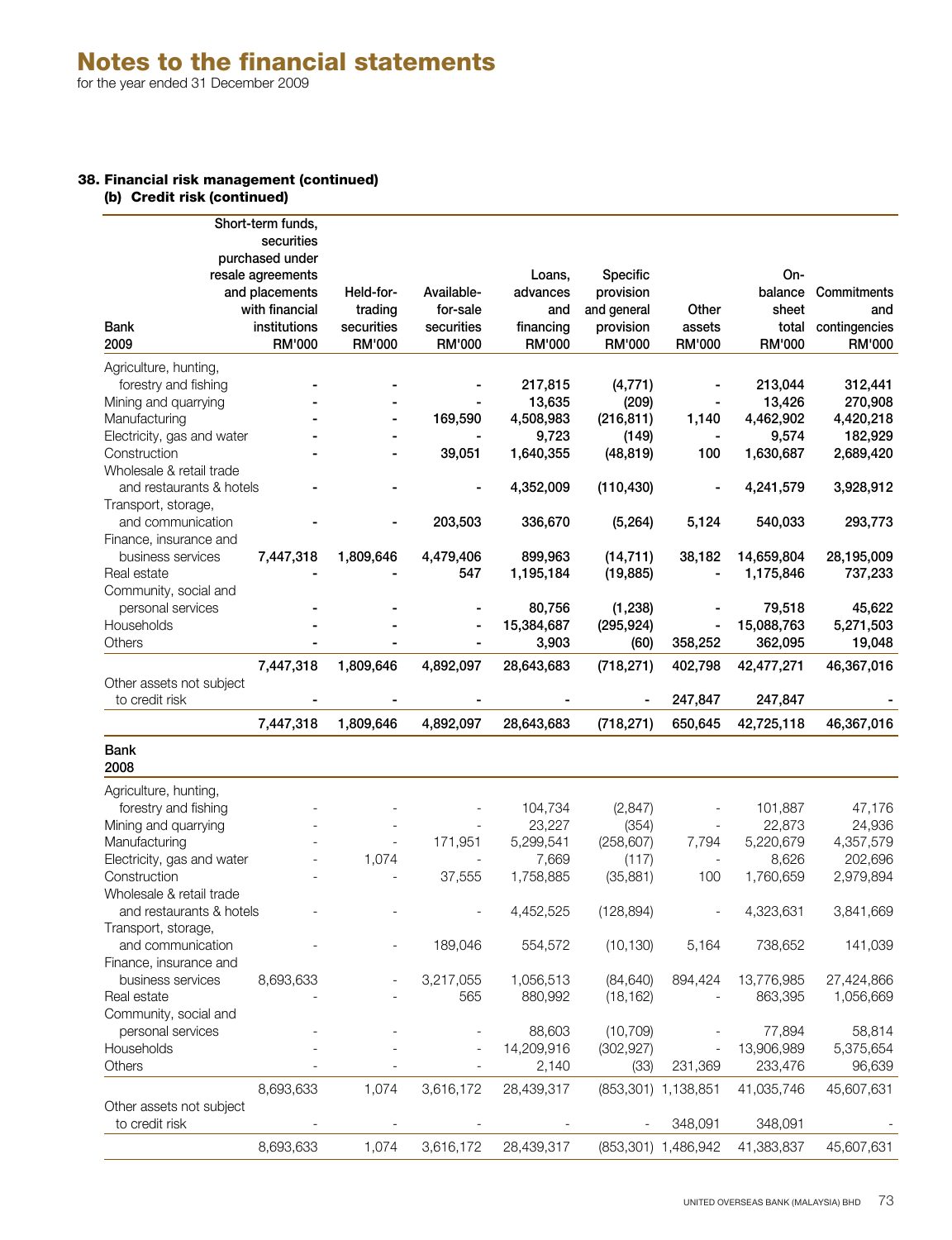#### 38. Financial risk management (continued)

#### (c) Interest rate risk

Interest rate risk is the risk to earnings and economic value of the Bank caused by fluctuations in interest rates.

Interest rate exposure arises from the differences in the maturities and repricing dates of assets, liabilities and off-balance sheet items. These mismatches are actively monitored and managed as part of the overall interest rate risk management process which is conducted in accordance with the Bank's policies as approved by the Asset and Liability Committee.

The following table shows the interest rate sensitivity gap, by time bands based on the earlier of contractual repricing date and maturity date. Actual repricing dates may differ from contractual dates due to prepayments of loans and withdrawal of deposits.

|                          |                |               |               | <------------------------------- Non-trading book -----------------------------> |                |               |                |               |                |
|--------------------------|----------------|---------------|---------------|----------------------------------------------------------------------------------|----------------|---------------|----------------|---------------|----------------|
|                          |                |               |               |                                                                                  |                | Non           |                |               | Effective      |
|                          | Up to 1        | $1$ to $3$    | 3 to 12       | 1 to $5$                                                                         | Over 5         | interest      | Trading        |               | interest       |
| Group                    | month          | months        | months        | years                                                                            | years          | sensitive     | book           | Total         | rate           |
| 2009                     | <b>RM'000</b>  | <b>RM'000</b> | <b>RM'000</b> | <b>RM'000</b>                                                                    | <b>RM'000</b>  | <b>RM'000</b> | RM'000         | <b>RM'000</b> | $\%$           |
| Assets                   |                |               |               |                                                                                  |                |               |                |               |                |
| Cash and                 |                |               |               |                                                                                  |                |               |                |               |                |
| short-term funds         | 5,754,424      |               |               |                                                                                  |                | 393,363       |                | 6,147,787     | 2.03           |
| Securities purchased     |                |               |               |                                                                                  |                |               |                |               |                |
| under resale             |                |               |               |                                                                                  |                |               |                |               |                |
| agreements               | 799,610        | 99,921        |               |                                                                                  |                |               |                | 899,531       | 2.03           |
| Deposits and             |                |               |               |                                                                                  |                |               |                |               |                |
| placements with          |                |               |               |                                                                                  |                |               |                |               |                |
| financial institutions   | $\blacksquare$ | 400,000       |               |                                                                                  |                |               |                | 400,000       | 2.08           |
| Held-for-trading         |                |               |               |                                                                                  |                |               |                |               |                |
| securities               |                |               |               |                                                                                  |                |               | 1,809,646      | 1,809,646     | 4.13           |
| Available-for-sale       |                |               |               |                                                                                  |                |               |                |               |                |
|                          |                |               |               |                                                                                  |                |               |                |               |                |
| securities               | 939,878        | 304,160       | 341,499       | 3,164,892                                                                        | 102,208        | 39,460        |                | 4,892,097     | 2.95           |
| Loans, advances          |                |               |               |                                                                                  |                |               |                |               |                |
| and financing            |                |               |               |                                                                                  |                |               |                |               |                |
| performing               | 19,426,169     | 1,474,858     | 1,490,961     | 1,543,807                                                                        | 410,734        | 2,656,361     |                | 27,002,890    | 5.04           |
| non-performing           |                |               |               |                                                                                  |                | 746,762       |                | 746,762       |                |
| Other assets             |                |               |               | ä,                                                                               | $\blacksquare$ | 856,301       |                | 856,301       | $\blacksquare$ |
|                          | 26,920,081     | 2,278,939     | 1,832,460     | 4,708,699                                                                        | 512,942        | 4,692,247     | 1,809,646      | 42,755,014    |                |
| Liabilities              |                |               |               |                                                                                  |                |               |                |               |                |
| Deposits from            |                |               |               |                                                                                  |                |               |                |               |                |
|                          |                |               |               | 280,160                                                                          |                |               |                |               |                |
| customers                | 18,083,829     | 4,088,156     | 5,562,050     |                                                                                  |                | 3,543,279     |                | 31,557,474    | 2.07           |
| Deposits and             |                |               |               |                                                                                  |                |               |                |               |                |
| placements of            |                |               |               |                                                                                  |                |               |                |               |                |
| banks and other          |                |               |               |                                                                                  |                |               |                |               |                |
| financial institutions   | 3,865,178      | 17,039        | 3,002         |                                                                                  |                | 83,960        |                | 3,969,179     | 1.50           |
| Bills and acceptances    |                |               |               |                                                                                  |                |               |                |               |                |
| payable                  | 1,933          | 4,997         | 466           |                                                                                  |                | 2,847,092     |                | 2,854,488     | 3.02           |
| Amount due to Cagamas    | 856            | 1,720         | 73,393        | 33,719                                                                           |                |               |                | 109,688       | 4.45           |
| Other liabilities        |                |               |               |                                                                                  |                | 767,992       |                | 767,992       | $\blacksquare$ |
|                          | 21,951,796     | 4,111,912     | 5,638,911     | 313,879                                                                          | $\blacksquare$ | 7,242,323     | $\blacksquare$ | 39,258,821    |                |
| On-balance sheet         |                |               |               |                                                                                  |                |               |                |               |                |
| interest sensitivity gap | 4,968,285      | (1,832,973)   | (3,806,451)   | 4,394,820                                                                        | 512,942        |               |                |               |                |
| Off-balance sheet        |                |               |               |                                                                                  |                |               |                |               |                |
| interest sensitivity gap | (2,576,909)    | 3,437,960     | 56,138        | (1,039,702)                                                                      | 50,000         |               |                |               |                |
| <b>Total interest</b>    |                |               |               |                                                                                  |                |               |                |               |                |
| sensitivity gap          | 2,391,376      | 1,604,987     | (3,750,313)   | 3,355,118                                                                        | 562,942        |               |                |               |                |
|                          |                |               |               |                                                                                  |                |               |                |               |                |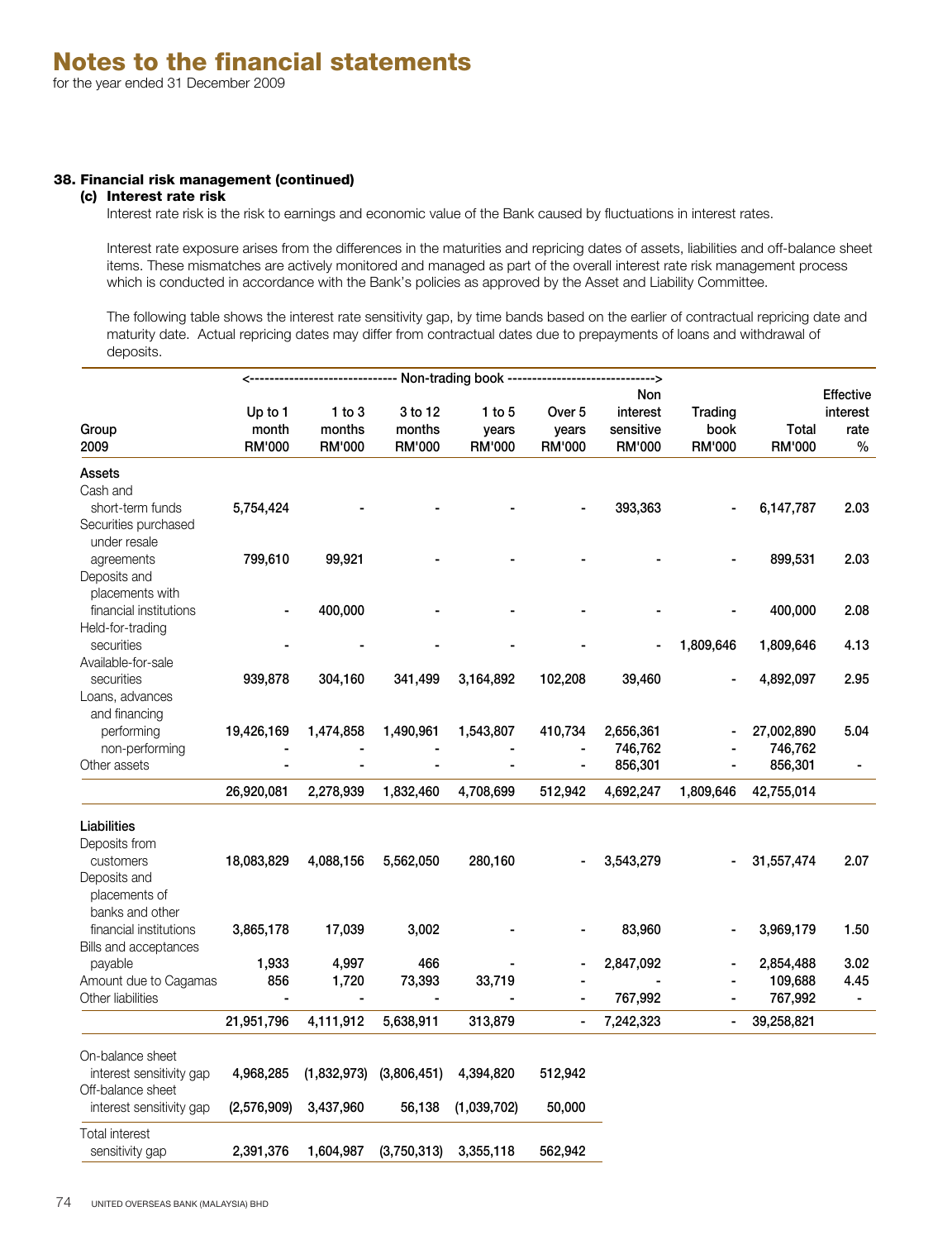# 38. Financial risk management (continued)

(c) Interest rate risk (continued)

|                          | ----->        |               |               |               |                |               |                          |               |                  |
|--------------------------|---------------|---------------|---------------|---------------|----------------|---------------|--------------------------|---------------|------------------|
|                          |               |               |               |               |                | Non           |                          |               | <b>Effective</b> |
|                          | Up to 1       | $1$ to $3$    | 3 to 12       | $1$ to 5      | Over 5         | interest      | Trading                  |               | interest         |
| Group                    | month         | months        | months        | years         | years          | sensitive     | book                     | Total         | rate             |
| 2008                     | <b>RM'000</b> | <b>RM'000</b> | <b>RM'000</b> | <b>RM'000</b> | <b>RM'000</b>  | <b>RM'000</b> | <b>RM'000</b>            | <b>RM'000</b> | $\%$             |
| Assets                   |               |               |               |               |                |               |                          |               |                  |
| Cash and                 |               |               |               |               |                |               |                          |               |                  |
| short-term funds         | 7,506,598     |               |               |               |                | 339,813       |                          | 7,846,411     | 3.34             |
| Securities purchased     |               |               |               |               |                |               |                          |               |                  |
| under resale             |               |               |               |               |                |               |                          |               |                  |
| agreements               | 98,921        |               |               |               |                |               |                          | 98,921        | 2.95             |
| Deposits and             |               |               |               |               |                |               |                          |               |                  |
| placements with          |               |               |               |               |                |               |                          |               |                  |
| financial institutions   |               | 704,157       | 44,144        |               |                |               |                          | 748,301       | 5.39             |
| Held-for-trading         |               |               |               |               |                |               |                          |               |                  |
| securities               |               |               |               |               |                |               | 1,074                    | 1,074         | 3.89             |
| Available-for-sale       |               |               |               |               |                |               |                          |               |                  |
| securities               |               |               |               |               |                | 33,144        | $\overline{a}$           |               |                  |
|                          | 662,033       | 767,765       | 783,189       | 459,858       | 910,183        |               |                          | 3,616,172     | 3.74             |
| Loans, advances          |               |               |               |               |                |               |                          |               |                  |
| and financing            |               |               |               |               |                |               |                          |               |                  |
| performing               | 20,445,149    | 3,140,089     | 1,594,194     | 1,427,462     | 219,156        |               |                          | 26,826,050    | 6.27             |
| non-performing           |               |               |               |               |                | 759,966       |                          | 759,966       |                  |
| Other assets             |               |               |               |               | $\overline{a}$ | 1,528,572     | $\overline{a}$           | 1,528,572     |                  |
|                          | 28,712,701    | 4,612,011     | 2,421,527     | 1,887,320     | 1,129,339      | 2,661,495     | 1,074                    | 41,425,467    |                  |
|                          |               |               |               |               |                |               |                          |               |                  |
| Liabilities              |               |               |               |               |                |               |                          |               |                  |
| Deposits from            |               |               |               |               |                |               |                          |               |                  |
| customers                | 14,969,360    | 4,534,424     | 6,232,204     | 766,747       |                | 3,509,147     | $\overline{\phantom{a}}$ | 30,011,882    | 2.83             |
| Deposits and             |               |               |               |               |                |               |                          |               |                  |
| placements of            |               |               |               |               |                |               |                          |               |                  |
| banks and other          |               |               |               |               |                |               |                          |               |                  |
| financial institutions   | 3,165,118     | 632,607       | 381,985       |               |                | 107,367       |                          | 4,287,077     | 2.58             |
| Bills and acceptances    |               |               |               |               |                |               |                          |               |                  |
| payable                  | 19,914        | 6,015         |               |               |                | 3,242,602     |                          | 3,268,531     | 5.36             |
| Amount due to Cagamas    | 924           | 1,858         | 22,528        | 111,802       |                |               |                          | 137,112       | 4.36             |
| Other liabilities        |               |               |               |               |                | 735,799       |                          | 735,799       |                  |
|                          | 18,155,316    | 5,174,904     | 6,636,717     | 878,549       |                | 7,594,915     |                          | 38,440,401    |                  |
|                          |               |               |               |               |                |               |                          |               |                  |
| On-balance sheet         |               |               |               |               |                |               |                          |               |                  |
| interest sensitivity gap | 10,557,385    | (562, 893)    | (4, 215, 190) | 1,008,771     | 1,129,339      |               |                          |               |                  |
| Off-balance sheet        |               |               |               |               |                |               |                          |               |                  |
| interest sensitivity gap | (2, 106, 350) | 3,047,593     | (570, 121)    | (423, 077)    | (10, 163)      |               |                          |               |                  |
| <b>Total interest</b>    |               |               |               |               |                |               |                          |               |                  |
| sensitivity gap          | 8,451,035     | 2,484,700     | (4,785,311)   | 585,694       | 1,119,176      |               |                          |               |                  |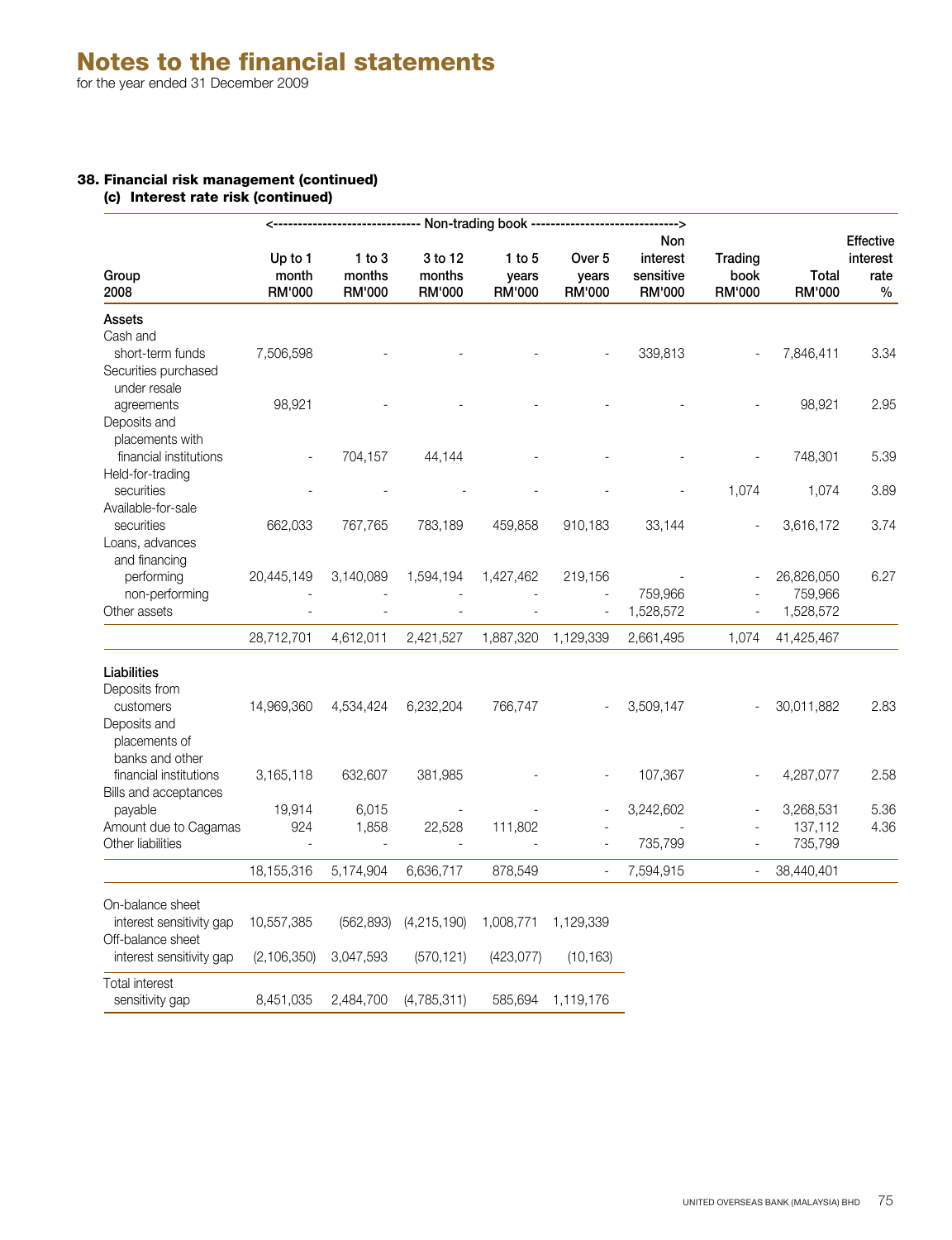# 38. Financial risk management (continued)

(c) Interest rate risk (continued)

|                          |                |                |               | <------------------------------- Non-trading book -----------------------------> |                |               |                |               |                |
|--------------------------|----------------|----------------|---------------|----------------------------------------------------------------------------------|----------------|---------------|----------------|---------------|----------------|
|                          |                |                |               |                                                                                  |                | Non           |                |               | Effective      |
|                          | Up to 1        | $1$ to $3$     | 3 to 12       | $1$ to $5$                                                                       | Over 5         | interest      | <b>Trading</b> |               | interest       |
| <b>Bank</b>              | month          | months         | months        | years                                                                            | years          | sensitive     | book           | Total         | rate           |
| 2009                     | <b>RM'000</b>  | RM'000         | <b>RM'000</b> | <b>RM'000</b>                                                                    | <b>RM'000</b>  | <b>RM'000</b> | <b>RM'000</b>  | <b>RM'000</b> | $\%$           |
| Assets                   |                |                |               |                                                                                  |                |               |                |               |                |
| Cash and                 |                |                |               |                                                                                  |                |               |                |               |                |
| short-term funds         | 5,754,424      |                |               |                                                                                  |                | 393,363       |                | 6,147,787     | 2.03           |
| Securities purchased     |                |                |               |                                                                                  |                |               |                |               |                |
| under resale             |                |                |               |                                                                                  |                |               |                |               |                |
| agreements               | 799,610        | 99,921         |               |                                                                                  |                |               |                | 899,531       | 2.03           |
| Deposits and             |                |                |               |                                                                                  |                |               |                |               |                |
| placements with          |                |                |               |                                                                                  |                |               |                |               |                |
| financial institutions   | $\blacksquare$ | 400,000        |               |                                                                                  |                |               |                | 400,000       | 2.08           |
| Held-for-trading         |                |                |               |                                                                                  |                |               |                |               |                |
|                          |                |                |               |                                                                                  |                |               | 1,809,646      |               |                |
| securities               |                |                |               |                                                                                  |                |               |                | 1,809,646     | 4.13           |
| Available-for-sale       |                |                |               |                                                                                  |                |               |                |               |                |
| securities               | 939,878        | 304,160        | 341,499       | 3,164,892                                                                        | 102,208        | 39,460        |                | 4,892,097     | 2.95           |
| Loans, advances          |                |                |               |                                                                                  |                |               |                |               |                |
| and financing            |                |                |               |                                                                                  |                |               |                |               |                |
| performing               | 19,426,169     | 1,650,618      | 1,490,961     | 1,543,807                                                                        | 410,734        | 2,656,361     |                | 27,178,650    | 5.04           |
| snon-performing          |                |                |               |                                                                                  |                | 746,762       |                | 746,762       |                |
| Other assets             |                |                |               | $\blacksquare$                                                                   | $\mathbf{r}$   | 650,645       | $\blacksquare$ | 650,645       |                |
|                          | 26,920,081     | 2,454,699      | 1,832,460     | 4,708,699                                                                        | 512,942        | 4,486,591     | 1,809,646      | 42,725,118    |                |
|                          |                |                |               |                                                                                  |                |               |                |               |                |
| <b>Liabilities</b>       |                |                |               |                                                                                  |                |               |                |               |                |
| Deposits from            |                |                |               |                                                                                  |                |               |                |               |                |
| customers                | 18,083,829     | 4,088,156      | 5,562,050     | 280,160                                                                          |                | 3,543,279     | $\blacksquare$ | 31,557,474    | 2.07           |
| Deposits and             |                |                |               |                                                                                  |                |               |                |               |                |
| placements of            |                |                |               |                                                                                  |                |               |                |               |                |
| banks and other          |                |                |               |                                                                                  |                |               |                |               |                |
| financial institutions   | 3,865,593      | 17,039         | 3,002         |                                                                                  |                | 83,960        |                | 3,969,594     | 1.50           |
| Bills and acceptances    |                |                |               |                                                                                  |                |               |                |               |                |
| payable                  | 1,933          | 4,997          | 466           |                                                                                  |                | 2,847,092     |                | 2,854,488     | 3.02           |
| Amount due to Cagamas    | 856            | 1,720          | 73,393        | 33,719                                                                           |                |               |                | 109,688       | 4.45           |
| Other liabilities        |                | $\blacksquare$ | ä,            |                                                                                  |                | 767,083       | $\blacksquare$ | 767,083       | $\blacksquare$ |
|                          | 21,952,211     | 4,111,912      | 5,638,911     | 313,879                                                                          | $\blacksquare$ | 7,241,414     |                | 39,258,327    |                |
|                          |                |                |               |                                                                                  |                |               |                |               |                |
| On-balance sheet         |                |                |               |                                                                                  |                |               |                |               |                |
| interest sensitivity gap | 4,967,870      | (1,657,213)    | (3,806,451)   | 4,394,820                                                                        | 512,942        |               |                |               |                |
| Off-balance sheet        |                |                |               |                                                                                  |                |               |                |               |                |
| interest sensitivity gap | (2,576,909)    | 3,437,960      | 56,138        | (1,039,702)                                                                      | 50,000         |               |                |               |                |
| Total interest           |                |                |               |                                                                                  |                |               |                |               |                |
| sensitivity gap          | 2,390,961      | 1,780,747      | (3,750,313)   | 3,355,118                                                                        | 562,942        |               |                |               |                |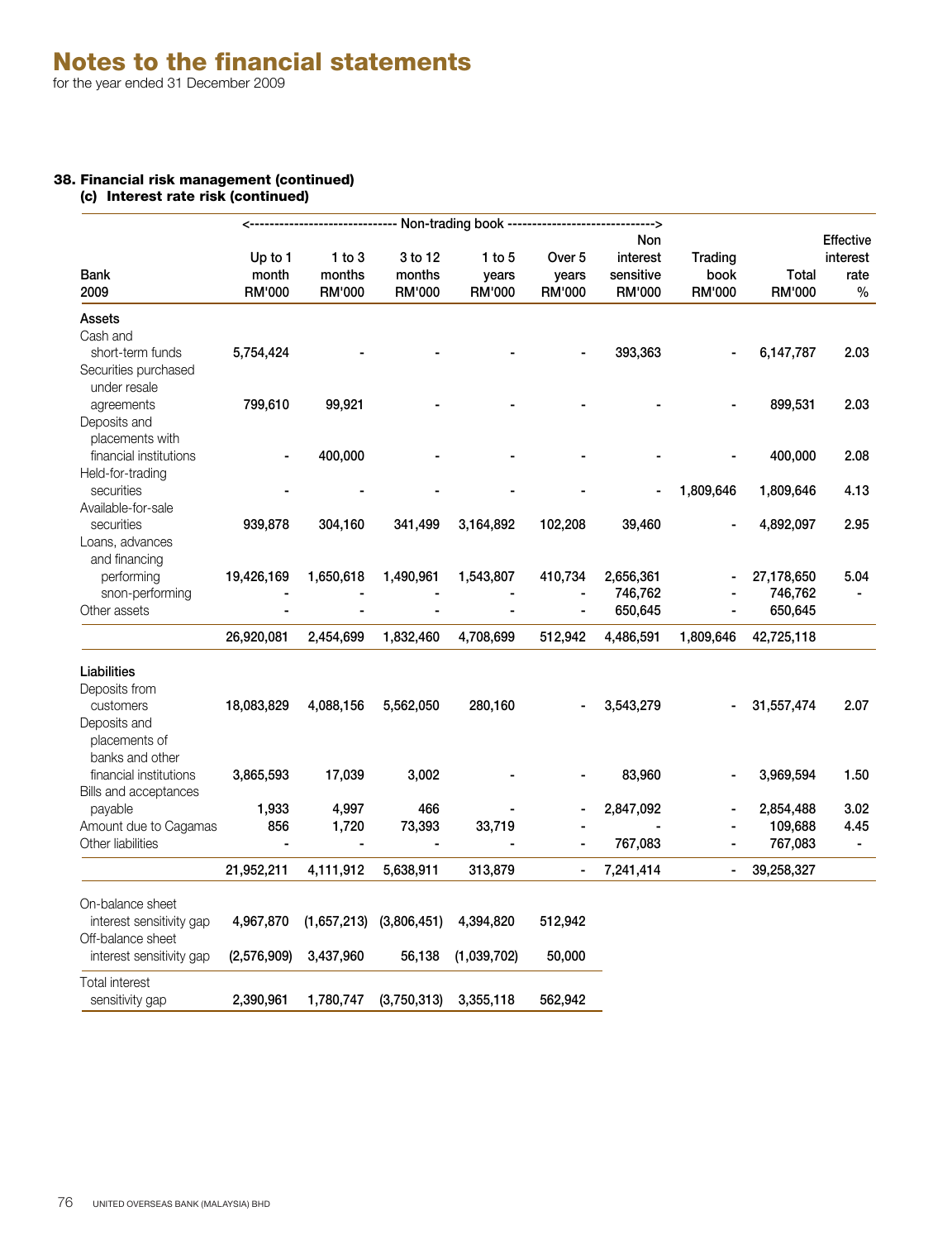## 38. Financial risk management (continued)

(c) Interest rate risk (continued)

|                                                                                               |                                   |                                       | --------------------------    Non-trading book ------------------- |                             |                           |                                               |                           |                                    |                                       |
|-----------------------------------------------------------------------------------------------|-----------------------------------|---------------------------------------|--------------------------------------------------------------------|-----------------------------|---------------------------|-----------------------------------------------|---------------------------|------------------------------------|---------------------------------------|
| <b>Bank</b><br>2008                                                                           | Up to 1<br>month<br><b>RM'000</b> | $1$ to $3$<br>months<br><b>RM'000</b> | 3 to 12<br>months<br><b>RM'000</b>                                 | 1 to $5$<br>years<br>RM'000 | Over 5<br>years<br>RM'000 | Non<br>interest<br>sensitive<br><b>RM'000</b> | Trading<br>book<br>RM'000 | Total<br><b>RM'000</b>             | Effective<br>interest<br>rate<br>$\%$ |
| Assets                                                                                        |                                   |                                       |                                                                    |                             |                           |                                               |                           |                                    |                                       |
| Cash and<br>short-term funds<br>Securities purchased                                          | 7,506,598                         |                                       |                                                                    |                             |                           | 339,813                                       |                           | 7,846,411                          | 3.34                                  |
| under resale<br>agreements<br>Deposits and<br>placements with                                 | 98,921                            |                                       |                                                                    |                             |                           |                                               |                           | 98,921                             | 2.95                                  |
| financial institutions                                                                        |                                   | 704,157                               | 44,144                                                             |                             |                           |                                               |                           | 748,301                            | 5.39                                  |
| Held-for-trading securities<br>Available-for-sale                                             |                                   |                                       |                                                                    |                             |                           |                                               | 1,074                     | 1,074                              | 3.89                                  |
| securities<br>Loans, advances<br>and financing                                                | 662,033                           | 767,765                               | 783,189                                                            | 459,858                     | 910,183                   | 33,144                                        | $\overline{\phantom{a}}$  | 3,616,172                          | 3.74                                  |
| performing<br>non-performing<br>Other assets                                                  | 20,445,149                        | 3,140,089                             | 1,594,194                                                          | 1,427,462                   | 219,156                   | 759,966<br>1,486,942                          |                           | 26,826,050<br>759,966<br>1,486,942 | 6.27                                  |
|                                                                                               | 28,712,701                        | 4,612,011                             | 2,421,527                                                          | 1,887,320                   | 1,129,339                 | 2,619,865                                     | 1,074                     | 41,383,837                         |                                       |
| Liabilities<br>Deposits from<br>customers<br>Deposits and                                     | 14,969,360                        | 4,534,424                             | 6,232,204                                                          | 766,747                     |                           | 3,509,147                                     |                           | 30,011,882                         | 2.83                                  |
| placements of<br>banks and other<br>financial institutions                                    | 3,165,532                         | 632,607                               | 381,985                                                            |                             |                           | 107,367                                       |                           | 4,287,491                          | 2.58                                  |
| Bills and acceptances<br>payable<br>Amount due to Cagamas<br>Other liabilities                | 19,914<br>924                     | 6,015<br>1,858                        | $\overline{\phantom{a}}$<br>22,528                                 | 111,802                     |                           | 3,242,602<br>735,795                          |                           | 3,268,531<br>137,112<br>735,795    | 5.36<br>4.36                          |
|                                                                                               | 18,155,730                        | 5,174,904                             | 6,636,717                                                          | 878,549                     | $\blacksquare$            | 7,594,911                                     |                           | 38,440,811                         |                                       |
| On-balance sheet<br>interest sensitivity gap<br>Off-balance sheet<br>interest sensitivity gap | 10,556,971<br>(2, 106, 350)       | (562, 893)<br>3,047,593               | (4,215,190)<br>(570, 121)                                          | 1,008,771<br>(423, 077)     | 1,129,339<br>(10, 163)    |                                               |                           |                                    |                                       |
| <b>Total interest</b>                                                                         |                                   |                                       |                                                                    |                             |                           |                                               |                           |                                    |                                       |
| sensitivity gap                                                                               | 8,450,621                         | 2,484,700                             | (4,785,311)                                                        | 585,694                     | 1,119,176                 |                                               |                           |                                    |                                       |

Actual repricing dates may differ from contractual dates because prepayments and contractual terms do not reflect the actual behavioural patterns of assets and liabilities. Therefore, the Bank manages its interest rate risk by applying dynamic simulation modelling techniques on the above information, which is based on contractual terms.

#### (d) Liquidity risk

Liquidity risk is the risk that the Bank is unable to meet its financial obligations as and when they fall due, such as upon the maturity of deposits and draw-down of loans.

The Banks manages liquidity risk in accordance with the liquidity framework, comprising liquidity policies, controls and limits approved by the Asset and Liability Committee. The main objectives are honouring all cash outflow commitments on an on-going basis, satisfying statutory liquidity and reserve requirements under the guidelines issued by Bank Negara Malaysia, and avoiding raising funds at market premiums or through forced sale of assets.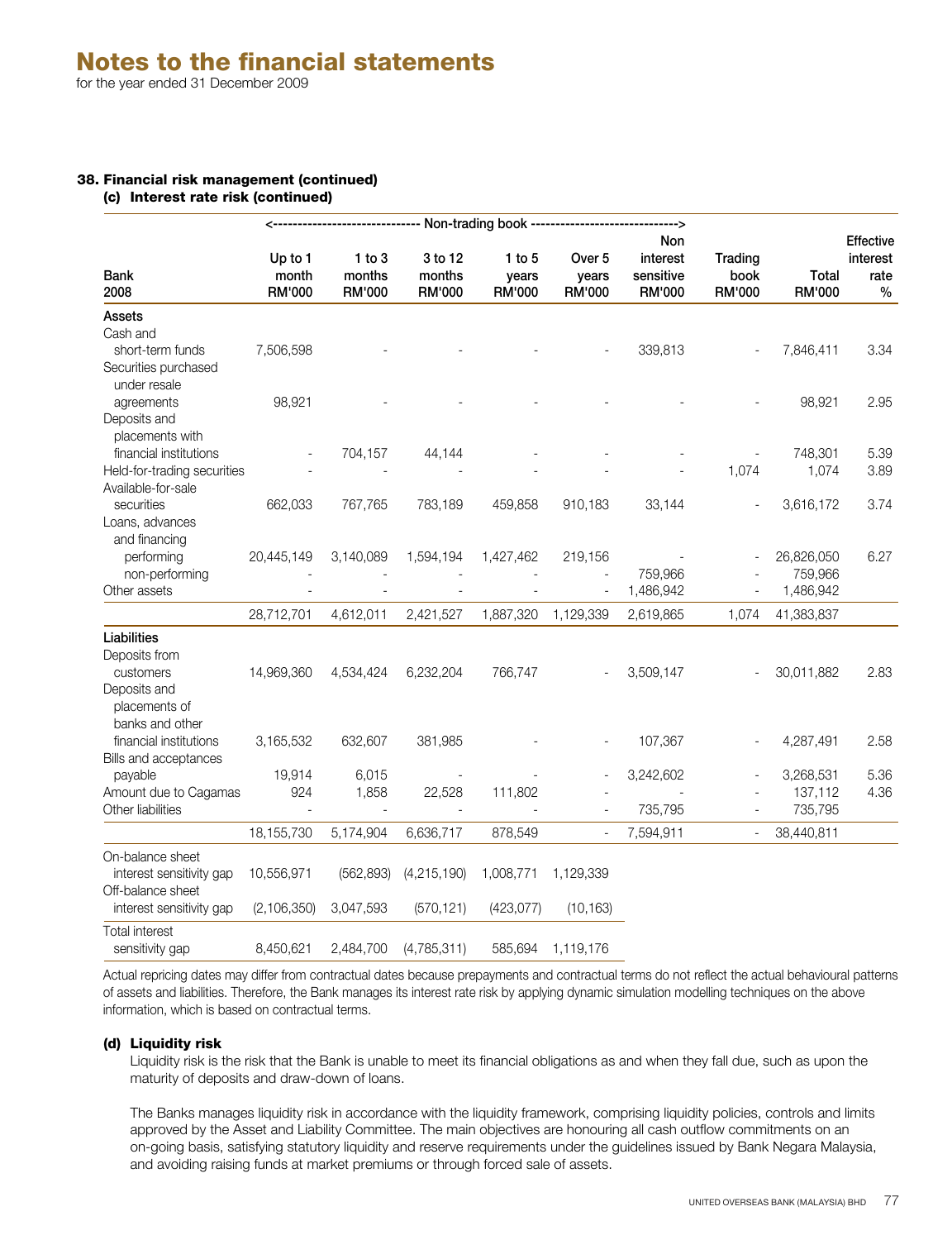# 38. Financial risk management (continued)

## (d) Liquidity risk (continued)

These controls and policies include the setting of cash flow mismatch limits, monitoring of liquidity early warning indicators, stress test analysis of cash flows in liquidity crisis scenarios and establishment of a comprehensive contingency funding plan.

The following table shows the maturity analysis of the Bank's assets and liabilities based on contractual terms.

| Group<br>2009                                           | Up to 3<br>months | $3$ to $6$<br>months | 6 to 12<br>months        | $1$ to $5$<br>years | years                        | Over 5 Non-specific<br>maturity | Total      |
|---------------------------------------------------------|-------------------|----------------------|--------------------------|---------------------|------------------------------|---------------------------------|------------|
|                                                         | <b>RM'000</b>     | <b>RM'000</b>        | RM'000                   | <b>RM'000</b>       | RM'000                       | RM'000                          | RM'000     |
| Assets                                                  |                   |                      |                          |                     |                              |                                 |            |
| Cash and short-term funds<br>Securities purchased under | 5,955,353         |                      |                          |                     |                              | 192,434                         | 6,147,787  |
| resale agreement                                        | 899,531           |                      |                          |                     |                              |                                 | 899,531    |
| Deposits and placements                                 |                   |                      |                          |                     |                              |                                 |            |
| with financial institutions                             | 400,000           |                      |                          |                     |                              |                                 | 400,000    |
| Held-for-trading securities                             | 1,388,921         | 24,120               | 19,626                   | 207,387             | 169,592                      |                                 | 1,809,646  |
| Available-for-sale securities                           | 1,244,039         | 75,947               | 266,888                  | 3,164,892           | 102,484                      | 37,847                          | 4,892,097  |
| Loans, advances and financing                           | 7,788,368         | 1,647,044            | 1,005,574                | 4,850,216           | 12,458,450                   |                                 | 27,749,652 |
| Other assets                                            | 9,093             | 35,452               |                          |                     |                              | 811,756                         | 856,301    |
|                                                         | 17,685,305        | 1,782,563            | 1,292,088                | 8,222,495           | 12,730,526                   | 1,042,037                       | 42,755,014 |
| <b>Liabilities</b>                                      |                   |                      |                          |                     |                              |                                 |            |
| Deposits from customers                                 | 25,694,707        | 2,176,920            | 3,384,943                | 282,655             |                              | 18,249                          | 31,557,474 |
| Deposits and placements of banks                        |                   |                      |                          |                     |                              |                                 |            |
| and other financial institutions                        | 3,236,677         | 2,444                | 559                      |                     |                              | 729,499                         | 3,969,179  |
| Bills and acceptances payables                          | 2,461,679         | 250,111              |                          |                     |                              | 142,698                         | 2,854,488  |
| Amount due to Cagamas                                   | 2,576             | 2,605                | 70,789                   | 33,718              |                              |                                 | 109,688    |
| Other liabilities                                       |                   |                      |                          |                     |                              | 767,992                         | 767,992    |
|                                                         | 31,395,639        | 2,432,080            | 3,456,291                | 316,373             | $\blacksquare$               | 1,658,438                       | 39,258,821 |
| Net maturity mismatches                                 | (13,710,334)      | (649, 517)           | (2, 164, 203)            | 7,906,122           | 12,730,526                   |                                 |            |
| Group                                                   |                   |                      |                          |                     |                              |                                 |            |
| 2008                                                    |                   |                      |                          |                     |                              |                                 |            |
| Assets                                                  |                   |                      |                          |                     |                              |                                 |            |
| Cash and short-term funds                               | 7,601,101         |                      |                          |                     |                              | 245,310                         | 7,846,411  |
| Securities purchased under                              |                   |                      |                          |                     |                              |                                 |            |
| resale agreement                                        | 98,921            |                      |                          |                     |                              |                                 | 98,921     |
| Deposits and placements                                 |                   |                      |                          |                     |                              |                                 |            |
| with financial institutions                             | 704,157           | 44,144               |                          |                     |                              |                                 | 748,301    |
| Held-for-trading securities                             |                   |                      |                          |                     | 1,074                        |                                 | 1,074      |
| Available-for-sale securities                           | 1,429,799         | 637,969              | 145,220                  | 459,858             | 910,183                      | 33,143                          | 3,616,172  |
| Loans, advances and financing                           | 9,147,436         | 1,614,073            | 936,258                  | 4,317,377           | 11,570,872                   | $\blacksquare$                  | 27,586,016 |
| Other assets                                            | 20,513            | 30,602               |                          |                     | $\qquad \qquad \blacksquare$ | 1,477,457                       | 1,528,572  |
|                                                         | 19,001,927        | 2,326,788            | 1,081,478                | 4,777,235           | 12,482,129                   | 1,755,910                       | 41,425,467 |
| Liabilities                                             |                   |                      |                          |                     |                              |                                 |            |
| Deposits from customers                                 | 22,997,287        | 2,652,654            | 3,579,551                | 766,747             |                              | 15,643                          | 30,011,882 |
| Deposits and placements of banks                        |                   |                      |                          |                     |                              |                                 |            |
| and other financial institutions                        | 3,220,692         | 376,444              | 5,540                    |                     |                              | 684,401                         | 4,287,077  |
| Bills and acceptances payables                          | 2,576,831         | 544,684              | 1,577                    |                     |                              | 145,439                         | 3,268,531  |
| Amount due to Cagamas                                   | 2,782             | 2,813                | 19,715                   | 111,802             |                              |                                 | 137,112    |
| Other liabilities                                       |                   |                      | $\overline{\phantom{a}}$ |                     |                              | 735,799                         | 735,799    |
|                                                         | 28,797,592        | 3,576,595            | 3,606,383                | 878,549             | $\overline{\phantom{a}}$     | 1,581,282                       | 38,440,401 |
| Net maturity mismatches                                 | (9,795,665)       | (1,249,807)          | (2,524,905)              | 3,898,686           | 12,482,129                   |                                 |            |
|                                                         |                   |                      |                          |                     |                              |                                 |            |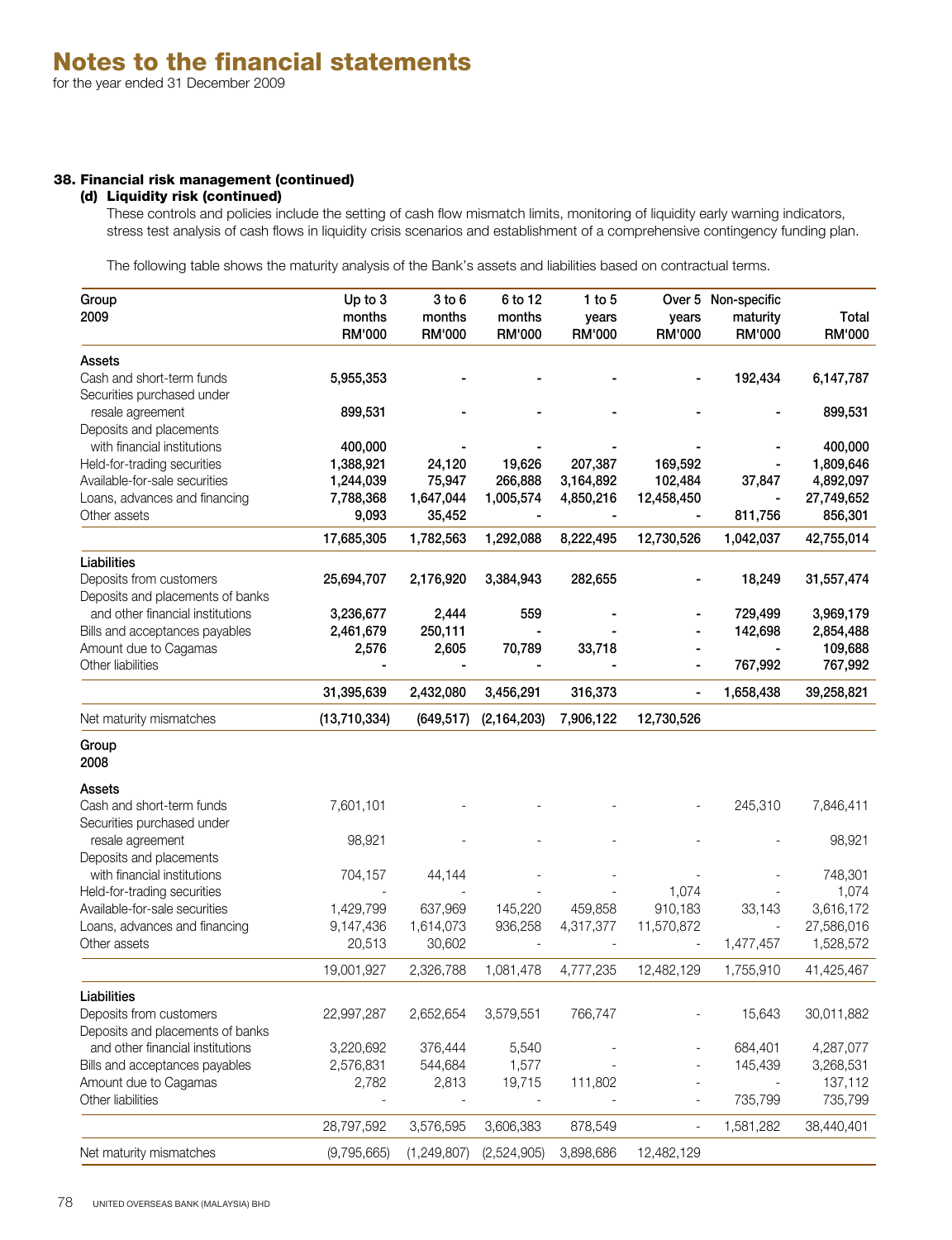# 38. Financial risk management (continued)

(d) Liquidity risk (continued)

| <b>Bank</b>                                                 | Up to 3      | $3$ to $6$    | 6 to 12        | 1 to $5$       |                | Over 5 Non-specific |            |
|-------------------------------------------------------------|--------------|---------------|----------------|----------------|----------------|---------------------|------------|
| 2009                                                        | months       | months        | months         | years          | years          | maturity            | Total      |
|                                                             | RM'000       | <b>RM'000</b> | RM'000         | RM'000         | <b>RM'000</b>  | <b>RM'000</b>       | RM'000     |
| Assets                                                      |              |               |                |                |                |                     |            |
| Cash and short-term funds                                   | 5,955,353    |               |                |                |                | 192,434             | 6,147,787  |
| Securities purchased under                                  |              |               |                |                |                |                     |            |
| resale agreement                                            | 899,531      |               |                |                |                |                     | 899,531    |
| Deposits and placements                                     |              |               |                |                |                |                     |            |
| with financial institutions                                 | 400,000      |               |                |                |                |                     | 400,000    |
| Held-for-trading securities                                 | 1,388,921    | 24,120        | 19,626         | 207,387        | 169,592        |                     | 1,809,646  |
| Available-for-sale securities                               | 1,244,039    | 75,947        | 266,888        | 3,164,892      | 102,484        | 37,847              | 4,892,097  |
| Loans, advances and financing                               | 7,788,368    | 1,647,044     | 1,181,334      | 4,850,216      | 12,458,450     | $\blacksquare$      | 27,925,412 |
| Other assets                                                | 9,093        | 35,452        | $\blacksquare$ | $\blacksquare$ |                | 606,100             | 650,645    |
|                                                             | 17,685,305   | 1,782,563     | 1,467,848      | 8,222,495      | 12,730,526     | 836,381             | 42,725,118 |
| Liabilities                                                 |              |               |                |                |                |                     |            |
| Deposits from customers<br>Deposits and placements of banks | 25,694,707   | 2,176,920     | 3,384,943      | 282,655        |                | 18,249              | 31,557,474 |
| and other financial institutions                            | 3,237,092    | 2,444         | 559            |                |                | 729,499             | 3,969,594  |
| Bills and acceptances payables                              | 2,461,679    | 250,111       |                |                |                | 142,698             | 2,854,488  |
| Amount due to Cagamas                                       | 2,576        | 2,605         | 70,789         | 33,718         |                |                     | 109,688    |
| Other liabilities                                           |              |               |                |                |                | 767,083             | 767,083    |
|                                                             | 31,396,054   | 2,432,080     | 3,456,291      | 316,373        | $\blacksquare$ | 1,657,529           | 39,258,327 |
|                                                             |              |               |                |                |                |                     |            |
| Net maturity mismatches                                     | (13,710,749) | (649, 517)    | (1,988,443)    | 7,906,122      | 12,730,526     |                     |            |
| Bank<br>2008                                                |              |               |                |                |                |                     |            |
| Assets                                                      |              |               |                |                |                |                     |            |
| Cash and short-term funds                                   | 7,601,101    |               |                |                |                | 245,310             | 7,846,411  |
| Securities purchased under                                  |              |               |                |                |                |                     |            |
| resale agreement                                            | 98,921       |               |                |                |                |                     | 98,921     |
| Deposits and placements                                     |              |               |                |                |                |                     |            |
| with financial institutions                                 | 704,157      | 44,144        |                |                |                |                     | 748,301    |
| Held-for-trading securities                                 |              |               |                |                | 1,074          |                     | 1,074      |
| Available-for-sale securities                               | 1,429,799    | 637,969       | 145,220        | 459,858        | 910,183        | 33,143              | 3,616,172  |
| Loans, advances and financing                               | 9,147,436    | 1,614,073     | 936,258        | 4,317,377      | 11,570,872     |                     | 27,586,016 |
| Other assets                                                | 20,513       | 30,602        |                |                |                | 1,435,827           | 1,486,942  |
|                                                             | 19,001,927   | 2,326,788     | 1,081,478      | 4,777,235      | 12,482,129     | 1,714,280           | 41.383.837 |
| Liabilities                                                 |              |               |                |                |                |                     |            |
| Deposits from customers                                     | 22,997,287   | 2,652,654     | 3,579,551      | 766,747        |                | 15,643              | 30,011,882 |
| Deposits and placements of banks                            |              |               |                |                |                |                     |            |
| and other financial institutions                            | 3,221,106    | 376,444       | 5,540          |                |                | 684,401             | 4,287,491  |
| Bills and acceptances payables                              | 2,576,831    | 544,684       | 1,577          |                |                | 145,439             | 3,268,531  |
| Amount due to Cagamas                                       | 2,782        | 2,813         | 19,715         | 111,802        |                |                     | 137,112    |
| Other liabilities                                           |              |               |                |                |                | 735,795             | 735,795    |
|                                                             | 28,798,006   | 3,576,595     | 3,606,383      | 878,549        | $\overline{a}$ | 1,581,278           | 38,440,811 |
| Net maturity mismatches                                     | (9,796,079)  | (1,249,807)   | (2,524,905)    | 3,898,686      | 12,482,129     |                     |            |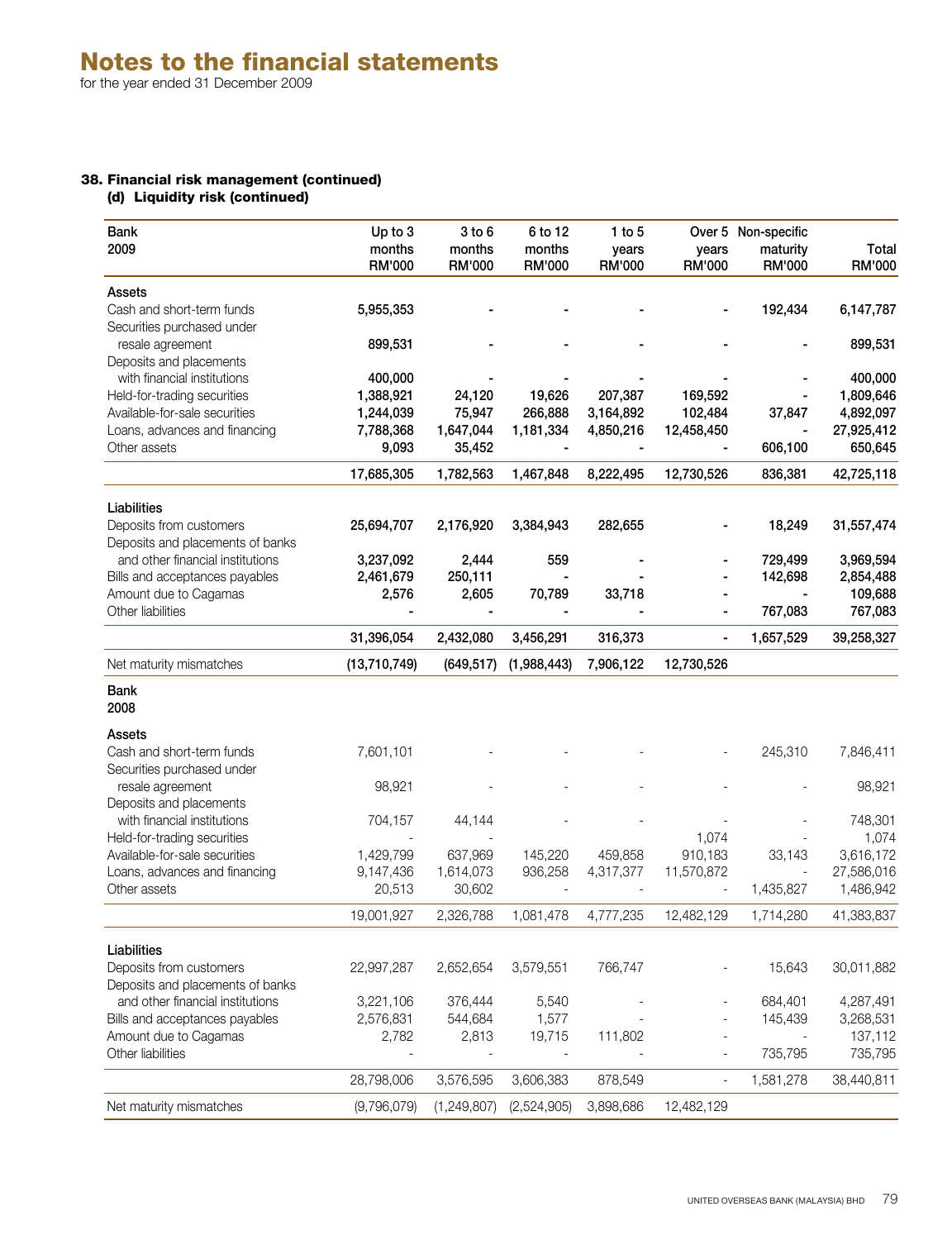#### 38. Financial risk management (continued)

#### (d) Liquidity risk (continued)

The contractual maturity profile often does not reflect the actual behavioural patterns. In particular, the Bank has a significant amount of "core" deposits of non-bank customers which are contractually at call (included in the "Up to three months" time band) but historically a stable source of long-term funding for the Bank.

In addition to the above, the Bank is also subject to liquidity requirements to support calls under outstanding contingent liabilities and undrawn credit facility commitments. The total outstanding contractual amounts do not represent future cash requirements since the Bank expects many of these contingent liabilities and commitments (such as direct credit substitutes and undrawn credit facilities) to expire without being called or drawn upon, and many of the contingent liabilities (such as letters of credit) are reimbursable by customers.

#### (e) Compliance & Operational Risk Management

Operational risk is defined as the risk of loss resulting from inadequate or failed internal processes, people and systems or from external events. Potential loss may be in the form of financial loss or other damages, for example, loss of reputation and public confidence that will impact the Bank's credibility to transact, maintain liquidity and obtain new business.

Operational risk is managed through a framework of policies, techniques and procedures as approved by the ultimate holding company. There are periodic risk management reports reviewed by Senior Management and Risk Management Committee.

This framework of techniques and procedures encompasses the following:

- the building of Operational Risk Profiles ("ORPs");
- conduct of Operational Risk Self Assessment ("ORSA") based on the ORPs;
- development of an Operational Risk Action Plan ("ORAP");
- the monitoring of Key Operational Risk Indicators ("KORIs");
- the collection and analysis of risk events/loss data; and
- the process for monitoring and reporting operational risk issues.

Included in the overall framework of operational risk is the disciplined product programme process. This process aims to ensure that the risks associated with each new product/service are identified, analysed and managed.

As part of the Bank's comprehensive operational risk framework, a Business Contingency Plan has been developed. In addition, in line with the increasing need to outsource internal operations in order to achieve cost efficiency, policy has been established to regulate the outsourcing of services to third parties.

Risk transfer mechanisms, such as insurance, to mitigate the risk of high loss events also form part of this framework. Identified operational risks with relatively high residual risk assessment ratings and new risks that are beyond the control of the Bank will be scrutinised for insurability.

Legal risk is part of operational risk. Legal risk arises from inadequate documentation, legal or regulatory incapacity or insufficient authority of customers and uncertainty in the enforcement of contracts forms part of operational risk. This is managed through consultation with the Bank's legal counsel and external counsel to ensure that legal advice is appropriately taken where necessary.

The Bank has put in place Compliance Officers to monitor and enforce compliance with the relevant laws, regulations, policies and procedures in their respective areas.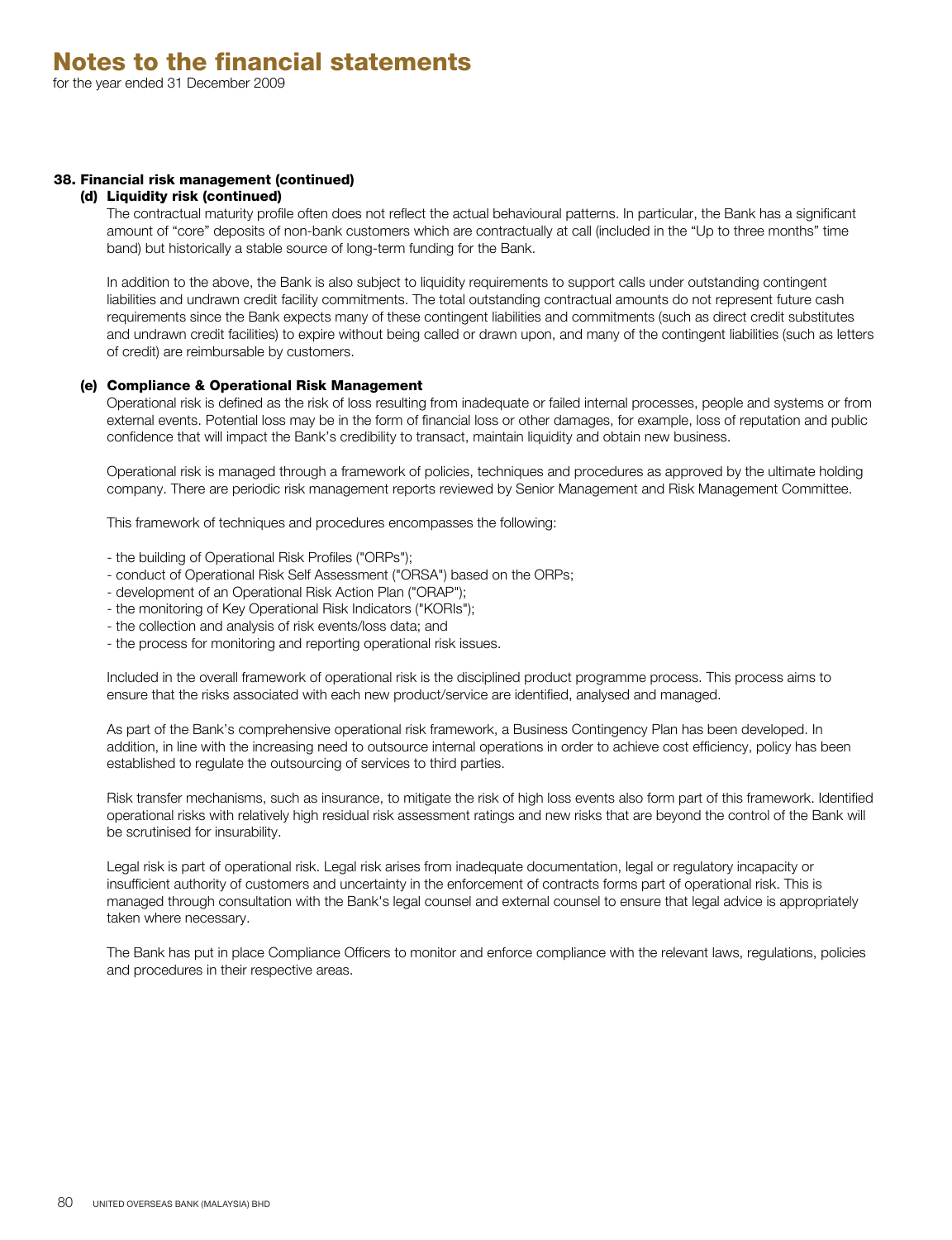#### 39. Fair value of financial assets and liabilities

Financial instruments comprise financial assets, financial liabilities and also off-balance sheet derivatives. The fair value of a financial instrument is the amount at which the instrument could be exchanged or settled between knowledgeable and willing parties in an arm's length transaction, other than in a forced or liquidation sale. The information presented herein represents best estimates of fair values of financial instruments at the balance sheet date.

Quoted and observable market prices, where available, are used as the measure of fair values. However, for a significant portion of the Group's and the Bank's financial instruments, including loans, advances and financing to customers, where such market prices are not available, various methodologies have been used to estimate the approximate fair values of such instruments. These methodologies are significantly affected by the assumptions used and judgements made regarding risk characteristics of various financial instruments, discount rates, estimates of future cash flows, future expected loss experience and other factors. Changes in the assumptions could significantly affect these estimates and the resulting fair value estimates. Therefore, for a significant portion of the Group's and the Bank's financial instruments, including loans, advances and financing to customers, their respective fair value estimates do not purport to represent, nor should they be construed to represent, the amounts that the Group and the Bank could realise in a sale transaction at the balance sheet date. The fair value information presented herein should also in no way be construed as representative of the underlying value of the Group and the Bank as a going concern.

The on-balance sheet financial assets and liabilities of the Group and the Bank whose fair values are required to be disclosed in accordance with FRS 132 comprise all its assets and liabilities with the exception of investments in subsidiaries, investments in associates, fixed assets and provision for current and deferred taxation. The estimated fair values of those on-balance sheet financial assets and financial liabilities as at the balance sheet date approximate their carrying amounts as shown in the balance sheets, except for the following financial assets and liabilities:

|                                                                          |                                     | 2009                                            |                                     |                                                 |  |  |
|--------------------------------------------------------------------------|-------------------------------------|-------------------------------------------------|-------------------------------------|-------------------------------------------------|--|--|
| Group                                                                    | Carrying<br>amount<br><b>RM'000</b> | <b>Estimated</b><br>fair value<br><b>RM'000</b> | Carrying<br>amount<br><b>RM'000</b> | <b>Estimated</b><br>fair value<br><b>RM'000</b> |  |  |
| <b>Financial liabilities</b>                                             |                                     |                                                 |                                     |                                                 |  |  |
| Deposits from customers<br>Deposits and placements<br>of banks and other | 31,557,474                          | 31,580,894                                      | 30,011,882                          | 30,047,656                                      |  |  |
| financial institutions                                                   | 3,969,179                           | 3,969,179                                       | 4,287,077                           | 4,286,558                                       |  |  |
| Recourse obligation on                                                   |                                     |                                                 |                                     |                                                 |  |  |
| loans sold to Cagamas                                                    | 109,688                             | 110,107                                         | 137,112                             | 135,871                                         |  |  |
| Bank                                                                     |                                     |                                                 |                                     |                                                 |  |  |
| <b>Financial liabilities</b>                                             |                                     |                                                 |                                     |                                                 |  |  |
| Deposits from customers                                                  | 31,557,474                          | 31,580,894                                      | 30,011,882                          | 30,047,656                                      |  |  |
| Deposits and placements                                                  |                                     |                                                 |                                     |                                                 |  |  |
| of banks and other                                                       |                                     |                                                 |                                     |                                                 |  |  |
| financial institutions                                                   | 3,969,594                           | 3,969,594                                       | 4,287,491                           | 4,286,972                                       |  |  |
| Recourse obligation on                                                   |                                     |                                                 |                                     |                                                 |  |  |
| sold to Cagamas                                                          | 109,688                             | 110,107                                         | 137,112                             | 135,871                                         |  |  |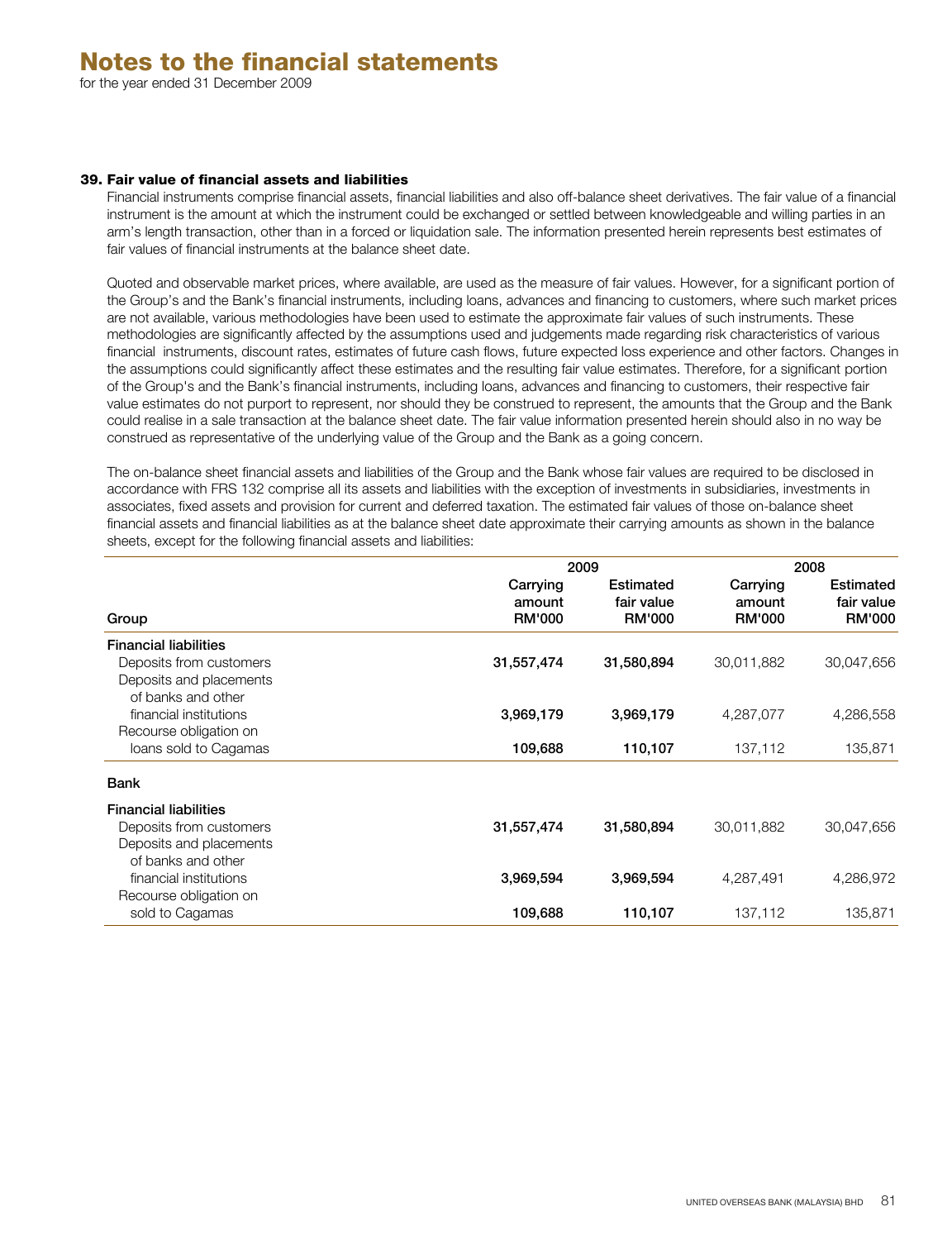## 39. Fair value of financial assets and liabilities (continued)

Off-balance sheet derivatives are instruments whose values change in response to the change in one or more "underlying", such as foreign exchange rate, security price and credit index. They include forwards, swaps, futures, options and credit derivatives. In the normal course of business, the Group and the Bank customise derivatives to meet specific needs of their customers. The Group and the Bank also transact in these derivatives for proprietary trading purposes as well as to manage its assets/liabilities and structural positions. The fair values of the derivatives are as follows:

|                                 | Group and Bank   |                 |                 |  |  |  |
|---------------------------------|------------------|-----------------|-----------------|--|--|--|
|                                 | Contract or      |                 |                 |  |  |  |
|                                 | underlying       | <b>Positive</b> | <b>Negative</b> |  |  |  |
|                                 | principal amount | fair value      | fair value      |  |  |  |
|                                 | <b>RM'000</b>    | <b>RM'000</b>   | <b>RM'000</b>   |  |  |  |
| 2009                            |                  |                 |                 |  |  |  |
| Foreign exchange contracts      |                  |                 |                 |  |  |  |
| forwards                        | 1,713,859        | 5,655           | 96              |  |  |  |
| swaps                           | 2,491,936        | 1,169,145       | 88,486          |  |  |  |
| Interest rate related contracts |                  |                 |                 |  |  |  |
| forwards                        | 60,000           | 53              | 64              |  |  |  |
| swaps                           | 22,885,060       | 232,042         | 1,451,329       |  |  |  |
| Options                         | 1,391,989        | 3,039           | 1,179           |  |  |  |
| 2008                            |                  |                 |                 |  |  |  |
| Foreign exchange contracts      |                  |                 |                 |  |  |  |
| forwards                        | 1,873,180        | 9,503           | 1,417           |  |  |  |
| swaps                           | 2,422,316        | 1,208,564       | 85,329          |  |  |  |
| Interest rate related contracts |                  |                 |                 |  |  |  |
| forwards                        | 143,000          | 299             | 218             |  |  |  |
| swaps                           | 22,202,280       | 409,627         | 1,672,225       |  |  |  |
| Options                         | 725,453          |                 |                 |  |  |  |

The table above analyses the notional principal amounts and the positive and negative fair values of the Group's and the Bank's soff-balance sheet derivatives. The notional amounts of these instruments indicate the volume of transactions outstanding at the balance sheet date for both trading and hedging instruments. They do not necessarily indicate the amounts of future cash flows or the fair value of the derivatives and therefore, do not represent total amount of risk. The positive and negative fair values represent the favourable and unfavourable fair values respectively of hedging and trading derivatives as a result of fluctuations in the value of the underlying relative to their contractual terms as at balance sheet date.

The fair values of contingent liabilities and undrawn credit facilities are not readily ascertainable. These financial instruments are presently not sold or traded. The estimated fair value may be represented by the present value of the fees expected to be received, less associated costs. The Group and the Bank assess that their respective fair values are unlikely to be significant given that the overall level of fees involved is not significant. Where available, quoted and observable market prices are used as the measure of fair values, such as for government treasury bills and securities and quoted securities. Where quoted and observable market prices are not available, fair values are estimated based on a range of methodologies and assumptions, the principal ones being as follows:

- (a) The fair values of cash and balances with Bank Negara Malaysia and placements and balances with banks, agents and related companies are considered to approximate their carrying values because most of these are of negligible credit risk and either short term in nature or repriced frequently.
- (b) Fair values of securities that are actively traded is determined by quoted bid prices. For non-actively traded securities, independent broker quotations are obtained. Fair values of equity securities are estimated using a number of methods, including net tangible assets, earnings multiples and discounted cash flow analysis. Where discounted cash flow technique is used, the estimated future cash flows are discounted using applicable prevailing market or indicative rates of similar instruments at the balance sheet date.
- (c) The fair values of variable rate loans are estimated to approximate their carrying values. For fixed rate loans, the fair values are estimated based on expected future cash flows of contractual instalment payments, discounted at applicable and prevailing rates at balance sheet date offered for similar facilities to new borrowers with similar credit profiles. In respect of non-performing loans, the fair values are deemed to approximate the carrying values which are net of interest/income-in-suspense and specific provision for bad and doubtful debts and financing.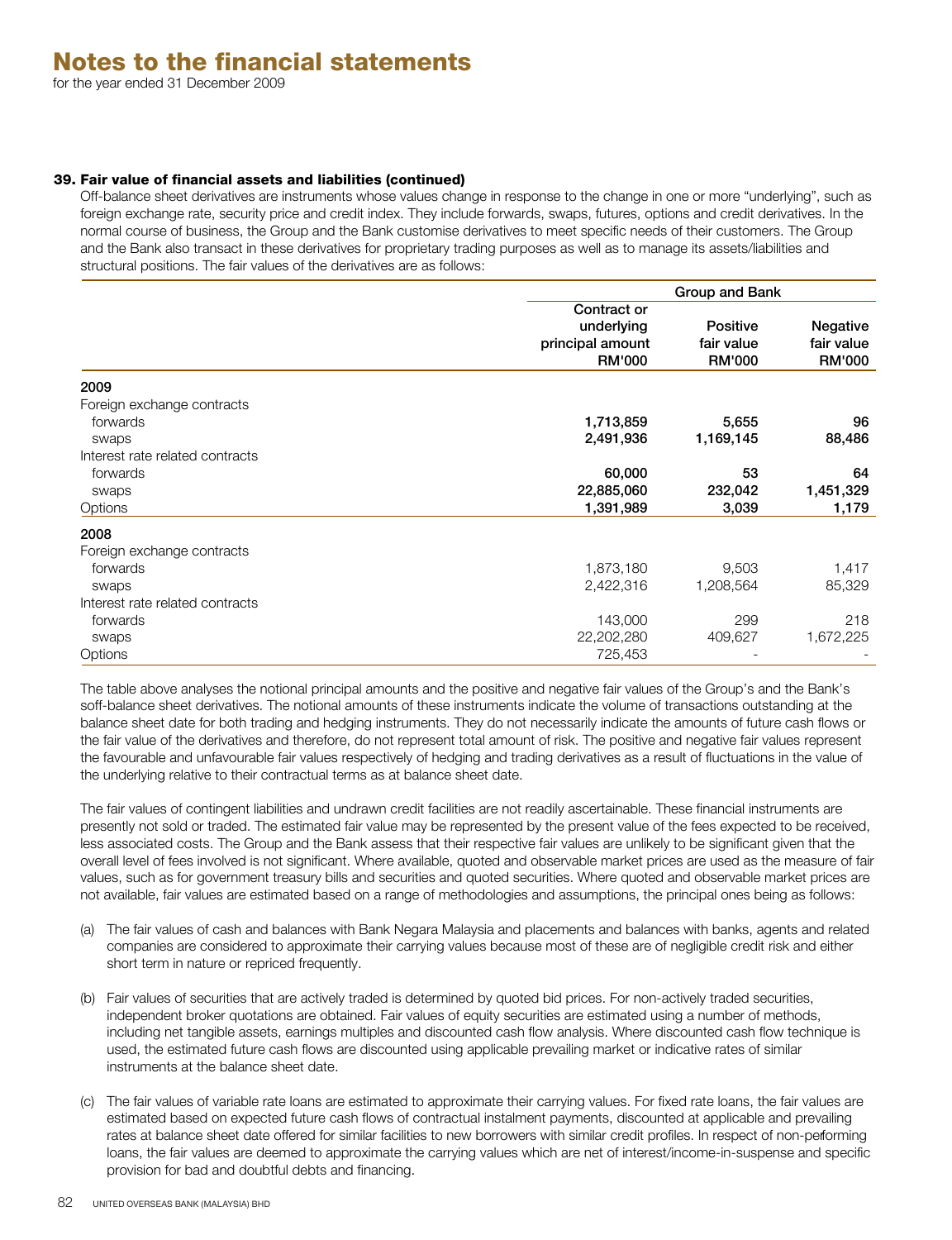#### 39. Fair value of financial assets and liabilities (continued)

- (d) The Group and the Bank consider the carrying amount of its deposits, such as non bank customers' deposits and deposits and balances of banks, agents and related companies with maturities of less than one year to approximate their fair values due to the relatively short maturity of these instruments. The fair values of fixed deposits and placements with remaining maturities of more than one year are estimated based on discounted cash flows using applicable rates currently offered for deposits and placements with similar remaining maturities.
- (e) The fair values of amount due to Cagamas are determined based on the discounted cash flows of future instalment payments at applicable prevailing Cagamas rates as at balance sheet date.
- (f) For off-balance sheet derivatives, where quoted and observable market prices are not available, fair values are arrived at using internal pricing models. As assumptions were made regarding risk characteristics of the various financial instruments, discount rates, future expected loss and other factors, changes in the uncertainties and assumptions could materially affect these estimates and the resulting fair value estimates.

#### 40. Significant event

As part of the Bank's exercise in consolidating its properties under property holding and management company for more effective management and to facilitate future property transactions, on 21 December 2009, UOB (Malaysia) entered into a sale and leaseback transaction for all its properties to be disposed to one of its subsidiary companies, UOB (2006) Bhd at market value of RM176 million.

#### 41. Comparatives

Certain comparative amounts have been reclassified to conform with current year's presentation for balance sheet as at 31 December 2009.

|                                          | Previously    | <b>Effect of</b> |               |
|------------------------------------------|---------------|------------------|---------------|
|                                          | stated        | change           | As restated   |
|                                          | <b>RM'000</b> | <b>RM'000</b>    | <b>RM'000</b> |
| Group                                    |               |                  |               |
| Demand deposits                          | 4,139,839     | 189,860          | 4,329,699     |
| Money market deposits                    | 6,193,773     | (189, 860)       | 6,003,913     |
| Accruals and provisions for              |               |                  |               |
| operational expenses                     | 78,312        | (9,009)          | 69,303        |
| Other accruals and provisions            | 255.155       | 4,185            | 259,340       |
| Derivative financial liabilities         | 150,112       | 4,824            | 154,936       |
| <b>Bank</b>                              |               |                  |               |
| Demand deposits                          | 4,139,839     | 189,860          | 4,329,699     |
| Money market deposits                    | 6,193,773     | (189, 860)       | 6,003,913     |
| Accruals and provisions for              |               |                  |               |
| operational expenses                     | 78,305        | (9,009)          | 69,296        |
| Other accruals and provisions            | 255,155       | 4,185            | 259,340       |
| Derivative financial liabilities         | 150,112       | 4,824            | 154,936       |
| Group                                    |               |                  |               |
| Fee income                               |               |                  |               |
| Commission                               | 94,271        | (5, 114)         | 89,157        |
| Promotion and marketing related expenses |               |                  |               |
| Others                                   | 22,714        | (5, 114)         | 17,600        |
| <b>Bank</b>                              |               |                  |               |
| Fee income                               |               |                  |               |
| Commission                               | 94,271        | (5, 114)         | 89,157        |
| Promotion and marketing related expenses |               |                  |               |
| Others                                   | 24,509        | (5, 114)         | 19,395        |
|                                          |               |                  |               |